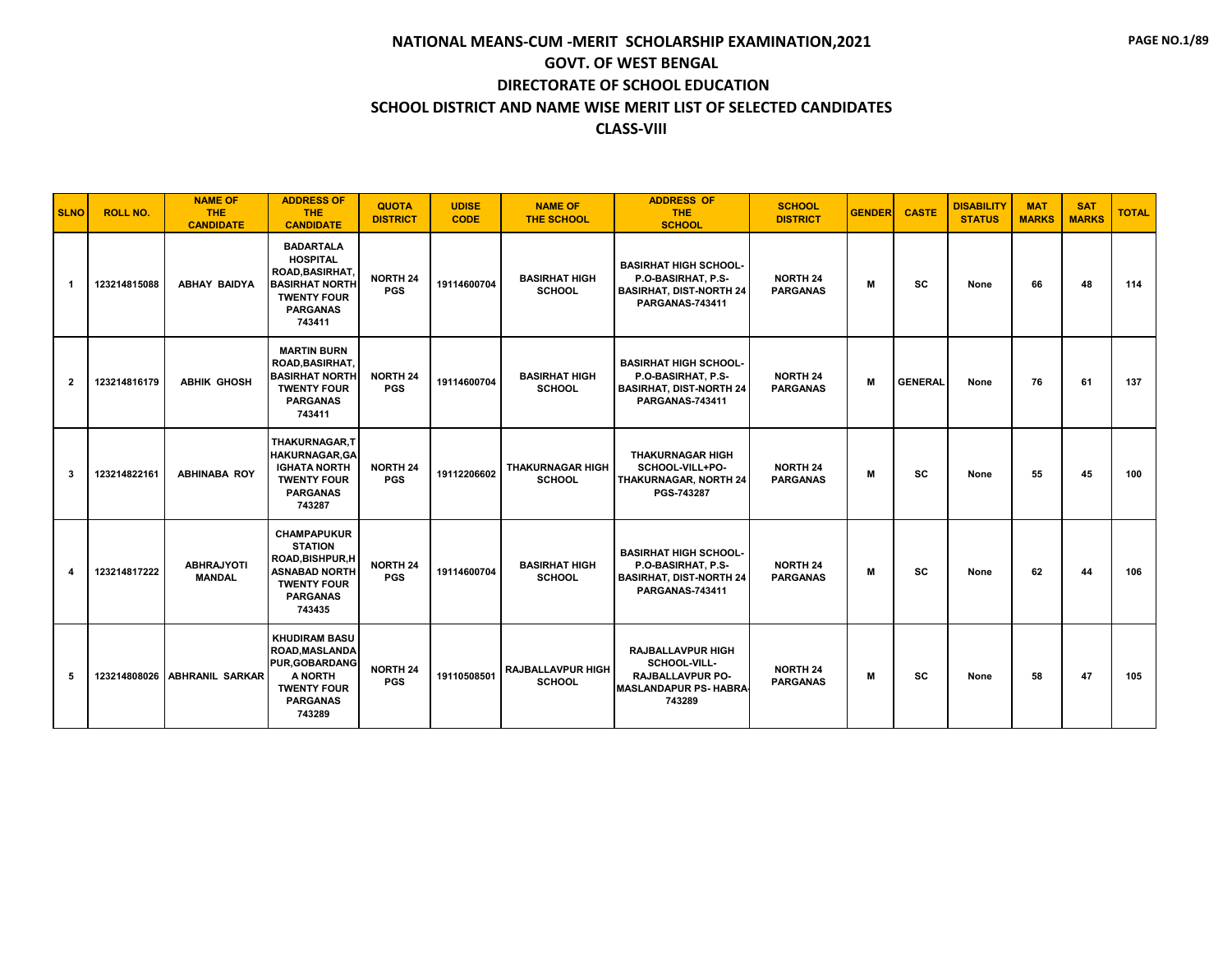| <b>SLNO</b> | <b>ROLL NO.</b> | <b>NAME OF</b><br><b>THE</b><br><b>CANDIDATE</b> | <b>ADDRESS OF</b><br><b>THE</b><br><b>CANDIDATE</b>                                                                                 | <b>QUOTA</b><br><b>DISTRICT</b> | <b>UDISE</b><br><b>CODE</b> | <b>NAME OF</b><br><b>THE SCHOOL</b>               | <b>ADDRESS OF</b><br><b>THE</b><br><b>SCHOOL</b>                                                                                                        | <b>SCHOOL</b><br><b>DISTRICT</b>   | <b>GENDER</b> | <b>CASTE</b>   | <b>DISABILITY</b><br><b>STATUS</b> | <b>MAT</b><br><b>MARKS</b> | <b>SAT</b><br><b>MARKS</b> | <b>TOTAL</b> |
|-------------|-----------------|--------------------------------------------------|-------------------------------------------------------------------------------------------------------------------------------------|---------------------------------|-----------------------------|---------------------------------------------------|---------------------------------------------------------------------------------------------------------------------------------------------------------|------------------------------------|---------------|----------------|------------------------------------|----------------------------|----------------------------|--------------|
| 6           | 123214810017    | <b>ABIJITA ROY</b>                               | <b>SUKANTA</b><br><b>SARANI, AKRAMP</b><br>UR, HABRA<br><b>NORTH TWENTY</b><br><b>FOUR PARGANAS</b><br>743263                       | <b>NORTH 24</b><br><b>PGS</b>   | 19112401511                 | <b>HABRA KAMINI</b><br><b>KUMAR GIRLS' HIGH</b>   | <b>HABRA KAMINI KUMAR</b><br><b>GIRLS' HIGH AUROBINDA</b><br><b>ROAD, PO HABRA, DIST</b><br><b>NORTH 24 PGS NORTH 24</b><br><b>PARGANAS WEST BENGAL</b> | <b>NORTH 24</b><br><b>PARGANAS</b> | F             | <b>SC</b>      | None                               | 66                         | 48                         | 114          |
| 7           | 123214809315    | <b>ADITI DEY</b>                                 | <b>BORALIA ROAD.</b><br>HIJALPUKURIA,HI<br>JALPUKURIA, HAB<br><b>RANORTH</b><br><b>TWENTY FOUR</b><br><b>PARGANAS</b><br>743271     | <b>NORTH 24</b><br><b>PGS</b>   | 19112401308                 | <b>HABRA GIRLS' HIGH</b><br><b>SHCOOL</b>         | <b>HABRA GIRLS' HIGH</b><br>SHCOOL VILL+PO+PS-<br>HABRA, PIN-743263 NORTH<br><b>24 PARGANAS WEST</b><br><b>BENGAL</b>                                   | <b>NORTH 24</b><br><b>PARGANAS</b> | F             | <b>GENERAL</b> | None                               | 64                         | 49                         | 113          |
| 8           | 123214807120    | <b>ADITYA DAS</b>                                | <b>BORO</b><br>PULL, BERGOOM,<br><b>GOBARDANGA</b><br><b>NORTH TWENTY</b><br><b>FOUR PARGANAS</b><br>743263                         | <b>NORTH 24</b><br><b>PGS</b>   | 19110501802                 | <b>JANAPHUL HIGH</b><br><b>SCHOOL</b>             | <b>JANAPHUL HIGH SCHOOL-</b><br>VILL+PO JANAPHUL,PS<br><b>HABRA, DIST NORTH 24</b><br>PGS-743288                                                        | <b>NORTH 24</b><br><b>PARGANAS</b> | M             | <b>SC</b>      | None                               | 71                         | 44                         | 115          |
| 9           | 123214808012    | <b>ADITYA DEY</b>                                | <b>NOAPARA</b><br><b>HOUSING</b><br>GATE, BARASAT, B<br><b>ARASAT NORTH</b><br><b>TWENTY FOUR</b><br><b>PARGANAS</b><br>700125      | <b>NORTH 24</b><br><b>PGS</b>   | 19112302902                 | <b>BARASAT M.G.M. HIGH</b><br><b>SCHOOL</b>       | <b>BARASAT M.G.M. HIGH</b><br>SCHOOL-<br>PS:BARASAT.PO:NABAPAL<br>LY, DT:N 24 PGS-700126                                                                | <b>NORTH 24</b><br><b>PARGANAS</b> | M             | <b>GENERAL</b> | None                               | 65                         | 51                         | 116          |
| 10          | 123214808105    | <b>ADRITA PAUL</b>                               | <b>BHASILA</b><br><b>STATION</b><br><b>ROAD.BHASILA.D</b><br><b>EGANGA NORTH</b><br><b>TWENTY FOUR</b><br><b>PARGANAS</b><br>743423 | <b>NORTH 24</b><br><b>PGS</b>   | 19110409601                 | <b>DEGANGA KARTIKPUR</b><br><b>ADARSHA BALIKA</b> | <b>DEGANGA KARTIKPUR</b><br><b>ADARSHA BALIKA--743423</b>                                                                                               | <b>NORTH 24</b><br><b>PARGANAS</b> | F             | <b>GENERAL</b> | None                               | 61                         | 56                         | 117          |
| 11          | 123214816106    | <b>AHANA SAHA</b>                                | ITINDA, ITINDA, BA<br><b>SIRHAT NORTH</b><br><b>TWENTY FOUR</b><br><b>PARGANAS</b><br>743292                                        | <b>NORTH 24</b><br><b>PGS</b>   | 19111101201                 | <b>PANITOR HIGH</b><br><b>SCHOOL</b>              | <b>PANITOR HIGH SCHOOL-</b><br><b>VILL&amp;PO PANITAR, DIST.</b><br><b>NORTH 24PGS-743292</b>                                                           | <b>NORTH 24</b><br><b>PARGANAS</b> | F             | <b>SC</b>      | None                               | 71                         | 60                         | 131          |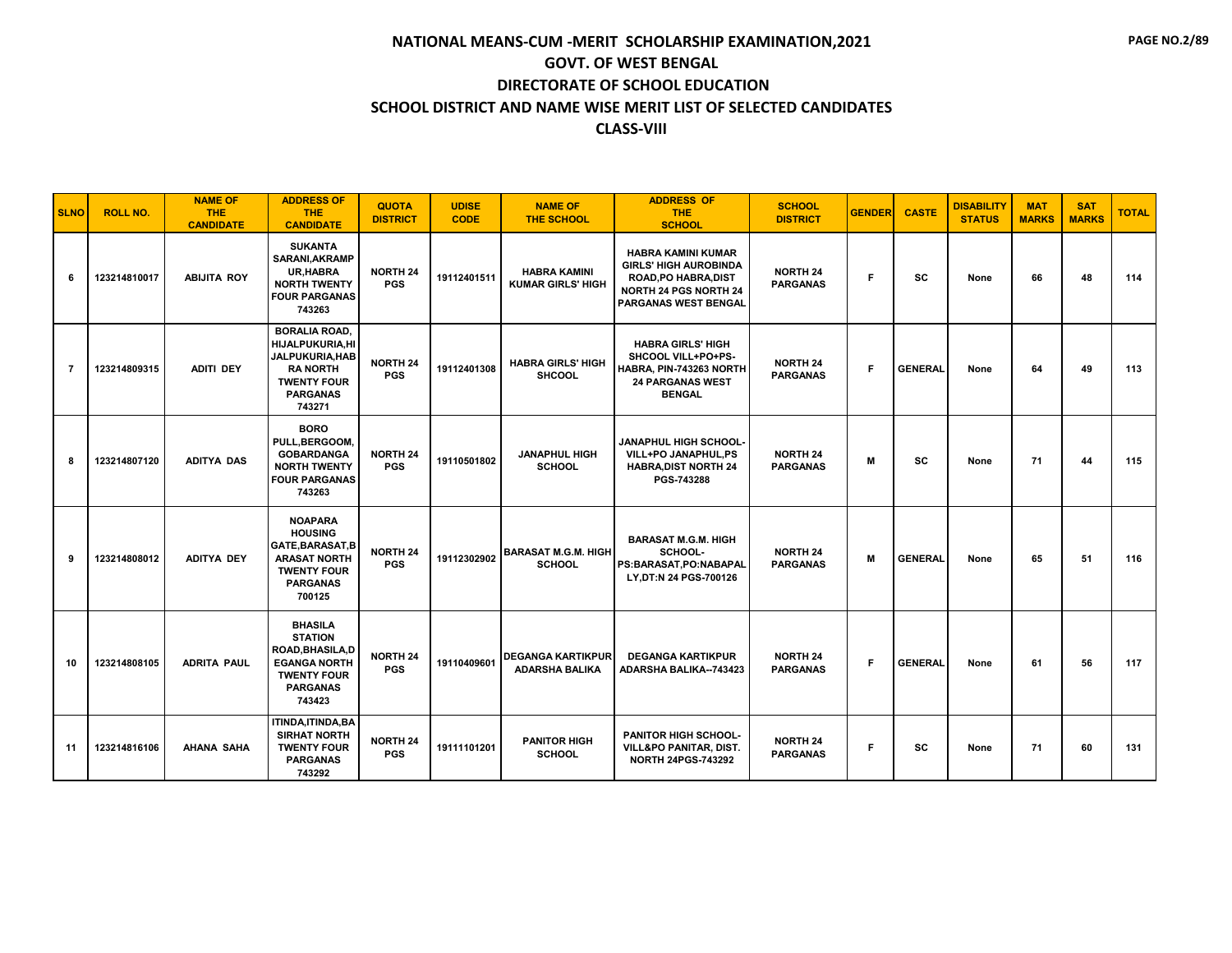| <b>SLNO</b> | <b>ROLL NO.</b> | <b>NAME OF</b><br><b>THE</b><br><b>CANDIDATE</b> | <b>ADDRESS OF</b><br><b>THE</b><br><b>CANDIDATE</b>                                                                                       | <b>QUOTA</b><br><b>DISTRICT</b> | <b>UDISE</b><br><b>CODE</b> | <b>NAME OF</b><br><b>THE SCHOOL</b>                           | <b>ADDRESS OF</b><br><b>THE</b><br><b>SCHOOL</b>                                                                       | <b>SCHOOL</b><br><b>DISTRICT</b>   | <b>GENDER</b> | <b>CASTE</b>   | <b>DISABILITY</b><br><b>STATUS</b> | <b>MAT</b><br><b>MARKS</b> | <b>SAT</b><br><b>MARKS</b> | <b>TOTAL</b> |
|-------------|-----------------|--------------------------------------------------|-------------------------------------------------------------------------------------------------------------------------------------------|---------------------------------|-----------------------------|---------------------------------------------------------------|------------------------------------------------------------------------------------------------------------------------|------------------------------------|---------------|----------------|------------------------------------|----------------------------|----------------------------|--------------|
| 12          | 123214811017    | <b>AHONA GHOSH</b>                               | 34, SADHANPUR, N<br><b>ORTH TWENTY</b><br><b>FOUR PARGANAS</b><br><b>NORTH TWENTY</b><br><b>FOUR PARGANAS</b><br>743221                   | <b>NORTH 24</b><br><b>PGS</b>   | 19110109202                 | <b>SADHANPUR</b><br><b>ULUDANGA T.R.HIGH</b><br><b>SCHOOL</b> | SADHANPUR ULUDANGA<br><b>T.R.HIGH SCHOOL-P.O-</b><br><b>SADHANPUR.P.S-</b><br>AMDANGA, DT - NORTH 24<br>PGS -743221    | <b>NORTH 24</b><br><b>PARGANAS</b> | F.            | <b>GENERAL</b> | None                               | 62                         | 54                         | 116          |
| 13          | 123214822135    | <b>AIKA SARKAR</b>                               | <b>NIMTALA TO</b><br><b>GOPALNAGAR, NA</b><br><b>HATA, GOPALNAG</b><br><b>AR NORTH</b><br><b>TWENTY FOUR</b><br><b>PARGANAS</b><br>743290 | <b>NORTH 24</b><br><b>PGS</b>   | 19112112601                 | <b>NAHATA SARADA</b><br><b>SUNDARI BALIKA V</b>               | NAHATA SARADA SUNDARI<br><b>BALIKA V-VILL+PO-</b><br><b>NAHATA, PS-</b><br><b>GOPALNAGAR, DIST-</b><br>24PGS(N)-743290 | <b>NORTH 24</b><br><b>PARGANAS</b> | F.            | <b>SC</b>      | None                               | 61                         | 50                         | 111          |
| 14          | 123214821023    | AJAT MONDAL                                      | <b>SULKADURGAPU</b><br><b>R,SULKADURGAP</b><br><b>UR, GOPALNAGAR</b><br><b>NORTH TWENTY</b><br><b>FOUR PARGANAS</b><br>743701             | NORTH 24<br><b>PGS</b>          | 19112112902                 | PALLA K.P.C. H.S.<br><b>SCHOOL</b>                            | PALLA K.P.C. H.S. SCHOOL-<br>VILL-PALLA, PS-<br><b>GOPALNAGAR, DIST-</b><br>24PGS(N)-743701                            | <b>NORTH 24</b><br><b>PARGANAS</b> | M             | <b>GENERAL</b> | None                               | 60                         | 55                         | 115          |
| 15          | 123214811114    | <b>AKASH DEBNATH</b>                             | <b>MATH</b><br>PARA, DEARA, MA<br><b>DHYAMGRAM</b><br><b>NORTH TWENTY</b><br><b>FOUR PARGANAS</b><br>700135                               | <b>NORTH 24</b><br><b>PGS</b>   | 19110700702                 | <b>BISHNUPUR SIR</b><br><b>ROMESH INSTITUTI</b>               | <b>BISHNUPUR SIR ROMESH</b><br><b>INSTITUTI-</b><br>VLL+PO:RAJARHAT-700135                                             | <b>NORTH 24</b><br><b>PARGANAS</b> | M             | <b>GENERAL</b> | None                               | 74                         | 43                         | 117          |
| 16          | 123214815058    | <b>AKASH MONDAL</b>                              | <b>GOLAGHATA.NIMI</b><br><b>CHI, MINAKHAN</b><br><b>NORTH TWENTY</b><br><b>FOUR PARGANAS</b><br>743456                                    | <b>NORTH 24</b><br><b>PGS</b>   | 19111600203                 | <b>NIMICHI RAMNARAYAN</b><br><b>VIDYALAYA</b>                 | <b>NIMICHI RAMNARAYAN</b><br><b>VIDYALAYA-</b><br><b>VILL+PO:NIMCHI.PS:NAMK</b><br>HANA, DT:N 24 PGS-743456            | <b>NORTH 24</b><br><b>PARGANAS</b> | M             | <b>SC</b>      | None                               | 70                         | 62                         | 132          |
| 17          | 123214823198    | <b>AKASH MONDAL</b>                              | SINDRANI, SINDRA<br><b>NI,BAGDAH</b><br><b>NORTH TWENTY</b><br><b>FOUR PARGANAS</b><br>743297                                             | <b>NORTH 24</b><br><b>PGS</b>   | 19112000603                 | <b>SINDRANI SABITRI</b><br><b>HIGH SCHOOL</b>                 | <b>SINDRANI SABITRI HIGH</b><br>SCHOOL-<br><b>VILL+PO:SINDRANI PS</b><br><b>BAGDAH DT N24PGS-</b><br>743297            | <b>NORTH 24</b><br><b>PARGANAS</b> | M             | <b>SC</b>      | None                               | 60                         | 42                         | 102          |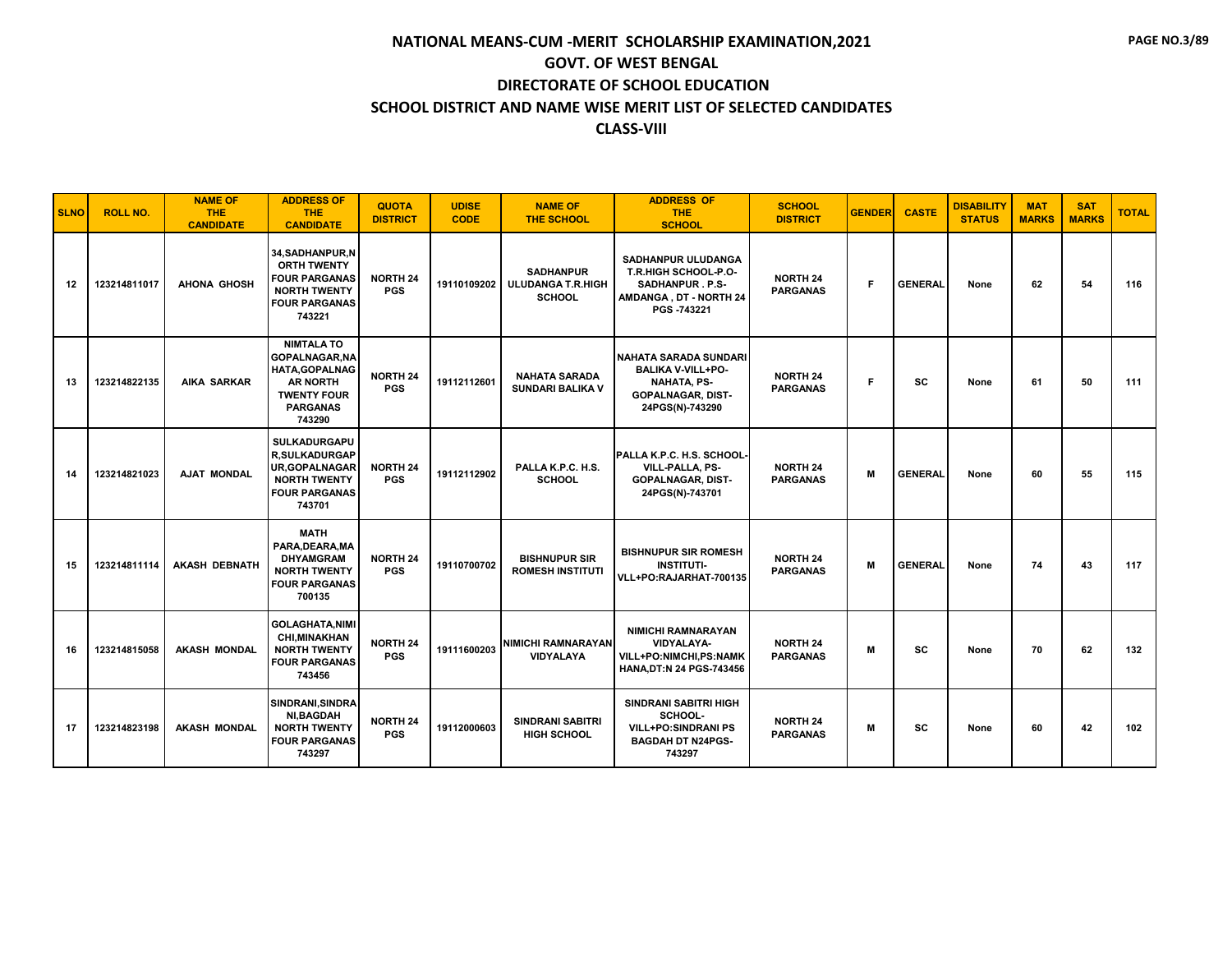| <b>SLNO</b> | <b>ROLL NO.</b> | <b>NAME OF</b><br><b>THE</b><br><b>CANDIDATE</b> | <b>ADDRESS OF</b><br><b>THE</b><br><b>CANDIDATE</b>                                                                               | <b>QUOTA</b><br><b>DISTRICT</b> | <b>UDISE</b><br><b>CODE</b> | <b>NAME OF</b><br><b>THE SCHOOL</b>                          | <b>ADDRESS OF</b><br><b>THE</b><br><b>SCHOOL</b>                                                                               | <b>SCHOOL</b><br><b>DISTRICT</b>   | <b>GENDER</b> | <b>CASTE</b>   | <b>DISABILITY</b><br><b>STATUS</b> | <b>MAT</b><br><b>MARKS</b> | <b>SAT</b><br><b>MARKS</b> | <b>TOTAL</b> |
|-------------|-----------------|--------------------------------------------------|-----------------------------------------------------------------------------------------------------------------------------------|---------------------------------|-----------------------------|--------------------------------------------------------------|--------------------------------------------------------------------------------------------------------------------------------|------------------------------------|---------------|----------------|------------------------------------|----------------------------|----------------------------|--------------|
| 18          | 123214822106    | <b>AKASH SEN</b>                                 | <b>SUBHAS</b><br><b>NAGAR.BONGAO</b><br><b>N.BONGOAN</b><br><b>NORTH TWENTY</b><br><b>FOUR PARGANAS</b><br>743235                 | <b>NORTH 24</b><br><b>PGS</b>   | 19114900601                 | <b>SAKTIGARH HIGH</b><br><b>SCHOOL</b>                       | <b>SAKTIGARH HIGH SCHOOL-</b><br>P.O.-BONGAON, 24PGS(N)-<br>743235                                                             | <b>NORTH 24</b><br><b>PARGANAS</b> | M             | <b>GENERAL</b> | None                               | 67                         | 59                         | 126          |
| 19          | 123214807204    | <b>AMAN SINGH</b>                                | 449 A G<br><b>COLONY, ASHOKE</b><br><b>NAGAR, ASHOKEN</b><br><b>AGAR NORTH</b><br><b>TWENTY FOUR</b><br><b>PARGANAS</b><br>743263 | <b>NORTH 24</b><br><b>PGS</b>   | 19112501604                 | <b>ASHOKENAGAR BOYS</b><br><b>SECONDARY SCHOOL</b>           | <b>ASHOKENAGAR BOYS</b><br><b>SECONDARY SCHOOL-</b><br>ASHOKENAGAR.PO<br><b>ASHOKENAGAR,DIST</b><br><b>NORTH 24 PGS-743222</b> | <b>NORTH 24</b><br><b>PARGANAS</b> | M             | <b>GENERAL</b> | None                               | 66                         | 53                         | 119          |
| 20          | 123214815019    | <b>AMARTYA ROY</b>                               | <b>BACHRA, BACHRA</b><br><b>MOHANPUR, HAR</b><br><b>OA NORTH</b><br><b>TWENTY FOUR</b><br><b>PARGANAS</b><br>743456               | <b>NORTH 24</b><br><b>PGS</b>   | 19111603802                 | <b>BACHARA M.C.H. HIGH</b><br><b>SCHOOL</b>                  | <b>BACHARA M.C.H. HIGH</b><br>SCHOOL-VILL+PO:BACHRA<br>MOHANPUR-743456                                                         | <b>NORTH 24</b><br><b>PARGANAS</b> | м             | <b>SC</b>      | None                               | 72                         | 29                         | 101          |
| 21          | 123214807181    | <b>AMIT BANIK</b>                                | <b>BIJOY</b><br><b>NAGAR, KAZIPARA</b><br><b>.BARASAT NORTH</b><br><b>TWENTY FOUR</b><br><b>PARGANAS</b><br>700124                | <b>NORTH 24</b><br><b>PGS</b>   | 19112300103                 | <b>BANAMALIPUR</b><br><b>PRIYANATH</b><br><b>INSTITUTION</b> | <b>BANAMALIPUR PRIYANATH</b><br><b>INSTITUTION-</b><br>VILL:BANAMALIPORE,DT:N<br>24PGS-700124                                  | <b>NORTH 24</b><br><b>PARGANAS</b> | M             | <b>GENERAL</b> | None                               | 86                         | 73                         | 159          |
| 22          | 123214807029    | <b>AMRIN PARVIN</b>                              | сното<br><b>GANTI, GANTI, NAR</b><br><b>AYANPUR NORTH</b><br><b>TWENTY FOUR</b><br><b>PARGANAS</b><br>700132                      | <b>NORTH 24</b><br><b>PGS</b>   | 19112700104                 | <b>KADIHATI KALINATH</b><br><b>HIGH SCHOOL</b>               | KADIHATI KALINATH HIGH<br>SCHOOL-VILL+PO:GANTI<br><b>DT:N 24 PGS-700132</b>                                                    | <b>NORTH 24</b><br><b>PARGANAS</b> | F             | <b>GENERAL</b> | None                               | 77                         | 38                         | 115          |
| 23          | 123214822054    | ANANYA BHADRA                                    | <b>BHADURIA,COLO</b><br><b>NY</b><br><b>RAMCHANDRAPU</b><br><b>R.GAIGHATA</b><br><b>NADIA 743287</b>                              | <b>NORTH 24</b><br><b>PGS</b>   | 19112213004                 | <b>RAMCHANDRAPUR</b><br><b>PALLIMANGAL VIDY</b>              | <b>RAMCHANDRAPUR</b><br><b>PALLIMANGAL VIDY--</b><br>743287                                                                    | <b>NORTH 24</b><br><b>PARGANAS</b> | F             | <b>GENERAL</b> | None                               | 70                         | 57                         | 127          |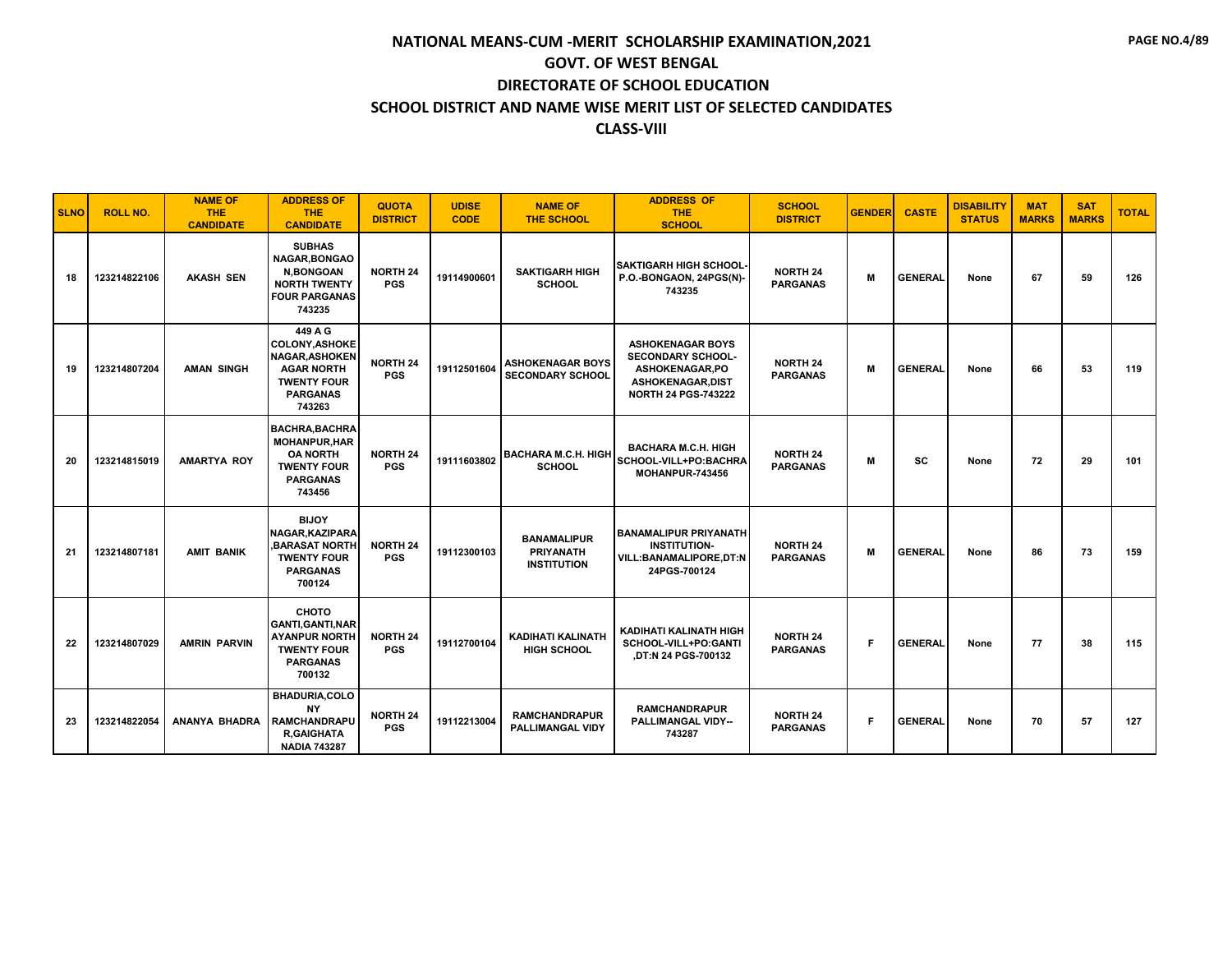| <b>SLNO</b> | <b>ROLL NO.</b> | <b>NAME OF</b><br><b>THE</b><br><b>CANDIDATE</b> | <b>ADDRESS OF</b><br><b>THE</b><br><b>CANDIDATE</b>                                                                                 | <b>QUOTA</b><br><b>DISTRICT</b> | <b>UDISE</b><br><b>CODE</b> | <b>NAME OF</b><br><b>THE SCHOOL</b>                                            | <b>ADDRESS OF</b><br><b>THE</b><br><b>SCHOOL</b>                                                                                      | <b>SCHOOL</b><br><b>DISTRICT</b>   | <b>GENDER</b> | <b>CASTE</b>   | <b>DISABILITY</b><br><b>STATUS</b> | <b>MAT</b><br><b>MARKS</b> | <b>SAT</b><br><b>MARKS</b> | <b>TOTAL</b> |
|-------------|-----------------|--------------------------------------------------|-------------------------------------------------------------------------------------------------------------------------------------|---------------------------------|-----------------------------|--------------------------------------------------------------------------------|---------------------------------------------------------------------------------------------------------------------------------------|------------------------------------|---------------|----------------|------------------------------------|----------------------------|----------------------------|--------------|
| 24          | 123214808050    | <b>ANANYA MONDAL</b>                             | <b>N0114, BIRA</b><br><b>BALLAVPARA.AS</b><br><b>HOKENAGAR</b><br><b>NORTH TWENTY</b><br><b>FOUR PARGANAS</b><br>743234             | <b>NORTH 24</b><br><b>PGS</b>   | 19110608905                 | <b>BIRABALLAVPARA</b><br><b>SANTIPIPASA BALIKA</b><br><b>VIDYALAYA</b>         | <b>BIRABALLAVPARA</b><br><b>SANTIPIPASA BALIKA</b><br>VIDYALAYA-VILLAGE +PO<br><b>BIRA BALLAV PARA DT-</b><br>NOTH 24PG 743234-743234 | <b>NORTH 24</b><br><b>PARGANAS</b> | F             | <b>GENERAL</b> | None                               | 73                         | 43                         | 116          |
| 25          | 123214811119    | ANANYA SAHA                                      | <b>HABRA</b><br>ROAD, MASLANDA<br><b>PUR, GOABRDANG</b><br>A NORTH<br><b>TWENTY FOUR</b><br><b>PARGANAS</b><br>743289               | <b>NORTH 24</b><br><b>PGS</b>   | 19110505201                 | <b>MASLANDAPUR</b><br><b>BHUDEB SMRITI</b><br><b>BALIKA VIDYALAYA</b><br>(H.S) | <b>MASLANDAPUR BHUDEB</b><br><b>SMRITI BALIKA VIDYALAYA</b><br>(H.S)-VILL+PO-<br><b>MASLANDAPUR BLOCK-</b><br><b>HABRA-743289</b>     | <b>NORTH 24</b><br><b>PARGANAS</b> | F             | <b>GENERAL</b> | None                               | 69                         | 51                         | 120          |
| 26          | 123214823186    | <b>ANANYA TIKADAR</b>                            | <b>NISCHINTAPUR</b><br><b>TO</b><br><b>DIGHARI.SHIMULI</b><br>A.GOPALNAGAR<br><b>NORTH TWENTY</b><br><b>FOUR PARGANAS</b><br>743262 | <b>NORTH 24</b><br><b>PGS</b>   | 19112112601                 | <b>NAHATA SARADA</b><br><b>SUNDARI BALIKA V</b>                                | NAHATA SARADA SUNDARI<br><b>BALIKA V-VILL+PO-</b><br><b>NAHATA, PS-</b><br><b>GOPALNAGAR, DIST-</b><br>24PGS(N)-743290                | <b>NORTH 24</b><br><b>PARGANAS</b> | F             | <b>SC</b>      | None                               | 55                         | 48                         | 103          |
| 27          |                 | 123214811067 ANIDRITA MONDAL                     | <b>NEBADHAI</b><br><b>SCHOOL</b><br>PARA, DUTTAPUK<br><b>UR.DUTTAPUKUR</b><br><b>NORTH TWENTY</b><br><b>FOUR PARGANAS</b><br>743248 | <b>NORTH 24</b><br><b>PGS</b>   | 19110203203                 | <b>NEBADHAI BALIKA</b><br><b>VIDYALAYA</b>                                     | <b>NEBADHAI BALIKA</b><br><b>VIDYALAYA-VILL</b><br>DUTTAPUKUR.PO<br><b>DUTTAPUKUR.DIST NORTH</b><br>24 PGS-743248                     | <b>NORTH 24</b><br><b>PARGANAS</b> | F             | <b>GENERAL</b> | None                               | 67                         | 67                         | 134          |
| 28          | 123214816311    | <b>ANIK BISWAS</b>                               | <b>GARAKUPI, GARA</b><br><b>KUPI, HASNABAD</b><br><b>NORTH TWENTY</b><br><b>FOUR PARGANAS</b><br>743456                             | <b>NORTH 24</b><br><b>PGS</b>   | 19111404603                 | <b>GARAKUPI HIGH</b><br>SCHOOL(H.S)                                            | <b>GARAKUPI HIGH</b><br>SCHOOL(H.S)-VILL+PO-<br><b>GARAKUPI, PS-HASNABAD</b><br>DIST-24 PGS(N)-743456                                 | <b>NORTH 24</b><br><b>PARGANAS</b> | M             | <b>SC</b>      | None                               | 71                         | 62                         | 133          |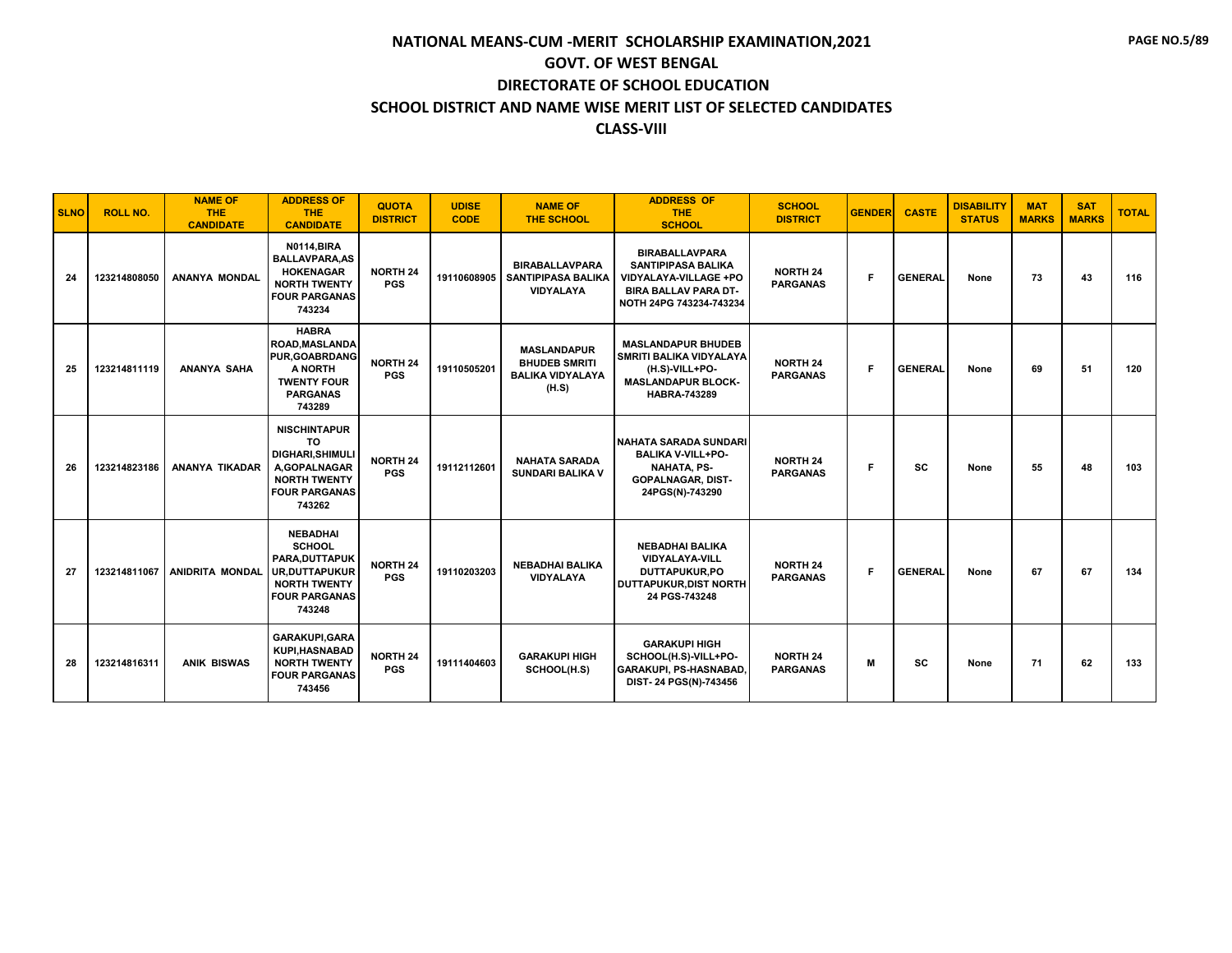| <b>SLNO</b> | <b>ROLL NO.</b> | <b>NAME OF</b><br><b>THE</b><br><b>CANDIDATE</b> | <b>ADDRESS OF</b><br><b>THE</b><br><b>CANDIDATE</b>                                                                          | <b>QUOTA</b><br><b>DISTRICT</b> | <b>UDISE</b><br><b>CODE</b> | <b>NAME OF</b><br><b>THE SCHOOL</b>                           | <b>ADDRESS OF</b><br><b>THE</b><br><b>SCHOOL</b>                                                                                            | <b>SCHOOL</b><br><b>DISTRICT</b>   | <b>GENDER</b> | <b>CASTE</b>   | <b>DISABILITY</b><br><b>STATUS</b> | <b>MAT</b><br><b>MARKS</b> | <b>SAT</b><br><b>MARKS</b> | <b>TOTAL</b> |
|-------------|-----------------|--------------------------------------------------|------------------------------------------------------------------------------------------------------------------------------|---------------------------------|-----------------------------|---------------------------------------------------------------|---------------------------------------------------------------------------------------------------------------------------------------------|------------------------------------|---------------|----------------|------------------------------------|----------------------------|----------------------------|--------------|
| 29          | 123214811076    | ANIK GHOSH                                       | <b>HAROA</b><br>ROAD, HADIPUR, D<br><b>EGANGA NORTH</b><br><b>TWENTY FOUR</b><br><b>PARGANAS</b><br>743424                   | <b>NORTH 24</b><br><b>PGS</b>   | 19110403001                 | <b>BERACHAMPA DEULIA</b><br><b>UCHCHA VIDYA</b>               | <b>BERACHAMPA DEULIA</b><br><b>UCHCHA VIDYA-</b><br>NBEBLAYA, DEGANGA,<br><b>NORTH 24 PARGANAS-</b><br>743424                               | <b>NORTH 24</b><br><b>PARGANAS</b> | M             | <b>GENERAL</b> | None                               | 67                         | 48                         | 115          |
| 30          | 123214810101    | <b>ANIK GHOSH</b>                                | 34, SADHANPUR, N<br><b>ORTH TWENTY</b><br><b>FOUR PARGANAS</b><br><b>NORTH TWENTY</b><br><b>FOUR PARGANAS</b><br>743221      | <b>NORTH 24</b><br><b>PGS</b>   | 19110109202                 | <b>SADHANPUR</b><br><b>ULUDANGA T.R.HIGH</b><br><b>SCHOOL</b> | <b>SADHANPUR ULUDANGA</b><br><b>T.R.HIGH SCHOOL-P.O-</b><br>SADHANPUR. P.S-<br>AMDANGA, DT - NORTH 24<br>PGS -743221                        | <b>NORTH 24</b><br><b>PARGANAS</b> | M             | <b>GENERAL</b> | None                               | 56                         | 58                         | 114          |
| -31         | 123214822205    | <b>ANIK HALDER</b>                               | <b>SUTIA, 743273, SUT</b><br><b>IA BARASAT</b><br><b>NORTH TWENTY</b><br><b>FOUR PARGANAS</b><br>743273                      | <b>NORTH 24</b><br><b>PGS</b>   | 19112213503                 | <b>SUTIA B PALLI</b><br><b>UNNAYAN VIDYAPIT</b>               | SUTIA B PALLI UNNAYAN<br><b>VIDYAPIT-VILL-</b><br><b>WESTBARASAT, P.O. SUTIA</b><br><b>BARASAT, DIST-NORTH 24</b><br><b>PARGANAS-743273</b> | <b>NORTH 24</b><br><b>PARGANAS</b> | м             | <b>SC</b>      | None                               | 60                         | 52                         | 112          |
| 32          | 123214822201    | ANIK MAJUMDER                                    | SINGJOLE, DIGHA,<br><b>GAIGHATA</b><br><b>NORTH TWENTY</b><br><b>FOUR PARGANAS</b><br>743245                                 | <b>NORTH 24</b><br><b>PGS</b>   | 19112213003                 | SINGJOLE AMALENDU<br><b>VIDYAPITH</b>                         | SINGJOLE AMALENDU<br><b>VIDYAPITH--743245</b>                                                                                               | <b>NORTH 24</b><br><b>PARGANAS</b> | M             | <b>SC</b>      | None                               | 65                         | 46                         | 111          |
| 33          | 123214815188    | <b>ANIK SANA</b>                                 | ANDHARMANIK, A<br>NDHARMANIK.BA<br><b>DURIA NORTH</b><br><b>TWENTY FOUR</b><br><b>PARGANAS</b><br>743401                     | <b>NORTH 24</b><br><b>PGS</b>   | 19111012402                 | <b>BADURIA L M S HIGH</b><br><b>SCHOOL</b>                    | <b>BADURIA L M S HIGH</b><br>SCHOOL-VILL-ARSULLA,<br>24PGS(N)-743401                                                                        | <b>NORTH 24</b><br><b>PARGANAS</b> | M             | <b>GENERAL</b> | None                               | 65                         | 55                         | 120          |
| 34          | 123214809149    | <b>ANIK SEN</b>                                  | <b>GOURBANGA</b><br><b>ROAD,KUMRA</b><br><b>KASHIPUR, HABR</b><br>A NORTH<br><b>TWENTY FOUR</b><br><b>PARGANAS</b><br>743271 | <b>NORTH 24</b><br><b>PGS</b>   | 19110504103                 | DAKSHIN NANGLA K.<br><b>U. INSTITUTION (H.S)</b>              | DAKSHIN NANGLA K.U.<br><b>INSTITUTION (H.S)-</b><br>VILL+PO:KASHIPUR,DT:N<br>24 PGS-743274                                                  | <b>NORTH 24</b><br><b>PARGANAS</b> | м             | <b>SC</b>      | None                               | 67                         | 34                         | 101          |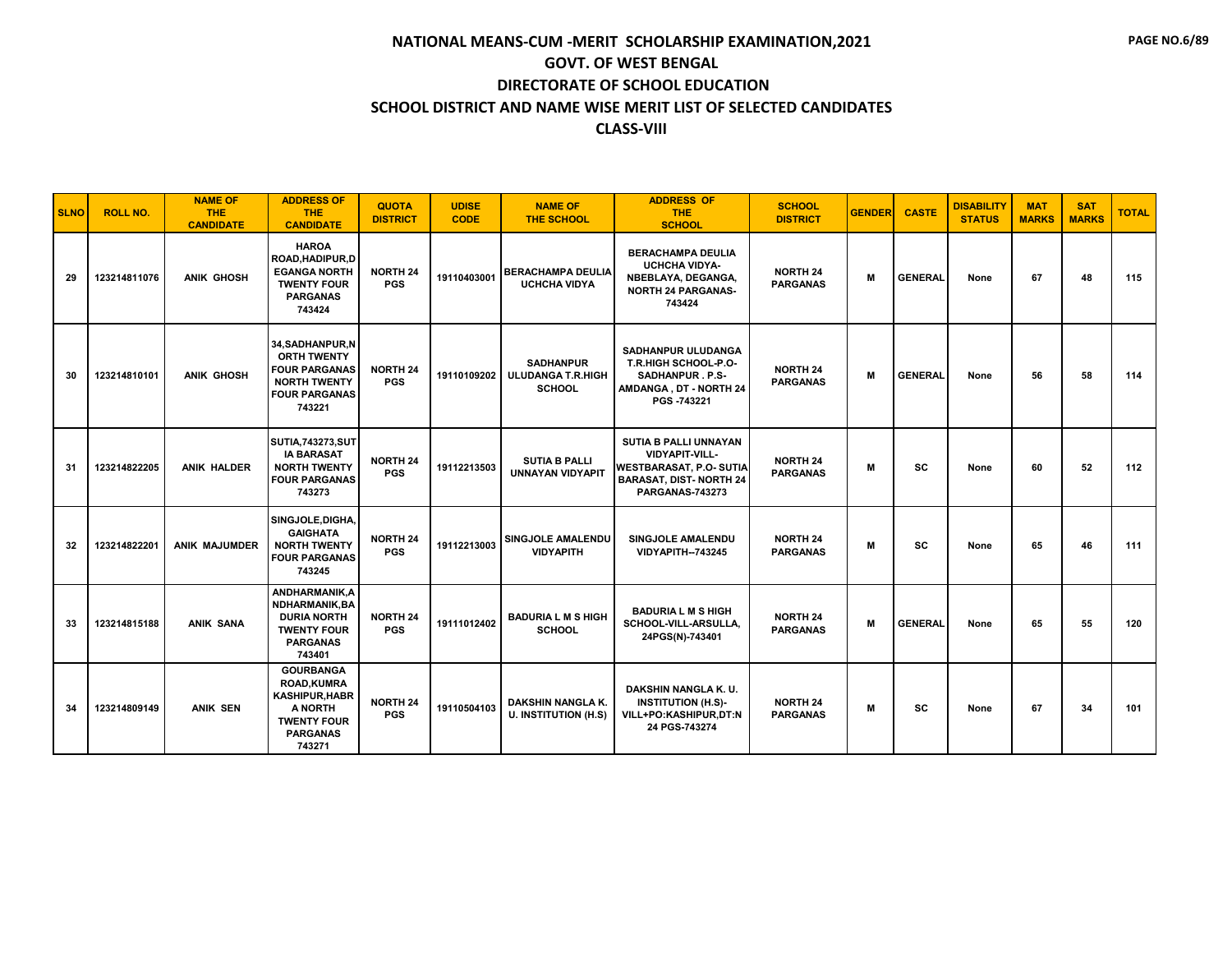| <b>SLNO</b> | <b>ROLL NO.</b> | <b>NAME OF</b><br>THE<br><b>CANDIDATE</b> | <b>ADDRESS OF</b><br><b>THE</b><br><b>CANDIDATE</b>                                                                                               | <b>QUOTA</b><br><b>DISTRICT</b> | <b>UDISE</b><br><b>CODE</b> | <b>NAME OF</b><br><b>THE SCHOOL</b>               | <b>ADDRESS OF</b><br><b>THE</b><br><b>SCHOOL</b>                                                                              | <b>SCHOOL</b><br><b>DISTRICT</b>   | <b>GENDER</b> | <b>CASTE</b>   | <b>DISABILITY</b><br><b>STATUS</b> | <b>MAT</b><br><b>MARKS</b> | <b>SAT</b><br><b>MARKS</b> | <b>TOTAL</b> |
|-------------|-----------------|-------------------------------------------|---------------------------------------------------------------------------------------------------------------------------------------------------|---------------------------------|-----------------------------|---------------------------------------------------|-------------------------------------------------------------------------------------------------------------------------------|------------------------------------|---------------|----------------|------------------------------------|----------------------------|----------------------------|--------------|
| 35          | 123214821222    | <b>ANINDITA DAS</b>                       | <b>CHOWBERIA.CHO</b><br><b>WBERIA.GOPALN</b><br><b>AGAR NORTH</b><br><b>TWENTY FOUR</b><br><b>PARGANAS</b><br>743290                              | <b>NORTH 24</b><br><b>PGS</b>   | 19112111204                 | <b>CHOWBERIA</b><br>ANNADASUNDARI<br><b>MITRA</b> | <b>CHOWBERIA</b><br>ANNADASUNDARI MITRA<br>VILL-CHOWBERIA, P.O.-<br><b>CHOWBERIA, DIST- NORTH</b><br>24 PARGANAS-743290       | <b>NORTH 24</b><br><b>PARGANAS</b> | F             | SC             | None                               | 68                         | 59                         | 127          |
| 36          | 123214822048    | <b>ANIRBAN GHOSH</b>                      | $VILL -$<br>KALUPUR, KALUP<br><b>UR, BONGAON</b><br><b>NORTH TWENTY</b><br><b>FOUR PARGANAS</b><br>743235                                         | <b>NORTH 24</b><br><b>PGS</b>   | 19114900802                 | <b>BONGAON HIGH</b><br><b>SCHOOL</b>              | <b>BONGAON HIGH SCHOOL-</b><br>SCHOOL ROAD, P.O.+P.S.-<br>BONGAON, DIST-24PGS(N)-<br>743235                                   | <b>NORTH 24</b><br><b>PARGANAS</b> | M             | <b>GENERAL</b> | None                               | 64                         | 57                         | 121          |
| 37          | 123214811139    | <b>ANIRBAN MITRA</b>                      | <b>BIRA STATION</b><br><b>ROAD, BIRA</b><br><b>BALLAV</b><br>PARA.ASHOKENA<br><b>GAR NORTH</b><br><b>TWENTY FOUR</b><br><b>PARGANAS</b><br>743234 | <b>NORTH 24</b><br><b>PGS</b>   | 19110608602                 | <b>BIRA BALLAVPARA</b><br>HIGH SCHOOL(H.          | <b>BIRA BALLAVPARA HIGH</b><br>SCHOOL(H.-VILL+PO:BIRA<br>BALLAVPARA-743234                                                    | <b>NORTH 24</b><br><b>PARGANAS</b> | M             | <b>GENERAL</b> | None                               | 69                         | 44                         | 113          |
| 38          | 123214808046    | <b>ANISH SARKAR</b>                       | 921/12, KALYANGA<br><b>RH.ASHOKENAGA</b><br><b>R NORTH</b><br><b>TWENTY FOUR</b><br><b>PARGANAS</b><br>743272                                     | <b>NORTH 24</b><br><b>PGS</b>   | 19112500704                 | <b>KALYANGARH</b><br><b>BIDYAMANDIR</b>           | <b>KALYANGARH</b><br><b>BIDYAMANDIR-</b><br>PO:KALY7ANGARA,743272-<br>743272                                                  | <b>NORTH 24</b><br><b>PARGANAS</b> | M             | <b>GENERAL</b> | None                               | 66                         | 51                         | 117          |
| 39          | 123214822122    | <b>ANISHA SARKAR</b>                      | <b>NIMTALA TO</b><br>GOPALNAGAR, NA<br><b>HATA, GOPALNAG</b><br><b>AR NORTH</b><br><b>TWENTY FOUR</b><br><b>PARGANAS</b><br>743290                | <b>NORTH 24</b><br><b>PGS</b>   | 19112112601                 | <b>NAHATA SARADA</b><br><b>SUNDARI BALIKA V</b>   | <b>NAHATA SARADA SUNDARI</b><br><b>BALIKA V-VILL+PO-</b><br><b>NAHATA, PS-</b><br><b>GOPALNAGAR, DIST-</b><br>24PGS(N)-743290 | <b>NORTH 24</b><br><b>PARGANAS</b> | F             | SC             | None                               | 59                         | 42                         | 101          |
| 40          | 123214811028    | <b>ANKAN DAS</b>                          | RAJBALLAVPUR,<br>RAJBALLAVPUR.<br><b>HABRA NORTH</b><br><b>TWENTY FOUR</b><br><b>PARGANAS</b><br>743289                                           | <b>NORTH 24</b><br><b>PGS</b>   | 19110508501                 | <b>RAJBALLAVPUR HIGH</b><br><b>SCHOOL</b>         | <b>RAJBALLAVPUR HIGH</b><br>SCHOOL-VILL-<br>RAJBALLAVPUR PO-<br><b>MASLANDAPUR PS- HABRA</b><br>743289                        | <b>NORTH 24</b><br><b>PARGANAS</b> | M             | <b>GENERAL</b> | None                               | 78                         | 66                         | 144          |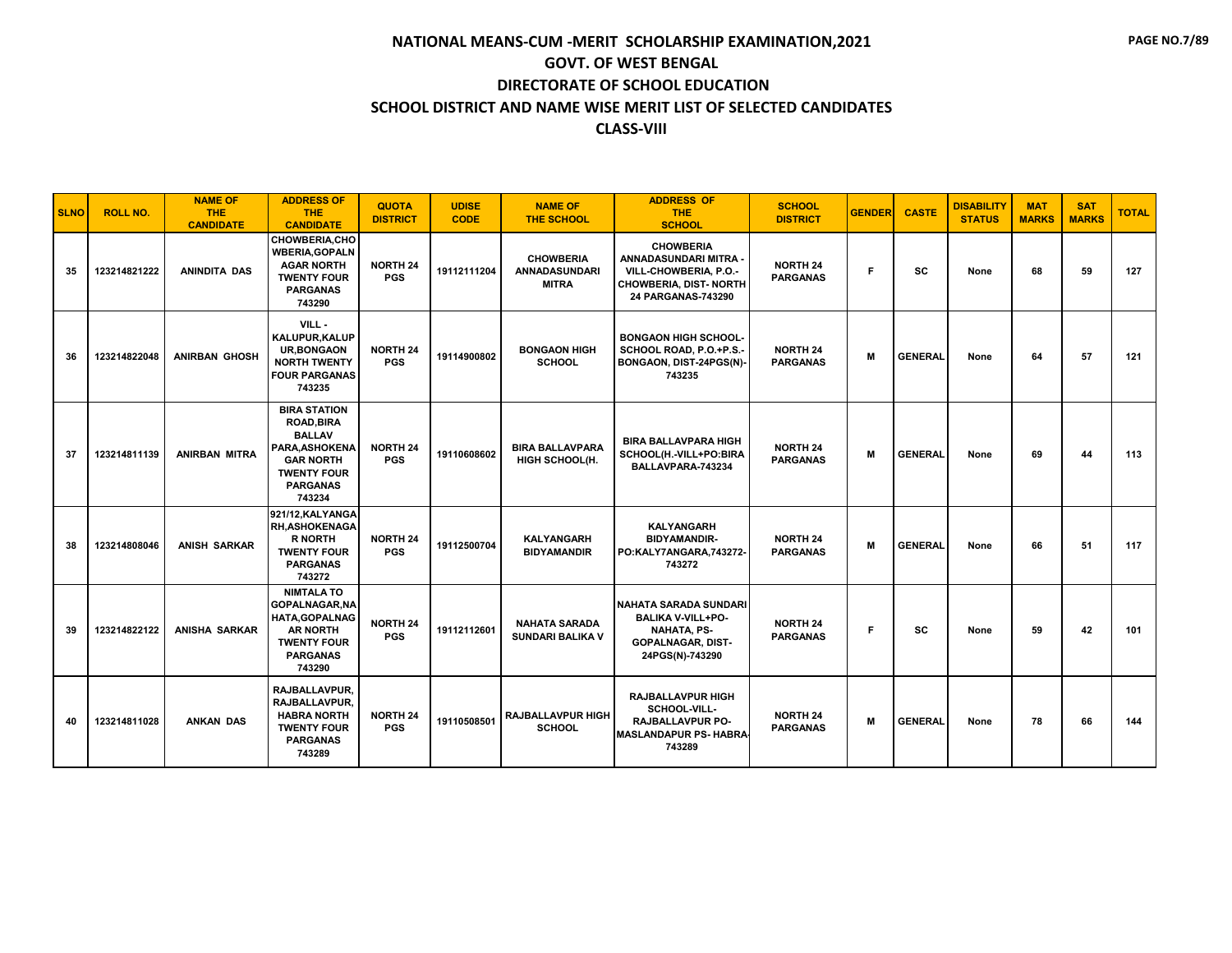| <b>SLNO</b> | <b>ROLL NO.</b> | <b>NAME OF</b><br><b>THE</b><br><b>CANDIDATE</b> | <b>ADDRESS OF</b><br><b>THE</b><br><b>CANDIDATE</b>                                                                                                | <b>QUOTA</b><br><b>DISTRICT</b> | <b>UDISE</b><br><b>CODE</b> | <b>NAME OF</b><br><b>THE SCHOOL</b>                                            | <b>ADDRESS OF</b><br><b>THE</b><br><b>SCHOOL</b>                                                                           | <b>SCHOOL</b><br><b>DISTRICT</b>   | <b>GENDER</b> | <b>CASTE</b>   | <b>DISABILITY</b><br><b>STATUS</b> | <b>MAT</b><br><b>MARKS</b> | <b>SAT</b><br><b>MARKS</b> | <b>TOTAL</b> |
|-------------|-----------------|--------------------------------------------------|----------------------------------------------------------------------------------------------------------------------------------------------------|---------------------------------|-----------------------------|--------------------------------------------------------------------------------|----------------------------------------------------------------------------------------------------------------------------|------------------------------------|---------------|----------------|------------------------------------|----------------------------|----------------------------|--------------|
| 41          | 123214822101    | <b>ANKAN DAS</b>                                 | SHERPUR, RAMPU<br><b>RBHATPARA,GOP</b><br><b>ALNAGAR NORTH</b><br><b>TWENTY FOUR</b><br><b>PARGANAS</b><br>743249                                  | <b>NORTH 24</b><br><b>PGS</b>   | 19112112403                 | <b>NAHATA HIGH</b><br><b>SCHOOL</b>                                            | <b>NAHATA HIGH SCHOOL-</b><br>P.O.-NAHATA, DIST- NORTH<br>24 PARGANAS-743290                                               | <b>NORTH 24</b><br><b>PARGANAS</b> | м             | <b>GENERAL</b> | None                               | 61                         | 51                         | 112          |
| 42          | 123214821147    | <b>ANKAN DUTTA</b>                               | VILL-<br>NARIKELA, PO-<br><b>GAIGHATA, PS-</b><br><b>GAIGHATA, GAIGH</b><br>ATA, GAIGHATA<br><b>NORTH TWENTY</b><br><b>FOUR PARGANAS</b><br>743249 | <b>NORTH 24</b><br><b>PGS</b>   | 19112205003                 | <b>GAIGHATA HIGH</b><br><b>SCHOOL</b>                                          | <b>GAIGHATA HIGH SCHOOL-</b><br>VILL+PO-GAIGHATA, PS-<br><b>GAIGHATA, NORTH 24 PGS-</b><br>743249                          | <b>NORTH 24</b><br><b>PARGANAS</b> | M             | <b>GENERAL</b> | None                               | 76                         | 44                         | 120          |
| 43          | 123214815148    | <b>ANKAN MONDAL</b>                              | <b>MATNIA, GOTRA, B</b><br><b>ASIRHAT NORTH</b><br><b>TWENTY FOUR</b><br><b>PARGANAS</b><br>743422                                                 | <b>NORTH 24</b><br><b>PGS</b>   |                             | <b>BARA JIRAKPUR</b><br>19111108303 TARUN SANGHA HIGH<br>SCHOOL (HS)           | <b>BARA JIRAKPUR TARUN</b><br><b>SANGHA HIGH SCHOOL</b><br>$(HS)$ -<br>VILL+PO:BOROJIRAKPUR<br>PS:BASIRHAT-743422          | <b>NORTH 24</b><br><b>PARGANAS</b> | M             | <b>GENERAL</b> | None                               | 74                         | 53                         | 127          |
| 44          | 123214809281    | <b>ANKINI MAJUMDAR</b>                           | <b>VILL</b><br>KUCHLIA, GOBAR<br>DANGA, GOBARDA<br><b>NGA NORTH</b><br><b>TWENTY FOUR</b><br><b>PARGANAS</b><br>743252                             | <b>NORTH 24</b><br><b>PGS</b>   | 19110505201                 | <b>MASLANDAPUR</b><br><b>BHUDEB SMRITI</b><br><b>BALIKA VIDYALAYA</b><br>(H.S) | <b>MASLANDAPUR BHUDEB</b><br>SMRITI BALIKA VIDYALAYA<br>(H.S)-VILL+PO-<br><b>MASLANDAPUR BLOCK-</b><br><b>HABRA-743289</b> | <b>NORTH 24</b><br><b>PARGANAS</b> | F             | <b>SC</b>      | None                               | 63                         | 41                         | 104          |
| 45          | 123214823134    | <b>ANKIT BISWAS</b>                              | NO.SINDRANI.BAG<br><b>DAH NORTH</b><br><b>TWENTY FOUR</b><br><b>PARGANAS</b><br>743297                                                             | <b>NORTH 24</b><br><b>PGS</b>   | 19112000603                 | <b>SINDRANI SABITRI</b><br><b>HIGH SCHOOL</b>                                  | <b>SINDRANI SABITRI HIGH</b><br>SCHOOL-<br><b>VILL+PO:SINDRANI PS</b><br><b>BAGDAH DT N24PGS-</b><br>743297                | <b>NORTH 24</b><br><b>PARGANAS</b> | м             | <b>SC</b>      | None                               | 75                         | 53                         | 128          |
| 46          | 123214811074    | <b>ANKIT DAS</b>                                 | <b>SAMADDER PARA</b><br><b>ROAD.GOBARDAN</b><br><b>GA, GOBARDANG</b><br>A NORTH<br><b>TWENTY FOUR</b><br><b>PARGANAS</b><br>743252                 | <b>NORTH 24</b><br><b>PGS</b>   | 19112801403                 | <b>GOBARDANGA</b><br><b>KHANTURA HIGH</b><br><b>SCHOO</b>                      | <b>GOBARDANGA KHANTURA</b><br><b>HIGH SCHOO-VILL-</b><br>SAHAPUR, PO-KHANTU, DT-<br>N 24 PGS-743273                        | <b>NORTH 24</b><br><b>PARGANAS</b> | м             | <b>SC</b>      | None                               | 64                         | 40                         | 104          |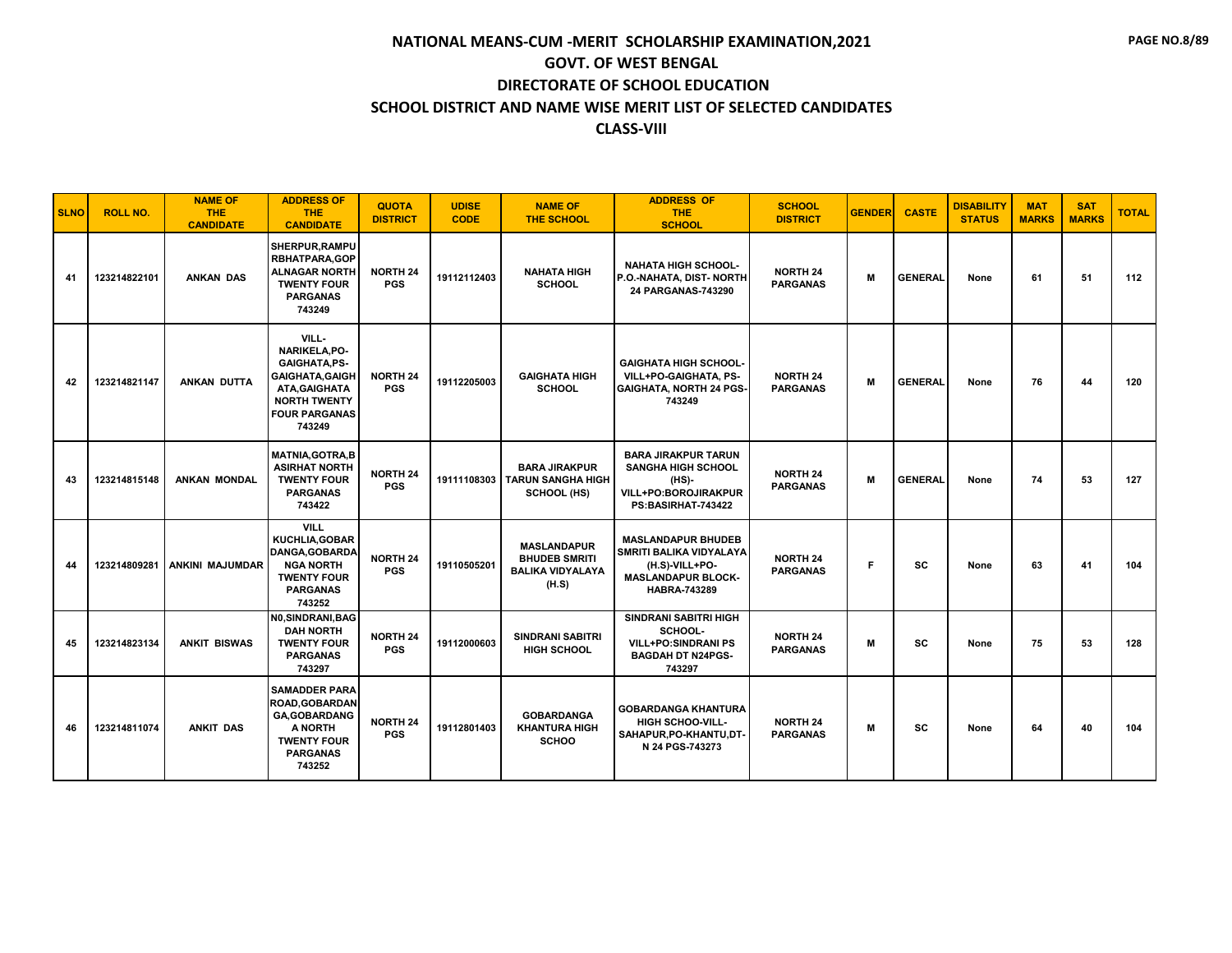| <b>SLNO</b> | <b>ROLL NO.</b> | <b>NAME OF</b><br><b>THE</b><br><b>CANDIDATE</b> | <b>ADDRESS OF</b><br><b>THE</b><br><b>CANDIDATE</b>                                                                     | <b>QUOTA</b><br><b>DISTRICT</b> | <b>UDISE</b><br><b>CODE</b> | <b>NAME OF</b><br><b>THE SCHOOL</b>                                         | <b>ADDRESS OF</b><br><b>THE</b><br><b>SCHOOL</b>                                                                           | <b>SCHOOL</b><br><b>DISTRICT</b>   | <b>GENDER</b> | <b>CASTE</b>   | <b>DISABILITY</b><br><b>STATUS</b> | <b>MAT</b><br><b>MARKS</b> | <b>SAT</b><br><b>MARKS</b> | <b>TOTAL</b> |
|-------------|-----------------|--------------------------------------------------|-------------------------------------------------------------------------------------------------------------------------|---------------------------------|-----------------------------|-----------------------------------------------------------------------------|----------------------------------------------------------------------------------------------------------------------------|------------------------------------|---------------|----------------|------------------------------------|----------------------------|----------------------------|--------------|
| 47          | 123214815208    | <b>ANKITA BISWAS</b>                             | <b>STATION</b><br><b>ROAD.BASIRHAT</b><br><b>R S, BASIRHAT</b><br><b>NORTH TWENTY</b><br><b>FOUR PARGANAS</b><br>743422 | <b>NORTH 24</b><br><b>PGS</b>   |                             | <b>BARA JIRAKPUR</b><br>19111108303 TARUN SANGHA HIGH<br><b>SCHOOL (HS)</b> | <b>BARA JIRAKPUR TARUN</b><br><b>SANGHA HIGH SCHOOL</b><br>(HS)-<br>VILL+PO:BOROJIRAKPUR<br>PS:BASIRHAT-743422             | <b>NORTH 24</b><br><b>PARGANAS</b> | F             | <b>GENERAL</b> | None                               | 68                         | 62                         | 130          |
| 48          | 123214815094    | <b>ANKITA GHOSH</b>                              | <b>TAKI</b><br><b>ROAD.NEHALPUR.</b><br><b>MATIA NORTH</b><br><b>TWENTY FOUR</b><br><b>PARGANAS</b><br>743437           | <b>NORTH 24</b><br><b>PGS</b>   | 19111202402                 | <b>DHANYAKURIA GIRLS</b><br><b>HIGH SCHOOL</b>                              | <b>DHANYAKURIA GIRLS HIGH</b><br>SCHOOL-<br>VILL+PO:DHANYAKURIA.DT<br>:N 24 PGS-743437                                     | <b>NORTH 24</b><br><b>PARGANAS</b> | F.            | <b>GENERAL</b> | None                               | 73                         | 55                         | 128          |
| 49          | 123214810114    | <b>ANKITA GHOSH</b>                              | <b>MENA.SAMUDRAP</b><br><b>UR, ASHOKENAGA</b><br><b>R NORTH</b><br><b>TWENTY FOUR</b><br><b>PARGANAS</b><br>743272      | <b>NORTH 24</b><br><b>PGS</b>   | 19110603103                 | <b>MENA SAROJINI</b><br><b>PAHAR HIGH SCHOOL</b>                            | <b>MENA SAROJINI PAHAR</b><br>HIGH SCHOOL-<br>VILL:MENA,PO:SAMSUNDA<br><b>RPUR, DT:S 24 PGS-743272</b>                     | <b>NORTH 24</b><br><b>PARGANAS</b> | F             | <b>GENERAL</b> | None                               | 71                         | 55                         | 126          |
| 50          | 123214823127    | <b>ANKITA MALLICK</b>                            | <b>NRISHINGHAKHO</b><br>LA, CHANDPUR, BA<br><b>GDAH NORTH</b><br><b>TWENTY FOUR</b><br><b>PARGANAS</b><br>743232        | <b>NORTH 24</b><br><b>PGS</b>   | 19112007903                 | <b>BAGDAH HIGH</b><br><b>SCHOOL</b>                                         | <b>BAGDAH HIGH SCHOOL-</b><br>VILL+PO- BAGDAH N 24<br>PGS-743232                                                           | <b>NORTH 24</b><br><b>PARGANAS</b> | F.            | <b>GENERAL</b> | None                               | 70                         | 53                         | 123          |
| 51          | 123214817176    | <b>ANKITA MANDAL</b>                             | <b>BHOLAKHALI.NIT</b><br>YABERIA, NAZAT<br><b>NORTH TWENTY</b><br><b>FOUR PARGANAS</b><br>743442                        | <b>NORTH 24</b><br><b>PGS</b>   | 19111709703                 | <b>BHOLAKHALI ADIBASI</b><br><b>SIKSHANIKETAN</b>                           | <b>BHOLAKHALI ADIBASI</b><br>SIKSHANIKETAN-<br>VILL+PO:BHOLAKAKHALI,D<br><b>T:N 24 PGS</b><br>,PS:SANDESHKHALI-743442      | <b>NORTH 24</b><br><b>PARGANAS</b> | Е             | SC             | None                               | 67                         | 47                         | 114          |
| 52          | 123214815182    | <b>ANKITA ROY</b>                                | <b>LAKSHMINATHPU</b><br>R, BADURIA, BADU<br><b>RIA NORTH</b><br><b>TWENTY FOUR</b><br><b>PARGANAS</b><br>743401         | <b>NORTH 24</b><br><b>PGS</b>   | 19111012403                 | <b>BADURIA L M S GIRLS</b><br><b>HIGH SCHOOL</b>                            | <b>BADURIA L M S GIRLS HIGH</b><br>SCHOOL-VILL-<br><b>MATHAVANGA, P.S-</b><br><b>BBADURIA, DIST-24 PGS</b><br>$(N)-743401$ | <b>NORTH 24</b><br><b>PARGANAS</b> | F.            | <b>GENERAL</b> | None                               | 73                         | 48                         | 121          |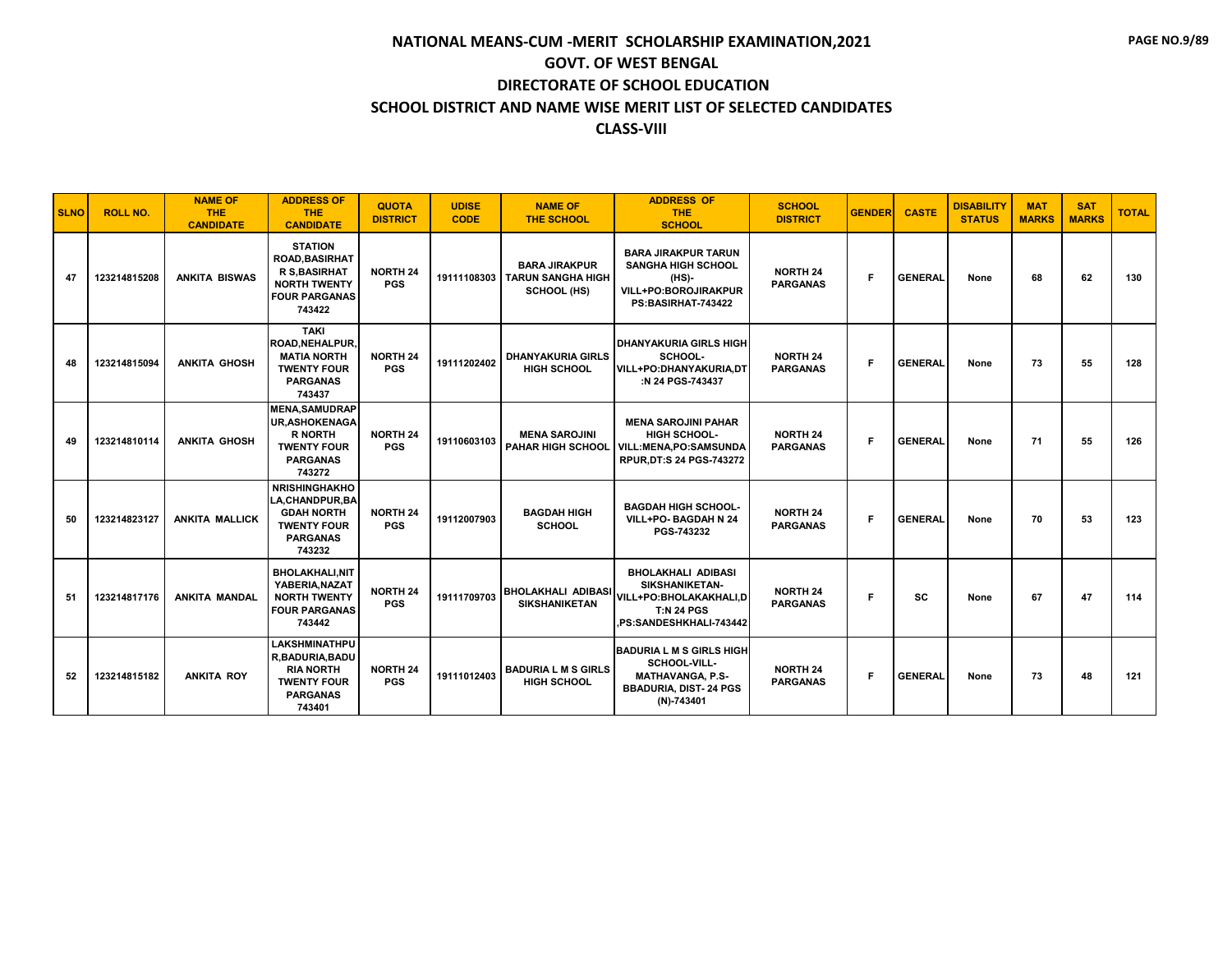| <b>SLNO</b> | <b>ROLL NO.</b> | <b>NAME OF</b><br><b>THE</b><br><b>CANDIDATE</b> | <b>ADDRESS OF</b><br><b>THE</b><br><b>CANDIDATE</b>                                                                               | <b>QUOTA</b><br><b>DISTRICT</b> | <b>UDISE</b><br><b>CODE</b> | <b>NAME OF</b><br><b>THE SCHOOL</b>                       | <b>ADDRESS OF</b><br><b>THE</b><br><b>SCHOOL</b>                                                                              | <b>SCHOOL</b><br><b>DISTRICT</b>   | <b>GENDER</b> | <b>CASTE</b>   | <b>DISABILITY</b><br><b>STATUS</b> | <b>MAT</b><br><b>MARKS</b> | <b>SAT</b><br><b>MARKS</b> | <b>TOTAL</b> |
|-------------|-----------------|--------------------------------------------------|-----------------------------------------------------------------------------------------------------------------------------------|---------------------------------|-----------------------------|-----------------------------------------------------------|-------------------------------------------------------------------------------------------------------------------------------|------------------------------------|---------------|----------------|------------------------------------|----------------------------|----------------------------|--------------|
| 53          | 123214823004    | <b>ANKITA SAHA</b>                               | <b>CHOWBERIA.CHO</b><br><b>WBERIA, GOPALN</b><br><b>AGAR NORTH</b><br><b>TWENTY FOUR</b><br><b>PARGANAS</b><br>743290             | <b>NORTH 24</b><br><b>PGS</b>   | 19112111204                 | <b>CHOWBERIA</b><br><b>ANNADASUNDARI</b><br><b>MITRA</b>  | <b>CHOWBERIA</b><br>ANNADASUNDARI MITRA -<br>VILL-CHOWBERIA, P.O.-<br><b>CHOWBERIA, DIST-NORTH</b><br>24 PARGANAS-743290      | <b>NORTH 24</b><br><b>PARGANAS</b> | F.            | <b>SC</b>      | None                               | 76                         | 55                         | 131          |
| 54          | 123214816120    | <b>ANKUSH GOLDAR</b>                             | <b>PATIT CHANDRA</b><br><b>SHOW</b><br>ROAD.DHANYAKU<br><b>RIA.MATIA NORTH</b><br><b>TWENTY FOUR</b><br><b>PARGANAS</b><br>743437 | <b>NORTH 24</b><br><b>PGS</b>   | 19111202403                 | <b>DHANYAKURIA HIGH</b><br><b>SCHOOL</b>                  | <b>DHANYAKURIA HIGH</b><br>SCHOOL-<br>VILL+PO:DHANYAKURIA.DT<br>:N 24 PGS-743437                                              | <b>NORTH 24</b><br><b>PARGANAS</b> | M             | <b>GENERAL</b> | None                               | 66                         | 63                         | 129          |
| 55          | 123214810143    | <b>ANSHUMAN</b><br><b>SARKAR</b>                 | PANCHPOTA, PAN<br><b>CHPOTA, GAIGHAT</b><br>A NORTH<br><b>TWENTY FOUR</b><br><b>PARGANAS</b><br>743273                            | NORTH 24<br><b>PGS</b>          | 19112801403                 | <b>GOBARDANGA</b><br><b>KHANTURA HIGH</b><br><b>SCHOO</b> | <b>GOBARDANGA KHANTURA</b><br><b>HIGH SCHOO-VILL-</b><br>SAHAPUR, PO-KHANTU, DT-<br>N 24 PGS-743273                           | <b>NORTH 24</b><br><b>PARGANAS</b> | M             | <b>SC</b>      | None                               | 76                         | 62                         | 138          |
| 56          | 123214816264    | <b>ANTAM MONDAL</b>                              | <b>LAKSHMINATHPU</b><br>R, BADURIA, BADU<br><b>RIA NORTH</b><br><b>TWENTY FOUR</b><br><b>PARGANAS</b><br>743401                   | <b>NORTH 24</b><br><b>PGS</b>   | 19111012402                 | <b>BADURIA L M S HIGH</b><br><b>SCHOOL</b>                | <b>BADURIA L M S HIGH</b><br>SCHOOL-VILL-ARSULLA,<br>24PGS(N)-743401                                                          | <b>NORTH 24</b><br><b>PARGANAS</b> | M             | <b>GENERAL</b> | None                               | 71                         | 67                         | 138          |
| 57          | 123214821107    | <b>ANTARA DHAR</b>                               | N00143, GOPALNA<br><b>GAR, GOPALNAGA</b><br><b>R NORTH</b><br><b>TWENTY FOUR</b><br><b>PARGANAS</b><br>743262                     | <b>NORTH 24</b><br><b>PGS</b>   | 19112115302                 | <b>GOPALNAGAR</b><br><b>GIRIBALA BALIKA VID</b>           | <b>GOPALNAGAR GIRIBALA</b><br>BALIKA VID-VILL+PO+PS-<br><b>GOPALNAGAR, NORTH 24</b><br>PGS-743262                             | <b>NORTH 24</b><br><b>PARGANAS</b> | F             | <b>GENERAL</b> | None                               | 65                         | 56                         | 121          |
| 58          |                 | 123214821095   ANUSHKA SARKAR                    | <b>GOPALNAGAR</b><br>ROAD, NAHATA, G<br><b>OPALNAGAR</b><br><b>NORTH TWENTY</b><br><b>FOUR PARGANAS</b><br>743290                 | <b>NORTH 24</b><br><b>PGS</b>   | 19112112601                 | <b>NAHATA SARADA</b><br>SUNDARI BALIKA V                  | <b>NAHATA SARADA SUNDARI</b><br><b>BALIKA V-VILL+PO-</b><br><b>NAHATA, PS-</b><br><b>GOPALNAGAR, DIST-</b><br>24PGS(N)-743290 | <b>NORTH 24</b><br><b>PARGANAS</b> | F             | <b>SC</b>      | None                               | 64                         | 38                         | 102          |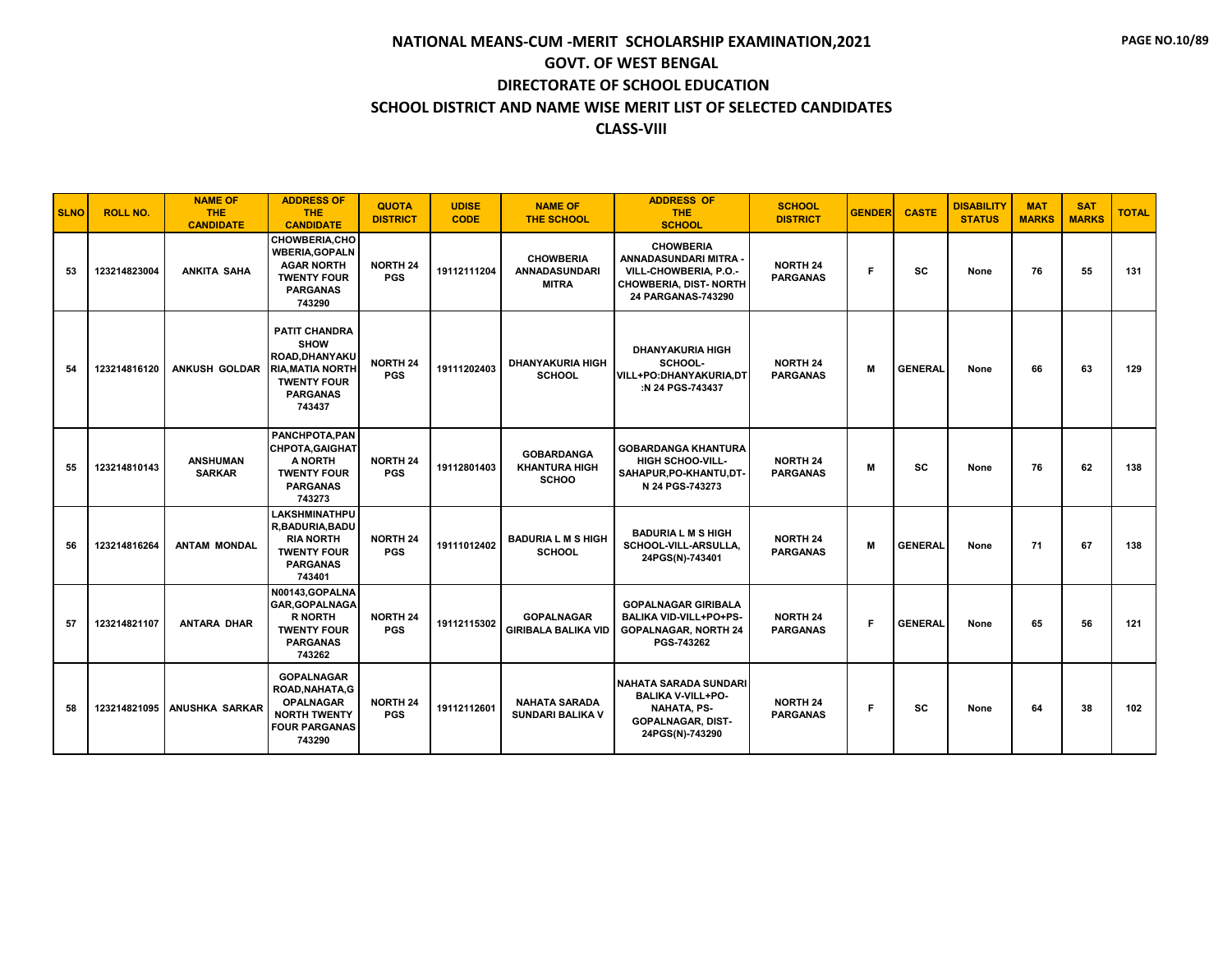| <b>SLNO</b> | <b>ROLL NO.</b> | <b>NAME OF</b><br><b>THE</b><br><b>CANDIDATE</b> | <b>ADDRESS OF</b><br><b>THE</b><br><b>CANDIDATE</b>                                                                                       | <b>QUOTA</b><br><b>DISTRICT</b> | <b>UDISE</b><br><b>CODE</b> | <b>NAME OF</b><br><b>THE SCHOOL</b>                             | <b>ADDRESS OF</b><br><b>THE</b><br><b>SCHOOL</b>                                                                                                       | <b>SCHOOL</b><br><b>DISTRICT</b>   | <b>GENDER</b> | <b>CASTE</b>   | <b>DISABILITY</b><br><b>STATUS</b> | <b>MAT</b><br><b>MARKS</b> | <b>SAT</b><br><b>MARKS</b> | <b>TOTAL</b> |
|-------------|-----------------|--------------------------------------------------|-------------------------------------------------------------------------------------------------------------------------------------------|---------------------------------|-----------------------------|-----------------------------------------------------------------|--------------------------------------------------------------------------------------------------------------------------------------------------------|------------------------------------|---------------|----------------|------------------------------------|----------------------------|----------------------------|--------------|
| 59          |                 | 123214816158 ANUSRI MAJUMDER                     | <b>RASHORAJ</b><br><b>AMRITALAL</b><br>ROAD, DHALTITHA<br><b>BASIRHAT</b><br><b>NORTH TWENTY</b><br><b>FOUR PARGANAS</b><br>743412        | <b>NORTH 24</b><br><b>PGS</b>   | 19114600904                 | <b>BASIRHAT HARI</b><br><b>MOHON DALAL GIRLS</b><br>HIGH SCHOOL | <b>BASIRHAT HARI MOHON</b><br><b>DALAL GIRLS HIGH</b><br><b>SCHOOL-S.N MAJUMDER</b><br>ROAD, P.O-BASIRHAT.DIST-<br><b>NORTH 24 PARGANAS-</b><br>743411 | <b>NORTH 24</b><br><b>PARGANAS</b> | Е             | <b>SC</b>      | None                               | 52                         | 48                         | 100          |
| 60          | 123214810204    | <b>APARNA</b><br><b>MAJUMDER</b>                 | <b>GOURBANGA</b><br><b>ROAD,KUMRA</b><br><b>KASHIPUR, HABR</b><br>A NORTH<br><b>TWENTY FOUR</b><br><b>PARGANAS</b><br>743271              | <b>NORTH 24</b><br><b>PGS</b>   | 19110504301                 | <b>DAKHIN NANGLA</b><br><b>BALIKA VIDYALAYA</b>                 | <b>DAKHIN NANGLA BALIKA</b><br>VIDYALAYA-<br><b>NVILL:KASHIPUR,DT:N 24</b><br>PGS-743274                                                               | <b>NORTH 24</b><br><b>PARGANAS</b> | F             | <b>SC</b>      | None                               | 67                         | 48                         | 115          |
| 61          | 123214809314    | <b>ARGHA NATH</b><br><b>GAYEN</b>                | <b>KORA</b><br><b>BABUPARA,KORA</b><br><b>CHANDIGARH, MA</b><br><b>DHYAMGRAM</b><br><b>NORTH TWENTY</b><br><b>FOUR PARGANAS</b><br>700130 | <b>NORTH 24</b><br><b>PGS</b>   | 19112600103                 | <b>BIPIN BEHARI</b><br><b>BIDYAPITH</b>                         | <b>BIPIN BEHARI BIDYAPITH-</b><br><b>BIPIN BIHARI, PO-</b><br>BARASAT, 24 PGS (N)-<br>700130                                                           | <b>NORTH 24</b><br><b>PARGANAS</b> | M             | SC             | None                               | 76                         | 42                         | 118          |
| 62          | 123214816187    | <b>ARGHADEEP</b><br><b>GHOSH</b>                 | <b>HIZLA</b><br><b>ROAD, BARAJIRAK</b><br><b>PUR.BASIRHAT</b><br><b>NORTH TWENTY</b><br><b>FOUR PARGANAS</b><br>743422                    | <b>NORTH 24</b><br><b>PGS</b>   | 19111108303                 | <b>BARA JIRAKPUR</b><br><b>TARUN SANGHA HIGH</b><br>SCHOOL (HS) | <b>BARA JIRAKPUR TARUN</b><br><b>SANGHA HIGH SCHOOL</b><br>(HS)-<br>VILL+PO:BOROJIRAKPUR<br>PS:BASIRHAT-743422                                         | <b>NORTH 24</b><br><b>PARGANAS</b> | M             | <b>GENERAL</b> | None                               | 84                         | 61                         | 145          |
| 63          | 123214822225    | <b>ARGHYA</b><br><b>MAJUMDER</b>                 | <b>BAGDAH.BAGDAH</b><br><b>.BAGDAH NORTH</b><br><b>TWENTY FOUR</b><br><b>PARGANAS</b><br>743232                                           | <b>NORTH 24</b><br><b>PGS</b>   | 19112007903                 | <b>BAGDAH HIGH</b><br><b>SCHOOL</b>                             | <b>BAGDAH HIGH SCHOOL-</b><br>VILL+PO- BAGDAH N 24<br>PGS-743232                                                                                       | <b>NORTH 24</b><br><b>PARGANAS</b> | M             | SC             | None                               | 71                         | 66                         | 137          |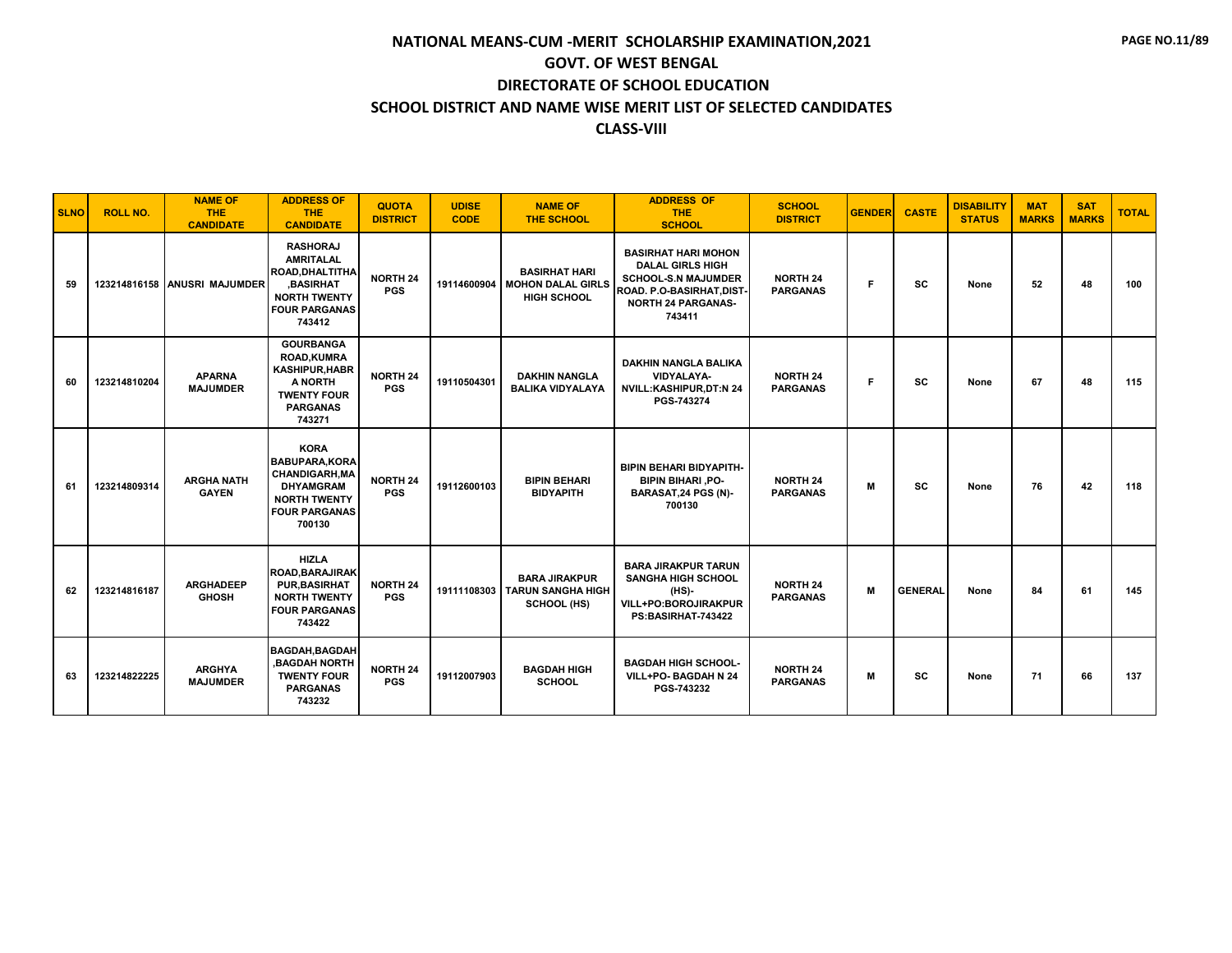| <b>SLNO</b> | <b>ROLL NO.</b> | <b>NAME OF</b><br><b>THE</b><br><b>CANDIDATE</b> | <b>ADDRESS OF</b><br><b>THE</b><br><b>CANDIDATE</b>                                                                           | <b>QUOTA</b><br><b>DISTRICT</b> | <b>UDISE</b><br><b>CODE</b> | <b>NAME OF</b><br><b>THE SCHOOL</b>             | <b>ADDRESS OF</b><br><b>THE</b><br><b>SCHOOL</b>                                            | <b>SCHOOL</b><br><b>DISTRICT</b>   | <b>GENDER</b> | <b>CASTE</b>   | <b>DISABILITY</b><br><b>STATUS</b> | <b>MAT</b><br><b>MARKS</b> | <b>SAT</b><br><b>MARKS</b> | <b>TOTAL</b> |
|-------------|-----------------|--------------------------------------------------|-------------------------------------------------------------------------------------------------------------------------------|---------------------------------|-----------------------------|-------------------------------------------------|---------------------------------------------------------------------------------------------|------------------------------------|---------------|----------------|------------------------------------|----------------------------|----------------------------|--------------|
| 64          | 123214809241    | <b>ARGHYA MONDAL</b>                             | KADIHATI, GANTI,<br><b>NARAYANPUR</b><br><b>NORTH TWENTY</b><br><b>FOUR PARGANAS</b><br>700132                                | <b>NORTH 24</b><br><b>PGS</b>   | 19112700104                 | <b>KADIHATI KALINATH</b><br><b>HIGH SCHOOL</b>  | KADIHATI KALINATH HIGH<br>SCHOOL-VILL+PO:GANTI<br>,DT:N 24 PGS-700132                       | <b>NORTH 24</b><br><b>PARGANAS</b> | м             | <b>SC</b>      | None                               | 69                         | 33                         | 102          |
| 65          | 123214822062    | <b>ARIN NANDI</b>                                | SONATIKARI,CHA<br><b>NDPARA</b><br><b>BAZAR, GAIGHATA</b><br><b>NORTH TWENTY</b><br><b>FOUR PARGANAS</b><br>743245            | <b>NORTH 24</b><br><b>PGS</b>   | 19112209402                 | <b>CHANDPARA BANI</b><br><b>VIDYA BITHI</b>     | <b>CHANDPARA BANI VIDYA</b><br>BITHI-743245                                                 | <b>NORTH 24</b><br><b>PARGANAS</b> | M             | <b>GENERAL</b> | None                               | 64                         | 52                         | 116          |
| 66          |                 | 123214823027 ARITAR MAJUMDER                     | KHAIRAMARY.BO<br><b>NGAON, BONGAO</b><br><b>N NORTH</b><br><b>TWENTY FOUR</b><br><b>PARGANAS</b><br>743235                    | <b>NORTH 24</b><br><b>PGS</b>   | 19114900802                 | <b>BONGAON HIGH</b><br><b>SCHOOL</b>            | <b>BONGAON HIGH SCHOOL-</b><br>SCHOOL ROAD, P.O.+P.S.-<br>BONGAON, DIST-24PGS(N)-<br>743235 | <b>NORTH 24</b><br><b>PARGANAS</b> | M             | SC             | None                               | 63                         | 44                         | 107          |
| 67          | 123214811144    | ARITRA DUTTA                                     | <b>BHASLIA</b><br><b>STATION</b><br>ROAD, DEGANGA,<br><b>DEGANGA NORTH</b><br><b>TWENTY FOUR</b><br><b>PARGANAS</b><br>743423 | <b>NORTH 24</b><br><b>PGS</b>   | 19110409202                 | <b>KARTICKPUR D.A.</b><br><b>VIDYAPITH</b>      | <b>KARTICKPUR D.A.</b><br><b>VIDYAPITH--743423</b>                                          | <b>NORTH 24</b><br><b>PARGANAS</b> | M             | <b>GENERAL</b> | None                               | 65                         | 49                         | 114          |
| 68          |                 | 123214808095 ARITRA KARMAKAR                     | <b>KARMAKAR</b><br><b>PARA, KASHINATH</b><br>PUR, RAJARHAT<br><b>NORTH TWENTY</b><br><b>FOUR PARGANAS</b><br>700135           | <b>NORTH 24</b><br><b>PGS</b>   | 19110700702                 | <b>BISHNUPUR SIR</b><br><b>ROMESH INSTITUTI</b> | <b>BISHNUPUR SIR ROMESH</b><br><b>INSTITUTI-</b><br>VLL+PO:RAJARHAT-700135                  | <b>NORTH 24</b><br><b>PARGANAS</b> | M             | <b>GENERAL</b> | None                               | 83                         | 63                         | 146          |
| 69          | 123214822231    | <b>ARITRA MONDAL</b>                             | <b>ARAMDANGA.ASH</b><br><b>ARU.BONGAON</b><br><b>NORTH TWENTY</b><br><b>FOUR PARGANAS</b><br>743251                           | <b>NORTH 24</b><br><b>PGS</b>   | 19112013404                 | <b>HELENCHA HIGH</b><br><b>SCHOOL</b>           | <b>HELENCHA HIGH SCHOOL-</b><br>PO HELENCHA COLONY, PS<br><b>BAGDAH-743270</b>              | <b>NORTH 24</b><br><b>PARGANAS</b> | M             | <b>GENERAL</b> | None                               | 57                         | 60                         | 117          |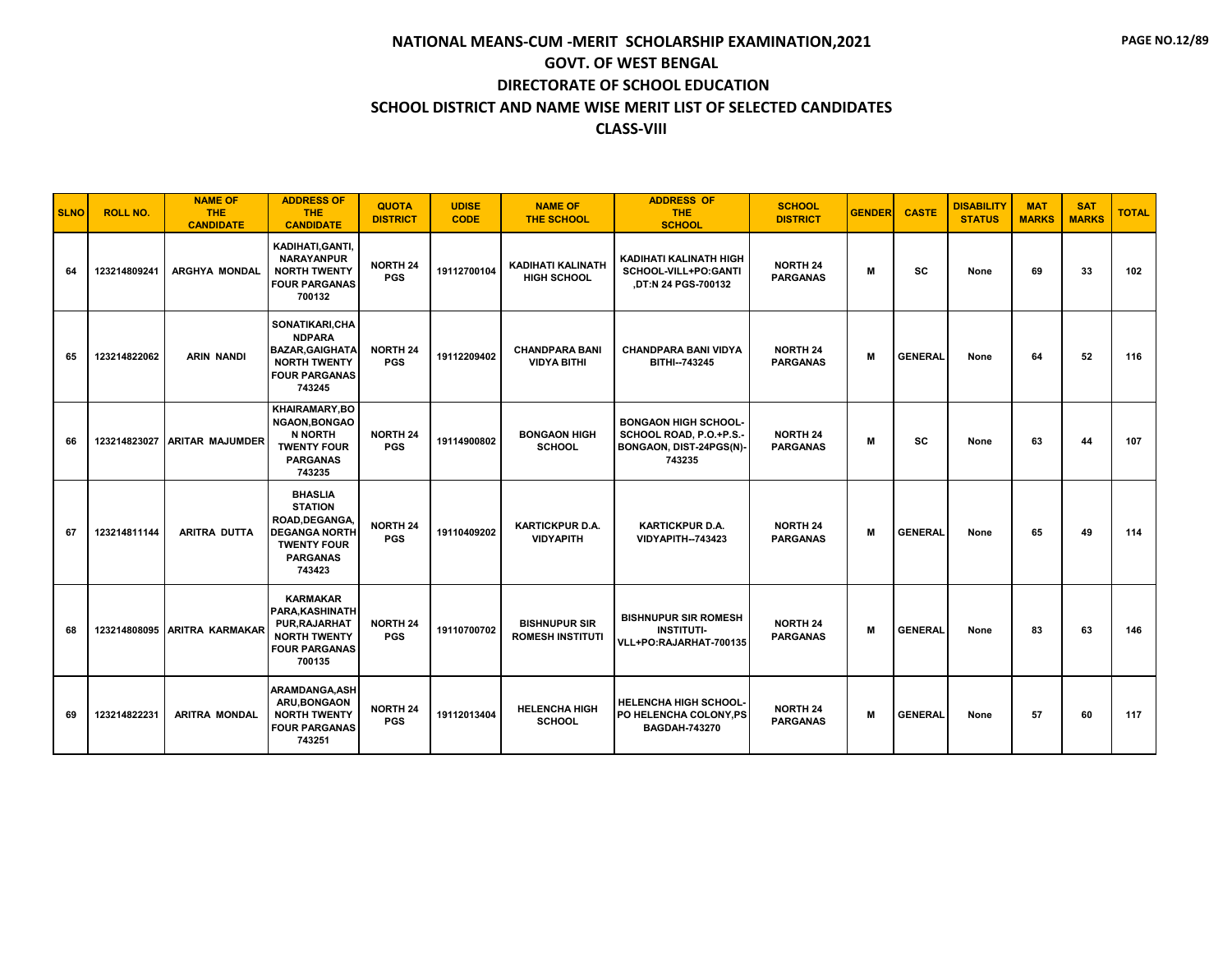| <b>SLNO</b> | <b>ROLL NO.</b> | <b>NAME OF</b><br><b>THE</b><br><b>CANDIDATE</b> | <b>ADDRESS OF</b><br><b>THE</b><br><b>CANDIDATE</b>                                                                                     | <b>QUOTA</b><br><b>DISTRICT</b> | <b>UDISE</b><br><b>CODE</b> | <b>NAME OF</b><br><b>THE SCHOOL</b>             | <b>ADDRESS OF</b><br><b>THE</b><br><b>SCHOOL</b>                                                                        | <b>SCHOOL</b><br><b>DISTRICT</b>   | <b>GENDER</b> | <b>CASTE</b>   | <b>DISABILITY</b><br><b>STATUS</b> | <b>MAT</b><br><b>MARKS</b> | <b>SAT</b><br><b>MARKS</b> | <b>TOTAL</b> |
|-------------|-----------------|--------------------------------------------------|-----------------------------------------------------------------------------------------------------------------------------------------|---------------------------------|-----------------------------|-------------------------------------------------|-------------------------------------------------------------------------------------------------------------------------|------------------------------------|---------------|----------------|------------------------------------|----------------------------|----------------------------|--------------|
| 70          | 123214822174    | <b>ARITRA PAUL</b>                               | <b>MASHYAMPUR.M</b><br><b>ASHAYMPUR, BAG</b><br><b>DAH NORTH</b><br><b>TWENTY FOUR</b><br><b>PARGANAS</b><br>743232                     | <b>NORTH 24</b><br><b>PGS</b>   | 19112007903                 | <b>BAGDAH HIGH</b><br><b>SCHOOL</b>             | <b>BAGDAH HIGH SCHOOL-</b><br>VILL+PO- BAGDAH N 24<br>PGS-743232                                                        | <b>NORTH 24</b><br><b>PARGANAS</b> | M             | <b>GENERAL</b> | None                               | 68                         | 60                         | 128          |
| 71          | 123214815206    | <b>ARJYA GHOSH</b>                               | <b>HASNABAD, HASN</b><br>ABAD, HASNABAD<br><b>NORTH TWENTY</b><br><b>FOUR PARGANAS</b><br>743426                                        | <b>NORTH 24</b><br><b>PGS</b>   | 19114801502                 | NETAJI VIDYAPITH (<br><b>HIGH SCHOOL)</b>       | NETAJI VIDYAPITH ( HIGH<br>SCHOOL)-VILL+P.O-<br><b>HASNABAD, DIST-24</b><br>PARGABAS N .- 743426                        | <b>NORTH 24</b><br><b>PARGANAS</b> | М             | <b>GENERAL</b> | None                               | 69                         | 45                         | 114          |
| 72          | 123214811053    | <b>ARNAB BISWAS</b>                              | <b>HABRA</b><br>ROAD, MASLANDA<br>PUR, GOBARDANG<br>A NORTH<br><b>TWENTY FOUR</b><br><b>PARGANAS</b><br>743289                          | <b>NORTH 24</b><br><b>PGS</b>   | 19110508501                 | <b>RAJBALLAVPUR HIGH</b><br><b>SCHOOL</b>       | <b>RAJBALLAVPUR HIGH</b><br>SCHOOL-VILL-<br><b>RAJBALLAVPUR PO-</b><br><b>MASLANDAPUR PS- HABRA</b><br>743289           | <b>NORTH 24</b><br><b>PARGANAS</b> | M             | <b>GENERAL</b> | None                               | 67                         | 48                         | 115          |
| 73          | 123214822229    | <b>ARNAB PAUL</b>                                | 96/C, NATABERIA,<br><b>BAGDAH NORTH</b><br><b>TWENTY FOUR</b><br><b>PARGANAS</b><br>743297                                              | <b>NORTH 24</b><br><b>PGS</b>   | 19112002202                 | <b>BAJITPUR HIGH</b><br><b>SCHOOL</b>           | <b>BAJITPUR HIGH SCHOOL-</b><br>PO-MANGAL GUNJ, DT<br>N24PGS-743297                                                     | <b>NORTH 24</b><br><b>PARGANAS</b> | M             | <b>GENERAL</b> | None                               | 70                         | 55                         | 125          |
| 74          | 123214821192    | <b>ARNOBI MONDAL</b>                             | <b>GOBARDANGA</b><br><b>ROAD,EAST</b><br><b>BISHNUPUR, GAIG</b><br><b>HATA NORTH</b><br><b>TWENTY FOUR</b><br><b>PARGANAS</b><br>743273 | <b>NORTH 24</b><br><b>PGS</b>   | 19112215101                 | <b>BISHNUPUR NIRMALA</b><br>P HIGH SCHOO        | <b>BISHNUPUR NIRMALA P</b><br><b>HIGH SCHOO--743273</b>                                                                 | <b>NORTH 24</b><br><b>PARGANAS</b> | F             | <b>GENERAL</b> | None                               | 68                         | 47                         | 115          |
| 75          | 123214811071    | <b>ARUNAVO DAS</b>                               | <b>NORTH HABRA</b><br><b>BADAM</b><br>TALA, HABRA, HAB<br><b>RANORTH</b><br><b>TWENTY FOUR</b><br><b>PARGANAS</b><br>743263             | <b>NORTH 24</b><br><b>PGS</b>   | 19112400704                 | <b>PRAFULLA NAGAR</b><br><b>VIDYAMANDIR (H.</b> | <b>PRAFULLA NAGAR</b><br><b>VIDYAMANDIR (H.-PO</b><br><b>HABRA</b><br>PRAFULLANAGAR, DIST<br><b>NORTH 24 PGS-743268</b> | <b>NORTH 24</b><br><b>PARGANAS</b> | М             | <b>SC</b>      | None                               | 68                         | 56                         | 124          |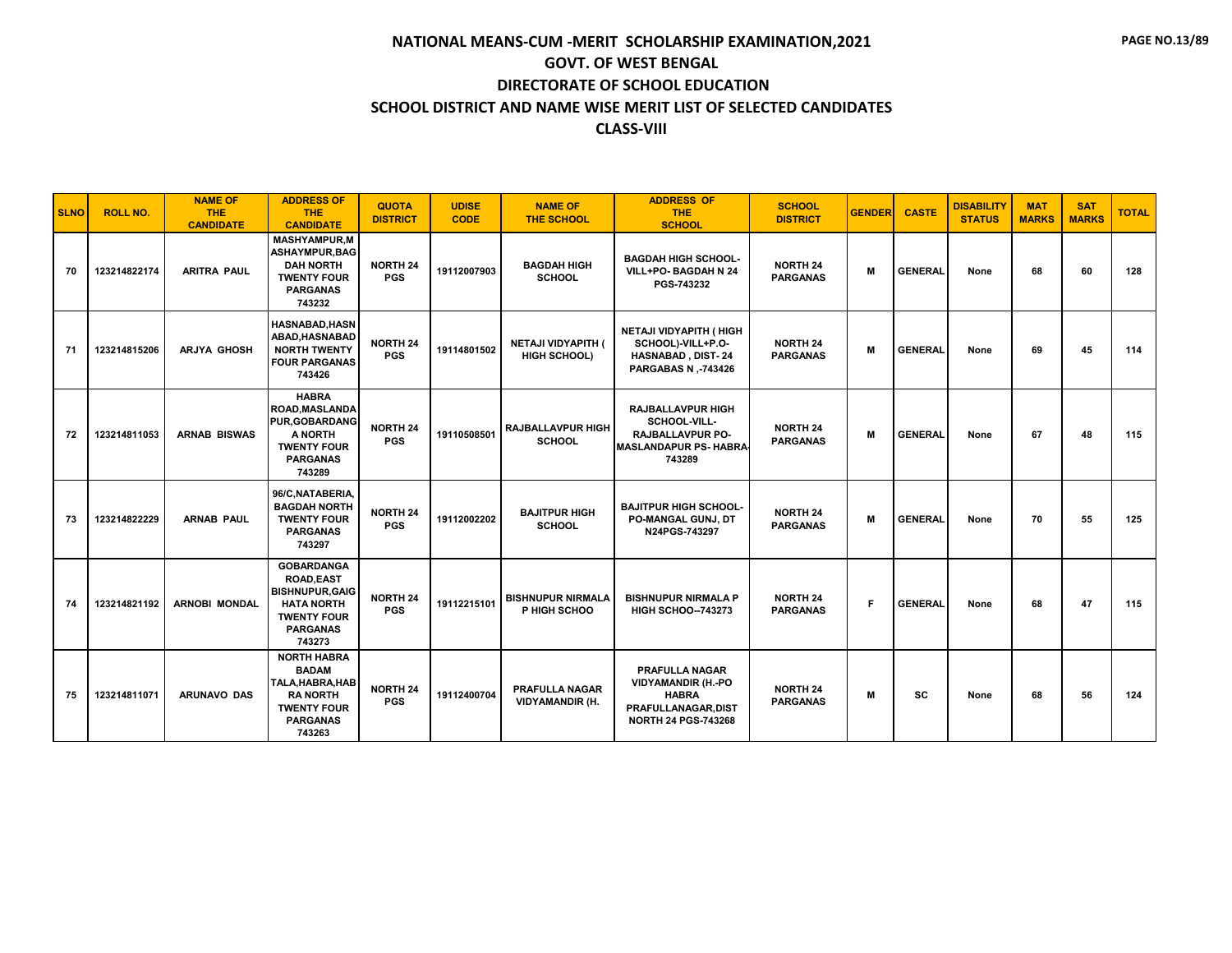| <b>SLNO</b> | <b>ROLL NO.</b> | <b>NAME OF</b><br><b>THE</b><br><b>CANDIDATE</b> | <b>ADDRESS OF</b><br><b>THE</b><br><b>CANDIDATE</b>                                                                                            | <b>QUOTA</b><br><b>DISTRICT</b> | <b>UDISE</b><br><b>CODE</b> | <b>NAME OF</b><br><b>THE SCHOOL</b>                         | <b>ADDRESS OF</b><br><b>THE</b><br><b>SCHOOL</b>                                                       | <b>SCHOOL</b><br><b>DISTRICT</b>   | <b>GENDER</b> | <b>CASTE</b>   | <b>DISABILITY</b><br><b>STATUS</b> | <b>MAT</b><br><b>MARKS</b> | <b>SAT</b><br><b>MARKS</b> | <b>TOTAL</b> |
|-------------|-----------------|--------------------------------------------------|------------------------------------------------------------------------------------------------------------------------------------------------|---------------------------------|-----------------------------|-------------------------------------------------------------|--------------------------------------------------------------------------------------------------------|------------------------------------|---------------|----------------|------------------------------------|----------------------------|----------------------------|--------------|
| 76          | 123214816068    | <b>ASHIK PAIK</b>                                | RAGHUNATHPUR,<br><b>RAGHUNATHPUR.</b><br><b>MATIA NORTH</b><br><b>TWENTY FOUR</b><br><b>PARGANAS</b><br>743428                                 | <b>NORTH 24</b><br><b>PGS</b>   | 19111100202                 | <b>ITINDA UNION HIGH</b><br>SCHOOL(H.S)                     | <b>ITINDA UNION HIGH</b><br>SCHOOL(H.S)-VILL+P.O.-<br><b>ITINDA, NORTH 24</b><br>PARGANAS-743292       | <b>NORTH 24</b><br><b>PARGANAS</b> | м             | SC             | None                               | 63                         | 41                         | 104          |
| 77          | 123214816014    | <b>ASHIKA RAHAMAN</b>                            | <b>TAKI</b><br><b>ROAD, NEHALPUR,</b><br><b>MATIA NORTH</b><br><b>TWENTY FOUR</b><br><b>PARGANAS</b><br>743437                                 | <b>NORTH 24</b><br><b>PGS</b>   | 19111202402                 | <b>DHANYAKURIA GIRLS</b><br><b>HIGH SCHOOL</b>              | <b>DHANYAKURIA GIRLS HIGH</b><br>SCHOOL-<br>VILL+PO:DHANYAKURIA,DT<br>:N 24 PGS-743437                 | <b>NORTH 24</b><br><b>PARGANAS</b> | F             | <b>GENERAL</b> | None                               | 67                         | 49                         | 116          |
| 78          |                 | 123214821180 ATANU MAJUMDER                      | <b>PASHCHIM</b><br>HUDA, AKAIPUR, G<br><b>OPALNAGAR</b><br><b>NORTH TWENTY</b><br><b>FOUR PARGANAS</b><br>743710                               | <b>NORTH 24</b><br><b>PGS</b>   | 19112106903                 | <b>BYASPUR HIGH</b><br>SCHOOL (H S)                         | <b>BYASPUR HIGH SCHOOL (H</b><br>S)-PO-AKAIPUR, PS-<br><b>GOPAL NAGAR, DIST-24</b><br>PGS(N)-743710    | <b>NORTH 24</b><br><b>PARGANAS</b> | M             | <b>SC</b>      | None                               | 60                         | 43                         | 103          |
| 79          | 123214811129    | <b>AVIK GHOSH</b>                                | SIMULIA.KIRTIPU<br><b>R,MADHYAMGRA</b><br><b>M NORTH</b><br><b>TWENTY FOUR</b><br><b>PARGANAS</b><br>700128                                    | <b>NORTH 24</b><br><b>PGS</b>   | 19110308102                 | <b>KIRTIPUR NABIN CH</b><br><b>HIGH SCHOOL</b>              | <b>KIRTIPUR NABIN CH HIGH</b><br>SCHOOL-PO:KIRTIPUR, PS:<br><b>BARASAT-700128</b>                      | <b>NORTH 24</b><br><b>PARGANAS</b> | M             | <b>GENERAL</b> | None                               | 79                         | 49                         | 128          |
| 80          | 123214811023    | <b>AYAN ROY</b>                                  | <b>ULUDANGA</b><br><b>ROAD, MASLANDA</b><br><b>PUR, GOBARDANG</b><br>A NORTH<br><b>TWENTY FOUR</b><br><b>PARGANAS</b><br>743289                | <b>NORTH 24</b><br><b>PGS</b>   | 19110508501                 | <b>RAJBALLAVPUR HIGH</b><br><b>SCHOOL</b>                   | <b>RAJBALLAVPUR HIGH</b><br>SCHOOL-VILL-<br>RAJBALLAVPUR PO-<br><b>MASLANDAPUR PS- HABRA</b><br>743289 | <b>NORTH 24</b><br><b>PARGANAS</b> | M             | <b>GENERAL</b> | Person with<br>low vision          | 60                         | 44                         | 104          |
| 81          |                 | 123214807008 AYANTIKA MONDAL                     | <b>MADANPUR</b><br><b>ROAD, MADANPUR</b><br><b>KRISHNAPUR, MA</b><br><b>DHYAMGRAM</b><br><b>NORTH TWENTY</b><br><b>FOUR PARGANAS</b><br>700128 | <b>NORTH 24</b><br><b>PGS</b>   | 19112301706                 | <b>BAMUNMURA KUSUM</b><br><b>KUMARI BALIKA</b><br>VIDYALAYA | <b>BAMUNMURA KUSUM</b><br><b>KUMARI BALIKA</b><br>VIDYALAYA-<br>VILL:NALKURA, DT:N 24<br>PGS-700128    | <b>NORTH 24</b><br><b>PARGANAS</b> | F             | <b>SC</b>      | None                               | 56                         | 48                         | 104          |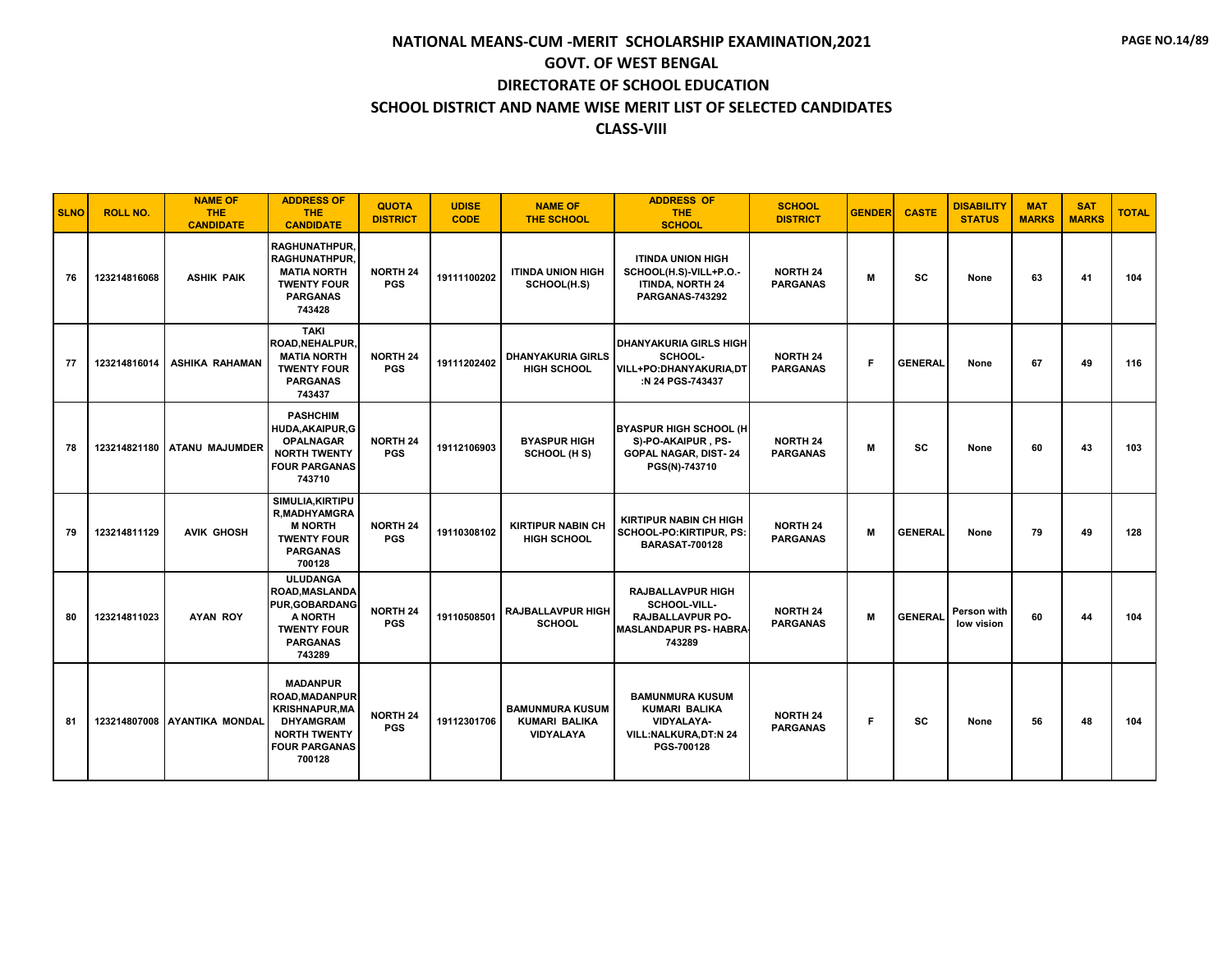| <b>SLNO</b> | <b>ROLL NO.</b> | <b>NAME OF</b><br><b>THE</b><br><b>CANDIDATE</b> | <b>ADDRESS OF</b><br><b>THE</b><br><b>CANDIDATE</b>                                                                                         | <b>QUOTA</b><br><b>DISTRICT</b> | <b>UDISE</b><br><b>CODE</b> | <b>NAME OF</b><br><b>THE SCHOOL</b>                                            | <b>ADDRESS OF</b><br><b>THE</b><br><b>SCHOOL</b>                                                                           | <b>SCHOOL</b><br><b>DISTRICT</b>   | <b>GENDER</b> | <b>CASTE</b>   | <b>DISABILITY</b><br><b>STATUS</b> | <b>MAT</b><br><b>MARKS</b> | <b>SAT</b><br><b>MARKS</b> | <b>TOTAL</b> |
|-------------|-----------------|--------------------------------------------------|---------------------------------------------------------------------------------------------------------------------------------------------|---------------------------------|-----------------------------|--------------------------------------------------------------------------------|----------------------------------------------------------------------------------------------------------------------------|------------------------------------|---------------|----------------|------------------------------------|----------------------------|----------------------------|--------------|
| 82          | 123214822008    | <b>AYANTIKA ROY</b>                              | <b>DAKSHIN</b><br><b>BAGANGRAM.TAN</b><br><b>GRA</b><br>COLONY, BONGAO<br><b>N NORTH</b><br><b>TWENTY FOUR</b><br><b>PARGANAS</b><br>743251 | <b>NORTH 24</b><br><b>PGS</b>   | 19112105602                 | <b>TANGRA COLONY</b><br><b>HIGH SCHOOL</b>                                     | <b>TANGRA COLONY HIGH</b><br>SCHOOL-VILL-TANGRA.<br>P.S.-0BONGAON, NORTH 24<br><b>PARGANAS-743251</b>                      | <b>NORTH 24</b><br><b>PARGANAS</b> | F.            | <b>SC</b>      | None                               | 63                         | 40                         | 103          |
| 83          | 123214816030    | <b>AYUSH PAL</b>                                 | <b>MASLANDAPUR</b><br><b>CHARGHAT</b><br><b>ROAD.GHOSHPUR</b><br><b>BADURIA NORTH</b><br><b>TWENTY FOUR</b><br><b>PARGANAS</b><br>743289    | <b>NORTH 24</b><br><b>PGS</b>   | 19111000701                 | <b>DAKSHIN CHATRA</b><br><b>HIGH SCHOOL</b>                                    | <b>DAKSHIN CHATRA HIGH</b><br>SCHOOL-VILL+P.O.-<br><b>DAKSHIN CHATRA.</b><br>24PGS(N)-743247                               | <b>NORTH 24</b><br><b>PARGANAS</b> | M             | <b>GENERAL</b> | None                               | 78                         | 79                         | 157          |
| 84          | 123214823017    | <b>BANHITA PARSHI</b>                            | <b>MONMOHANPUR.</b><br><b>DOGACHIA</b><br><b>MONMOHANPUR.</b><br><b>GAIGHATA</b><br><b>NORTH TWENTY</b><br><b>FOUR PARGANAS</b><br>743245   | <b>NORTH 24</b><br><b>PGS</b>   | 19112217902                 | T.S.D MONMOHANPUR<br><b>HIGH SCHOOL</b>                                        | <b>T.S.D MONMOHANPUR</b><br><b>HIGH SCHOOL--743245</b>                                                                     | <b>NORTH 24</b><br><b>PARGANAS</b> | F.            | <b>SC</b>      | None                               | 64                         | 36                         | 100          |
| 85          | 123214808061    | <b>BARSA MONDAL</b>                              | <b>ULUDANGA</b><br><b>ROAD, MASLANDA</b><br><b>PUR, GOABRDANG</b><br>A NORTH<br><b>TWENTY FOUR</b><br><b>PARGANAS</b><br>743289             | <b>NORTH 24</b><br><b>PGS</b>   | 19110505201                 | <b>MASLANDAPUR</b><br><b>BHUDEB SMRITI</b><br><b>BALIKA VIDYALAYA</b><br>(H.S) | <b>MASLANDAPUR BHUDEB</b><br>SMRITI BALIKA VIDYALAYA<br>(H.S)-VILL+PO-<br><b>MASLANDAPUR BLOCK-</b><br><b>HABRA-743289</b> | <b>NORTH 24</b><br><b>PARGANAS</b> | F.            | <b>SC</b>      | None                               | 67                         | 57                         | 124          |
| 86          | 123214823014    | <b>BEAUTY SARKAR</b>                             | DAKSHINPARA.RA<br><b>MSANKARPUR,GO</b><br><b>PALNAGAR</b><br><b>NORTH TWENTY</b><br><b>FOUR PARGANAS</b><br>743290                          | <b>NORTH 24</b><br><b>PGS</b>   | 19112112601                 | <b>NAHATA SARADA</b><br><b>SUNDARI BALIKA V</b>                                | NAHATA SARADA SUNDARI<br><b>BALIKA V-VILL+PO-</b><br><b>NAHATA, PS-</b><br><b>GOPALNAGAR, DIST-</b><br>24PGS(N)-743290     | <b>NORTH 24</b><br><b>PARGANAS</b> | F.            | <b>SC</b>      | None                               | 69                         | 57                         | 126          |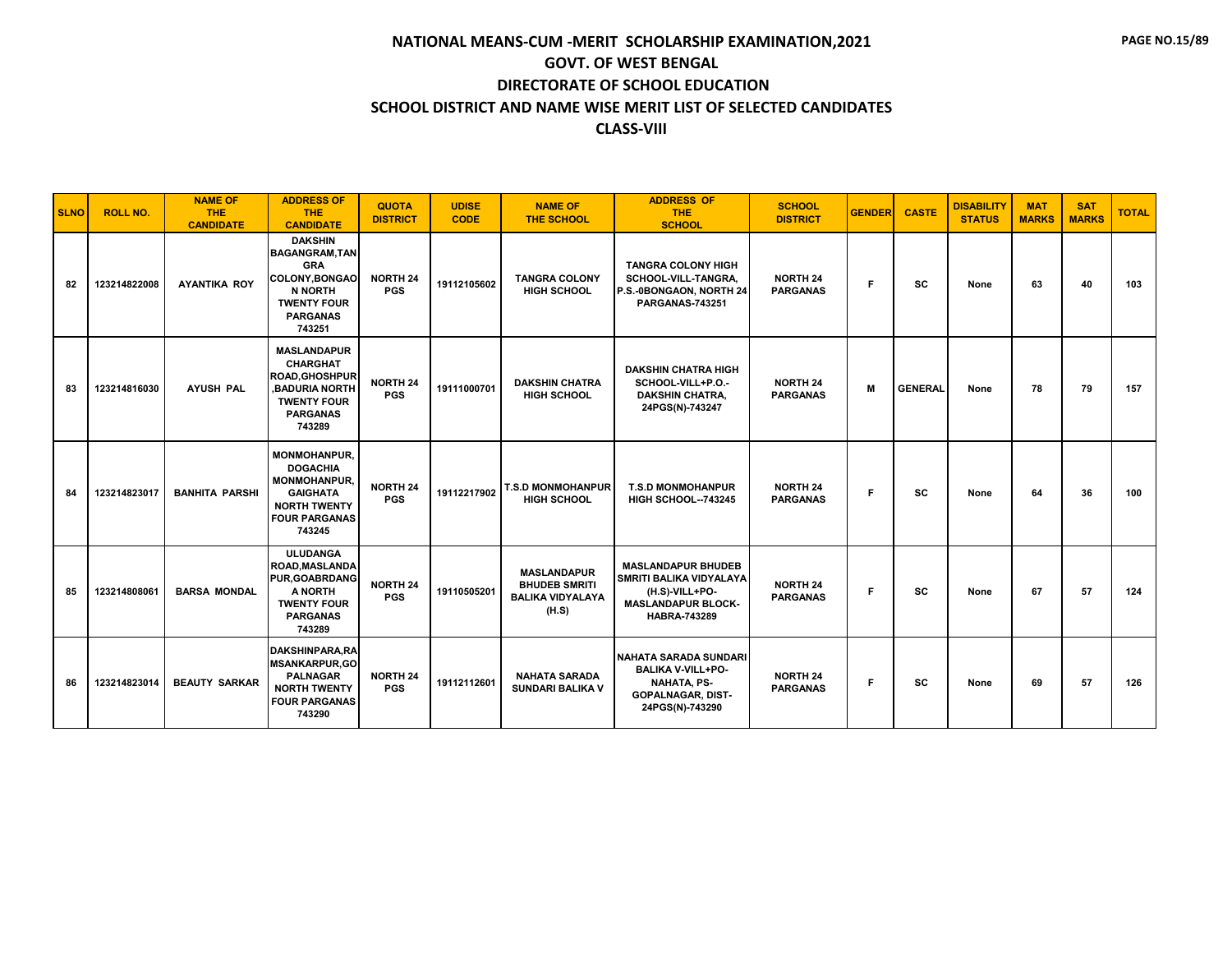| <b>SLNO</b> | <b>ROLL NO.</b> | <b>NAME OF</b><br><b>THE</b><br><b>CANDIDATE</b> | <b>ADDRESS OF</b><br><b>THE</b><br><b>CANDIDATE</b>                                                                                    | <b>QUOTA</b><br><b>DISTRICT</b> | <b>UDISE</b><br><b>CODE</b> | <b>NAME OF</b><br><b>THE SCHOOL</b>             | <b>ADDRESS OF</b><br><b>THE</b><br><b>SCHOOL</b>                                                                                                        | <b>SCHOOL</b><br><b>DISTRICT</b>   | <b>GENDER</b> | <b>CASTE</b>   | <b>DISABILITY</b><br><b>STATUS</b> | <b>MAT</b><br><b>MARKS</b> | <b>SAT</b><br><b>MARKS</b> | <b>TOTAL</b> |
|-------------|-----------------|--------------------------------------------------|----------------------------------------------------------------------------------------------------------------------------------------|---------------------------------|-----------------------------|-------------------------------------------------|---------------------------------------------------------------------------------------------------------------------------------------------------------|------------------------------------|---------------|----------------|------------------------------------|----------------------------|----------------------------|--------------|
| 87          | 123214823113    | <b>BHABNA GAIN</b>                               | <b>BHADURIA,COLO</b><br><b>NY</b><br><b>RAMCHANDRAPU</b><br><b>R.GAIGHATA</b><br><b>NORTH TWENTY</b><br><b>FOUR PARGANAS</b><br>743287 | <b>NORTH 24</b><br><b>PGS</b>   | 19112213004                 | <b>RAMCHANDRAPUR</b><br><b>PALLIMANGAL VIDY</b> | <b>RAMCHANDRAPUR</b><br><b>PALLIMANGAL VIDY--</b><br>743287                                                                                             | <b>NORTH 24</b><br><b>PARGANAS</b> | F.            | <b>SC</b>      | None                               | 66                         | 42                         | 108          |
| 88          | 123214815011    | <b>BHASKAR DAS</b>                               | <b>HAROA</b><br><b>ROAD, SADARPUR</b><br>BEHALA, HAROA<br><b>NORTH TWENTY</b><br><b>FOUR PARGANAS</b><br>743445                        | <b>NORTH 24</b><br><b>PGS</b>   | 19111310302                 | <b>GOPALPUR POPULAR</b><br><b>ACADEMY(H.S)</b>  | <b>GOPALPUR POPULAR</b><br>ACADEMY(H.S)-<br>VILL+PO:GOPALPUR,PS:HA<br>ROA, DT:N 24 PGS-743445                                                           | <b>NORTH 24</b><br><b>PARGANAS</b> | м             | <b>SC</b>      | None                               | 66                         | 40                         | 106          |
| 89          | 123214817126    | <b>BHASKAR PAUL</b>                              | <b>POLTA</b><br><b>MORE, ATURIA, BA</b><br><b>DURIA NORTH</b><br><b>TWENTY FOUR</b><br><b>PARGANAS</b><br>743427                       | <b>NORTH 24</b><br><b>PGS</b>   | 19111016205                 | KATIAHAT B.K.A.P.<br><b>INSTITUTION (HS)</b>    | KATIAHAT B.K.A.P.<br><b>INSTITUTION (HS)-</b><br>VILL+P.O.-KATIAHAT, DIST-<br><b>NORTH 24 PARGANAS-</b><br>743427                                       | <b>NORTH 24</b><br><b>PARGANAS</b> | M             | <b>GENERAL</b> | None                               | 71                         | 47                         | 118          |
| 90          | 123214823266    | <b>BHASWATA</b><br><b>MANDAL</b>                 | <b>FP</b><br><b>SCHOOL.JAGADIS</b><br><b>H PUR.BAGDAH</b><br><b>NORTH TWENTY</b><br><b>FOUR PARGANAS</b><br>743251                     | <b>NORTH 24</b><br><b>PGS</b>   | 19112012402                 | <b>JAGADISHPUR</b><br>PANCHKARI VIDYAPIT        | <b>JAGADISHPUR PANCHKARI</b><br>VIDYAPIT-VILL+PO-<br>JAGADISHPUR, DT-N 24<br>PGS, PIN-743251-743251                                                     | <b>NORTH 24</b><br><b>PARGANAS</b> | М             | <b>SC</b>      | None                               | 60                         | 46                         | 106          |
| 91          | 123214811138    | <b>BHUMIKA SARKAR</b>                            | AKRAMPUR,<br><b>GOUR BANGA</b><br><b>ROAD, AKRAMPUR</b><br><b>HABRA NORTH</b><br><b>TWENTY FOUR</b><br><b>PARGANAS</b><br>743263       | <b>NORTH 24</b><br><b>PGS</b>   | 19112401511                 | <b>HABRA KAMINI</b><br><b>KUMAR GIRLS' HIGH</b> | <b>HABRA KAMINI KUMAR</b><br><b>GIRLS' HIGH AUROBINDA</b><br><b>ROAD, PO HABRA, DIST</b><br><b>NORTH 24 PGS NORTH 24</b><br><b>PARGANAS WEST BENGAL</b> | <b>NORTH 24</b><br><b>PARGANAS</b> | F.            | SC             | None                               | 69                         | 33                         | 102          |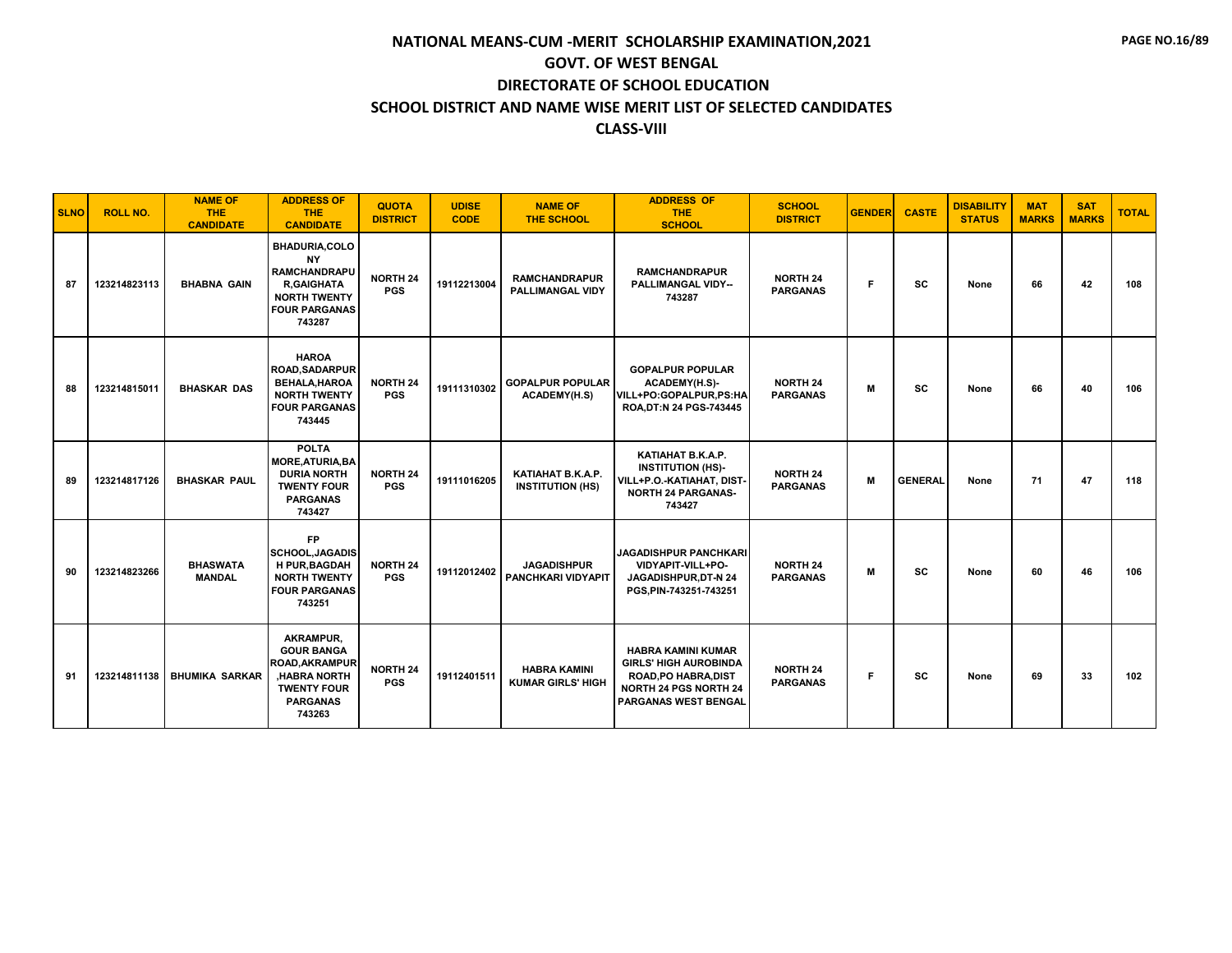| <b>SLNO</b> | <b>ROLL NO.</b> | <b>NAME OF</b><br><b>THE</b><br><b>CANDIDATE</b> | <b>ADDRESS OF</b><br><b>THE</b><br><b>CANDIDATE</b>                                                                                        | <b>QUOTA</b><br><b>DISTRICT</b> | <b>UDISE</b><br><b>CODE</b> | <b>NAME OF</b><br><b>THE SCHOOL</b>                                            | <b>ADDRESS OF</b><br><b>THE</b><br><b>SCHOOL</b>                                                                                                       | <b>SCHOOL</b><br><b>DISTRICT</b>   | <b>GENDER</b> | <b>CASTE</b>   | <b>DISABILITY</b><br><b>STATUS</b> | <b>MAT</b><br><b>MARKS</b> | <b>SAT</b><br><b>MARKS</b> | <b>TOTAL</b> |
|-------------|-----------------|--------------------------------------------------|--------------------------------------------------------------------------------------------------------------------------------------------|---------------------------------|-----------------------------|--------------------------------------------------------------------------------|--------------------------------------------------------------------------------------------------------------------------------------------------------|------------------------------------|---------------|----------------|------------------------------------|----------------------------|----------------------------|--------------|
| 92          | 123214821020    | <b>BICKROM BISWAS</b>                            | VILL-BAGNA, PO-<br><b>GAIGHATA,PS-</b><br><b>GAIGHATA, GAIGH</b><br>ATA, GAIGHATA<br><b>NORTH TWENTY</b><br><b>FOUR PARGANAS</b><br>743249 | <b>NORTH 24</b><br><b>PGS</b>   | 19112205003                 | <b>GAIGHATA HIGH</b><br><b>SCHOOL</b>                                          | <b>GAIGHATA HIGH SCHOOL-</b><br>VILL+PO-GAIGHATA, PS-<br><b>GAIGHATA, NORTH 24 PGS-</b><br>743249                                                      | <b>NORTH 24</b><br><b>PARGANAS</b> | М             | <b>SC</b>      | None                               | 66                         | 50                         | 116          |
| 93          | 123214810036    | <b>BIDISHA DAS</b>                               | <b>TENTULIA</b><br><b>ROAD, MASLANDA</b><br><b>PUR.GOBARDANG</b><br>A NORTH<br><b>TWENTY FOUR</b><br><b>PARGANAS</b><br>743289             | <b>NORTH 24</b><br><b>PGS</b>   | 19110505201                 | <b>MASLANDAPUR</b><br><b>BHUDEB SMRITI</b><br><b>BALIKA VIDYALAYA</b><br>(H.S) | <b>MASLANDAPUR BHUDEB</b><br><b>SMRITI BALIKA VIDYALAYA</b><br>(H.S)-VILL+PO-<br><b>MASLANDAPUR BLOCK-</b><br><b>HABRA-743289</b>                      | <b>NORTH 24</b><br><b>PARGANAS</b> | F.            | <b>GENERAL</b> | None                               | 60                         | 56                         | 116          |
| 94          | 123214817101    | <b>BIDISHA SARKAR</b>                            | <b>ITINDA.ITINDA.BA</b><br><b>SIRHAT NORTH</b><br><b>TWENTY FOUR</b><br><b>PARGANAS</b><br>743292                                          | <b>NORTH 24</b><br><b>PGS</b>   | 19114600904                 | <b>BASIRHAT HARI</b><br><b>MOHON DALAL GIRLS</b><br><b>HIGH SCHOOL</b>         | <b>BASIRHAT HARI MOHON</b><br><b>DALAL GIRLS HIGH</b><br><b>SCHOOL-S.N MAJUMDER</b><br>ROAD. P.O-BASIRHAT, DIST<br><b>NORTH 24 PARGANAS-</b><br>743411 | <b>NORTH 24</b><br><b>PARGANAS</b> | F.            | <b>SC</b>      | None                               | 69                         | 55                         | 124          |
| 95          | 123214808126    | <b>BIKKRAM MUNDA</b>                             | <b>HAROA</b><br>ROAD.DEBALAYA.<br><b>DEGANGA NORTH</b><br><b>TWENTY FOUR</b><br><b>PARGANAS</b><br>743424                                  | <b>NORTH 24</b><br><b>PGS</b>   | 19110403001                 | <b>BERACHAMPA DEULIA</b><br><b>UCHCHA VIDYA</b>                                | <b>BERACHAMPA DEULIA</b><br><b>UCHCHA VIDYA-</b><br>NBEBLAYA, DEGANGA,<br><b>NORTH 24 PARGANAS-</b><br>743424                                          | <b>NORTH 24</b><br><b>PARGANAS</b> | M             | <b>ST</b>      | None                               | 32                         | 26                         | 58           |
| 96          | 123214815062    | <b>BIPASA DAS</b>                                | <b>MAMUDPUR.TAKI</b><br><b>MAMUDPUR.HING</b><br><b>ALGANJ NORTH</b><br><b>TWENTY FOUR</b><br><b>PARGANAS</b><br>743435                     | <b>NORTH 24</b><br><b>PGS</b>   | 19111501502                 | <b>MAMUDPUR M.J.S.</b><br><b>PRATISTHAN</b>                                    | <b>MAMUDPUR M.J.S.</b><br><b>PRATISTHAN-</b><br>VILL:MAMUDPUR-743435                                                                                   | <b>NORTH 24</b><br><b>PARGANAS</b> | F.            | <b>GENERAL</b> | None                               | 66                         | 61                         | 127          |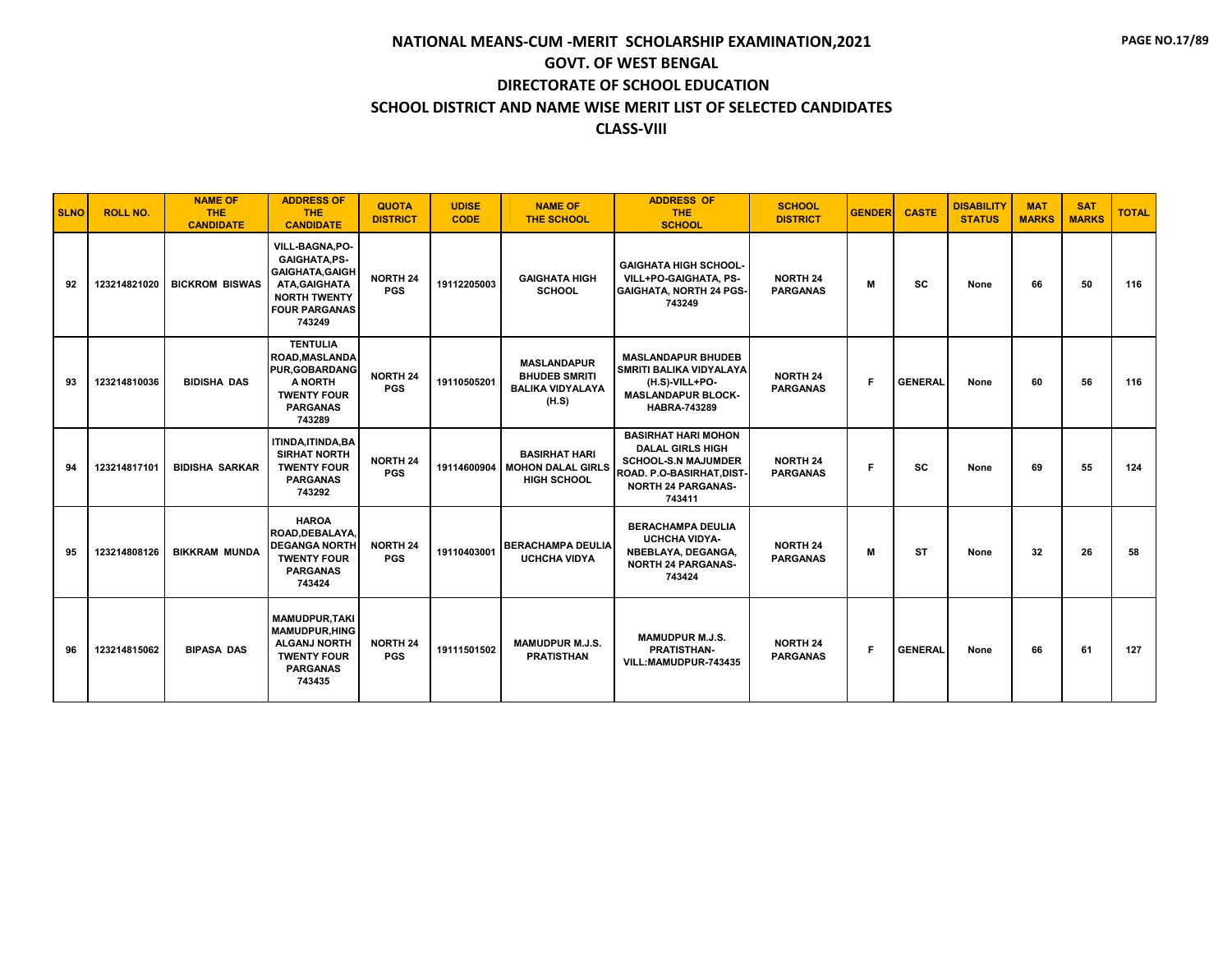| <b>SLNO</b> | <b>ROLL NO.</b> | <b>NAME OF</b><br><b>THE</b><br><b>CANDIDATE</b> | <b>ADDRESS OF</b><br><b>THE</b><br><b>CANDIDATE</b>                                                                                                 | <b>QUOTA</b><br><b>DISTRICT</b> | <b>UDISE</b><br><b>CODE</b> | <b>NAME OF</b><br><b>THE SCHOOL</b>                            | <b>ADDRESS OF</b><br><b>THE</b><br><b>SCHOOL</b>                                                                         | <b>SCHOOL</b><br><b>DISTRICT</b>   | <b>GENDER</b> | <b>CASTE</b>   | <b>DISABILITY</b><br><b>STATUS</b> | <b>MAT</b><br><b>MARKS</b> | <b>SAT</b><br><b>MARKS</b> | <b>TOTAL</b> |
|-------------|-----------------|--------------------------------------------------|-----------------------------------------------------------------------------------------------------------------------------------------------------|---------------------------------|-----------------------------|----------------------------------------------------------------|--------------------------------------------------------------------------------------------------------------------------|------------------------------------|---------------|----------------|------------------------------------|----------------------------|----------------------------|--------------|
| 97          | 123214809142    | <b>BIPRODEB PAUL</b>                             | <b>AMBIKA</b><br><b>CHAKARBORTI</b><br><b>SARANI BY</b><br>LANE, HATTHUBA,<br><b>HABRA NORTH</b><br><b>TWENTY FOUR</b><br><b>PARGANAS</b><br>743263 | <b>NORTH 24</b><br><b>PGS</b>   | 19112400201                 | <b>HATTHUBA ADARSHA</b><br><b>BIDYAPITH (H.S)</b>              | <b>HATTHUBA ADARSHA</b><br><b>BIDYAPITH (H.S)-PO</b><br><b>HATTHUABA,PS</b><br><b>HABRA, DIST NORTH 24</b><br>PGS-743269 | <b>NORTH 24</b><br><b>PARGANAS</b> | M             | <b>GENERAL</b> | None                               | 75                         | 49                         | 124          |
| 98          | 123214823194    | <b>BIRESH MANDAL</b>                             | <b>HELENCHA, BAGD</b><br>AH, BAGDAH<br><b>NORTH TWENTY</b><br><b>FOUR PARGANAS</b><br>743270                                                        | <b>NORTH 24</b><br><b>PGS</b>   | 19112013404                 | <b>HELENCHA HIGH</b><br><b>SCHOOL</b>                          | <b>HELENCHA HIGH SCHOOL-</b><br>PO HELENCHA COLONY.PS<br><b>BAGDAH-743270</b>                                            | <b>NORTH 24</b><br><b>PARGANAS</b> | м             | SC             | None                               | 67                         | 53                         | 120          |
| 99          | 123214807075    | <b>BISHNU BISWAS</b>                             | <b>ULUDANGA</b><br>ROAD, MASLANDA<br><b>PUR, GOBARDANG</b><br>A NORTH<br><b>TWENTY FOUR</b><br><b>PARGANAS</b><br>743289                            | <b>NORTH 24</b><br><b>PGS</b>   | 19110508501                 | <b>RAJBALLAVPUR HIGH</b><br><b>SCHOOL</b>                      | <b>RAJBALLAVPUR HIGH</b><br>SCHOOL-VILL-<br>RAJBALLAVPUR PO-<br><b>MASLANDAPUR PS- HABRA</b><br>743289                   | <b>NORTH 24</b><br><b>PARGANAS</b> | M             | <b>GENERAL</b> | None                               | 74                         | 62                         | 136          |
| 100         | 123214822088    | <b>BRISTI BISWAS</b>                             | <b>RAGHABPUR, SIN</b><br>DRANI, BAGDAH<br><b>NORTH TWENTY</b><br><b>FOUR PARGANAS</b><br>743297                                                     | <b>NORTH 24</b><br><b>PGS</b>   | 19112000603                 | <b>SINDRANI SABITRI</b><br><b>HIGH SCHOOL</b>                  | <b>SINDRANI SABITRI HIGH</b><br>SCHOOL-<br><b>VILL+PO:SINDRANI PS</b><br><b>BAGDAH DT N24PGS-</b><br>743297              | <b>NORTH 24</b><br><b>PARGANAS</b> | F.            | <b>GENERAL</b> | None                               | 69                         | 55                         | 124          |
| 101         | 123214815170    | <b>BRISTI BISWAS</b>                             | <b>GHOSHPUR.GHOS</b><br><b>HPUR, BADURIA</b><br><b>NORTH TWENTY</b><br><b>FOUR PARGANAS</b><br>743289                                               | <b>NORTH 24</b><br><b>PGS</b>   | 19111000504                 | <b>CHATRA NETAJI</b><br><b>BALIKA SIKSHA</b><br><b>NIKETAN</b> | <b>CHATRA NETAJI BALIKA</b><br>SIKSHA NIKETAN-VILL.P.O.<br><b>DAKSHIN CHATRA, P.S.-</b><br><b>BADURIA-743247</b>         | <b>NORTH 24</b><br><b>PARGANAS</b> | F             | <b>SC</b>      | None                               | 69                         | 46                         | 115          |
| 102         | 123214810066    | <b>BRISTI BISWAS</b>                             | VILL-<br><b>CHHARUHAT, NILG</b><br><b>ANJ</b><br><b>BAZAR, AMDANGA</b><br><b>NORTH TWENTY</b><br><b>FOUR PARGANAS</b><br>700121                     | <b>NORTH 24</b><br><b>PGS</b>   | 19110205401                 | <b>NILGANJ</b><br>SIKSHAYATAN (H.S.<br>CO-ED)                  | <b>NILGANJ SIKSHAYATAN</b><br>(H.S. CO-ED)-VILL-<br>SELARHAT, PO:NILGANJ<br>BAZAR, PS: BARASAT24PGS-<br>700121           | <b>NORTH 24</b><br><b>PARGANAS</b> | F.            | <b>SC</b>      | None                               | 61                         | 45                         | 106          |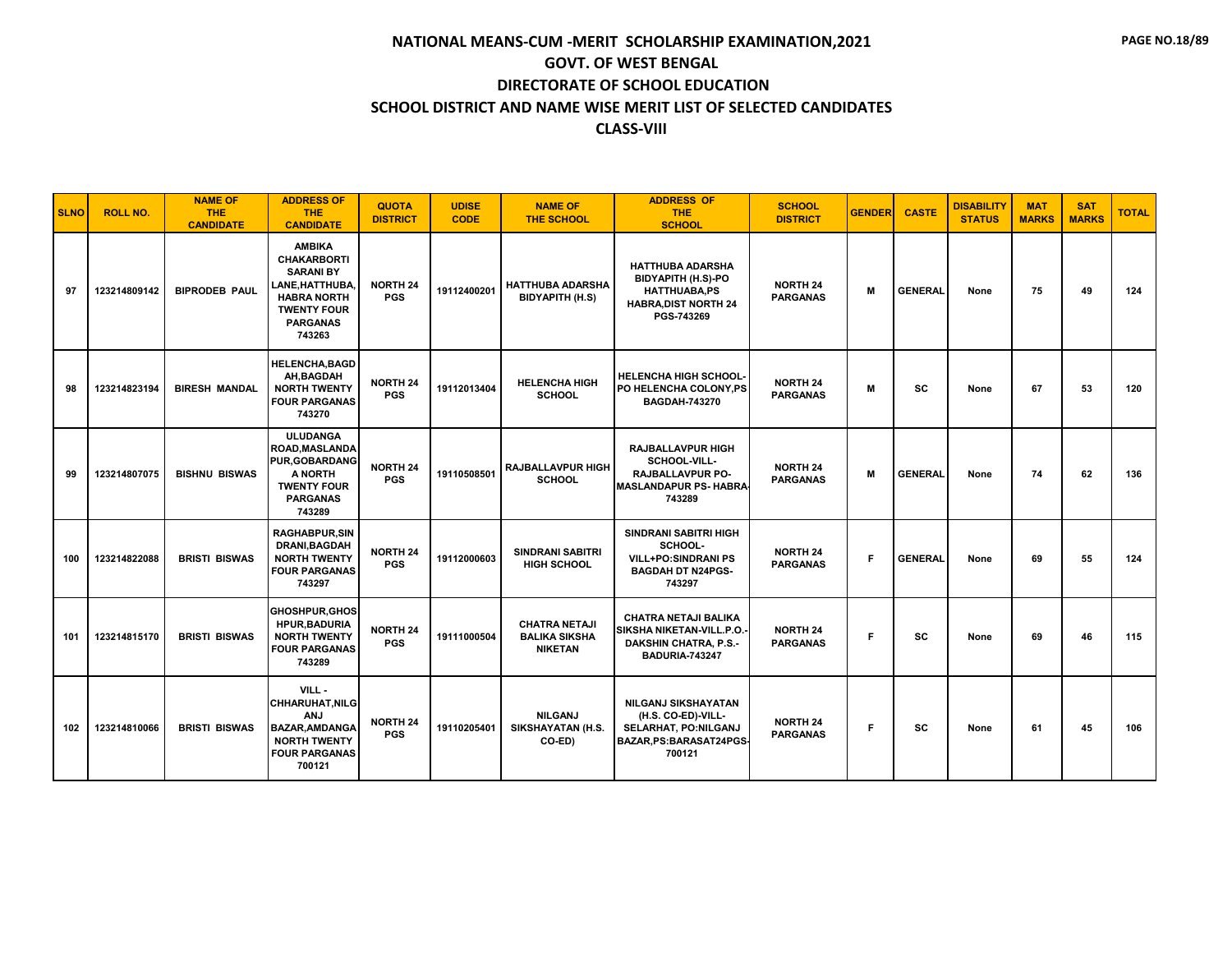| <b>SLNO</b> | <b>ROLL NO.</b> | <b>NAME OF</b><br>THE.<br><b>CANDIDATE</b> | <b>ADDRESS OF</b><br><b>THE</b><br><b>CANDIDATE</b>                                                                       | <b>QUOTA</b><br><b>DISTRICT</b> | <b>UDISE</b><br><b>CODE</b> | <b>NAME OF</b><br><b>THE SCHOOL</b>                                    | <b>ADDRESS OF</b><br><b>THE</b><br><b>SCHOOL</b>                                                                                                                                         | <b>SCHOOL</b><br><b>DISTRICT</b>   | <b>GENDER</b> | <b>CASTE</b>   | <b>DISABILITY</b><br><b>STATUS</b> | <b>MAT</b><br><b>MARKS</b> | <b>SAT</b><br><b>MARKS</b> | <b>TOTAL</b> |
|-------------|-----------------|--------------------------------------------|---------------------------------------------------------------------------------------------------------------------------|---------------------------------|-----------------------------|------------------------------------------------------------------------|------------------------------------------------------------------------------------------------------------------------------------------------------------------------------------------|------------------------------------|---------------|----------------|------------------------------------|----------------------------|----------------------------|--------------|
| 103         | 123214817112    | <b>BRISTY SARKAR</b>                       | <b>SAYESTANAGAR,</b><br><b>SAYESTANAGAR.</b><br><b>BADURIA NORTH</b><br><b>TWENTY FOUR</b><br><b>PARGANAS</b><br>743427   | <b>NORTH 24</b><br><b>PGS</b>   | 19111014602                 | <b>SAFIRABAD</b><br><b>SHYAMACHARAN</b><br><b>GHOSH HIGH SCHOOL</b>    | <b>SAFIRABAD</b><br><b>SHYAMACHARAN GHOSH</b><br>HIGH SCHOOL-P.O.-<br>SAFIRBAD, P.S.-BADURIA,<br><b>DIST-NORTH 24</b><br>PARGANAS, BLOCK-<br>0BADURIA, SANSD NO-<br>S.N.G.-VIII, -743427 | <b>NORTH 24</b><br><b>PARGANAS</b> | F             | <b>SC</b>      | None                               | 68                         | 41                         | 109          |
| 104         | 123214823254    | <b>CHANDRA MONDAL</b>                      | <b>BALIADANGA, BAL</b><br><b>IADANGA.BAGDA</b><br><b>H NORTH</b><br><b>TWENTY FOUR</b><br><b>PARGANAS</b><br>743251       | <b>NORTH 24</b><br><b>PGS</b>   | 19112004002                 | <b>RANIHATI HIGH</b><br><b>SCHOOL</b>                                  | <b>RANIHATI HIGH SCHOOL-</b><br><b>VILL+PO:RANIHATI DT</b><br>N24PGS-743251                                                                                                              | <b>NORTH 24</b><br><b>PARGANAS</b> | M             | <b>SC</b>      | None                               | 57                         | 64                         | 121          |
| 105         | 123214816207    | <b>CHANDRA MONI</b><br><b>BOSE</b>         | <b>S N MAJUMDER</b><br><b>ROAD, BASIRHAT.</b><br><b>BASIRHAT NORTH</b><br><b>TWENTY FOUR</b><br><b>PARGANAS</b><br>743411 | <b>NORTH 24</b><br><b>PGS</b>   | 19114600904                 | <b>BASIRHAT HARI</b><br><b>MOHON DALAL GIRLS</b><br><b>HIGH SCHOOL</b> | <b>BASIRHAT HARI MOHON</b><br><b>DALAL GIRLS HIGH</b><br><b>SCHOOL-S.N MAJUMDER</b><br>ROAD. P.O-BASIRHAT, DIST-<br><b>NORTH 24 PARGANAS-</b><br>743411                                  | <b>NORTH 24</b><br><b>PARGANAS</b> | F             | <b>GENERAL</b> | None                               | 65                         | 52                         | 117          |
| 106         | 123214822159    | <b>CHAYAN SARKAR</b>                       | <b>SAVAIPUR, NOCKF</b><br><b>UL, BONGAON</b><br><b>NORTH TWENTY</b><br><b>FOUR PARGANAS</b><br>743235                     | <b>NORTH 24</b><br><b>PGS</b>   | 19112117703                 | <b>MANIGRAM HIGH</b><br><b>SCHOOL</b>                                  | <b>MANIGRAM HIGH SCHOOL-</b><br>VILL+P.O.-MANIGRAM<br><b>NORTH 24 PARGANAS-</b><br>743235                                                                                                | <b>NORTH 24</b><br><b>PARGANAS</b> | M             | <b>SC</b>      | None                               | 76                         | 53                         | 129          |
| 107         | 123214822153    | <b>CHIRANJIT GHOSH</b>                     | <b>DHULANI, KANIAR</b><br>A.BAGDAH<br><b>NORTH TWENTY</b><br><b>FOUR PARGANAS</b><br>743251                               | <b>NORTH 24</b><br><b>PGS</b>   | 19112004002                 | <b>RANIHATI HIGH</b><br><b>SCHOOL</b>                                  | <b>RANIHATI HIGH SCHOOL-</b><br><b>VILL+PO:RANIHATI DT</b><br>N24PGS-743251                                                                                                              | <b>NORTH 24</b><br><b>PARGANAS</b> | M             | <b>GENERAL</b> | None                               | 64                         | 55                         | 119          |
| 108         | 123214807148    | DEBAJYOTI PAL                              | <b>BANAMALIPUR,</b><br><b>BARASAT, BARAS</b><br>AT.BARASAT<br><b>NORTH TWENTY</b><br><b>FOUR PARGANAS</b><br>700124       | <b>NORTH 24</b><br><b>PGS</b>   | 19112300103                 | <b>BANAMALIPUR</b><br><b>PRIYANATH</b><br><b>INSTITUTION</b>           | <b>BANAMALIPUR PRIYANATH</b><br><b>INSTITUTION-</b><br>VILL:BANAMALIPORE,DT:N<br>24PGS-700124                                                                                            | <b>NORTH 24</b><br><b>PARGANAS</b> | M             | <b>GENERAL</b> | None                               | 79                         | 52                         | 131          |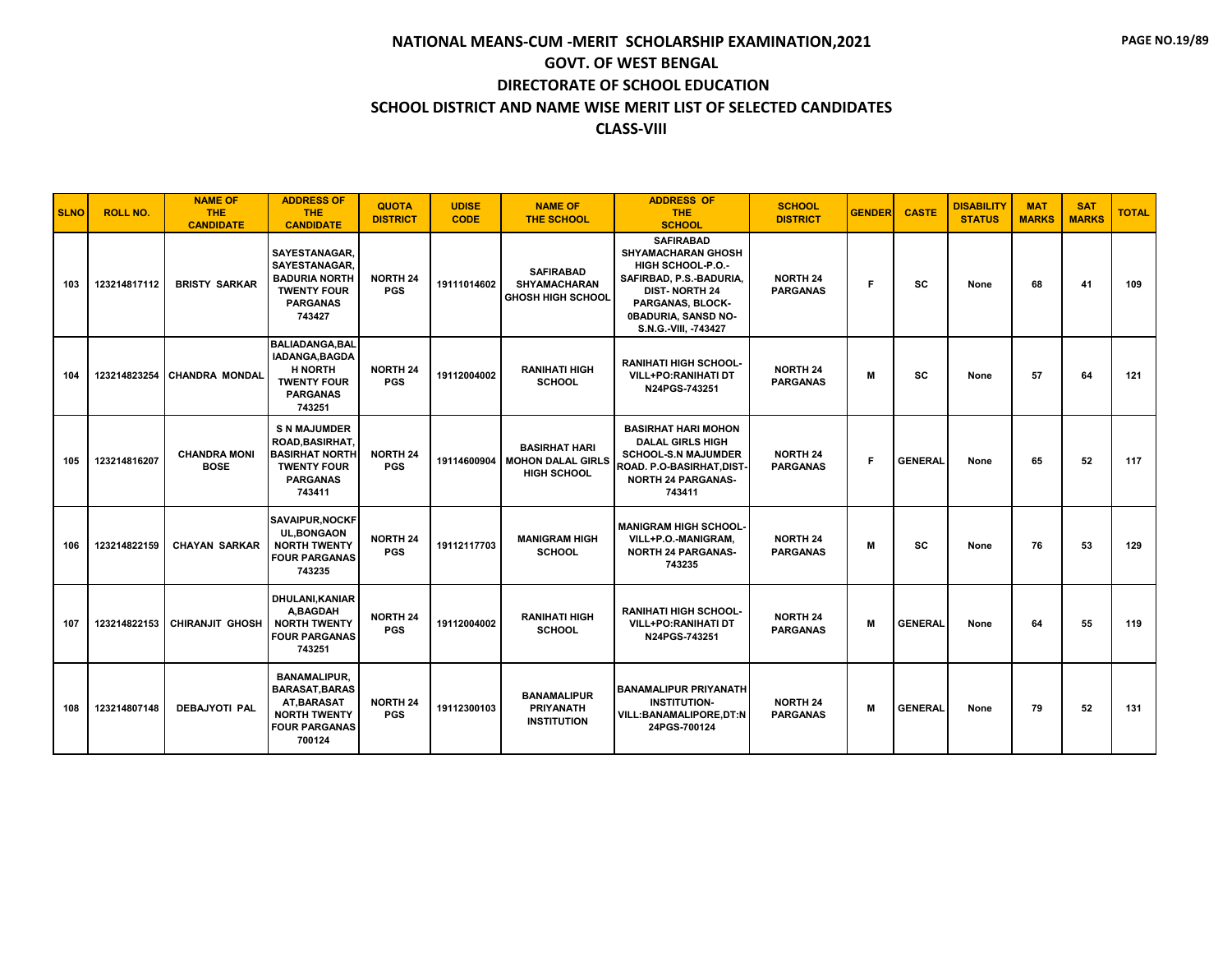| <b>SLNO</b> | <b>ROLL NO.</b> | <b>NAME OF</b><br><b>THE</b><br><b>CANDIDATE</b> | <b>ADDRESS OF</b><br><b>THE</b><br><b>CANDIDATE</b>                                                                                      | <b>QUOTA</b><br><b>DISTRICT</b> | <b>UDISE</b><br><b>CODE</b> | <b>NAME OF</b><br><b>THE SCHOOL</b>                            | <b>ADDRESS OF</b><br><b>THE</b><br><b>SCHOOL</b>                                                                       | <b>SCHOOL</b><br><b>DISTRICT</b>   | <b>GENDER</b> | <b>CASTE</b>   | <b>DISABILITY</b><br><b>STATUS</b> | <b>MAT</b><br><b>MARKS</b> | <b>SAT</b><br><b>MARKS</b> | <b>TOTAL</b> |
|-------------|-----------------|--------------------------------------------------|------------------------------------------------------------------------------------------------------------------------------------------|---------------------------------|-----------------------------|----------------------------------------------------------------|------------------------------------------------------------------------------------------------------------------------|------------------------------------|---------------|----------------|------------------------------------|----------------------------|----------------------------|--------------|
| 109         |                 | 123214811128 DEBANAN KIRTANIA                    | <b>HIGH SCHOOL</b><br>PARA, THAKURNA<br><b>GAR, GAIGHATA</b><br><b>NORTH TWENTY</b><br><b>FOUR PARGANAS</b><br>743287                    | <b>NORTH 24</b><br><b>PGS</b>   | 19112801403                 | <b>GOBARDANGA</b><br><b>KHANTURA HIGH</b><br><b>SCHOO</b>      | <b>GOBARDANGA KHANTURA</b><br><b>HIGH SCHOO-VILL-</b><br>SAHAPUR, PO-KHANTU, DT-<br>N 24 PGS-743273                    | <b>NORTH 24</b><br><b>PARGANAS</b> | м             | <b>SC</b>      | None                               | 75                         | 58                         | 133          |
| 110         | 123214816176    | <b>DEBAYAN DEY</b>                               | <b>MARTIN BURN</b><br>ROAD.BASIRHAT.<br><b>BASIRHAT NORTH</b><br><b>TWENTY FOUR</b><br><b>PARGANAS</b><br>743411                         | <b>NORTH 24</b><br><b>PGS</b>   | 19114600704                 | <b>BASIRHAT HIGH</b><br><b>SCHOOL</b>                          | <b>BASIRHAT HIGH SCHOOL-</b><br>P.O-BASIRHAT. P.S-<br><b>BASIRHAT, DIST-NORTH 24</b><br><b>PARGANAS-743411</b>         | <b>NORTH 24</b><br><b>PARGANAS</b> | M             | <b>GENERAL</b> | None                               | 77                         | 72                         | 149          |
| 111         | 123214816002    | <b>DEBJANI GHOSH</b>                             | <b>MASLANDAPUR</b><br><b>CHARGHAT</b><br><b>ROAD.GHOSHPUR</b><br><b>BADURIA NORTH</b><br><b>TWENTY FOUR</b><br><b>PARGANAS</b><br>743289 | <b>NORTH 24</b><br><b>PGS</b>   | 19111000504                 | <b>CHATRA NETAJI</b><br><b>BALIKA SIKSHA</b><br><b>NIKETAN</b> | <b>CHATRA NETAJI BALIKA</b><br>SIKSHA NIKETAN-VILL.P.O.<br><b>DAKSHIN CHATRA, P.S.-</b><br><b>BADURIA-743247</b>       | <b>NORTH 24</b><br><b>PARGANAS</b> | F.            | <b>GENERAL</b> | None                               | 66                         | 54                         | 120          |
| 112         | 123214822050    | <b>DEBJYOTI</b><br><b>DEBNATH</b>                | <b>GAZIPUR, GHONJA</b><br><b>GAIGHATA</b><br><b>NORTH TWENTY</b><br><b>FOUR PARGANAS</b><br>743249                                       | <b>NORTH 24</b><br><b>PGS</b>   | 19112204203                 | <b>GHONJA HIGH</b><br><b>SCHOOL</b>                            | <b>GHONJA HIGH SCHOOL-</b><br><b>VILL-GHONJA, PS-</b><br><b>GAIGHATA, NORTH 24 PGS-</b><br>743249                      | <b>NORTH 24</b><br><b>PARGANAS</b> | M             | <b>GENERAL</b> | None                               | 76                         | 48                         | 124          |
| 113         | 123214821155    | <b>DEBONITA</b><br><b>DEBNATH</b>                | <b>BAKCHARA TO</b><br><b>NAHATA, RAMPUR</b><br>BHATPARA, GOPA<br><b>LNAGAR NORTH</b><br><b>TWENTY FOUR</b><br><b>PARGANAS</b><br>743249  | <b>NORTH 24</b><br><b>PGS</b>   | 19112112601                 | <b>NAHATA SARADA</b><br><b>SUNDARI BALIKA V</b>                | NAHATA SARADA SUNDARI<br><b>BALIKA V-VILL+PO-</b><br><b>NAHATA, PS-</b><br><b>GOPALNAGAR, DIST-</b><br>24PGS(N)-743290 | <b>NORTH 24</b><br><b>PARGANAS</b> | F.            | <b>GENERAL</b> | None                               | 60                         | 53                         | 113          |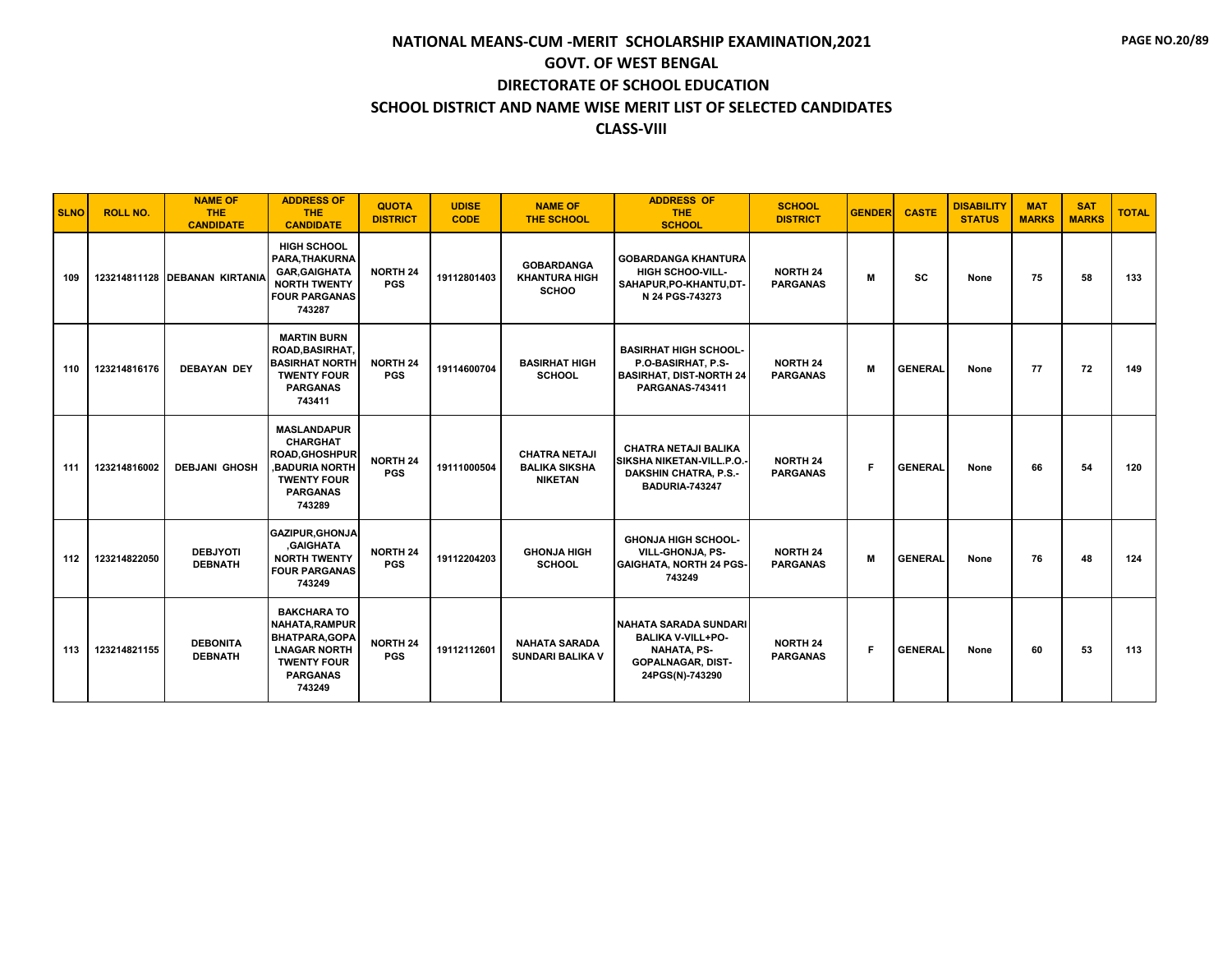| <b>SLNO</b> | <b>ROLL NO.</b> | <b>NAME OF</b><br><b>THE</b><br><b>CANDIDATE</b> | <b>ADDRESS OF</b><br><b>THE</b><br><b>CANDIDATE</b>                                                                                       | <b>QUOTA</b><br><b>DISTRICT</b> | <b>UDISE</b><br><b>CODE</b> | <b>NAME OF</b><br><b>THE SCHOOL</b>             | <b>ADDRESS OF</b><br><b>THE</b><br><b>SCHOOL</b>                                                                                                               | <b>SCHOOL</b><br><b>DISTRICT</b>   | <b>GENDER</b> | <b>CASTE</b>   | <b>DISABILITY</b><br><b>STATUS</b> | <b>MAT</b><br><b>MARKS</b> | <b>SAT</b><br><b>MARKS</b> | <b>TOTAL</b> |
|-------------|-----------------|--------------------------------------------------|-------------------------------------------------------------------------------------------------------------------------------------------|---------------------------------|-----------------------------|-------------------------------------------------|----------------------------------------------------------------------------------------------------------------------------------------------------------------|------------------------------------|---------------|----------------|------------------------------------|----------------------------|----------------------------|--------------|
| 114         | 123214815043    | <b>DEBRAJ SINGH</b>                              | <b>PARSHEMARI</b><br><b>ROAD, SOUTH</b><br><b>SHIKARI</b><br><b>GHERI, NAZAT</b><br><b>NORTH TWENTY</b><br><b>FOUR PARGANAS</b><br>743442 | <b>NORTH 24</b><br><b>PGS</b>   | 19111600803                 | <b>MADHYA CHAITAL</b><br><b>VIVEKANANDA VID</b> | <b>MADHYA CHAITAL</b><br><b>VIVEKANANDA VID-</b><br>VILL+PO:CHAITAL,DT:N 24<br>PGS-743456                                                                      | <b>NORTH 24</b><br><b>PARGANAS</b> | M             | ST             | None                               | 43                         | 33                         | 76           |
| 115         | 123214816287    | <b>DEEP MONDAL</b>                               | <b>CHAK</b><br><b>FARASATPUR</b><br>ROAD, CHAMPAPU<br><b>KUR, MATIA</b><br><b>NORTH TWENTY</b><br><b>FOUR PARGANAS</b><br>743291          | <b>NORTH 24</b><br><b>PGS</b>   | 19114601105                 | <b>BASIRHAT TOWN HIGH</b><br><b>SCHOOL</b>      | <b>BASIRHAT TOWN HIGH</b><br>SCHOOL-VILL-BASIRHAT<br><b>SWAMI PRANABANANDA</b><br>SARANI, P.O+P.S-<br><b>BASIRHAT, DIST-NORTH 24</b><br><b>PARGANAS-743411</b> | <b>NORTH 24</b><br><b>PARGANAS</b> | M             | <b>GENERAL</b> | None                               | 68                         | 48                         | 116          |
| 116         | 123214815228    | <b>DEEP SAHA</b>                                 | <b>HMD</b><br><b>ROAD.BASIRHAT.</b><br><b>BASIRHAT NORTH</b><br><b>TWENTY FOUR</b><br><b>PARGANAS</b><br>743411                           | <b>NORTH 24</b><br><b>PGS</b>   | 19114800905                 | <b>TAKI R.K.MISSION</b><br><b>HIGH SCHOOL</b>   | <b>TAKI R.K.MISSION HIGH</b><br>SCHOOL-P.O- TAKI, DIST-<br>24 PARGANAS . N -743429                                                                             | <b>NORTH 24</b><br><b>PARGANAS</b> | M             | <b>SC</b>      | None                               | 69                         | 41                         | 110          |
| 117         | 123214821275    | <b>DEVSAAN DAS</b>                               | PALLA, PALLA, GO<br><b>PALNAGAR</b><br><b>NORTH TWENTY</b><br><b>FOUR PARGANAS</b><br>743701                                              | <b>UTTAR</b><br><b>DINAJPUR</b> | 19112112902                 | PALLA K.P.C. H.S.<br><b>SCHOOL</b>              | <b>PALLA K.P.C. H.S. SCHOOL-</b><br>VILL-PALLA, PS-<br><b>GOPALNAGAR, DIST-</b><br>24PGS(N)-743701                                                             | <b>NORTH 24</b><br><b>PARGANAS</b> | M             | <b>SC</b>      | None                               | 63                         | 36                         | 99           |
| 118         | 123214822157    | <b>DHIMAN DEY</b>                                | NA, GOBRAPUR, B<br><b>ONGAON NORTH</b><br><b>TWENTY FOUR</b><br><b>PARGANAS</b><br>743251                                                 | <b>NORTH 24</b><br><b>PGS</b>   | 19112103802                 | <b>GANRAPOTA HIGH</b><br><b>SCHOOL</b>          | <b>GANRAPOTA HIGH</b><br>SCHOOL-VILL+P.O-<br><b>GANRAPOTA, DIST-NORTH</b><br>24 PARGANAS-743251                                                                | <b>NORTH 24</b><br><b>PARGANAS</b> | M             | <b>GENERAL</b> | None                               | 74                         | 49                         | 123          |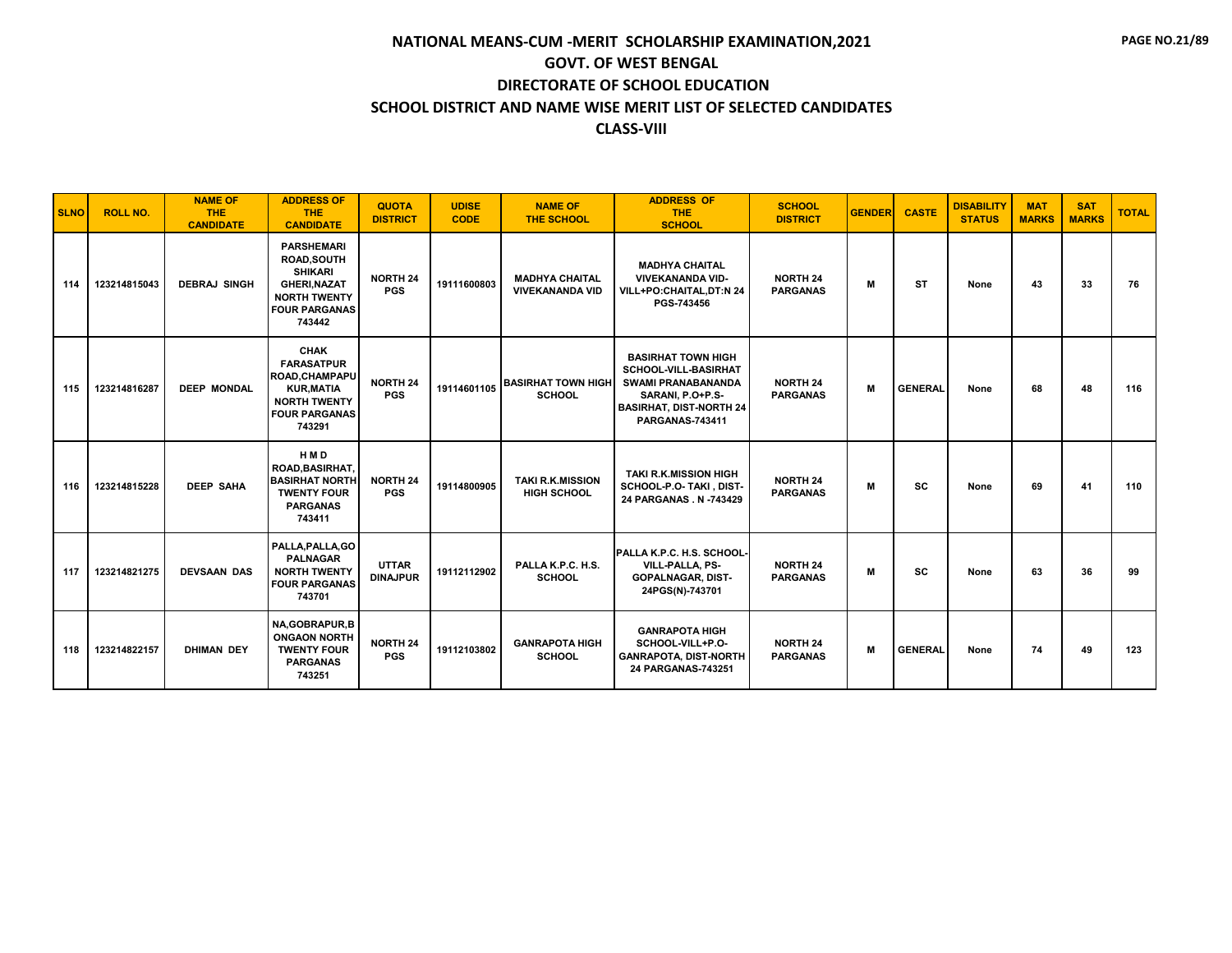| <b>SLNO</b> | <b>ROLL NO.</b> | <b>NAME OF</b><br><b>THE</b><br><b>CANDIDATE</b> | <b>ADDRESS OF</b><br><b>THE</b><br><b>CANDIDATE</b>                                                                                  | <b>QUOTA</b><br><b>DISTRICT</b> | <b>UDISE</b><br><b>CODE</b> | <b>NAME OF</b><br><b>THE SCHOOL</b>                          | <b>ADDRESS OF</b><br><b>THE</b><br><b>SCHOOL</b>                                                                                       | <b>SCHOOL</b><br><b>DISTRICT</b>   | <b>GENDER</b> | <b>CASTE</b>   | <b>DISABILITY</b><br><b>STATUS</b> | <b>MAT</b><br><b>MARKS</b> | <b>SAT</b><br><b>MARKS</b> | <b>TOTAL</b> |
|-------------|-----------------|--------------------------------------------------|--------------------------------------------------------------------------------------------------------------------------------------|---------------------------------|-----------------------------|--------------------------------------------------------------|----------------------------------------------------------------------------------------------------------------------------------------|------------------------------------|---------------|----------------|------------------------------------|----------------------------|----------------------------|--------------|
| 119         | 123214815205    | <b>DHRUBA</b><br><b>CHATTERJEE</b>               | <b>PATIT CHANDRA</b><br><b>SHOW</b><br>ROAD, DHANYAKU<br><b>RIA, MATIA NORTH</b><br><b>TWENTY FOUR</b><br><b>PARGANAS</b><br>743437  | <b>NORTH 24</b><br><b>PGS</b>   | 19111202403                 | <b>DHANYAKURIA HIGH</b><br><b>SCHOOL</b>                     | <b>DHANYAKURIA HIGH</b><br>SCHOOL-<br>VILL+PO:DHANYAKURIA,DT<br>:N 24 PGS-743437                                                       | <b>NORTH 24</b><br><b>PARGANAS</b> | M             | <b>GENERAL</b> | None                               | 78                         | 60                         | 138          |
| 120         | 123214822227    | <b>DHRUBAJOY</b><br><b>MALLICK</b>               | NAHATA, NAHATA,<br><b>GOPALNAGAR</b><br><b>NORTH TWENTY</b><br><b>FOUR PARGANAS</b><br>743290                                        | <b>KOLKATA</b>                  | 19112112403                 | <b>NAHATA HIGH</b><br><b>SCHOOL</b>                          | <b>NAHATA HIGH SCHOOL-</b><br>P.O.-NAHATA, DIST-NORTH<br>24 PARGANAS-743290                                                            | <b>NORTH 24</b><br><b>PARGANAS</b> | М             | <b>SC</b>      | None                               | 62                         | 38                         | 100          |
| 121         | 123214821271    | <b>DIPANNITA</b><br><b>CHAKRABORTY</b>           | <b>RAMCHANDRAPU</b><br>R<br>ROAD, DHAKURIA<br>KALI<br><b>BARI, GAIGHATA</b><br><b>NORTH TWENTY</b><br><b>FOUR PARGANAS</b><br>743245 | <b>NORTH 24</b><br><b>PGS</b>   | 19112209801                 | <b>CHANDPARA BALIKA</b><br><b>VIDYALAYA</b>                  | <b>CHANDPARA BALIKA</b><br>VIDYALAYA--743245                                                                                           | <b>NORTH 24</b><br><b>PARGANAS</b> | F.            | <b>GENERAL</b> | None                               | 62                         | 53                         | 115          |
| 122         |                 | 123214823236 DIPANWITA BISWAS                    | <b>NA, BARRACKPUR</b><br>SREEPALLI, GOPA<br><b>LNAGAR NORTH</b><br><b>TWENTY FOUR</b><br><b>PARGANAS</b><br>743262                   | <b>NORTH 24</b><br><b>PGS</b>   | 19112116201                 | <b>SREEPALLI</b><br><b>PRIYANATH HIGH</b><br><b>SCHOO</b>    | <b>SREEPALLI PRIYANATH</b><br>HIGH SCHOO-VILL+PO-<br><b>BARRACKPUR SREEPALLI</b><br>PS-GOPALNAGAR, DIST-<br>24PGS(N)-743262            | <b>NORTH 24</b><br><b>PARGANAS</b> | Е             | <b>SC</b>      | None                               | 50                         | 50                         | 100          |
| 123         | 123214815063    | <b>DIPESH ROY</b>                                | <b>DAS PARA</b><br><b>ROAD, DHALTITHA</b><br><b>BASIRHAT</b><br><b>NORTH TWENTY</b><br><b>FOUR PARGANAS</b><br>743412                | <b>NORTH 24</b><br><b>PGS</b>   | 19114600104                 | <b>DHALTITHA SARALA</b><br><b>VIDYAPITH (HIGH</b><br>SCHOOL) | <b>DHALTITHA SARALA</b><br><b>VIDYAPITH (HIGH SCHOOL)</b><br>VILL-DHALTITHA, P.S-<br><b>BASIRHAT, DIST-NORTH 24</b><br>PARGANAS-743412 | <b>NORTH 24</b><br><b>PARGANAS</b> | M             | <b>GENERAL</b> | None                               | 70                         | 42                         | 112          |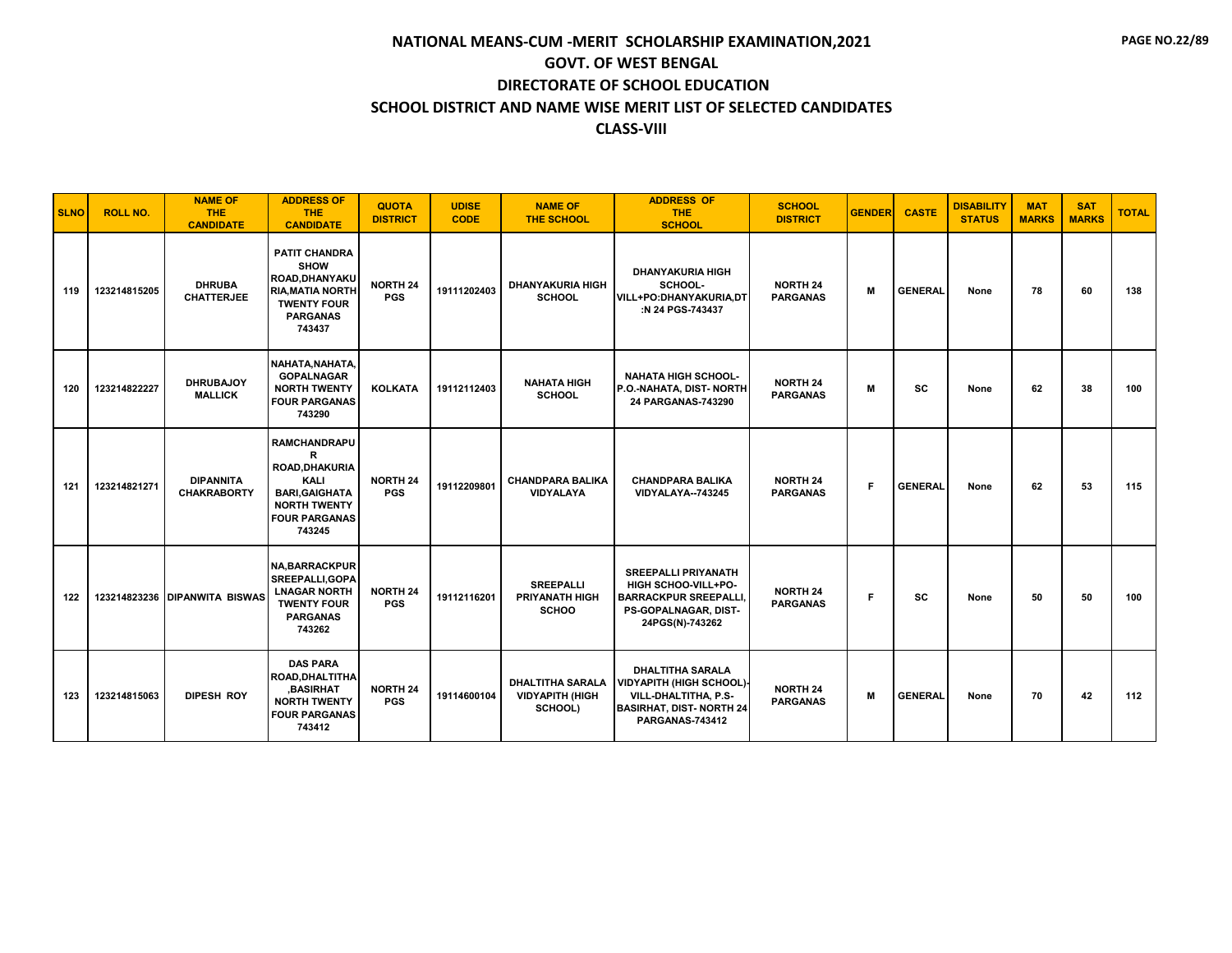| <b>SLNO</b> | <b>ROLL NO.</b> | <b>NAME OF</b><br><b>THE</b><br><b>CANDIDATE</b> | <b>ADDRESS OF</b><br><b>THE</b><br><b>CANDIDATE</b>                                                                    | <b>QUOTA</b><br><b>DISTRICT</b> | <b>UDISE</b><br><b>CODE</b> | <b>NAME OF</b><br><b>THE SCHOOL</b>                                        | <b>ADDRESS OF</b><br><b>THE</b><br><b>SCHOOL</b>                                                                                | <b>SCHOOL</b><br><b>DISTRICT</b>   | <b>GENDER</b> | <b>CASTE</b>   | <b>DISABILITY</b><br><b>STATUS</b> | <b>MAT</b><br><b>MARKS</b> | <b>SAT</b><br><b>MARKS</b> | <b>TOTAL</b> |
|-------------|-----------------|--------------------------------------------------|------------------------------------------------------------------------------------------------------------------------|---------------------------------|-----------------------------|----------------------------------------------------------------------------|---------------------------------------------------------------------------------------------------------------------------------|------------------------------------|---------------|----------------|------------------------------------|----------------------------|----------------------------|--------------|
| 124         | 123214821159    | <b>DIPIKA BISWAS</b>                             | 0.HELENCHA<br>COLONY, BAGDAH<br><b>NORTH TWENTY</b><br><b>FOUR PARGANAS</b><br>743270                                  | <b>NORTH 24</b><br><b>PGS</b>   | 19112013602                 | <b>HELENCHA GIRLS</b><br><b>HIGH SCHOOL</b>                                | <b>HELENCHA GIRLS HIGH</b><br>SCHOOL-<br>VILL+PO:HELENCHA<br>COLONY-743270                                                      | <b>NORTH 24</b><br><b>PARGANAS</b> | Е             | <b>SC</b>      | None                               | 66                         | 36                         | 102          |
| 125         |                 | 123214817215 DIPTESH BACHHAR                     | <b>RAHARHATI.KHOL</b><br>APOTA.MATIA<br><b>NORTH TWENTY</b><br><b>FOUR PARGANAS</b><br>743428                          | <b>NORTH 24</b><br><b>PGS</b>   |                             | <b>KHOLAPOTA SRI</b><br>19111207703 AUROBINDO TAPOBAN<br><b>PATHMANDIR</b> | <b>KHOLAPOTA SRI</b><br><b>AUROBINDO TAPOBAN</b><br>PATHMANDIR-VILL+PO-<br><b>KHOLAPOTA PS- BASIRHAT</b><br>DT-24 PGS(N)-743428 | <b>NORTH 24</b><br><b>PARGANAS</b> | M             | <b>GENERAL</b> | None                               | 71                         | 52                         | 123          |
| 126         | 123214807108    | <b>DISHA BAUL</b>                                | <b>BOTTALA.KUMRA</b><br><b>KASHIPUR, HABR</b><br>A NORTH<br><b>TWENTY FOUR</b><br><b>PARGANAS</b><br>743271            | <b>NORTH 24</b><br><b>PGS</b>   | 19110504301                 | <b>DAKHIN NANGLA</b><br><b>BALIKA VIDYALAYA</b>                            | <b>DAKHIN NANGLA BALIKA</b><br><b>VIDYALAYA-</b><br><b>NVILL:KASHIPUR,DT:N 24</b><br>PGS-743274                                 | <b>NORTH 24</b><br><b>PARGANAS</b> | F             | SC             | None                               | 80                         | 64                         | 144          |
| 127         | 123214822192    | <b>DISHA MONDAL</b>                              | <b>MANIGRAM, DHAR</b><br><b>MAPUKURIA, BON</b><br><b>GAON NORTH</b><br><b>TWENTY FOUR</b><br><b>PARGANAS</b><br>743235 | <b>NORTH 24</b><br><b>PGS</b>   | 19112117703                 | <b>MANIGRAM HIGH</b><br><b>SCHOOL</b>                                      | <b>MANIGRAM HIGH SCHOOL-</b><br>VILL+P.O.-MANIGRAM,<br><b>NORTH 24 PARGANAS-</b><br>743235                                      | <b>NORTH 24</b><br><b>PARGANAS</b> | F             | sc             | None                               | 66                         | 49                         | 115          |
| 128         | 123214807125    | <b>DISHA PAUL</b>                                | <b>MENA.SAMUDRAP</b><br><b>UR, ASHOKENAGA</b><br><b>R NORTH</b><br><b>TWENTY FOUR</b><br><b>PARGANAS</b><br>743272     | <b>UTTAR</b><br><b>DINAJPUR</b> | 19110603103                 | <b>MENA SAROJINI</b>                                                       | <b>MENA SAROJINI PAHAR</b><br>HIGH SCHOOL-<br>PAHAR HIGH SCHOOL   VILL: MENA, PO: SAMSUNDA<br>RPUR, DT:S 24 PGS-743272          | <b>NORTH 24</b><br><b>PARGANAS</b> | F.            | <b>SC</b>      | None                               | 68                         | 31                         | 99           |
| 129         | 123214823055    | <b>DITI MONDAL</b>                               | <b>CHOWGACHA</b><br>ROAD, 743245, GAI<br><b>GHATA NORTH</b><br><b>TWENTY FOUR</b><br><b>PARGANAS</b><br>743245         | <b>NORTH 24</b><br><b>PGS</b>   | 19112208502                 | <b>CHOWGACHHA</b><br><b>MODEL ACADEMY(H.S)</b>                             | <b>CHOWGACHHA MODEL</b><br><b>ACADEMY(H.S)--743245</b>                                                                          | <b>NORTH 24</b><br><b>PARGANAS</b> | F.            | <b>GENERAL</b> | None                               | 60                         | 58                         | 118          |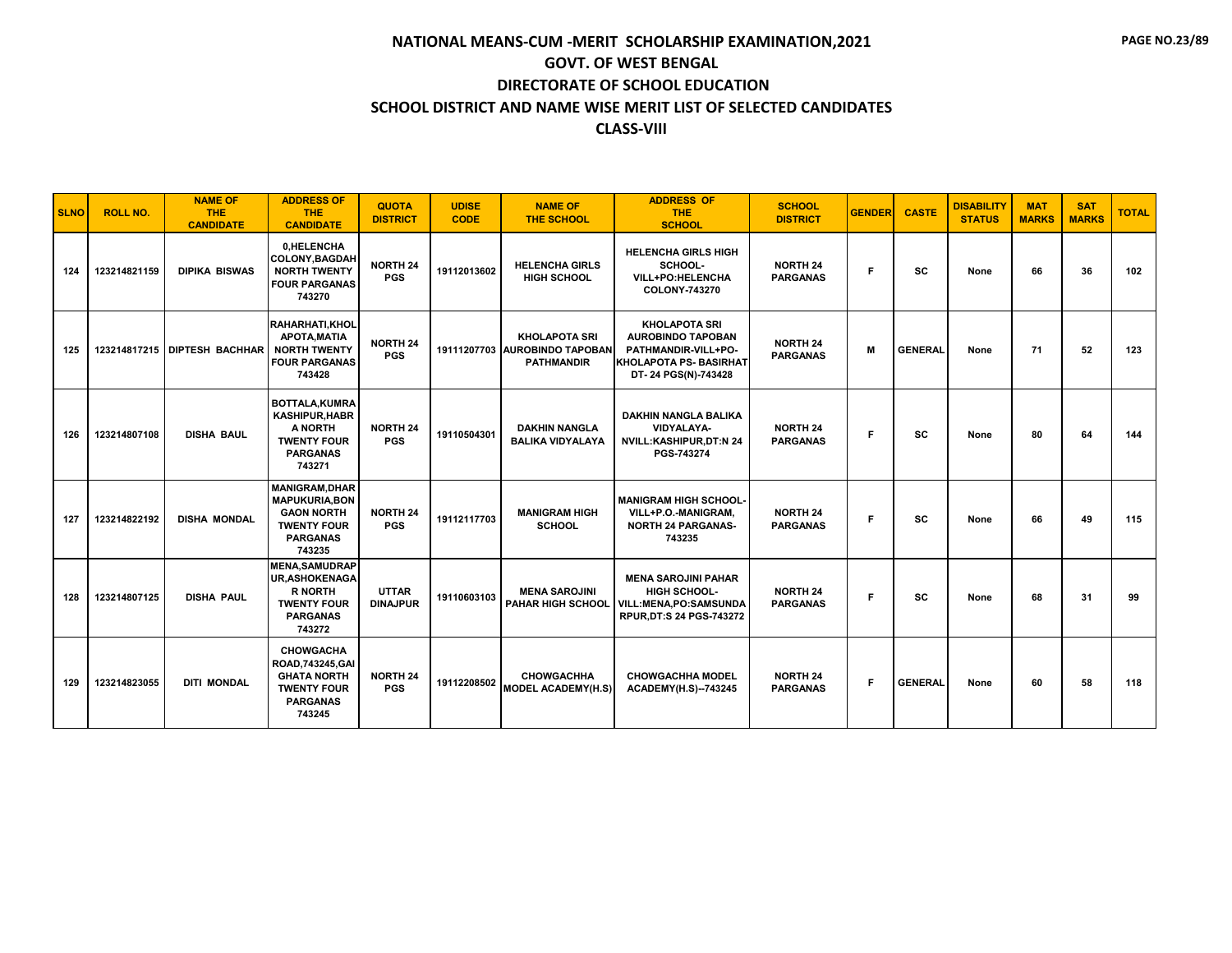| <b>SLNO</b> | <b>ROLL NO.</b> | <b>NAME OF</b><br><b>THE</b><br><b>CANDIDATE</b> | <b>ADDRESS OF</b><br><b>THE</b><br><b>CANDIDATE</b>                                                                                       | <b>QUOTA</b><br><b>DISTRICT</b> | <b>UDISE</b><br><b>CODE</b> | <b>NAME OF</b><br><b>THE SCHOOL</b>                | <b>ADDRESS OF</b><br><b>THE</b><br><b>SCHOOL</b>                                                                              | <b>SCHOOL</b><br><b>DISTRICT</b>   | <b>GENDER</b> | <b>CASTE</b>   | <b>DISABILITY</b><br><b>STATUS</b> | <b>MAT</b><br><b>MARKS</b> | <b>SAT</b><br><b>MARKS</b> | <b>TOTAL</b> |
|-------------|-----------------|--------------------------------------------------|-------------------------------------------------------------------------------------------------------------------------------------------|---------------------------------|-----------------------------|----------------------------------------------------|-------------------------------------------------------------------------------------------------------------------------------|------------------------------------|---------------|----------------|------------------------------------|----------------------------|----------------------------|--------------|
| 130         | 123214816283    | <b>DIYA MANDAL</b>                               | <b>PATIT CHANDRA</b><br><b>SHOW</b><br><b>ROAD.DHANYAKU</b><br><b>RIA, MATIA NORTH</b><br><b>TWENTY FOUR</b><br><b>PARGANAS</b><br>743437 | <b>NORTH 24</b><br><b>PGS</b>   | 19111202402                 | <b>DHANYAKURIA GIRLS</b><br><b>HIGH SCHOOL</b>     | <b>DHANYAKURIA GIRLS HIGH</b><br>SCHOOL-<br>VILL+PO:DHANYAKURIA,DT<br>:N 24 PGS-743437                                        | <b>NORTH 24</b><br><b>PARGANAS</b> | F             | <b>GENERAL</b> | None                               | 65                         | 48                         | 113          |
| 131         | 123214811045    | <b>DIYA MONDAL</b>                               | NOAPARA, MADAN<br><b>PUR</b><br><b>KRISHNAPUR, MA</b><br><b>DHYAMGRAM</b><br><b>NORTH TWENTY</b><br><b>FOUR PARGANAS</b><br>700128        | <b>NORTH 24</b><br><b>PGS</b>   | 19110308102                 | <b>KIRTIPUR NABIN CH</b><br><b>HIGH SCHOOL</b>     | <b>KIRTIPUR NABIN CH HIGH</b><br>SCHOOL-PO:KIRTIPUR, PS:<br><b>BARASAT-700128</b>                                             | <b>NORTH 24</b><br><b>PARGANAS</b> | F.            | <b>SC</b>      | None                               | 57                         | 46                         | 103          |
| 132         | 123214817115    | <b>DIYA ROY</b>                                  | N0140, RAGHUNAT<br><b>HPUR, MATIA</b><br><b>NORTH TWENTY</b><br><b>FOUR PARGANAS</b><br>743428                                            | <b>NORTH 24</b><br><b>PGS</b>   | 19111208803                 | <b>RAGHUNATHPUR</b><br><b>GIRLS' HIGH SCHOOL</b>   | <b>RAGHUNATHPUR GIRLS'</b><br><b>HIGH SCHOOL-VILL-</b><br><b>RAGHUNATH PUR OI-</b><br>KHOLAPOTA PS- BASITHAT<br>743428        | <b>NORTH 24</b><br><b>PARGANAS</b> | F             | <b>GENERAL</b> | None                               | 60                         | 52                         | 112          |
| 133         | 123214822260    | <b>DURBA GHOSH</b>                               | KALUPUR, KALUP<br><b>UR, BONGAON</b><br><b>NORTH TWENTY</b><br><b>FOUR PARGANAS</b><br>743235                                             | <b>NORTH 24</b><br><b>PGS</b>   | 19112121102                 | <b>KALUPUR</b><br><b>PANCHPOTA HIGH</b><br>SCHOOL( | <b>KALUPUR PANCHPOTA</b><br>HIGH SCHOOL(-BONGAON,<br>24PGS(N)-743235                                                          | <b>NORTH 24</b><br><b>PARGANAS</b> | F.            | <b>GENERAL</b> | None                               | 75                         | 61                         | 136          |
| 134         | 123214822100    | <b>ESHITA SIKDAR</b>                             | <b>GOLOKPUR</b><br><b>ROAD, BHANDERK</b><br>OLA, GOPALNAGA<br><b>R NORTH</b><br><b>TWENTY FOUR</b><br><b>PARGANAS</b><br>743701           | <b>NORTH 24</b><br><b>PGS</b>   | 19112112601                 | <b>NAHATA SARADA</b><br><b>SUNDARI BALIKA V</b>    | <b>NAHATA SARADA SUNDARI</b><br><b>BALIKA V-VILL+PO-</b><br><b>NAHATA, PS-</b><br><b>GOPALNAGAR, DIST-</b><br>24PGS(N)-743290 | <b>NORTH 24</b><br><b>PARGANAS</b> | F             | <b>SC</b>      | None                               | 58                         | 54                         | 112          |
| 135         | 123214821030    | <b>ETI BISWAS</b>                                | <b>BAIKOLA, BANES</b><br><b>WARPUR, BAGDA</b><br><b>H NORTH</b><br><b>TWENTY FOUR</b><br><b>PARGANAS</b><br>743270                        | <b>NORTH 24</b><br><b>PGS</b>   | 19112007503                 | <b>RANGHAT ANCHAL</b><br><b>HIGH SCHOOL</b>        | <b>RANGHAT ANCHAL HIGH</b><br><b>SCHOOL-VILL- BAIKOLA PO</b><br>BANASWARPUR -743270                                           | <b>NORTH 24</b><br><b>PARGANAS</b> | F             | <b>SC</b>      | None                               | 62                         | 44                         | 106          |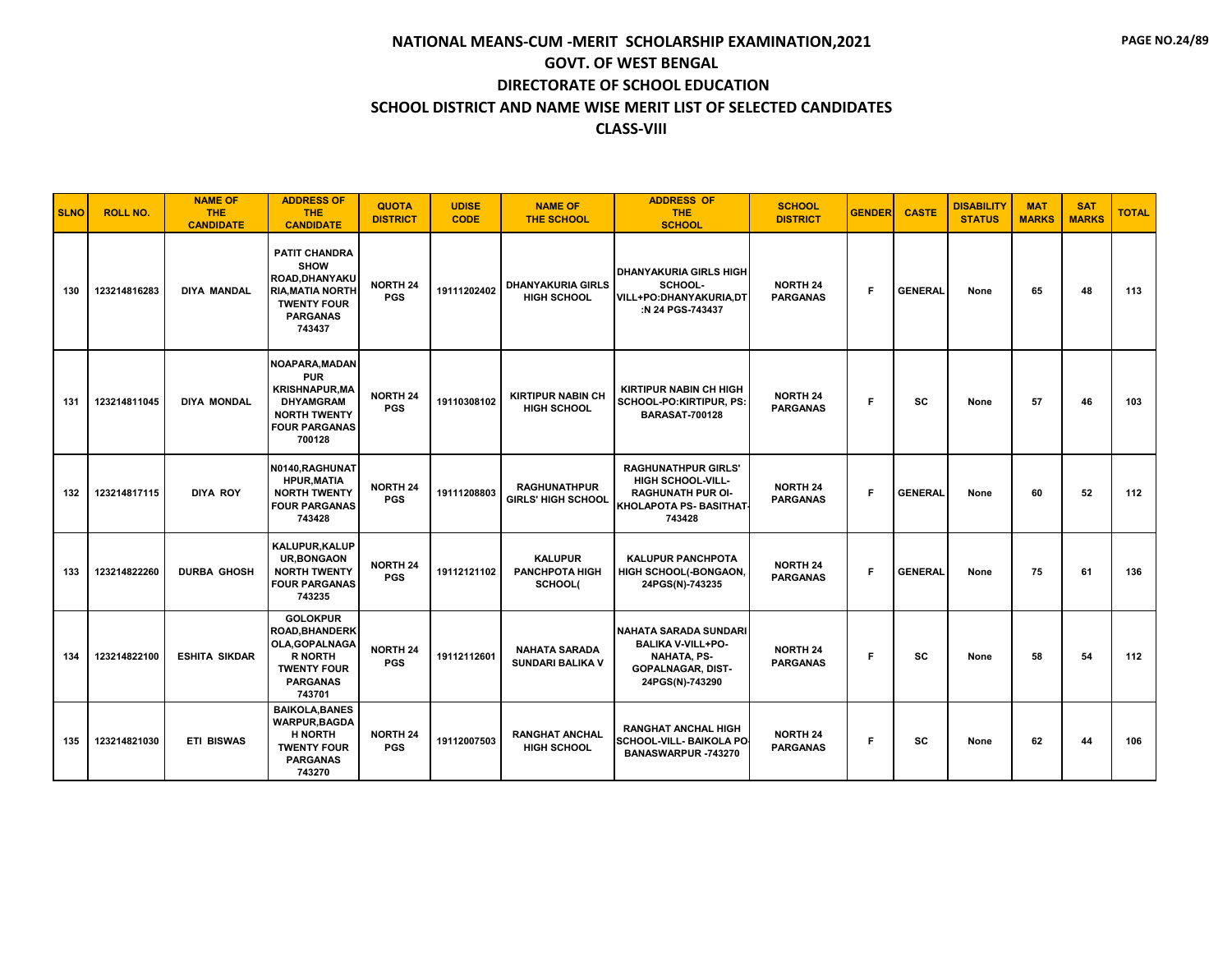| <b>SLNO</b> | <b>ROLL NO.</b> | <b>NAME OF</b><br><b>THE</b><br><b>CANDIDATE</b> | <b>ADDRESS OF</b><br><b>THE</b><br><b>CANDIDATE</b>                                                                                               | <b>QUOTA</b><br><b>DISTRICT</b> | <b>UDISE</b><br><b>CODE</b> | <b>NAME OF</b><br><b>THE SCHOOL</b>                      | <b>ADDRESS OF</b><br><b>THE</b><br><b>SCHOOL</b>                                                                               | <b>SCHOOL</b><br><b>DISTRICT</b>   | <b>GENDER</b> | <b>CASTE</b>   | <b>DISABILITY</b><br><b>STATUS</b> | <b>MAT</b><br><b>MARKS</b> | <b>SAT</b><br><b>MARKS</b> | <b>TOTAL</b> |
|-------------|-----------------|--------------------------------------------------|---------------------------------------------------------------------------------------------------------------------------------------------------|---------------------------------|-----------------------------|----------------------------------------------------------|--------------------------------------------------------------------------------------------------------------------------------|------------------------------------|---------------|----------------|------------------------------------|----------------------------|----------------------------|--------------|
| 136         | 123214815156    | <b>FAHIM RAHAMAN</b><br><b>SARDAR</b>            | <b>AKHARPUR</b><br><b>ROAD, ITINDA, BAS</b><br><b>IRHAT NORTH</b><br><b>TWENTY FOUR</b><br><b>PARGANAS</b><br>743292                              | <b>NORTH 24</b><br><b>PGS</b>   | 19111100202                 | <b>ITINDA UNION HIGH</b><br>SCHOOL(H.S)                  | <b>ITINDA UNION HIGH</b><br>SCHOOL(H.S)-VILL+P.O.-<br><b>ITINDA, NORTH 24</b><br>PARGANAS-743292                               | <b>NORTH 24</b><br><b>PARGANAS</b> | M             | <b>GENERAL</b> | None                               | 60                         | 57                         | 117          |
| 137         | 123214808171    | <b>FALGUNI MONDAL</b>                            | <b>GOURBANGA</b><br><b>ROAD, KUMRA</b><br><b>KASHIPUR, HABR</b><br>A NORTH<br><b>TWENTY FOUR</b><br><b>PARGANAS</b><br>743271                     | <b>NORTH 24</b><br><b>PGS</b>   | 19110504301                 | <b>DAKHIN NANGLA</b><br><b>BALIKA VIDYALAYA</b>          | <b>DAKHIN NANGLA BALIKA</b><br><b>VIDYALAYA-</b><br>NVILL:KASHIPUR,DT:N 24<br>PGS-743274                                       | <b>NORTH 24</b><br><b>PARGANAS</b> | F.            | <b>SC</b>      | None                               | 64                         | 50                         | 114          |
| 138         |                 | 123214807222 FARHANA SULTANA                     | <b>ICHAPUR</b><br>NILGANJ, TALDHA<br><b>RIA</b><br><b>KAPASIA, DUTTAP</b><br><b>UKUR NORTH</b><br><b>TWENTY FOUR</b><br><b>PARGANAS</b><br>700130 | <b>NORTH 24</b><br><b>PGS</b>   | 19112602003                 | <b>MADHYAMGRAM</b><br><b>GIRLS HIGH SCHOOL</b>           | <b>MADHYAMGRAM GIRLS</b><br><b>HIGH SCHOOL-BANKIM</b><br>PALLY, MADHYAGRAM<br>NORTH 24 PGS-700129                              | <b>NORTH 24</b><br><b>PARGANAS</b> | F.            | <b>GENERAL</b> | None                               | 73                         | 63                         | 136          |
| 139         | 123214822010    | <b>FIROZ AHAMMAD</b>                             | <b>NEAR PHE</b><br><b>WATER</b><br><b>TANK, CHHAYGHA</b><br><b>RIA.BONGAON</b><br><b>NORTH TWENTY</b><br><b>FOUR PARGANAS</b><br>743405           | <b>NORTH 24</b><br><b>PGS</b>   | 19114900802                 | <b>BONGAON HIGH</b><br><b>SCHOOL</b>                     | <b>BONGAON HIGH SCHOOL-</b><br>SCHOOL ROAD, P.O.+P.S.-<br>BONGAON, DIST-24PGS(N)-<br>743235                                    | <b>NORTH 24</b><br><b>PARGANAS</b> | M             | <b>GENERAL</b> | None                               | 57                         | 55                         | 112          |
| 140         | 123214815045    | <b>FIYONA PARVIN</b>                             | <b>CHAMPAPUKUR</b><br>ROAD.CHAMPAPU<br><b>KUR.MATIA</b><br><b>NORTH TWENTY</b><br><b>FOUR PARGANAS</b><br>743291                                  | <b>NORTH 24</b><br><b>PGS</b>   | 19111212402                 | <b>CHAMPAPUKUR</b><br><b>MADHYAMIK</b><br>VIDYALAYA      | <b>CHAMPAPUKUR</b><br><b>MADHYAMIK VIDYALAYA-</b><br><b>VILL+PO- CHAMPAPUKUR</b><br><b>PS- BASIRHAT DT-24</b><br>PGS(N)-743291 | <b>NORTH 24</b><br><b>PARGANAS</b> | F.            | <b>GENERAL</b> | None                               | 63                         | 66                         | 129          |
| 141         | 123214822115    | <b>GAYATRI GAIN</b>                              | <b>UTTAR</b><br>DUTTAPARA, MOL<br><b>LABELIA.HARING</b><br><b>HATA NADIA</b><br>741249                                                            | <b>NORTH 24</b><br><b>PGS</b>   | 19112111204                 | <b>CHOWBERIA</b><br><b>ANNADASUNDARI</b><br><b>MITRA</b> | <b>CHOWBERIA</b><br>ANNADASUNDARI MITRA -<br>VILL-CHOWBERIA, P.O.-<br><b>CHOWBERIA, DIST- NORTH</b><br>24 PARGANAS-743290      | <b>NORTH 24</b><br><b>PARGANAS</b> | F.            | SC             | None                               | 70                         | 41                         | 111          |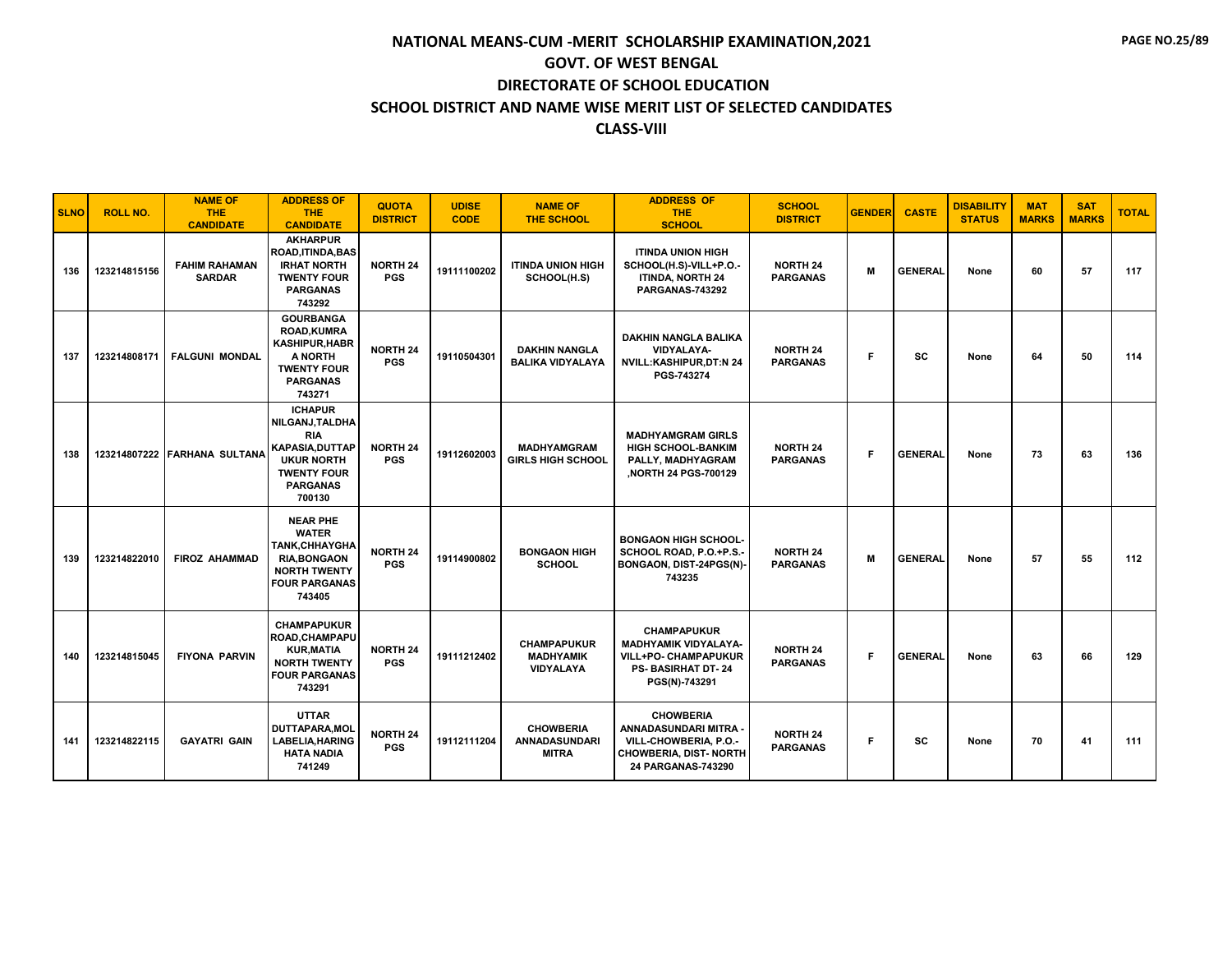| <b>SLNO</b> | <b>ROLL NO.</b> | <b>NAME OF</b><br><b>THE</b><br><b>CANDIDATE</b> | <b>ADDRESS OF</b><br><b>THE</b><br><b>CANDIDATE</b>                                                                                        | <b>QUOTA</b><br><b>DISTRICT</b> | <b>UDISE</b><br><b>CODE</b> | <b>NAME OF</b><br><b>THE SCHOOL</b>                                | <b>ADDRESS OF</b><br><b>THE</b><br><b>SCHOOL</b>                                                                          | <b>SCHOOL</b><br><b>DISTRICT</b>   | <b>GENDER</b> | <b>CASTE</b>   | <b>DISABILITY</b><br><b>STATUS</b> | <b>MAT</b><br><b>MARKS</b> | <b>SAT</b><br><b>MARKS</b> | <b>TOTAL</b> |
|-------------|-----------------|--------------------------------------------------|--------------------------------------------------------------------------------------------------------------------------------------------|---------------------------------|-----------------------------|--------------------------------------------------------------------|---------------------------------------------------------------------------------------------------------------------------|------------------------------------|---------------|----------------|------------------------------------|----------------------------|----------------------------|--------------|
| 142         | 123214815027    | <b>GOPAL SARKAR</b>                              | <b>NAKUADAHA</b><br><b>ROAD, ITINDA, BAS</b><br><b>IRHAT NORTH</b><br><b>TWENTY FOUR</b><br><b>PARGANAS</b><br>743292                      | <b>NORTH 24</b><br><b>PGS</b>   | 19111100202                 | <b>ITINDA UNION HIGH</b><br>SCHOOL(H.S)                            | <b>ITINDA UNION HIGH</b><br>SCHOOL(H.S)-VILL+P.O.-<br>ITINDA, NORTH 24<br>PARGANAS-743292                                 | <b>NORTH 24</b><br><b>PARGANAS</b> | M             | SC             | None                               | 61                         | 47                         | 108          |
| 143         | 123214807184    | <b>HAAMID REZA</b>                               | <b>KAZIPARA MAIN</b><br>ROAD, KAZIPARA,<br><b>BARASAT NORTH</b><br><b>TWENTY FOUR</b><br><b>PARGANAS</b><br>700125                         | <b>NORTH 24</b><br><b>PGS</b>   | 19112301105                 | <b>QUAZI PARA HAZRAT</b><br><b>EKDIL SHAH HIGH</b><br>SCHOOL(H.S.) | <b>QUAZI PARA HAZRAT</b><br><b>EKDIL SHAH HIGH</b><br>SCHOOL(H.S.)-P.O-<br>KAZIPARA, DIST-24 PGS(N),<br>PIN 700125-700125 | <b>NORTH 24</b><br><b>PARGANAS</b> | M             | <b>GENERAL</b> | None                               | 66                         | 53                         | 119          |
| 144         | 123214808161    | <b>HALIMA KHATUN</b>                             | <b>BIRA AMDANGA</b><br>ROAD.BALISHA.A<br><b>SHOKNAGAR</b><br><b>NORTH TWENTY</b><br><b>FOUR PARGANAS</b><br>743702                         | <b>NORTH 24</b><br><b>PGS</b>   | 19110605103                 | <b>TANGRA ADARSHA</b><br><b>SIKSHANIKETAN</b>                      | <b>TANGRA ADARSHA</b><br><b>SIKSHANIKETAN-PO:TALSA</b><br>VILL-BALLAVPARA,PS-<br>ASHOKNAGAR-743234                        | <b>NORTH 24</b><br><b>PARGANAS</b> | F             | <b>GENERAL</b> | None                               | 66                         | 48                         | 114          |
| 145         | 123214809035    | <b>HARDICK ROY</b>                               | <b>SADPUR.</b><br><b>MASLANDAPUR.M</b><br><b>ASLANDAPUR,GO</b><br><b>BARDANGA</b><br><b>NORTH TWENTY</b><br><b>FOUR PARGANAS</b><br>743289 | <b>NORTH 24</b><br><b>PGS</b>   | 19110508501                 | <b>RAJBALLAVPUR HIGH</b><br><b>SCHOOL</b>                          | <b>RAJBALLAVPUR HIGH</b><br>SCHOOL-VILL-<br>RAJBALLAVPUR PO-<br><b>MASLANDAPUR PS- HABRA</b><br>743289                    | <b>NORTH 24</b><br><b>PARGANAS</b> | M             | <b>GENERAL</b> | None                               | 66                         | 47                         | 113          |
| 146         | 123214821138    | <b>HIMADRI SARKAR</b>                            | DIGHARI.DIGHARI.<br><b>GOPALNAGAR</b><br><b>NORTH TWENTY</b><br><b>FOUR PARGANAS</b><br>743290                                             | <b>NORTH 24</b><br><b>PGS</b>   | 19112109703                 | <b>DIGHARI BHASAN</b><br><b>CHANDRA HIGH</b><br><b>SCHOOL</b>      | <b>DIGHARI BHASAN</b><br><b>CHANDRA HIGH SCHOOL-</b><br>PO-DIGHARI, NORTH 24<br>PGS-743290                                | <b>NORTH 24</b><br><b>PARGANAS</b> | м             | SC             | None                               | 67                         | 48                         | 115          |
| 147         | 123214815176    | <b>HIRAK SANA</b>                                | <b>B B BOSE</b><br><b>ROAD.BASIRHAT.</b><br><b>BASIRHAT NORTH</b><br><b>TWENTY FOUR</b><br><b>PARGANAS</b><br>743411                       | <b>NORTH 24</b><br><b>PGS</b>   | 19114600704                 | <b>BASIRHAT HIGH</b><br><b>SCHOOL</b>                              | <b>BASIRHAT HIGH SCHOOL-</b><br>P.O-BASIRHAT, P.S-<br><b>BASIRHAT, DIST-NORTH 24</b><br><b>PARGANAS-743411</b>            | <b>NORTH 24</b><br><b>PARGANAS</b> | M             | <b>GENERAL</b> | None                               | 71                         | 55                         | 126          |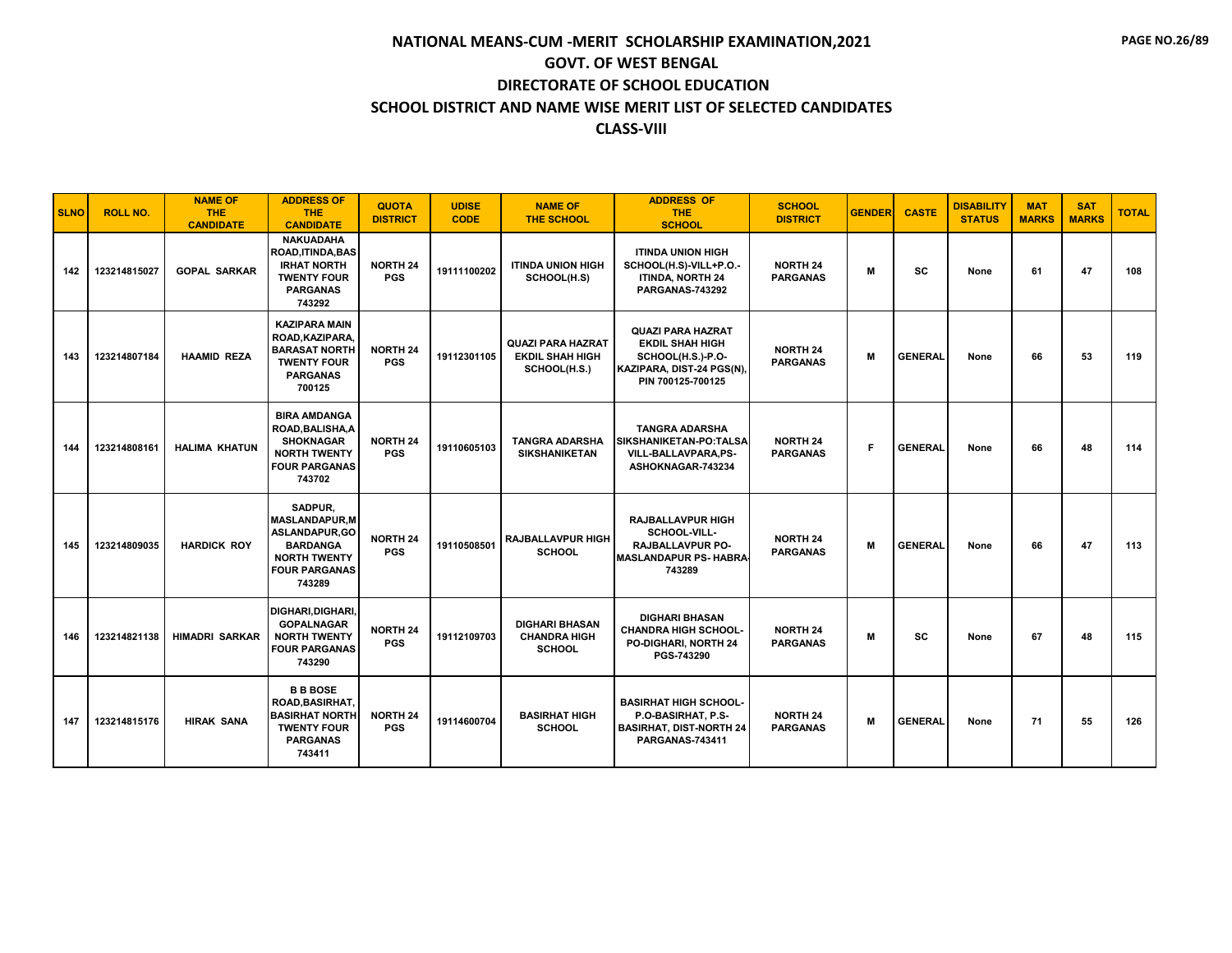| <b>SLNO</b> | <b>ROLL NO.</b> | <b>NAME OF</b><br><b>THE</b><br><b>CANDIDATE</b> | <b>ADDRESS OF</b><br><b>THE</b><br><b>CANDIDATE</b>                                                                                                            | <b>QUOTA</b><br><b>DISTRICT</b> | <b>UDISE</b><br><b>CODE</b> | <b>NAME OF</b><br><b>THE SCHOOL</b>                 | <b>ADDRESS OF</b><br><b>THE</b><br><b>SCHOOL</b>                                                                                                 | <b>SCHOOL</b><br><b>DISTRICT</b>   | <b>GENDER</b> | <b>CASTE</b>   | <b>DISABILITY</b><br><b>STATUS</b> | <b>MAT</b><br><b>MARKS</b> | <b>SAT</b><br><b>MARKS</b> | <b>TOTAL</b> |
|-------------|-----------------|--------------------------------------------------|----------------------------------------------------------------------------------------------------------------------------------------------------------------|---------------------------------|-----------------------------|-----------------------------------------------------|--------------------------------------------------------------------------------------------------------------------------------------------------|------------------------------------|---------------|----------------|------------------------------------|----------------------------|----------------------------|--------------|
| 148         | 123214810104    | <b>HIRONMOY ROY</b>                              | <b>ASHOKENGAR</b><br><b>KALYANGARH</b><br><b>MUNICIPALITY.PU</b><br><b>TIA.ASHOKENAGA</b><br><b>R NORTH</b><br><b>TWENTY FOUR</b><br><b>PARGANAS</b><br>743263 | <b>NORTH 24</b><br><b>PGS</b>   | 19112400704                 | <b>PRAFULLA NAGAR</b><br><b>VIDYAMANDIR (H.</b>     | <b>PRAFULLA NAGAR</b><br><b>VIDYAMANDIR (H.-PO</b><br><b>HABRA</b><br><b>PRAFULLANAGAR.DIST</b><br><b>NORTH 24 PGS-743268</b>                    | <b>NORTH 24</b><br><b>PARGANAS</b> | M             | <b>SC</b>      | None                               | 74                         | 57                         | 131          |
| 149         | 123214821009    | <b>HITABROTA</b><br><b>SARKAR</b>                | VILL-<br><b>KUNDIPUR, GANR</b><br><b>APOTA.BONGAON</b><br><b>NORTH TWENTY</b><br><b>FOUR PARGANAS</b><br>743251                                                | <b>NORTH 24</b><br><b>PGS</b>   | 19112103802                 | <b>GANRAPOTA HIGH</b><br><b>SCHOOL</b>              | <b>GANRAPOTA HIGH</b><br>SCHOOL-VILL+P.O-<br><b>GANRAPOTA, DIST-NORTH</b><br>24 PARGANAS-743251                                                  | <b>NORTH 24</b><br><b>PARGANAS</b> | M             | <b>GENERAL</b> | None                               | 64                         | 50                         | 114          |
| 150         |                 | 123214817052 IFRAN ISLAM MOLLA                   | <b>CHAMPAPUKUR,C</b><br><b>HAMPAPUKUR, MA</b><br><b>TIA NORTH</b><br><b>TWENTY FOUR</b><br><b>PARGANAS</b><br>743291                                           | <b>NORTH 24</b><br><b>PGS</b>   | 19111212402                 | <b>CHAMPAPUKUR</b><br><b>MADHYAMIK</b><br>VIDYALAYA | <b>CHAMPAPUKUR</b><br><b>MADHYAMIK VIDYALAYA-</b><br>VILL+PO- CHAMPAPUKUR<br>PS-BASIRHAT DT-24<br>PGS(N)-743291                                  | <b>NORTH 24</b><br><b>PARGANAS</b> | M             | <b>GENERAL</b> | None                               | 74                         | 51                         | 125          |
| 151         | 123214821186    | <b>INDRANIL BISWAS</b>                           | <b>NA, BARRACKPUR</b><br>SREEPALLI, GOPA<br><b>LNAGAR NORTH</b><br><b>TWENTY FOUR</b><br><b>PARGANAS</b><br>743262                                             | <b>NORTH 24</b><br><b>PGS</b>   | 19112116201                 | <b>SREEPALLI</b><br><b>PRIYANATH HIGH</b><br>SCHOO  | <b>SREEPALLI PRIYANATH</b><br><b>HIGH SCHOO-VILL+PO-</b><br><b>BARRACKPUR SREEPALLI</b><br>PS-GOPALNAGAR, DIST-<br>24PGS(N)-743262               | <b>NORTH 24</b><br><b>PARGANAS</b> | M             | SC             | None                               | 59                         | 42                         | 101          |
| 152         | 123214807159    | <b>IPSA PAL</b>                                  | <b>GOALDOVE, NAGA</b><br><b>RUKHRA, HARING</b><br><b>HATA NADIA</b><br>741257                                                                                  | <b>NORTH 24</b><br><b>PGS</b>   | 19112401511                 | <b>HABRA KAMINI</b><br><b>KUMAR GIRLS' HIGH</b>     | <b>HABRA KAMINI KUMAR</b><br><b>GIRLS' HIGH AUROBINDA</b><br><b>ROAD, PO HABRA, DIST</b><br><b>NORTH 24 PGS NORTH 24</b><br>PARGANAS WEST BENGAL | <b>NORTH 24</b><br><b>PARGANAS</b> | F             | <b>GENERAL</b> | None                               | 74                         | 48                         | 122          |
| 153         | 123214817013    | <b>IPSITA MONDAL</b>                             | <b>VILL UTTAR</b><br><b>DEARA, TARAGUNI</b><br>A.BADURIA<br><b>NORTH TWENTY</b><br><b>FOUR PARGANAS</b><br>743401                                              | <b>NORTH 24</b><br><b>PGS</b>   | 19111012403                 | <b>BADURIA L M S GIRLS</b><br><b>HIGH SCHOOL</b>    | <b>BADURIA L M S GIRLS HIGH</b><br>SCHOOL-VILL-<br><b>MATHAVANGA, P.S-</b><br><b>BBADURIA, DIST-24 PGS</b><br>(N)-743401                         | <b>NORTH 24</b><br><b>PARGANAS</b> | F.            | <b>GENERAL</b> | None                               | 68                         | 51                         | 119          |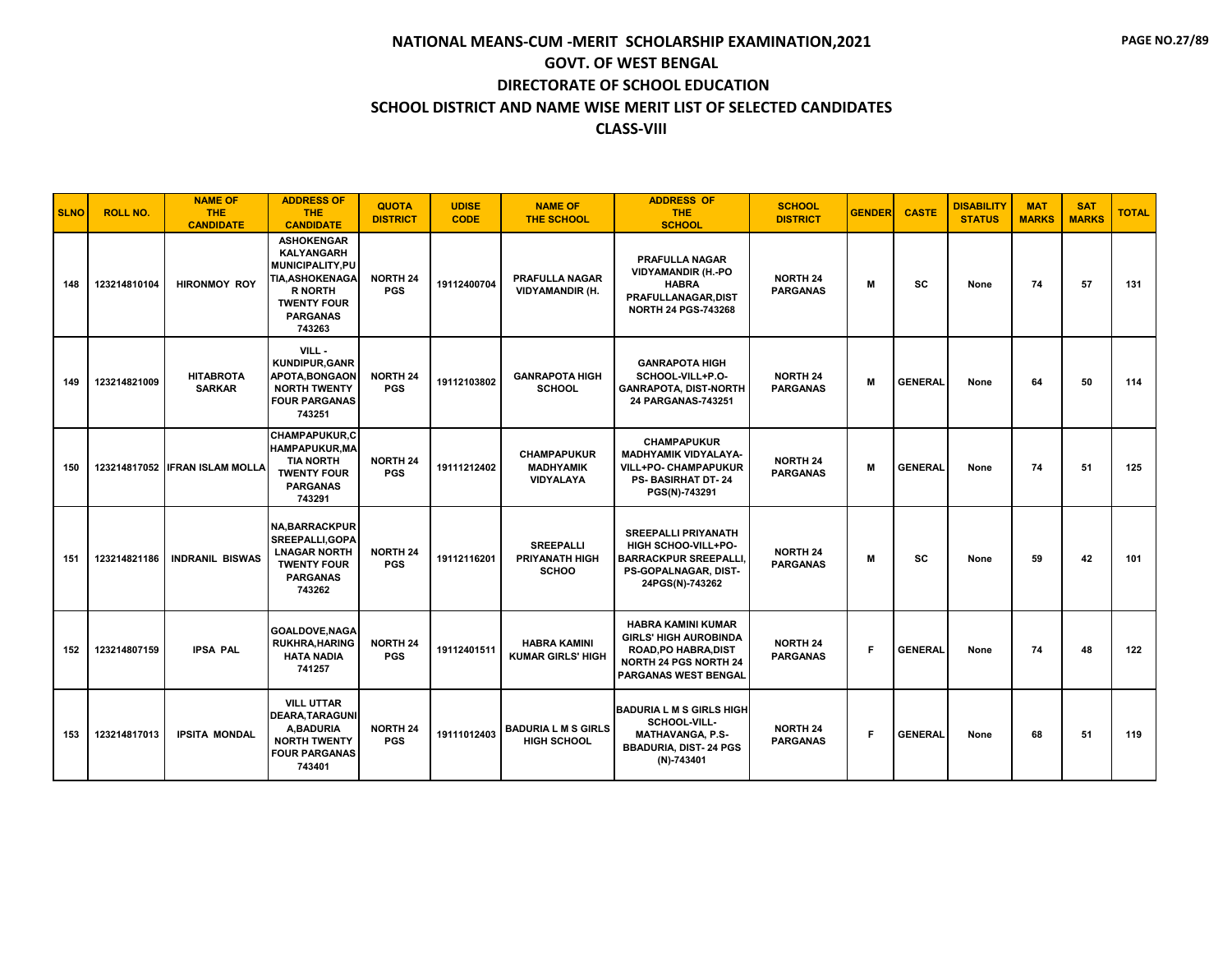| <b>SLNO</b> | <b>ROLL NO.</b> | <b>NAME OF</b><br><b>THE</b><br><b>CANDIDATE</b> | <b>ADDRESS OF</b><br><b>THE</b><br><b>CANDIDATE</b>                                                                                | <b>QUOTA</b><br><b>DISTRICT</b> | <b>UDISE</b><br><b>CODE</b> | <b>NAME OF</b><br><b>THE SCHOOL</b>                      | <b>ADDRESS OF</b><br><b>THE</b><br><b>SCHOOL</b>                                                                                  | <b>SCHOOL</b><br><b>DISTRICT</b>   | <b>GENDER</b> | <b>CASTE</b>   | <b>DISABILITY</b><br><b>STATUS</b> | <b>MAT</b><br><b>MARKS</b> | <b>SAT</b><br><b>MARKS</b> | <b>TOTAL</b> |
|-------------|-----------------|--------------------------------------------------|------------------------------------------------------------------------------------------------------------------------------------|---------------------------------|-----------------------------|----------------------------------------------------------|-----------------------------------------------------------------------------------------------------------------------------------|------------------------------------|---------------|----------------|------------------------------------|----------------------------|----------------------------|--------------|
| 154         | 123214823158    | <b>IQBAL TARAFDER</b>                            | KAMDEBPUR.GO<br><b>RIBPUR.GOPALN</b><br><b>AGAR NORTH</b><br><b>TWENTY FOUR</b><br><b>PARGANAS</b><br>743710                       | <b>NORTH 24</b><br><b>PGS</b>   | 19112107402                 | <b>AKAIPUR NABAGOPAL</b><br><b>HIGH SCHOOL</b>           | <b>AKAIPUR NABAGOPAL</b><br>HIGH SCHOOL-VILL+P.O.-<br>AKAIPUR, P.S.-<br>GOPALNAGAR,<br>24PARGANAS(N) WEST<br><b>BENGAL-743710</b> | <b>NORTH 24</b><br><b>PARGANAS</b> | M             | <b>GENERAL</b> | None                               | 65                         | 53                         | 118          |
| 155         | 123214817169    | <b>IRANI SARDAR</b>                              | "BITHARI,SWARU<br><b>PNAGAR NORTH</b><br><b>TWENTY FOUR</b><br><b>PARGANAS</b><br>743286                                           | <b>NORTH 24</b><br><b>PGS</b>   | 19111908102                 | <b>BITHARI K.P. HIGH</b><br><b>SCHOOL</b>                | <b>BITHARI K.P. HIGH SCHOOL</b><br>VILL+PO-BITHAR,PS-<br>SWARUONAGAR, 24 PGS(N)I<br>743299                                        | <b>NORTH 24</b><br><b>PARGANAS</b> | Е             | <b>GENERAL</b> | None                               | 72                         | 45                         | 117          |
| 156         | 123214817019    | <b>ISHAN HALDER</b>                              | <b>BADURIA, BADURI</b><br>A.BADURIA<br><b>NORTH TWENTY</b><br><b>FOUR PARGANAS</b><br>743401                                       | <b>NORTH 24</b><br><b>PGS</b>   | 19114700503                 | <b>BADURIA D.K.M.</b><br><b>INSTITUTION</b>              | <b>BADURIA D.K.M.</b><br><b>INSTITUTION-VILL-</b><br><b>BADURIA-743401</b>                                                        | <b>NORTH 24</b><br><b>PARGANAS</b> | M             | <b>SC</b>      | None                               | 64                         | 43                         | 107          |
| 157         | 123214822178    | <b>ISHAN SAHA</b>                                | <b>AMKOLA</b><br><b>GAIGHATA, GAIGH</b><br>ATA, GAIGHATA<br><b>NORTH TWENTY</b><br><b>FOUR PARGANAS</b><br>743249                  | <b>NORTH 24</b><br><b>PGS</b>   | 19112205003                 | <b>GAIGHATA HIGH</b><br><b>SCHOOL</b>                    | <b>GAIGHATA HIGH SCHOOL-</b><br>VILL+PO-GAIGHATA, PS-<br><b>GAIGHATA, NORTH 24 PGS-</b><br>743249                                 | <b>NORTH 24</b><br><b>PARGANAS</b> | M             | <b>SC</b>      | None                               | 61                         | 46                         | 107          |
| 158         | 123214810180    | <b>ISHITA BRAHMA</b>                             | <b>SALUA 3NO GOVT</b><br>COLONY, SALUA<br>3NO GOVT<br><b>COLONY.HABRA</b><br><b>NORTH TWENTY</b><br><b>FOUR PARGANAS</b><br>743263 | <b>NORTH 24</b><br><b>PGS</b>   | 19110508303                 | <b>BAUGACHHI</b><br><b>KASHIBALA</b><br><b>VIDYAPITH</b> | <b>BAUGACHHI KASHIBALA</b><br>VIDYAPITH-PO SALUA, DIST<br><b>NORTH 24 PGS-743263</b>                                              | <b>NORTH 24</b><br><b>PARGANAS</b> | F             | <b>SC</b>      | None                               | 66                         | 50                         | 116          |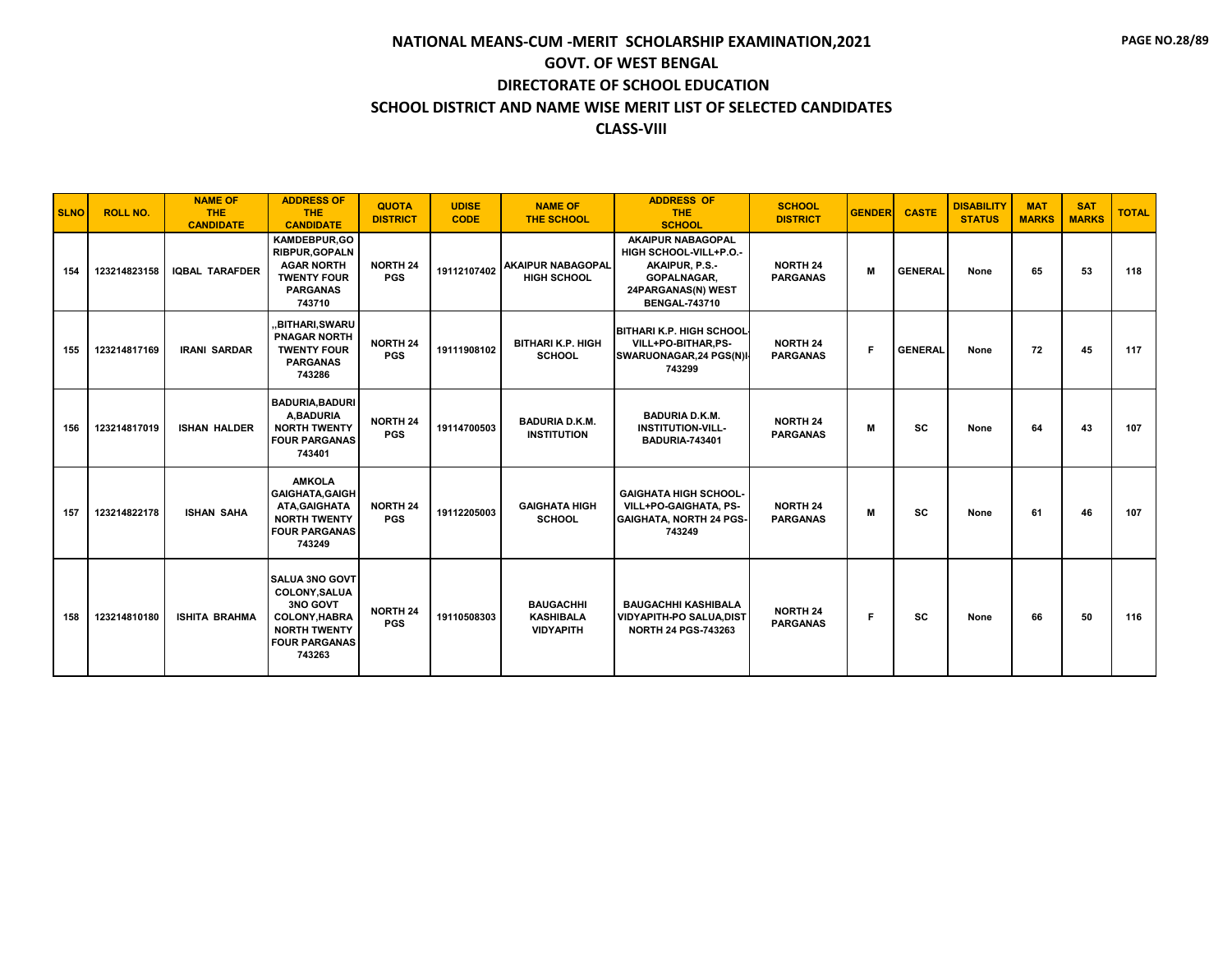| <b>SLNO</b> | <b>ROLL NO.</b> | <b>NAME OF</b><br><b>THE</b><br><b>CANDIDATE</b> | <b>ADDRESS OF</b><br><b>THE</b><br><b>CANDIDATE</b>                                                                                                         | <b>QUOTA</b><br><b>DISTRICT</b> | <b>UDISE</b><br><b>CODE</b> | <b>NAME OF</b><br><b>THE SCHOOL</b>                            | <b>ADDRESS OF</b><br><b>THE</b><br><b>SCHOOL</b>                                                          | <b>SCHOOL</b><br><b>DISTRICT</b>   | <b>GENDER</b> | <b>CASTE</b>   | <b>DISABILITY</b><br><b>STATUS</b> | <b>MAT</b><br><b>MARKS</b> | <b>SAT</b><br><b>MARKS</b> | <b>TOTAL</b> |
|-------------|-----------------|--------------------------------------------------|-------------------------------------------------------------------------------------------------------------------------------------------------------------|---------------------------------|-----------------------------|----------------------------------------------------------------|-----------------------------------------------------------------------------------------------------------|------------------------------------|---------------|----------------|------------------------------------|----------------------------|----------------------------|--------------|
| 159         | 123214815137    | <b>ISHITA JANA</b>                               | <b>MAMUDPUR</b><br><b>GHOSH PARA</b><br><b>ROAD.TAKI</b><br><b>MAMUDPUR, HING</b><br><b>ALGANJ NORTH</b><br><b>TWENTY FOUR</b><br><b>PARGANAS</b><br>743435 | <b>NORTH 24</b><br><b>PGS</b>   | 19111501502                 | <b>MAMUDPUR M.J.S.</b><br><b>PRATISTHAN</b>                    | <b>MAMUDPUR M.J.S.</b><br><b>PRATISTHAN-</b><br>VILL:MAMUDPUR-743435                                      | <b>NORTH 24</b><br><b>PARGANAS</b> | F             | <b>GENERAL</b> | None                               | 64                         | 51                         | 115          |
| 160         | 123214815207    | <b>ISHITA MALLICK</b>                            | CHANDRANATH<br><b>MISRA</b><br><b>SARANI, DAKSHIN</b><br><b>CHATRA, BADURIA</b><br><b>NORTH TWENTY</b><br><b>FOUR PARGANAS</b><br>743247                    | <b>NORTH 24</b><br><b>PGS</b>   | 19111000504                 | <b>CHATRA NETAJI</b><br><b>BALIKA SIKSHA</b><br><b>NIKETAN</b> | <b>CHATRA NETAJI BALIKA</b><br>SIKSHA NIKETAN-VILL.P.O.<br><b>DAKSHIN CHATRA, P.S.-</b><br>BADURIA-743247 | <b>NORTH 24</b><br><b>PARGANAS</b> | F             | <b>GENERAL</b> | None                               | 62                         | 54                         | 116          |
| 161         | 123214815118    | <b>IVY SAHANI</b>                                | JANGALPUR, JAN<br><b>GALPUR, BADURI</b><br><b>A NORTH</b><br><b>TWENTY FOUR</b><br><b>PARGANAS</b><br>743438                                                | <b>NORTH 24</b><br><b>PGS</b>   | 19111006602                 | <b>JANGALPUR HIGH</b><br><b>SCHOOL</b>                         | <b>JANGALPUR HIGH SCHOOL</b><br><b>VILL-JANGALPUR.</b><br>24PGS(N)-743438                                 | <b>NORTH 24</b><br><b>PARGANAS</b> | F             | <b>GENERAL</b> | None                               | 75                         | 65                         | 140          |
| 162         | 123214817197    | <b>JAGRATA PAHAR</b>                             | <b>PATIT CHANDRA</b><br><b>SHOW</b><br>ROAD.DHANYAKU<br><b>RIA, MATIA NORTH</b><br><b>TWENTY FOUR</b><br><b>PARGANAS</b><br>743437                          | <b>NORTH 24</b><br><b>PGS</b>   | 19111202402                 | <b>DHANYAKURIA GIRLS</b><br><b>HIGH SCHOOL</b>                 | <b>DHANYAKURIA GIRLS HIGH</b><br>SCHOOL-<br><b>VILL+PO:DHANYAKURIA,DT</b><br>:N 24 PGS-743437             | <b>NORTH 24</b><br><b>PARGANAS</b> | F             | <b>GENERAL</b> | None                               | 77                         | 57                         | 134          |
| 163         | 123214808138    | <b>JAHID MUFTI</b>                               | <b>TELIA</b><br>ROAD, KALIANI, DE<br><b>GANGA NORTH</b><br><b>TWENTY FOUR</b><br><b>PARGANAS</b><br>743423                                                  | <b>NORTH 24</b><br><b>PGS</b>   | 19110409202                 | <b>KARTICKPUR D.A.</b><br><b>VIDYAPITH</b>                     | <b>KARTICKPUR D.A.</b><br><b>VIDYAPITH--743423</b>                                                        | <b>NORTH 24</b><br><b>PARGANAS</b> | M             | <b>GENERAL</b> | None                               | 81                         | 66                         | 147          |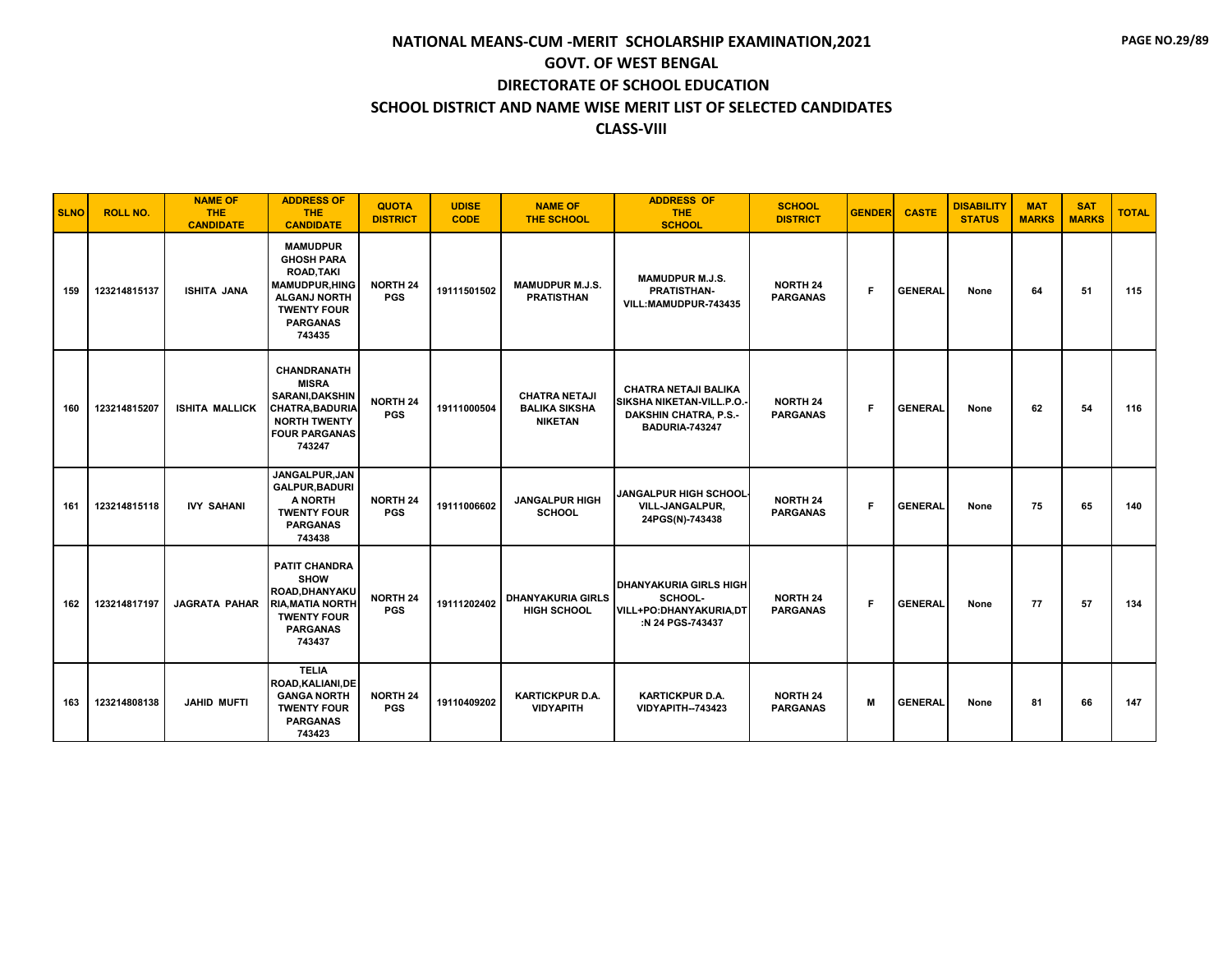| <b>SLNO</b> | <b>ROLL NO.</b> | <b>NAME OF</b><br><b>THE</b><br><b>CANDIDATE</b> | <b>ADDRESS OF</b><br><b>THE</b><br><b>CANDIDATE</b>                                                                                                                      | <b>QUOTA</b><br><b>DISTRICT</b> | <b>UDISE</b><br><b>CODE</b> | <b>NAME OF</b><br>THE SCHOOL                     | <b>ADDRESS OF</b><br><b>THE</b><br><b>SCHOOL</b>                                                                                                        | <b>SCHOOL</b><br><b>DISTRICT</b>   | <b>GENDER</b> | <b>CASTE</b>   | <b>DISABILITY</b><br><b>STATUS</b> | <b>MAT</b><br><b>MARKS</b> | <b>SAT</b><br><b>MARKS</b> | <b>TOTAL</b> |
|-------------|-----------------|--------------------------------------------------|--------------------------------------------------------------------------------------------------------------------------------------------------------------------------|---------------------------------|-----------------------------|--------------------------------------------------|---------------------------------------------------------------------------------------------------------------------------------------------------------|------------------------------------|---------------|----------------|------------------------------------|----------------------------|----------------------------|--------------|
| 164         | 123214816154    | <b>JAYANTA BASU</b>                              | <b>VILL-DANDIRHAT</b><br><b>FULBARI,PO-</b><br>DANDIRHAT,PS-<br><b>BASIRHAT, DANDI</b><br><b>RHAT, BASIRHAT</b><br><b>NORTH TWENTY</b><br><b>FOUR PARGANAS</b><br>743412 | <b>NORTH 24</b><br><b>PGS</b>   | 19114800905                 | <b>TAKI R.K.MISSION</b><br><b>HIGH SCHOOL</b>    | <b>TAKI R.K.MISSION HIGH</b><br>SCHOOL-P.O- TAKI, DIST-<br>24 PARGANAS . N -743429                                                                      | <b>NORTH 24</b><br><b>PARGANAS</b> | M             | <b>GENERAL</b> | None                               | 70                         | 47                         | 117          |
| 165         | 123214807021    | <b>JAYASHREE DAS</b>                             | C/O- JITEN<br>DAS, JESSURE, HA<br><b>BRA NORTH</b><br><b>TWENTY FOUR</b><br><b>PARGANAS</b><br>743233                                                                    | <b>NORTH 24</b><br><b>PGS</b>   | 19112401511                 | <b>HABRA KAMINI</b><br><b>KUMAR GIRLS' HIGH</b>  | <b>HABRA KAMINI KUMAR</b><br><b>GIRLS' HIGH AUROBINDA</b><br><b>ROAD, PO HABRA, DIST</b><br><b>NORTH 24 PGS NORTH 24</b><br><b>PARGANAS WEST BENGAL</b> | <b>NORTH 24</b><br><b>PARGANAS</b> | F.            | <b>SC</b>      | None                               | 73                         | 45                         | 118          |
| 166         | 123214807218    | <b>JAYASREE</b><br><b>MALAKAR</b>                | <b>GAURBANGA</b><br><b>ROAD,KUMRA</b><br><b>KASHIPUR, HABR</b><br>A NORTH<br><b>TWENTY FOUR</b><br><b>PARGANAS</b><br>743271                                             | <b>NORTH 24</b><br><b>PGS</b>   | 19112401511                 | <b>HABRA KAMINI</b><br><b>KUMAR GIRLS' HIGH</b>  | <b>HABRA KAMINI KUMAR</b><br><b>GIRLS' HIGH AUROBINDA</b><br>ROAD, PO HABRA, DIST<br><b>NORTH 24 PGS NORTH 24</b><br>PARGANAS WEST BENGAL               | <b>NORTH 24</b><br><b>PARGANAS</b> | Е             | <b>SC</b>      | None                               | 68                         | 43                         | 111          |
| 167         | 123214817070    | <b>JAYEETA</b><br><b>MUKHERJEE</b>               | N0198, RAGHUNAT<br><b>HPUR, MATIA</b><br><b>NORTH TWENTY</b><br><b>FOUR PARGANAS</b><br>743428                                                                           | <b>NORTH 24</b><br><b>PGS</b>   | 19111208803                 | <b>RAGHUNATHPUR</b><br><b>GIRLS' HIGH SCHOOL</b> | <b>RAGHUNATHPUR GIRLS'</b><br><b>HIGH SCHOOL-VILL-</b><br><b>RAGHUNATH PUR OI-</b><br><b>KHOLAPOTA PS- BASITHAT</b><br>743428                           | <b>NORTH 24</b><br><b>PARGANAS</b> | F.            | <b>GENERAL</b> | None                               | 74                         | 49                         | 123          |
| 168         | 123214816001    | <b>JAYITA MANDAL</b>                             | <b>D/O- DEBASHIS</b><br><b>MANDAL.RAGHUN</b><br>ATHPUR, MATIA<br><b>NORTH TWENTY</b><br><b>FOUR PARGANAS</b><br>743428                                                   | <b>NORTH 24</b><br><b>PGS</b>   | 19111208803                 | <b>RAGHUNATHPUR</b><br><b>GIRLS' HIGH SCHOOL</b> | <b>RAGHUNATHPUR GIRLS'</b><br><b>HIGH SCHOOL-VILL-</b><br><b>RAGHUNATH PUR OI-</b><br><b>KHOLAPOTA PS- BASITHAT</b><br>743428                           | <b>NORTH 24</b><br><b>PARGANAS</b> | F.            | <b>GENERAL</b> | None                               | 65                         | 49                         | 114          |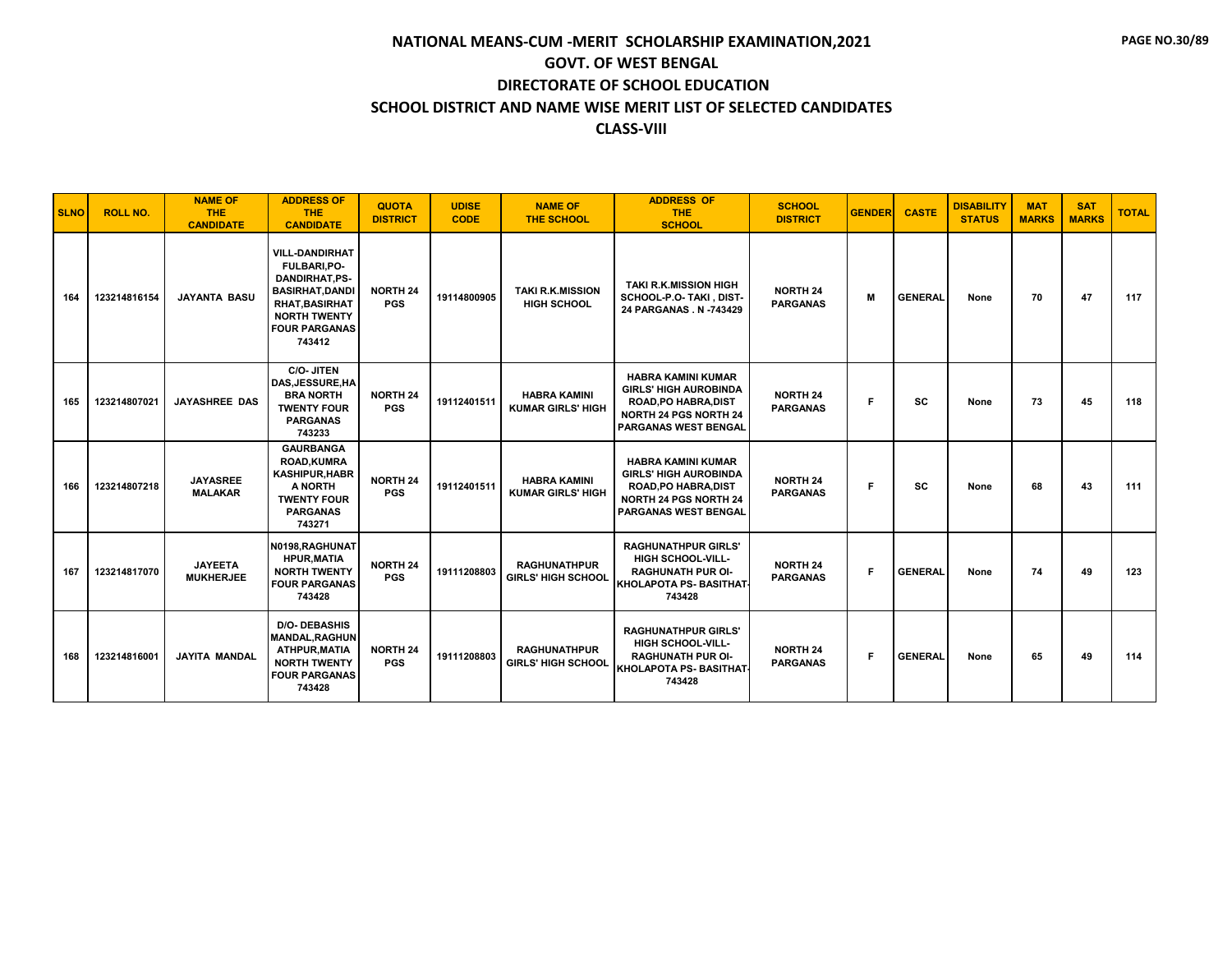| <b>SLNO</b> | <b>ROLL NO.</b> | <b>NAME OF</b><br><b>THE</b><br><b>CANDIDATE</b> | <b>ADDRESS OF</b><br><b>THE</b><br><b>CANDIDATE</b>                                                                                            | <b>QUOTA</b><br><b>DISTRICT</b> | <b>UDISE</b><br><b>CODE</b> | <b>NAME OF</b><br><b>THE SCHOOL</b>                      | <b>ADDRESS OF</b><br><b>THE</b><br><b>SCHOOL</b>                                                       | <b>SCHOOL</b><br><b>DISTRICT</b>   | <b>GENDER</b> | <b>CASTE</b>   | <b>DISABILITY</b><br><b>STATUS</b> | <b>MAT</b><br><b>MARKS</b> | <b>SAT</b><br><b>MARKS</b> | <b>TOTAL</b> |
|-------------|-----------------|--------------------------------------------------|------------------------------------------------------------------------------------------------------------------------------------------------|---------------------------------|-----------------------------|----------------------------------------------------------|--------------------------------------------------------------------------------------------------------|------------------------------------|---------------|----------------|------------------------------------|----------------------------|----------------------------|--------------|
| 169         | 123214816049    | <b>JISANUR ISLAM</b>                             | ROYPUR, DAKSHI<br><b>CHATRA, BADURIA</b><br><b>NORTH TWENTY</b><br><b>FOUR PARGANAS</b><br>743247                                              | NORTH 24<br><b>PGS</b>          | 19111006005                 | <b>MANDRA HAZERALI</b><br><b>SMRITI VIDYAPITH</b>        | <b>MANDRA HAZERALI SMRITI</b><br>VIDYAPITH-VILL+P.O.-<br>MANDRA, 24PGS(N)-743438                       | <b>NORTH 24</b><br><b>PARGANAS</b> | м             | <b>GENERAL</b> | None                               | 68                         | 64                         | 132          |
| 170         | 123214817142    | <b>JOLLY SARKAR</b>                              | <b>DAKSHIN</b><br>AKHRATALA, DAK<br><b>SHIN</b><br>AKHRATALA.NAZ<br><b>AT NORTH</b><br><b>TWENTY FOUR</b><br><b>PARGANAS</b><br>743442         | <b>NORTH 24</b><br><b>PGS</b>   | 19111600703                 | <b>UTTAR AKHRATALA</b><br><b>S.M. INSTITUTION</b>        | UTTAR AKHRATALA S.M.<br><b>INSTITUTION-VILL:UTTAR</b><br>AKHRATALA, PO: CHATIA<br>DT:N 24 PGS-743456   | <b>NORTH 24</b><br><b>PARGANAS</b> | F             | sc             | None                               | 70                         | 38                         | 108          |
| 171         | 123214811105    | <b>JOTI SARKAR</b>                               | <b>9 NO</b><br>SURYASENPALLY<br><b>SASTRIJI</b><br><b>ROAD.NABAPALL</b><br>Y, BARASAT<br><b>NORTH TWENTY</b><br><b>FOUR PARGANAS</b><br>700126 | <b>NORTH 24</b><br><b>PGS</b>   | 19112302704                 | <b>NABAPALLI</b><br><b>JOGENDRANATH</b><br><b>BALIKA</b> | <b>NABAPALLI</b><br><b>JOGENDRANATH BALIKA</b><br>PO-NABAPALLY, PS-<br><b>BARASAT, PIN-126-700126</b>  | <b>NORTH 24</b><br><b>PARGANAS</b> | F             | SC             | None                               | 53                         | 53                         | 106          |
| 172         | 123214808150    | <b>JOY GHOSH</b>                                 | <b>NEAR HIGH</b><br><b>SCHOOL, GOBARD</b><br><b>HANPUR, DEGANG</b><br>A NORTH<br><b>TWENTY FOUR</b><br><b>PARGANAS</b><br>743423               | NORTH 24<br><b>PGS</b>          | 19110409202                 | <b>KARTICKPUR D.A.</b><br><b>VIDYAPITH</b>               | <b>KARTICKPUR D.A.</b><br><b>VIDYAPITH--743423</b>                                                     | <b>NORTH 24</b><br><b>PARGANAS</b> | M             | <b>GENERAL</b> | None                               | 59                         | 63                         | 122          |
| 173         | 123214808071    | <b>JOY SIKDER</b>                                | <b>ULUDANGA</b><br><b>ROAD, MASLANDA</b><br><b>PUR, GOBARDANG</b><br>A NORTH<br><b>TWENTY FOUR</b><br><b>PARGANAS</b><br>743289                | <b>NORTH 24</b><br><b>PGS</b>   | 19110508501                 | <b>RAJBALLAVPUR HIGH</b><br><b>SCHOOL</b>                | <b>RAJBALLAVPUR HIGH</b><br>SCHOOL-VILL-<br>RAJBALLAVPUR PO-<br><b>MASLANDAPUR PS- HABRA</b><br>743289 | <b>NORTH 24</b><br><b>PARGANAS</b> | M             | <b>GENERAL</b> | None                               | 65                         | 47                         | 112          |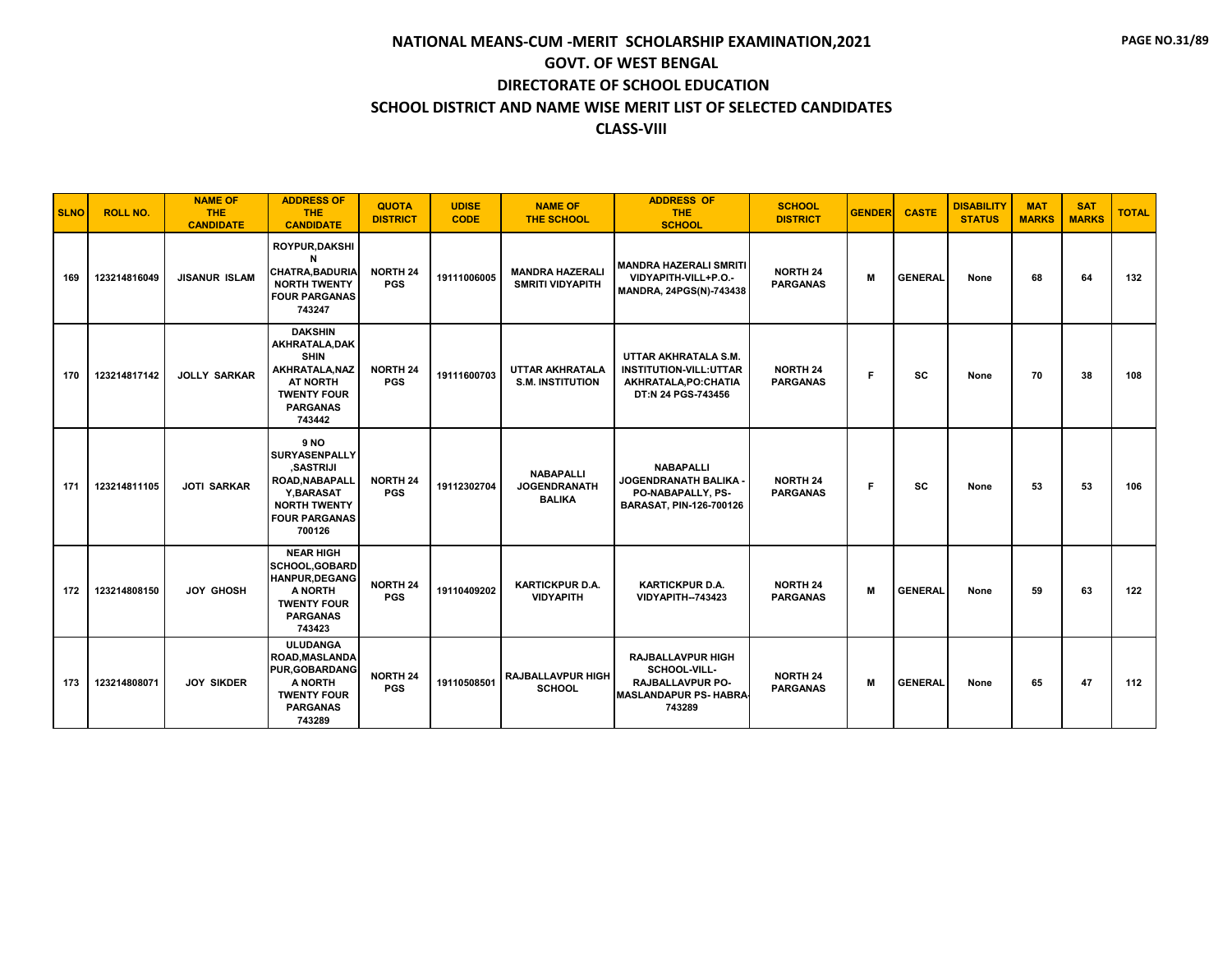| <b>SLNO</b> | <b>ROLL NO.</b> | <b>NAME OF</b><br>THE.<br><b>CANDIDATE</b> | <b>ADDRESS OF</b><br><b>THE</b><br><b>CANDIDATE</b>                                                                                  | <b>QUOTA</b><br><b>DISTRICT</b> | <b>UDISE</b><br><b>CODE</b> | <b>NAME OF</b><br><b>THE SCHOOL</b>                                    | <b>ADDRESS OF</b><br><b>THE</b><br><b>SCHOOL</b>                                                                     | <b>SCHOOL</b><br><b>DISTRICT</b>   | <b>GENDER</b> | <b>CASTE</b>   | <b>DISABILITY</b><br><b>STATUS</b> | <b>MAT</b><br><b>MARKS</b> | <b>SAT</b><br><b>MARKS</b> | <b>TOTAL</b> |
|-------------|-----------------|--------------------------------------------|--------------------------------------------------------------------------------------------------------------------------------------|---------------------------------|-----------------------------|------------------------------------------------------------------------|----------------------------------------------------------------------------------------------------------------------|------------------------------------|---------------|----------------|------------------------------------|----------------------------|----------------------------|--------------|
| 174         | 123214821212    | <b>JOYEETA</b><br><b>MUKHERJEE</b>         | <b>CHAKDAH</b><br><b>BONGAON</b><br><b>ROAD, GOPALNAG</b><br>AR, GOPALNAGAR<br><b>NORTH TWENTY</b><br><b>FOUR PARGANAS</b><br>743262 | <b>NORTH 24</b><br><b>PGS</b>   | 19112115302                 | <b>GOPALNAGAR</b><br><b>GIRIBALA BALIKA VID</b>                        | <b>GOPALNAGAR GIRIBALA</b><br><b>BALIKA VID-VILL+PO+PS-</b><br><b>GOPALNAGAR, NORTH 24</b><br>PGS-743262             | <b>NORTH 24</b><br><b>PARGANAS</b> | F             | <b>GENERAL</b> | None                               | 65                         | 51                         | 116          |
| 175         |                 | 123214811125 JOYTHON DEBNATH               | <b>HATIARA JHIL</b><br><b>BAGAN, HATIARA,</b><br><b>ECO PARK</b><br><b>NORTH TWENTY</b><br><b>FOUR PARGANAS</b><br>700157            | <b>NORTH 24</b><br><b>PGS</b>   | 19112701512                 | JYANGRA ADARSHA<br><b>VIDYALAYA</b>                                    | JYANGRA ADARSHA<br><b>VIDYALAYA</b><br>VILL: JYANGRA, DT:N 24<br><b>PGS NORTH 24 PARGANAS</b><br><b>WEST BENGAL</b>  | <b>NORTH 24</b><br><b>PARGANAS</b> | м             | <b>GENERAL</b> | None                               | 72                         | 50                         | 122          |
| 176         | 123214809045    | <b>JULEKHA PARVIN</b>                      | JHAPA, KALIANI, D<br><b>EGANGA NORTH</b><br><b>TWENTY FOUR</b><br><b>PARGANAS</b><br>743423                                          | <b>NORTH 24</b><br><b>PGS</b>   | 19110409601                 | <b>DEGANGA KARTIKPUR</b><br><b>ADARSHA BALIKA</b>                      | <b>DEGANGA KARTIKPUR</b><br><b>ADARSHA BALIKA--743423</b>                                                            | <b>NORTH 24</b><br><b>PARGANAS</b> | F             | <b>GENERAL</b> | None                               | 72                         | 67                         | 139          |
| 177         | 123214811025    | <b>JUTHIKA PRAMANIK</b>                    | NP513, KRISHNAP<br><b>UR.BIDHANNAGA</b><br><b>REC NORTH</b><br><b>TWENTY FOUR</b><br><b>PARGANAS</b><br>700102                       | <b>NORTH 24</b><br><b>PGS</b>   | 19110700202                 | <b>KRISHNAPUR</b><br><b>CHANCHAL KUMARI</b><br><b>BALIKA VIDYALAYA</b> | <b>KRISHNAPUR CHANCHAL</b><br><b>KUMARI BALIKA</b><br><b>VIDYALAYA-</b><br>KRISHNAPUR, KOL-12-<br>700102             | <b>NORTH 24</b><br><b>PARGANAS</b> | F             | <b>SC</b>      | None                               | 62                         | 49                         | 111          |
| 178         | 123214822042    | <b>JYOTI HALDER</b>                        | <b>GOBRAPUR.GOB</b><br><b>RAPUR.BONGAON</b><br><b>NORTH TWENTY</b><br><b>FOUR PARGANAS</b><br>743251                                 | <b>NORTH 24</b><br><b>PGS</b>   | 19112104501                 | <b>GANRAPOTA GIRLS</b><br><b>HIGH SCHOOL</b>                           | <b>GANRAPOTA GIRLS HIGH</b><br>SCHOOL -VILL+P.O-<br><b>GANGRAPOTA, DISAT-</b><br><b>NORTH 24 PARGANAS-</b><br>743251 | <b>NORTH 24</b><br><b>PARGANAS</b> | F             | <b>SC</b>      | None                               | 59                         | 41                         | 100          |
| 179         | 123214821029    | <b>JYOTIPRIYO</b><br><b>MONDAL</b>         | JONKA,ASHARU,B<br><b>ONGAON NORTH</b><br><b>TWENTY FOUR</b><br><b>PARGANAS</b><br>743251                                             | NORTH 24<br><b>PGS</b>          | 19112103802                 | <b>GANRAPOTA HIGH</b><br><b>SCHOOL</b>                                 | <b>GANRAPOTA HIGH</b><br>SCHOOL-VILL+P.O-<br><b>GANRAPOTA, DIST-NORTH</b><br>24 PARGANAS-743251                      | <b>NORTH 24</b><br><b>PARGANAS</b> | м             | <b>GENERAL</b> | None                               | 80                         | 63                         | 143          |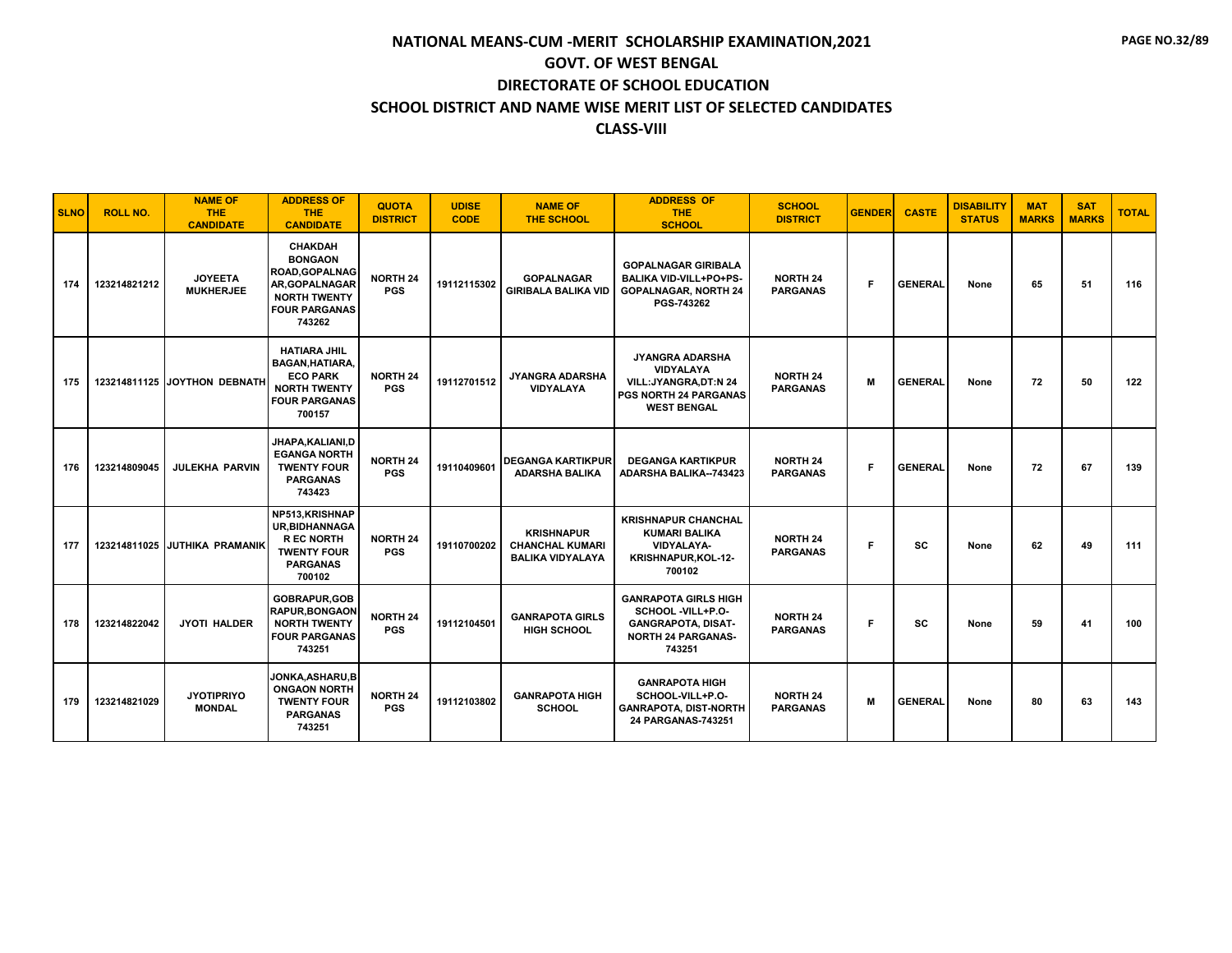| <b>SLNO</b> | <b>ROLL NO.</b> | <b>NAME OF</b><br><b>THE</b><br><b>CANDIDATE</b> | <b>ADDRESS OF</b><br><b>THE</b><br><b>CANDIDATE</b>                                                                          | <b>QUOTA</b><br><b>DISTRICT</b> | <b>UDISE</b><br><b>CODE</b> | <b>NAME OF</b><br><b>THE SCHOOL</b>                      | <b>ADDRESS OF</b><br><b>THE</b><br><b>SCHOOL</b>                                                                                     | <b>SCHOOL</b><br><b>DISTRICT</b>   | <b>GENDER</b> | <b>CASTE</b>   | <b>DISABILITY</b><br><b>STATUS</b> | <b>MAT</b><br><b>MARKS</b> | <b>SAT</b><br><b>MARKS</b> | <b>TOTAL</b> |
|-------------|-----------------|--------------------------------------------------|------------------------------------------------------------------------------------------------------------------------------|---------------------------------|-----------------------------|----------------------------------------------------------|--------------------------------------------------------------------------------------------------------------------------------------|------------------------------------|---------------|----------------|------------------------------------|----------------------------|----------------------------|--------------|
| 180         | 123214807004    | <b>JYOTIRMAYEE</b><br><b>PAUL</b>                | RAJBALLAVPUR.<br>RAJBALLAVPUR.<br><b>HABRA NORTH</b><br><b>TWENTY FOUR</b><br><b>PARGANAS</b><br>743289                      | <b>NORTH 24</b><br><b>PGS</b>   | 19112801404                 | <b>KHANTURA GIRLS</b><br><b>HIGH SCHOOL</b>              | <b>KHANTURA GIRLS HIGH</b><br>SCHOOL-VILL+PO<br>KHANTUA DIST NORTH 24<br>PGS-743273                                                  | <b>NORTH 24</b><br><b>PARGANAS</b> | F.            | <b>GENERAL</b> | None                               | 71                         | 45                         | 116          |
| 181         | 123214823130    | <b>KANINIKA BISWAS</b>                           | <b>CHOWBEREIA,CH</b><br><b>OWBERIA, GOPAL</b><br><b>NAGAR NORTH</b><br><b>TWENTY FOUR</b><br><b>PARGANAS</b><br>743290       | <b>NORTH 24</b><br><b>PGS</b>   | 19112111204                 | <b>CHOWBERIA</b><br><b>ANNADASUNDARI</b><br><b>MITRA</b> | <b>CHOWBERIA</b><br>ANNADASUNDARI MITRA -<br>VILL-CHOWBERIA, P.O.-<br><b>CHOWBERIA, DIST- NORTH</b><br>24 PARGANAS-743290            | <b>NORTH 24</b><br><b>PARGANAS</b> | F             | sc             | None                               | 68                         | 45                         | 113          |
| 182         | 123214821046    | <b>KANKAN BISWAS</b>                             | KOLA.BAGDAH.B<br><b>AGDAH NORTH</b><br><b>TWENTY FOUR</b><br><b>PARGANAS</b><br>743232                                       | <b>NORTH 24</b><br><b>PGS</b>   | 19112007903                 | <b>BAGDAH HIGH</b><br><b>SCHOOL</b>                      | <b>BAGDAH HIGH SCHOOL-</b><br>VILL+PO- BAGDAH N 24<br>PGS-743232                                                                     | <b>NORTH 24</b><br><b>PARGANAS</b> | M             | <b>GENERAL</b> | None                               | 67                         | 47                         | 114          |
| 183         | 123214817200    | <b>KANKO DAS</b>                                 | <b>TENTULIA</b><br>ROAD, ATURIA, BA<br><b>DURIA NORTH</b><br><b>TWENTY FOUR</b><br><b>PARGANAS</b><br>743427                 | <b>NORTH 24</b><br><b>PGS</b>   | 19111016205                 | KATIAHAT B.K.A.P.<br><b>INSTITUTION (HS)</b>             | KATIAHAT B.K.A.P.<br><b>INSTITUTION (HS)-</b><br>VILL+P.O.-KATIAHAT, DIST-<br><b>NORTH 24 PARGANAS-</b><br>743427                    | <b>NORTH 24</b><br><b>PARGANAS</b> | M             | <b>GENERAL</b> | None                               | 80                         | 58                         | 138          |
| 184         | 123214810194    | <b>KANKO SARKAR</b>                              | <b>GOURBANGA</b><br><b>ROAD.KUMRA</b><br><b>KASHIPUR, HABR</b><br>A NORTH<br><b>TWENTY FOUR</b><br><b>PARGANAS</b><br>743271 | <b>NORTH 24</b><br><b>PGS</b>   | 19112401912                 | <b>DAKSHIN HABRA HIGH</b><br><b>SCHOOL</b>               | <b>DAKSHIN HABRA HIGH</b><br><b>SCHOOL VILL SOUTH</b><br><b>HABRA, PO+PS HABRA</b><br><b>NORTH 24 PARGANAS</b><br><b>WEST BENGAL</b> | <b>NORTH 24</b><br><b>PARGANAS</b> | м             | SC             | None                               | 78                         | 63                         | 141          |
| 185         | 123214808125    | <b>KARTICK PAUL</b>                              | <b>TAKI</b><br>ROAD.DEBALAYA.<br><b>DEGANGA NORTH</b><br><b>TWENTY FOUR</b><br><b>PARGANAS</b><br>743424                     | <b>NORTH 24</b><br><b>PGS</b>   | 19110403001                 | <b>BERACHAMPA DEULIA</b><br><b>UCHCHA VIDYA</b>          | <b>BERACHAMPA DEULIA</b><br><b>UCHCHA VIDYA-</b><br><b>NBEBLAYA, DEGANGA,</b><br><b>NORTH 24 PARGANAS-</b><br>743424                 | <b>NORTH 24</b><br><b>PARGANAS</b> | M             | <b>GENERAL</b> | None                               | 58                         | 58                         | 116          |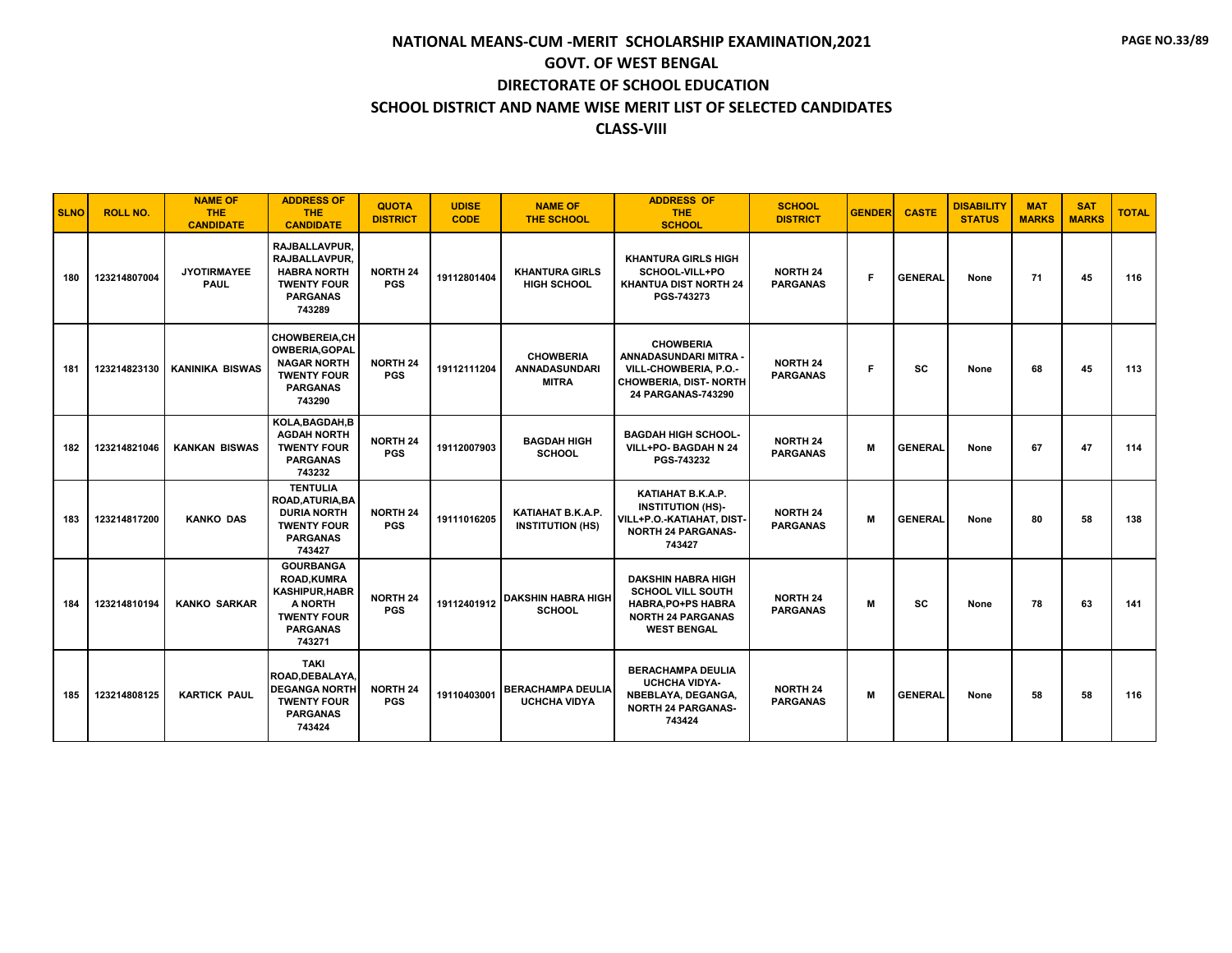| <b>SLNO</b> | <b>ROLL NO.</b> | <b>NAME OF</b><br><b>THE</b><br><b>CANDIDATE</b> | <b>ADDRESS OF</b><br><b>THE</b><br><b>CANDIDATE</b>                                                                      | <b>QUOTA</b><br><b>DISTRICT</b> | <b>UDISE</b><br><b>CODE</b> | <b>NAME OF</b><br><b>THE SCHOOL</b>                            | <b>ADDRESS OF</b><br><b>THE</b><br><b>SCHOOL</b>                                                                             | <b>SCHOOL</b><br><b>DISTRICT</b>   | <b>GENDER</b> | <b>CASTE</b>   | <b>DISABILITY</b><br><b>STATUS</b> | <b>MAT</b><br><b>MARKS</b> | <b>SAT</b><br><b>MARKS</b> | <b>TOTAL</b> |
|-------------|-----------------|--------------------------------------------------|--------------------------------------------------------------------------------------------------------------------------|---------------------------------|-----------------------------|----------------------------------------------------------------|------------------------------------------------------------------------------------------------------------------------------|------------------------------------|---------------|----------------|------------------------------------|----------------------------|----------------------------|--------------|
| 186         | 123214815232    | <b>KAUSHIK MONDAL</b>                            | ANDHARMANIK,<br><b>WARD</b><br>02.ANDHARMANIK<br><b>BADURIA NORTH</b><br><b>TWENTY FOUR</b><br><b>PARGANAS</b><br>743401 | <b>NORTH 24</b><br><b>PGS</b>   | 19114700102                 | <b>RUDRAPUR</b><br><b>RADHABALLAV HIGH</b><br><b>SCHOOL</b>    | <b>RUDRAPUR</b><br><b>RADHABALLAV HIGH</b><br>SCHOOL-VILL + P.O-<br>RUDRA PUR, P.S- BADURIA.<br>DIST-24 PS (N)-743401        | <b>NORTH 24</b><br><b>PARGANAS</b> | M             | <b>GENERAL</b> | None                               | 70                         | 50                         | 120          |
| 187         | 123214815181    | <b>KHURSHIDA</b><br><b>KHATUN</b>                | <b>DAKSHIN</b><br><b>BENA, BENA, BAD</b><br><b>URIA NORTH</b><br><b>TWENTY FOUR</b><br><b>PARGANAS</b><br>743401         | <b>NORTH 24</b><br><b>PGS</b>   | 19111000504                 | <b>CHATRA NETAJI</b><br><b>BALIKA SIKSHA</b><br><b>NIKETAN</b> | CHATRA NETAJI BALIKA<br>SIKSHA NIKETAN-VILL.P.O.<br><b>DAKSHIN CHATRA, P.S.-</b><br><b>BADURIA-743247</b>                    | <b>NORTH 24</b><br><b>PARGANAS</b> | F             | <b>GENERAL</b> | None                               | 71                         | 46                         | 117          |
| 188         | 123214821233    | <b>KINGSHUK</b><br><b>BHOWMICK</b>               | SANEKPUR, SANE<br><b>KPUR, GOPALNAG</b><br><b>AR NORTH</b><br><b>TWENTY FOUR</b><br><b>PARGANAS</b><br>743701            | <b>NORTH 24</b><br><b>PGS</b>   | 19112112902                 | PALLA K.P.C. H.S.<br><b>SCHOOL</b>                             | PALLA K.P.C. H.S. SCHOOL-<br><b>VILL-PALLA, PS-</b><br><b>GOPALNAGAR, DIST-</b><br>24PGS(N)-743701                           | <b>NORTH 24</b><br><b>PARGANAS</b> | M             | <b>GENERAL</b> | None                               | 66                         | 51                         | 117          |
| 189         | 123214810234    | <b>KOHELIKA</b><br><b>SULTANA</b>                | <b>BIRA BADAR</b><br>ROAD, JOYPUL, DU<br><b>TTAPUKUR</b><br><b>NORTH TWENTY</b><br><b>FOUR PARGANAS</b><br>743234        | <b>NORTH 24</b><br><b>PGS</b>   | 19110511802                 | <b>RAUTARA</b><br><b>MAHENDRANATH M</b><br><b>HIGH SCHOOL</b>  | <b>RAUTARA</b><br><b>MAHENDRANATH M HIGH</b><br>SCHOOL-VIPP+PO-<br><b>RAUTARA PS-HABRA-</b><br>743234                        | <b>NORTH 24</b><br><b>PARGANAS</b> | F             | <b>GENERAL</b> | None                               | 72                         | 48                         | 120          |
| 190         |                 | 123214817120 KOUSHANI HALDER                     | <b>VILL</b><br><b>ARSULLA, BADURI</b><br>A.BADURIA<br><b>NORTH TWENTY</b><br><b>FOUR PARGANAS</b><br>743401              | <b>UTTAR</b><br><b>DINAJPUR</b> | 19111012403                 | <b>BADURIA L M S GIRLS</b><br><b>HIGH SCHOOL</b>               | <b>BADURIA L M S GIRLS HIGH</b><br>SCHOOL-VILL-<br><b>MATHAVANGA, P.S-</b><br><b>BBADURIA, DIST-24 PGS</b><br>$(N) - 743401$ | <b>NORTH 24</b><br><b>PARGANAS</b> | F             | SC             | None                               | 47                         | 52                         | 99           |
| 191         | 123214817001    | <b>KOYEL DAS</b>                                 | PANITAR, PANITA<br><b>R,BASIRHAT</b><br><b>NORTH TWENTY</b><br><b>FOUR PARGANAS</b><br>743292                            | <b>NORTH 24</b><br><b>PGS</b>   | 19111101201                 | <b>PANITOR HIGH</b><br><b>SCHOOL</b>                           | <b>PANITOR HIGH SCHOOL-</b><br><b>VILL&amp;PO PANITAR, DIST.</b><br><b>NORTH 24PGS-743292</b>                                | <b>NORTH 24</b><br><b>PARGANAS</b> | F             | <b>SC</b>      | None                               | 65                         | 37                         | 102          |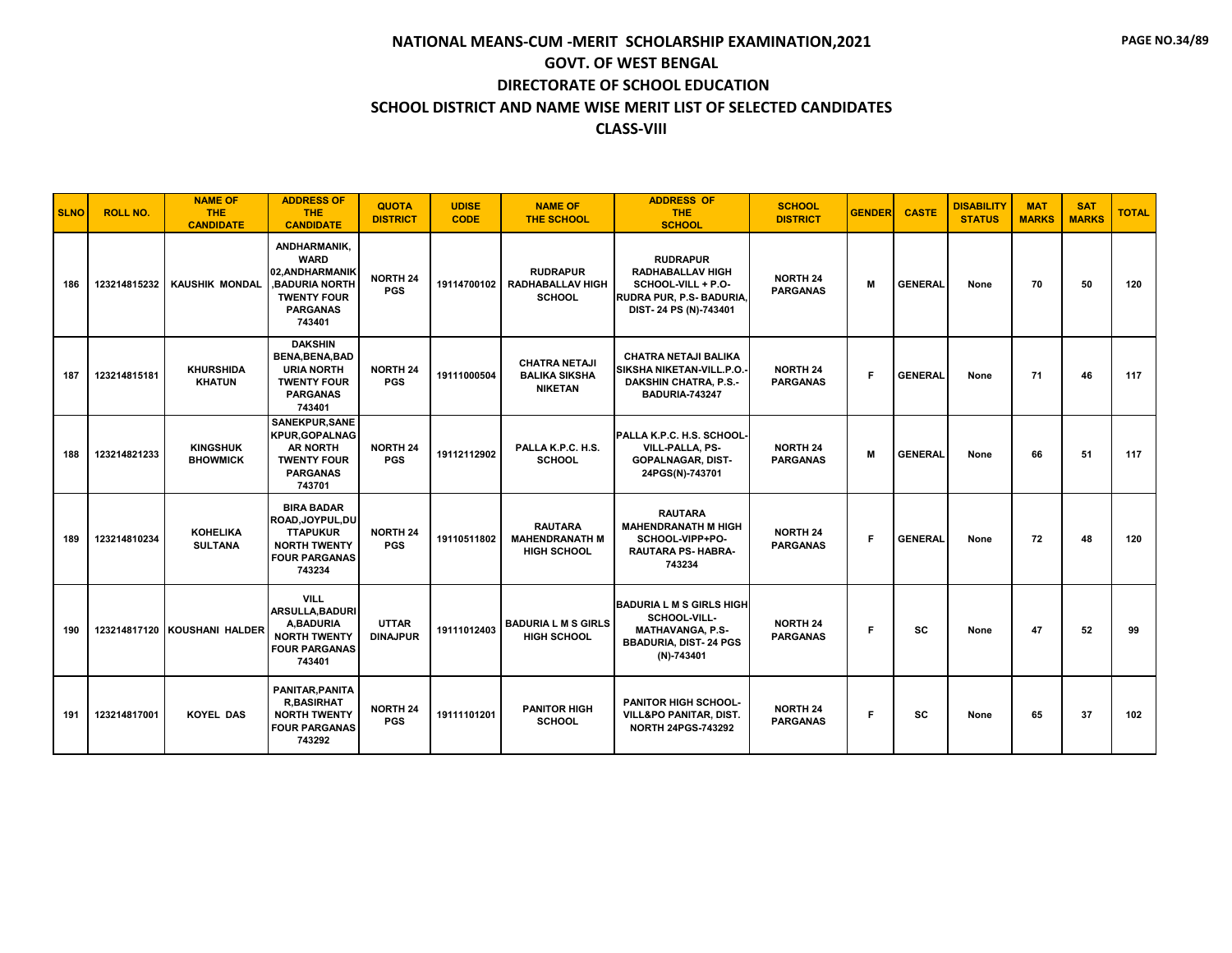| <b>SLNO</b> | <b>ROLL NO.</b> | <b>NAME OF</b><br><b>THE</b><br><b>CANDIDATE</b> | <b>ADDRESS OF</b><br><b>THE</b><br><b>CANDIDATE</b>                                                                         | <b>QUOTA</b><br><b>DISTRICT</b> | <b>UDISE</b><br><b>CODE</b> | <b>NAME OF</b><br><b>THE SCHOOL</b>                                    | <b>ADDRESS OF</b><br><b>THE</b><br><b>SCHOOL</b>                                                                                                        | <b>SCHOOL</b><br><b>DISTRICT</b>   | <b>GENDER</b> | <b>CASTE</b>   | <b>DISABILITY</b><br><b>STATUS</b> | <b>MAT</b><br><b>MARKS</b> | <b>SAT</b><br><b>MARKS</b> | <b>TOTAL</b> |
|-------------|-----------------|--------------------------------------------------|-----------------------------------------------------------------------------------------------------------------------------|---------------------------------|-----------------------------|------------------------------------------------------------------------|---------------------------------------------------------------------------------------------------------------------------------------------------------|------------------------------------|---------------|----------------|------------------------------------|----------------------------|----------------------------|--------------|
| 192         | 123214816210    | <b>KOYEL MONDAL</b>                              | <b>C/O-BIKASH</b><br><b>MONDAL, MERUDA</b><br><b>NDI, BASIRHAT</b><br><b>NORTH TWENTY</b><br><b>FOUR PARGANAS</b><br>743292 | <b>NORTH 24</b><br><b>PGS</b>   | 19114600904                 | <b>BASIRHAT HARI</b><br><b>MOHON DALAL GIRLS</b><br><b>HIGH SCHOOL</b> | <b>BASIRHAT HARI MOHON</b><br><b>DALAL GIRLS HIGH</b><br><b>SCHOOL-S.N MAJUMDER</b><br>ROAD. P.O-BASIRHAT, DIST-<br><b>NORTH 24 PARGANAS-</b><br>743411 | <b>NORTH 24</b><br><b>PARGANAS</b> | F             | <b>GENERAL</b> | None                               | 70                         | 55                         | 125          |
| 193         | 123214810086    | <b>KOYEL MONDAL</b>                              | <b>GOURBANGA</b><br><b>ROAD,KUMRA</b><br><b>KASHIPUR.HABR</b><br>A NORTH<br><b>TWENTY FOUR</b><br><b>PARGANAS</b><br>743271 | <b>NORTH 24</b><br><b>PGS</b>   | 19110504301                 | <b>DAKHIN NANGLA</b><br><b>BALIKA VIDYALAYA</b>                        | <b>DAKHIN NANGLA BALIKA</b><br>VIDYALAYA-<br>NVILL:KASHIPUR,DT:N 24<br>PGS-743274                                                                       | <b>NORTH 24</b><br><b>PARGANAS</b> | F.            | SC             | None                               | 69                         | 54                         | 123          |
| 194         | 123214809047    | <b>KOYEL ROY</b>                                 | 25.SENDANGA.AS<br><b>HOKENAGAR</b><br><b>NORTH TWENTY</b><br><b>FOUR PARGANAS</b><br>743272                                 | <b>NORTH 24</b><br><b>PGS</b>   | 19110603103                 | <b>MENA SAROJINI</b><br><b>PAHAR HIGH SCHOOL</b>                       | <b>MENA SAROJINI PAHAR</b><br>HIGH SCHOOL-<br>VILL:MENA,PO:SAMSUNDA<br>RPUR, DT:S 24 PGS-743272                                                         | <b>NORTH 24</b><br><b>PARGANAS</b> | F.            | <b>SC</b>      | None                               | 63                         | 39                         | 102          |
| 195         | 123214809050    | <b>KOYEL SARKAR</b>                              | <b>HABRA</b><br><b>ROAD, GOBARDAN</b><br><b>GA, GOBARDANG</b><br>A NORTH<br><b>TWENTY FOUR</b><br><b>PARGANAS</b><br>743252 | <b>NORTH 24</b><br><b>PGS</b>   | 19112800603                 | <b>GOBARDANGA GIRLS</b><br><b>HIGH SCHOOL</b>                          | <b>GOBARDANGA GIRLS HIGH</b><br><b>SCHOOL-PO</b><br>GOBARDANGA, DIST<br><b>NORTH 24 PGS-743252</b>                                                      | <b>NORTH 24</b><br><b>PARGANAS</b> | Е             | <b>SC</b>      | None                               | 57                         | 44                         | 101          |
| 196         | 123214823178    | <b>KRISHNA SARKAR</b>                            | KUMURIA, HINGLI,<br><b>GOPALNAGAR</b><br><b>NORTH TWENTY</b><br><b>FOUR PARGANAS</b><br>743290                              | <b>NORTH 24</b><br><b>PGS</b>   | 19112111204                 | <b>CHOWBERIA</b><br><b>ANNADASUNDARI</b><br><b>MITRA</b>               | <b>CHOWBERIA</b><br>ANNADASUNDARI MITRA -<br>VILL-CHOWBERIA, P.O.-<br><b>CHOWBERIA, DIST- NORTH</b><br>24 PARGANAS-743290                               | <b>NORTH 24</b><br><b>PARGANAS</b> | F.            | <b>GENERAL</b> | None                               | 78                         | 55                         | 133          |
| 197         | 123214821232    | <b>KUSHAL BISWAS</b>                             | <b>MANIGRAM, DHAR</b><br><b>MAPUKURIA, BON</b><br><b>GAON NORTH</b><br><b>TWENTY FOUR</b><br><b>PARGANAS</b><br>743235      | <b>NORTH 24</b><br><b>PGS</b>   | 19112117703                 | <b>MANIGRAM HIGH</b><br><b>SCHOOL</b>                                  | <b>MANIGRAM HIGH SCHOOL-</b><br>VILL+P.O.-MANIGRAM,<br><b>NORTH 24 PARGANAS-</b><br>743235                                                              | <b>NORTH 24</b><br><b>PARGANAS</b> | М             | <b>GENERAL</b> | None                               | 75                         | 44                         | 119          |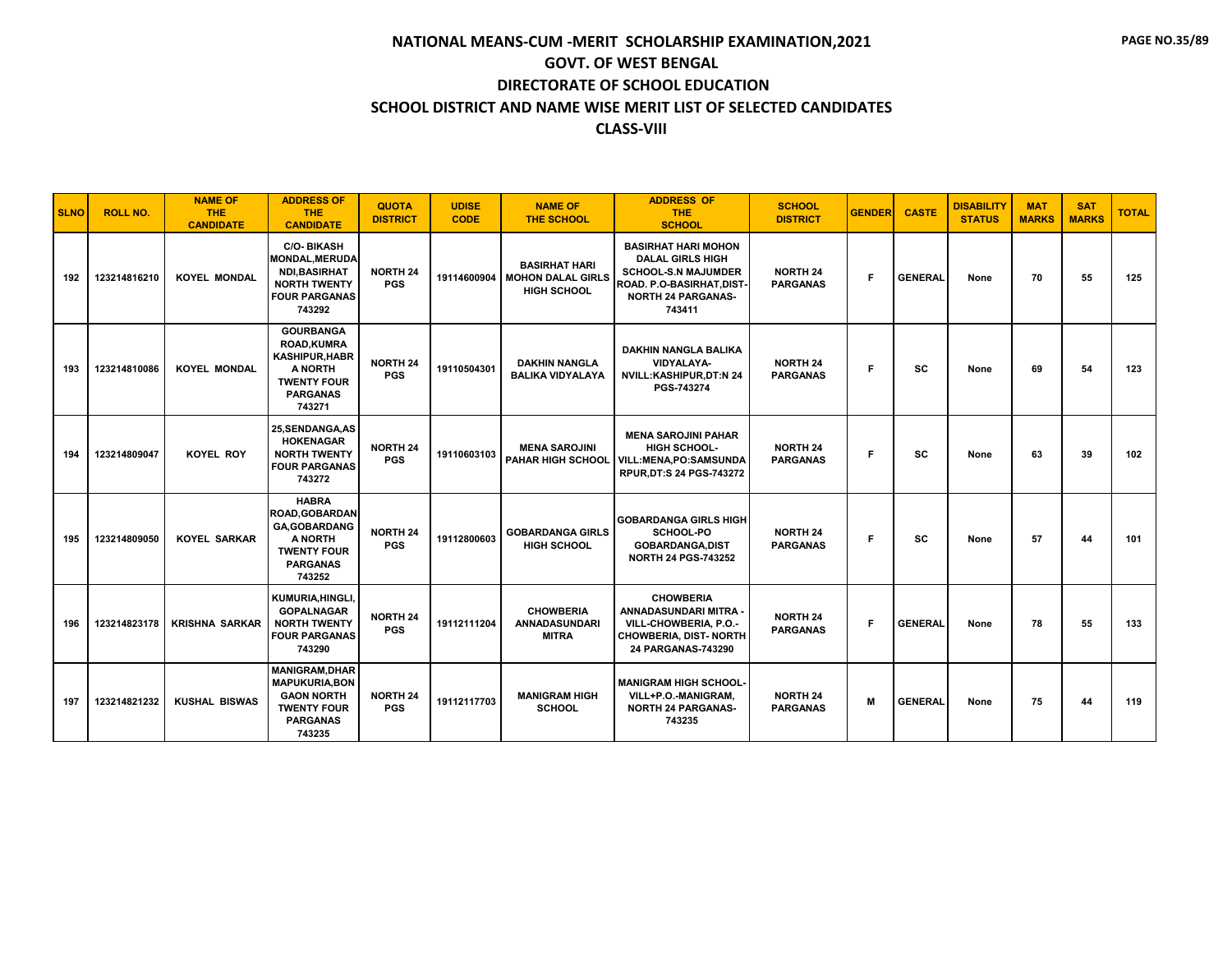| <b>SLNO</b> | <b>ROLL NO.</b> | <b>NAME OF</b><br><b>THE</b><br><b>CANDIDATE</b> | <b>ADDRESS OF</b><br><b>THE</b><br><b>CANDIDATE</b>                                                                                         | <b>QUOTA</b><br><b>DISTRICT</b> | <b>UDISE</b><br><b>CODE</b> | <b>NAME OF</b><br><b>THE SCHOOL</b>              | <b>ADDRESS OF</b><br><b>THE</b><br><b>SCHOOL</b>                                                                                                        | <b>SCHOOL</b><br><b>DISTRICT</b>   | <b>GENDER</b> | <b>CASTE</b>   | <b>DISABILITY</b><br><b>STATUS</b> | <b>MAT</b><br><b>MARKS</b> | <b>SAT</b><br><b>MARKS</b> | <b>TOTAL</b> |
|-------------|-----------------|--------------------------------------------------|---------------------------------------------------------------------------------------------------------------------------------------------|---------------------------------|-----------------------------|--------------------------------------------------|---------------------------------------------------------------------------------------------------------------------------------------------------------|------------------------------------|---------------|----------------|------------------------------------|----------------------------|----------------------------|--------------|
| 198         | 123214822181    | <b>KUSHAL GAIN</b>                               | <b>HUDA</b><br>AKAIPUR.AKAIPU<br><b>R.GOPALNAGAR</b><br><b>NORTH TWENTY</b><br><b>FOUR PARGANAS</b><br>743710                               | <b>NORTH 24</b><br><b>PGS</b>   | 19112106903                 | <b>BYASPUR HIGH</b><br>SCHOOL (H S)              | <b>BYASPUR HIGH SCHOOL (H</b><br>S)-PO-AKAIPUR, PS-<br><b>GOPAL NAGAR, DIST-24</b><br>PGS(N)-743710                                                     | <b>NORTH 24</b><br><b>PARGANAS</b> | м             | sc             | None                               | 85                         | 56                         | 141          |
| 199         | 123214821188    | <b>LINAH MANDAL</b>                              | <b>NA.TANGRA</b><br><b>COLONY.BONGAO</b><br><b>N NORTH</b><br><b>TWENTY FOUR</b><br><b>PARGANAS</b><br>743251                               | <b>NORTH 24</b><br><b>PGS</b>   | 19114901602                 | <b>BONGAON KUMUDINI</b><br><b>UCHHA BALIKA</b>   | <b>BONGAON KUMUDINI</b><br><b>UCHHA BALIKA-JESSORE</b><br>ROAD, BONGAON 24PGS(N)<br>743235                                                              | <b>NORTH 24</b><br><b>PARGANAS</b> | F             | <b>GENERAL</b> | None                               | 74                         | 43                         | 117          |
| 200         | 123214810171    | <b>MADHURIMA</b><br><b>MALLICK</b>               | <b>TANTIPARA.HIJAL</b><br>PUKURIA.HABRA<br><b>NORTH TWENTY</b><br><b>FOUR PARGANAS</b><br>743271                                            | <b>NORTH 24</b><br><b>PGS</b>   | 19112401511                 | <b>HABRA KAMINI</b><br><b>KUMAR GIRLS' HIGH</b>  | <b>HABRA KAMINI KUMAR</b><br><b>GIRLS' HIGH AUROBINDA</b><br><b>ROAD, PO HABRA, DIST</b><br><b>NORTH 24 PGS NORTH 24</b><br><b>PARGANAS WEST BENGAL</b> | <b>NORTH 24</b><br><b>PARGANAS</b> | F.            | <b>GENERAL</b> | None                               | 70                         | 63                         | 133          |
| 201         | 123214807193    | <b>MADHURIMA</b><br><b>MONDAL</b>                | <b>VILL-GAIPUR</b><br><b>MAJHER</b><br>PARA, GOBARDAN<br><b>GA, GOBARDANG</b><br>A NORTH<br><b>TWENTY FOUR</b><br><b>PARGANAS</b><br>743252 | <b>NORTH 24</b><br><b>PGS</b>   | 19112801404                 | <b>KHANTURA GIRLS</b><br><b>HIGH SCHOOL</b>      | <b>KHANTURA GIRLS HIGH</b><br>SCHOOL-VILL+PO<br><b>KHANTUA DIST NORTH 24</b><br>PGS-743273                                                              | <b>NORTH 24</b><br><b>PARGANAS</b> | Е             | <b>SC</b>      | Loco motor<br>disability           | 56                         | 38                         | 94           |
| 202         | 123214811087    | <b>MADHURIMA PAUL</b>                            | PAULPARA.GANG<br>ANAGAR, NARAYA<br><b>NPUR NORTH</b><br><b>TWENTY FOUR</b><br><b>PARGANAS</b><br>700132                                     | <b>NORTH 24</b><br><b>PGS</b>   | 19112700104                 | <b>KADIHATI KALINATH</b><br><b>HIGH SCHOOL</b>   | KADIHATI KALINATH HIGH<br>SCHOOL-VILL+PO:GANTI<br>.DT:N 24 PGS-700132                                                                                   | <b>NORTH 24</b><br><b>PARGANAS</b> | F             | <b>GENERAL</b> | None                               | 75                         | 52                         | 127          |
| 203         | 123214807155    | <b>MALLIKA BISWAS</b>                            | <b>MENA.SAMUDRAP</b><br><b>UR, ASHOKENAGA</b><br><b>R NORTH</b><br><b>TWENTY FOUR</b><br><b>PARGANAS</b><br>743272                          | <b>NORTH 24</b><br><b>PGS</b>   | 19110603103                 | <b>MENA SAROJINI</b><br><b>PAHAR HIGH SCHOOL</b> | <b>MENA SAROJINI PAHAR</b><br><b>HIGH SCHOOL-</b><br>VILL:MENA,PO:SAMSUNDA<br>RPUR, DT: S 24 PGS-743272                                                 | <b>NORTH 24</b><br><b>PARGANAS</b> | F             | <b>SC</b>      | None                               | 65                         | 39                         | 104          |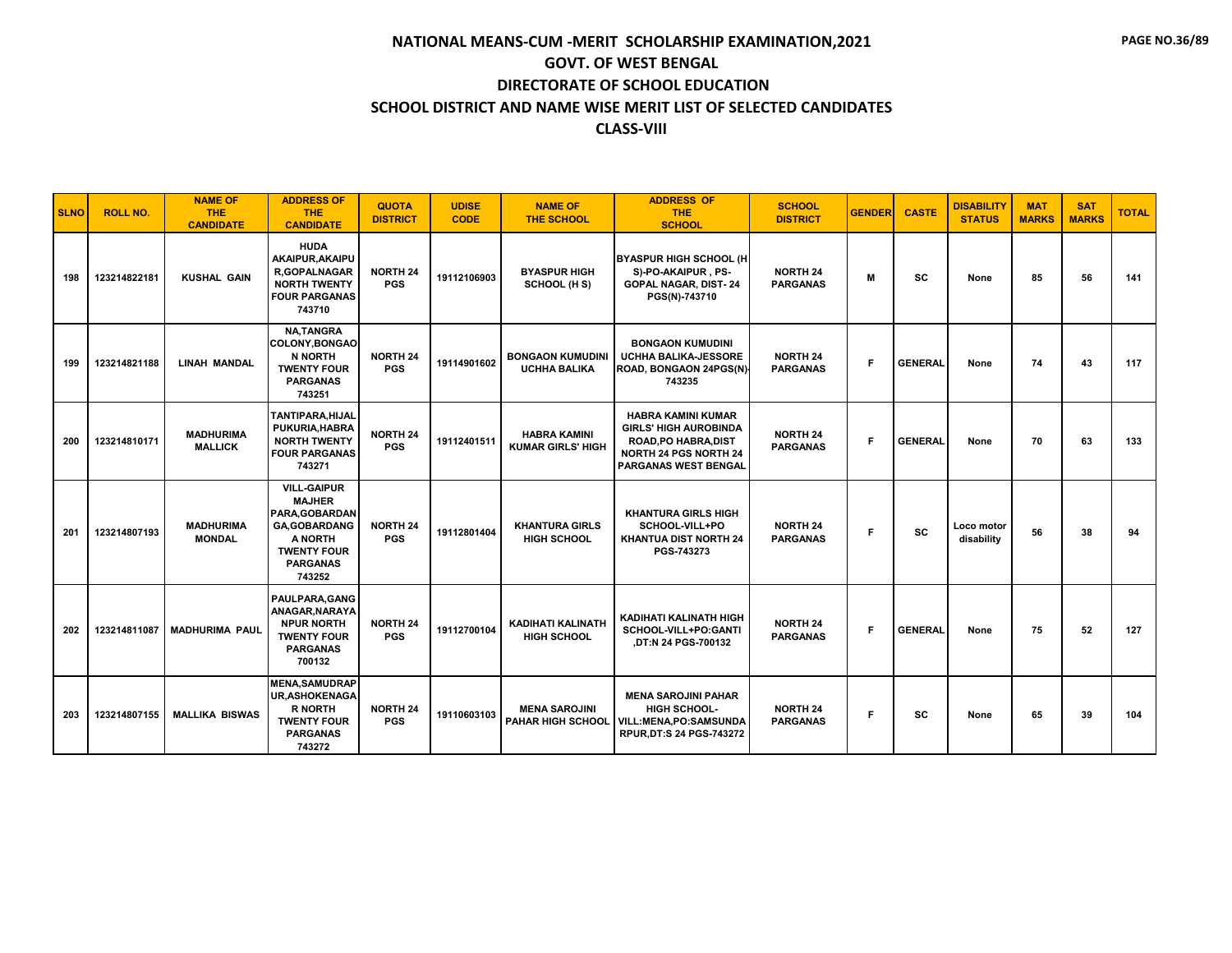| <b>SLNO</b> | <b>ROLL NO.</b> | <b>NAME OF</b><br><b>THE</b><br><b>CANDIDATE</b> | <b>ADDRESS OF</b><br><b>THE</b><br><b>CANDIDATE</b>                                                                            | <b>QUOTA</b><br><b>DISTRICT</b> | <b>UDISE</b><br><b>CODE</b> | <b>NAME OF</b><br><b>THE SCHOOL</b>                         | <b>ADDRESS OF</b><br><b>THE</b><br><b>SCHOOL</b>                                                                         | <b>SCHOOL</b><br><b>DISTRICT</b>   | <b>GENDER</b> | <b>CASTE</b>   | <b>DISABILITY</b><br><b>STATUS</b> | <b>MAT</b><br><b>MARKS</b> | <b>SAT</b><br><b>MARKS</b> | <b>TOTAL</b> |
|-------------|-----------------|--------------------------------------------------|--------------------------------------------------------------------------------------------------------------------------------|---------------------------------|-----------------------------|-------------------------------------------------------------|--------------------------------------------------------------------------------------------------------------------------|------------------------------------|---------------|----------------|------------------------------------|----------------------------|----------------------------|--------------|
| 204         | 123214815012    | <b>MAMONI DAS</b>                                | <b>CHAMPAPUKUR,C</b><br><b>HAMPAPUKUR.MA</b><br><b>TIA NORTH</b><br><b>TWENTY FOUR</b><br><b>PARGANAS</b><br>743291            | <b>NORTH 24</b><br><b>PGS</b>   | 19111212402                 | <b>CHAMPAPUKUR</b><br><b>MADHYAMIK</b><br><b>VIDYALAYA</b>  | <b>CHAMPAPUKUR</b><br><b>MADHYAMIK VIDYALAYA-</b><br>VILL+PO- CHAMPAPUKUR<br><b>PS-BASIRHAT DT-24</b><br>PGS(N)-743291   | <b>NORTH 24</b><br><b>PARGANAS</b> | F             | <b>SC</b>      | None                               | 59                         | 42                         | 101          |
| 205         | 123214823195    | <b>MANASH KUMAR</b><br><b>MONDAL</b>             | <b>MANIGRAM, DHAR</b><br><b>MAPUKURIA, BON</b><br><b>GAON NORTH</b><br><b>TWENTY FOUR</b><br><b>PARGANAS</b><br>743235         | <b>NORTH 24</b><br><b>PGS</b>   | 19112117703                 | <b>MANIGRAM HIGH</b><br><b>SCHOOL</b>                       | <b>MANIGRAM HIGH SCHOOL-</b><br>VILL+P.O.-MANIGRAM.<br><b>NORTH 24 PARGANAS-</b><br>743235                               | <b>NORTH 24</b><br><b>PARGANAS</b> | M             | <b>GENERAL</b> | None                               | 72                         | 51                         | 123          |
| 206         |                 | 123214809154 MD KARIMUZZAMAN                     | PURBAPARA, SOH<br>AI<br><b>KUMARPUR.DEGA</b><br><b>NGA NORTH</b><br><b>TWENTY FOUR</b><br><b>PARGANAS</b><br>743423            | <b>NORTH 24</b><br><b>PGS</b>   | 19110417602                 | <b>KUMARPUR</b><br><b>PARASHMANI</b><br><b>SHIKSHABITAN</b> | <b>KUMARPUR PARASHMANI</b><br>SHIKSHABITAN--743423                                                                       | <b>NORTH 24</b><br><b>PARGANAS</b> | м             | <b>GENERAL</b> | None                               | 60                         | 60                         | 120          |
| 207         | 123214808066    | <b>MEDHA GUHA</b>                                | <b>KAIPUKUR.</b><br><b>PALASH</b><br>PALLY, AKRAMPU<br><b>R,HABRA NORTH</b><br><b>TWENTY FOUR</b><br><b>PARGANAS</b><br>743263 | <b>NORTH 24</b><br><b>PGS</b>   | 19112401308                 | <b>HABRA GIRLS' HIGH</b><br><b>SHCOOL</b>                   | <b>HABRA GIRLS' HIGH</b><br>SHCOOL VILL+PO+PS-<br>HABRA, PIN-743263 NORTH<br><b>24 PARGANAS WEST</b><br><b>BENGAL</b>    | <b>NORTH 24</b><br><b>PARGANAS</b> | F             | <b>GENERAL</b> | None                               | 72                         | 53                         | 125          |
| 208         | 123214823096    | <b>MEGHA DAS</b>                                 | <b>JAGULI</b><br><b>ROAD, JALESWAR</b><br><b>GAIGHATA</b><br><b>NORTH TWENTY</b><br><b>FOUR PARGANAS</b><br>743249             | <b>NORTH 24</b><br><b>PGS</b>   | 19112205002                 | <b>GAIGHATA</b><br><b>BENIMADHAB BALIKA</b><br><b>VID</b>   | <b>GAIGHATA BENIMADHAB</b><br><b>BALIKA VID-VILL+PO-</b><br><b>GAIGHATA, NORTH 24 PGS-</b><br>743249                     | <b>NORTH 24</b><br><b>PARGANAS</b> | F.            | <b>GENERAL</b> | None                               | 67                         | 50                         | 117          |
| 209         | 123214817164    | <b>MEGHA GHARI</b>                               | <b>HINGALGANJ</b><br><b>BAZAR, HINGALGA</b><br>NJ,HINGALGANJ<br><b>NORTH TWENTY</b><br><b>FOUR PARGANAS</b><br>743435          | <b>NORTH 24</b><br><b>PGS</b>   | 19111502602                 | <b>HINGALGANJ</b><br><b>RANIBALA GIRLS HIGH</b>             | <b>HINGALGANJ RANIBALA</b><br><b>GIRLS HIGH-VILL-</b><br><b>RAMENDRA NAGAR, PO-</b><br>HINGALGANJ, PIN-743435-<br>743435 | <b>NORTH 24</b><br><b>PARGANAS</b> | F             | <b>GENERAL</b> | None                               | 68                         | 56                         | 124          |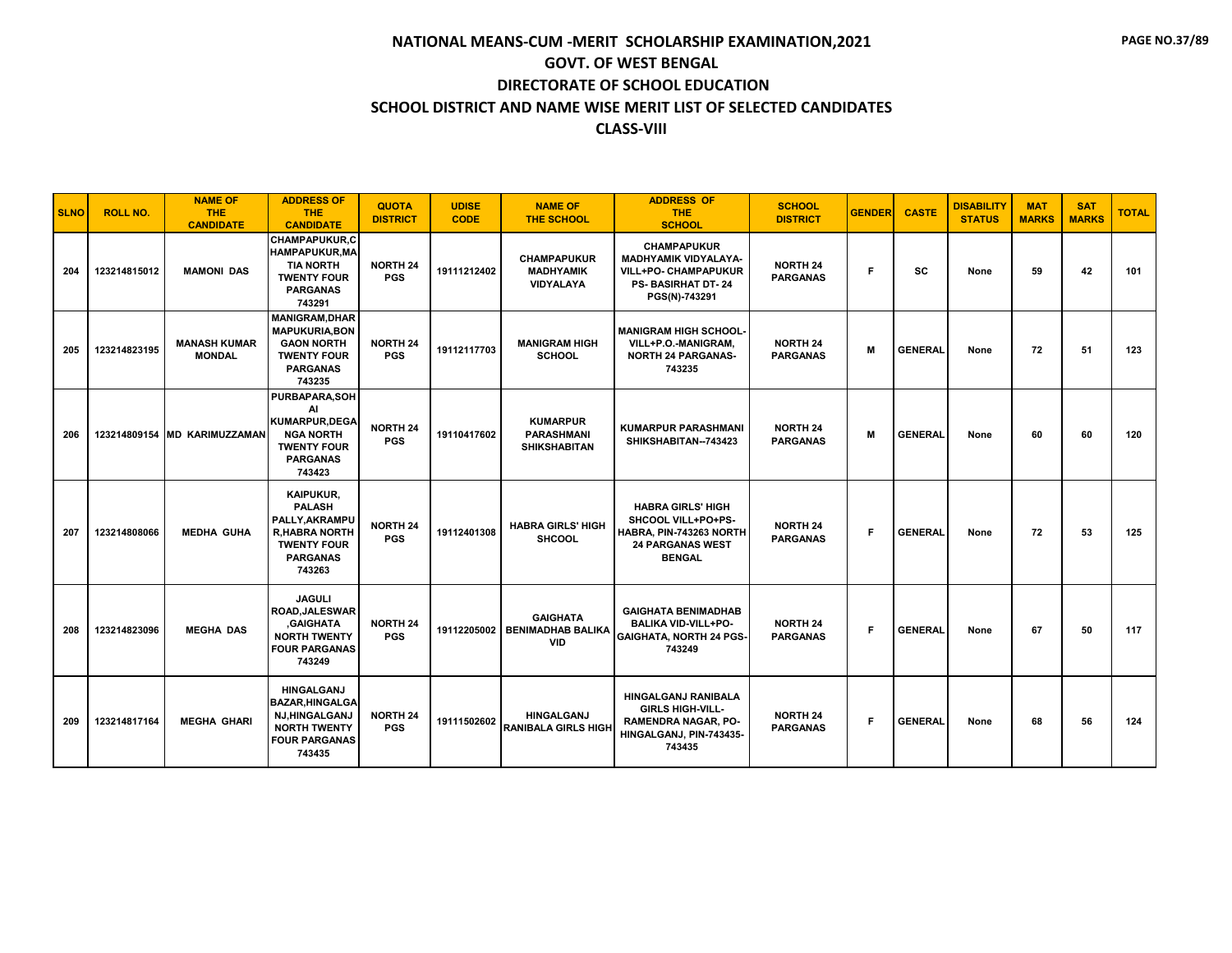| <b>SLNO</b> | <b>ROLL NO.</b> | <b>NAME OF</b><br><b>THE</b><br><b>CANDIDATE</b> | <b>ADDRESS OF</b><br><b>THE</b><br><b>CANDIDATE</b>                                                                  | <b>QUOTA</b><br><b>DISTRICT</b> | <b>UDISE</b><br><b>CODE</b> | <b>NAME OF</b><br><b>THE SCHOOL</b>                                            | <b>ADDRESS OF</b><br><b>THE</b><br><b>SCHOOL</b>                                                                           | <b>SCHOOL</b><br><b>DISTRICT</b>   | <b>GENDER</b> | <b>CASTE</b>   | <b>DISABILITY</b><br><b>STATUS</b> | <b>MAT</b><br><b>MARKS</b> | <b>SAT</b><br><b>MARKS</b> | <b>TOTAL</b> |
|-------------|-----------------|--------------------------------------------------|----------------------------------------------------------------------------------------------------------------------|---------------------------------|-----------------------------|--------------------------------------------------------------------------------|----------------------------------------------------------------------------------------------------------------------------|------------------------------------|---------------|----------------|------------------------------------|----------------------------|----------------------------|--------------|
| 210         | 123214822202    | <b>MEGHNA DAS</b>                                | <b>PANSHILA.THAKU</b><br>RNAGAR, GAIGHA<br><b>TA NORTH</b><br><b>TWENTY FOUR</b><br><b>PARGANAS</b><br>743287        | <b>NORTH 24</b><br><b>PGS</b>   | 19112206802                 | <b>THAKURNAGAR</b><br><b>BALIKA VIDYALAYA</b>                                  | <b>THAKURNAGAR BALIKA</b><br>VIDYALAYA-VILL+PO-<br><b>THAKURNAGAR, NORTH 24</b><br>PGS-743287                              | <b>NORTH 24</b><br><b>PARGANAS</b> | F             | <b>SC</b>      | None                               | 61                         | 48                         | 109          |
| 211         | 123214822141    | <b>MILI DAS</b>                                  | <b>SARUIPUR.GOAL</b><br><b>BATHAN, GAIGHAT</b><br>A NORTH<br><b>TWENTY FOUR</b><br><b>PARGANAS</b><br>743245         | <b>NORTH 24</b><br><b>PGS</b>   | 19112205002                 | <b>GAIGHATA</b><br><b>BENIMADHAB BALIKA</b><br><b>VID</b>                      | <b>GAIGHATA BENIMADHAB</b><br><b>BALIKA VID-VILL+PO-</b><br><b>GAIGHATA, NORTH 24 PGS-</b><br>743249                       | <b>NORTH 24</b><br><b>PARGANAS</b> | F             | SC             | None                               | 77                         | 62                         | 139          |
| 212         | 123214816118    | <b>MINTU MUNDA</b>                               | N0127, AMBERIA, H<br><b>INGALGANJ</b><br><b>NORTH TWENTY</b><br><b>FOUR PARGANAS</b><br>743435                       | <b>NORTH 24</b><br><b>PGS</b>   | 19111504904                 | <b>HALDA BANSTALA</b><br><b>GOBARDHAN</b><br><b>VIDYAPITH</b>                  | <b>HALDA BANSTALA</b><br><b>GOBARDHAN VIDYAPITH-</b><br><b>VILL+PO:RUPMARI DIST</b><br>24PGS (N) 743435-743435             | <b>NORTH 24</b><br><b>PARGANAS</b> | M             | <b>ST</b>      | None                               | 49                         | 27                         | 76           |
| 213         | 123214809118    | <b>MIRATUN NAHAR</b>                             | <b>RAJBALLAVPUR</b><br>ROAD, RAJBALLA<br><b>VPUR, HABRA</b><br><b>NORTH TWENTY</b><br><b>FOUR PARGANAS</b><br>743289 | <b>NORTH 24</b><br><b>PGS</b>   | 19110505201                 | <b>MASLANDAPUR</b><br><b>BHUDEB SMRITI</b><br><b>BALIKA VIDYALAYA</b><br>(H.S) | <b>MASLANDAPUR BHUDEB</b><br><b>SMRITI BALIKA VIDYALAYA</b><br>(H.S)-VILL+PO-<br><b>MASLANDAPUR BLOCK-</b><br>HABRA-743289 | <b>NORTH 24</b><br><b>PARGANAS</b> | F.            | <b>GENERAL</b> | None                               | 76                         | 65                         | 141          |
| 214         | 123214807067    | <b>MIRATUN SARKAR</b>                            | NARAYANPUR.LA<br><b>KSHMIPUL, HABR</b><br>A NORTH<br><b>TWENTY FOUR</b><br><b>PARGANAS</b><br>743234                 | <b>NORTH 24</b><br><b>PGS</b>   | 19110511302                 | <b>NARAYANPUR HIGH</b><br><b>SCHOOL</b>                                        | <b>NARAYANPUR HIGH</b><br><b>SCHOOL-PO- LAKSHMIPUL</b><br><b>PS-HABRA -743234</b>                                          | <b>NORTH 24</b><br><b>PARGANAS</b> | F             | <b>GENERAL</b> | None                               | 63                         | 54                         | 117          |
| 215         | 123214817195    | <b>MITHUN SANA</b>                               | <b>BENA</b><br><b>EAST, BENA, BADU</b><br><b>RIA NORTH</b><br><b>TWENTY FOUR</b><br><b>PARGANAS</b><br>743401        | <b>NORTH 24</b><br><b>PGS</b>   | 19111000701                 | <b>DAKSHIN CHATRA</b><br><b>HIGH SCHOOL</b>                                    | <b>DAKSHIN CHATRA HIGH</b><br>SCHOOL-VILL+P.O.-<br><b>DAKSHIN CHATRA,</b><br>24PGS(N)-743247                               | <b>NORTH 24</b><br><b>PARGANAS</b> | M             | <b>SC</b>      | None                               | 59                         | 55                         | 114          |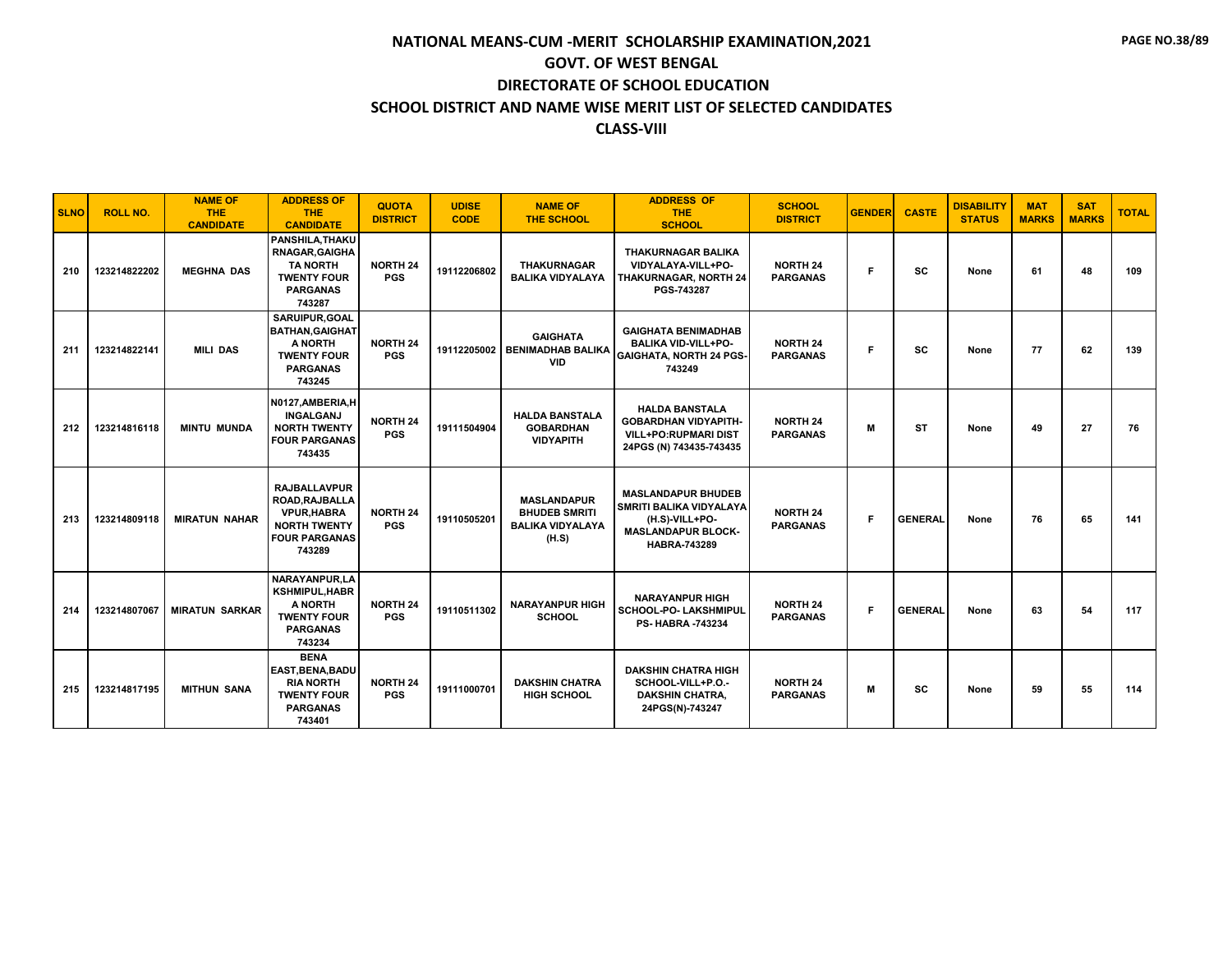| <b>SLNO</b> | <b>ROLL NO.</b> | <b>NAME OF</b><br><b>THE</b><br><b>CANDIDATE</b> | <b>ADDRESS OF</b><br><b>THE</b><br><b>CANDIDATE</b>                                                                      | <b>QUOTA</b><br><b>DISTRICT</b> | <b>UDISE</b><br><b>CODE</b> | <b>NAME OF</b><br><b>THE SCHOOL</b>                       | <b>ADDRESS OF</b><br><b>THE</b><br><b>SCHOOL</b>                                                           | <b>SCHOOL</b><br><b>DISTRICT</b>   | <b>GENDER</b> | <b>CASTE</b>   | <b>DISABILITY</b><br><b>STATUS</b> | <b>MAT</b><br><b>MARKS</b> | <b>SAT</b><br><b>MARKS</b> | <b>TOTAL</b> |
|-------------|-----------------|--------------------------------------------------|--------------------------------------------------------------------------------------------------------------------------|---------------------------------|-----------------------------|-----------------------------------------------------------|------------------------------------------------------------------------------------------------------------|------------------------------------|---------------|----------------|------------------------------------|----------------------------|----------------------------|--------------|
| 216         | 123214823077    | <b>MONALISA CHAKI</b>                            | <b>DAKSHIN</b><br>JEALA.BALLAVPU<br><b>R.BONGAON</b><br><b>NORTH TWENTY</b><br><b>FOUR PARGANAS</b><br>743245            | <b>NORTH 24</b><br><b>PGS</b>   | 19112121705                 | <b>BALLAVPUR</b><br><b>BISWAMBHAR</b><br><b>VIDYAPITH</b> | <b>BALLAVPUR BISWAMBHAR</b><br>VIDYAPITH-VILL-<br><b>BALLAVPUR, P.S.-</b><br><b>BONGAON-743245</b>         | <b>NORTH 24</b><br><b>PARGANAS</b> | Е             | <b>SC</b>      | None                               | 46                         | 57                         | 103          |
| 217         | 123214815158    | <b>MONAMI</b><br><b>BHOWMICK</b>                 | ITINDA, ITINDA, BA<br><b>SIRHAT NORTH</b><br><b>TWENTY FOUR</b><br><b>PARGANAS</b><br>743292                             | <b>NORTH 24</b><br><b>PGS</b>   | 19111101201                 | <b>PANITOR HIGH</b><br><b>SCHOOL</b>                      | <b>PANITOR HIGH SCHOOL-</b><br>VILL&PO PANITAR, DIST.<br><b>NORTH 24PGS-743292</b>                         | <b>NORTH 24</b><br><b>PARGANAS</b> | F.            | <b>GENERAL</b> | None                               | 70                         | 54                         | 124          |
| 218         | 123214815224    | <b>MONAMI KAYAL</b>                              | GHUNI, GHUNI, HA<br><b>SNABAD NORTH</b><br><b>TWENTY FOUR</b><br><b>PARGANAS</b><br>743426                               | <b>NORTH 24</b><br><b>PGS</b>   | 19111412302                 | <b>GHUNI ADARSHA HIGH</b><br><b>SCHOOL</b>                | <b>GHUNI ADARSHA HIGH</b><br>SCHOOL-VILL+P.O-GHUNI,<br>P.S-HASNABAD, DIST-24<br><b>PARGANAS (N)-743426</b> | <b>NORTH 24</b><br><b>PARGANAS</b> | F             | <b>SC</b>      | None                               | 68                         | 48                         | 116          |
| 219         | 123214821071    | <b>MOU MONDAL</b>                                | <b>GHONJA, GHONJA</b><br><b>GAIGHATA</b><br><b>NORTH TWENTY</b><br><b>FOUR PARGANAS</b><br>743249                        | <b>NORTH 24</b><br><b>PGS</b>   | 19112204203                 | <b>GHONJA HIGH</b><br><b>SCHOOL</b>                       | <b>GHONJA HIGH SCHOOL-</b><br>VILL-GHONJA, PS-<br><b>GAIGHATA, NORTH 24 PGS-</b><br>743249                 | <b>NORTH 24</b><br><b>PARGANAS</b> | Е             | <b>SC</b>      | None                               | 55                         | 53                         | 108          |
| 220         | 123214823099    | <b>MOUMITA BISWAS</b>                            | <b>BISHNUPUR, EAST</b><br><b>BISHNUPUR, GAIG</b><br><b>HATA NORTH</b><br><b>TWENTY FOUR</b><br><b>PARGANAS</b><br>743273 | <b>NORTH 24</b><br><b>PGS</b>   | 19112215101                 | <b>BISHNUPUR NIRMALA</b><br>P HIGH SCHOO                  | <b>BISHNUPUR NIRMALA P</b><br><b>HIGH SCHOO--743273</b>                                                    | <b>NORTH 24</b><br><b>PARGANAS</b> | F             | <b>SC</b>      | None                               | 68                         | 40                         | 108          |
| 221         | 123214808014    | <b>MOUMITA BISWAS</b>                            | 097<br>GAIGHATA, 743287<br>.THAKURNAGAR<br><b>NORTH TWENTY</b><br><b>FOUR PARGANAS</b><br>743287                         | <b>NORTH 24</b><br><b>PGS</b>   | 19112801404                 | <b>KHANTURA GIRLS</b><br><b>HIGH SCHOOL</b>               | <b>KHANTURA GIRLS HIGH</b><br>SCHOOL-VILL+PO<br><b>KHANTUA DIST NORTH 24</b><br>PGS-743273                 | <b>NORTH 24</b><br><b>PARGANAS</b> | F.            | <b>SC</b>      | None                               | 62                         | 44                         | 106          |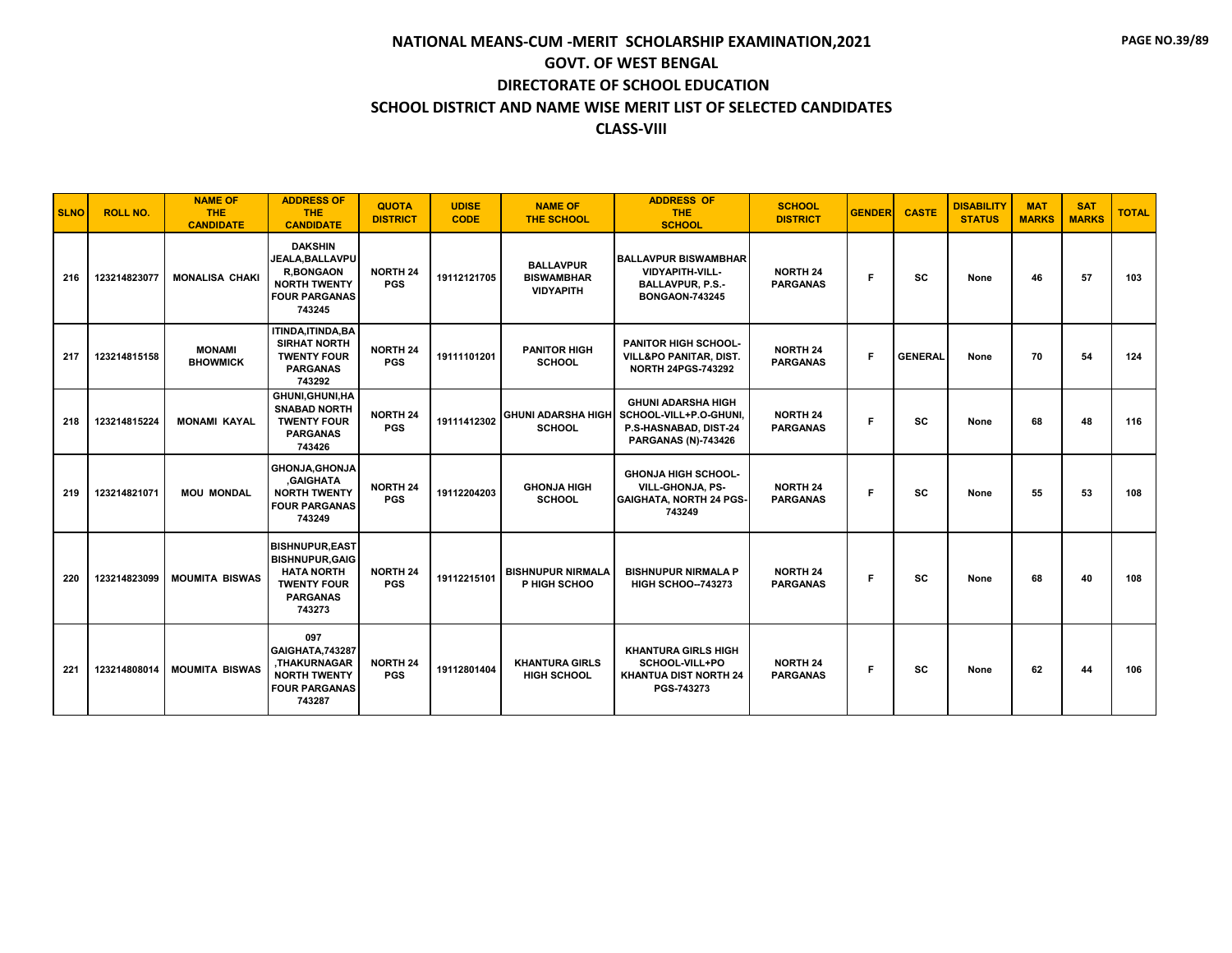| <b>SLNO</b> | <b>ROLL NO.</b> | <b>NAME OF</b><br><b>THE</b><br><b>CANDIDATE</b> | <b>ADDRESS OF</b><br><b>THE</b><br><b>CANDIDATE</b>                                                                                           | <b>QUOTA</b><br><b>DISTRICT</b> | <b>UDISE</b><br><b>CODE</b> | <b>NAME OF</b><br><b>THE SCHOOL</b>                       | <b>ADDRESS OF</b><br><b>THE</b><br><b>SCHOOL</b>                                                                            | <b>SCHOOL</b><br><b>DISTRICT</b>   | <b>GENDER</b> | <b>CASTE</b>   | <b>DISABILITY</b><br><b>STATUS</b> | <b>MAT</b><br><b>MARKS</b> | <b>SAT</b><br><b>MARKS</b> | <b>TOTAL</b> |
|-------------|-----------------|--------------------------------------------------|-----------------------------------------------------------------------------------------------------------------------------------------------|---------------------------------|-----------------------------|-----------------------------------------------------------|-----------------------------------------------------------------------------------------------------------------------------|------------------------------------|---------------|----------------|------------------------------------|----------------------------|----------------------------|--------------|
| 222         |                 | 123214821203   MOUMITA SARKAR                    | <b>NH 35 JESSORE</b><br>ROAD, MATUADHA<br>M<br><b>MONDALPARA.GA</b><br><b>IGHATA NORTH</b><br><b>TWENTY FOUR</b><br><b>PARGANAS</b><br>743245 | <b>NORTH 24</b><br><b>PGS</b>   | 19112210401                 | <b>MONDALPARA HIGH</b><br>SCHOOL (H.S)                    | <b>MONDALPARA HIGH</b><br>SCHOOL (H.S)--743244                                                                              | <b>NORTH 24</b><br><b>PARGANAS</b> | F.            | SC             | None                               | 61                         | 49                         | 110          |
| 223         | 123214823047    | <b>MOUSUMI SARDAR</b>                            | <b>NA, GOPALNAGAR</b><br>,GOPALNAGAR<br><b>NORTH TWENTY</b><br><b>FOUR PARGANAS</b><br>743262                                                 | <b>NORTH 24</b><br><b>PGS</b>   | 19112116201                 | <b>SREEPALLI</b><br><b>PRIYANATH HIGH</b><br><b>SCHOO</b> | <b>SREEPALLI PRIYANATH</b><br>HIGH SCHOO-VILL+PO-<br><b>BARRACKPUR SREEPALLI</b><br>PS-GOPALNAGAR, DIST-<br>24PGS(N)-743262 | <b>NORTH 24</b><br><b>PARGANAS</b> | F.            | <b>ST</b>      | None                               | 47                         | 31                         | 78           |
| 224         | 123214823081    | <b>MRINAL MONDAL</b>                             | <b>GAZIPUR.GHONJA</b><br><b>GAIGHATA</b><br><b>NORTH TWENTY</b><br><b>FOUR PARGANAS</b><br>743249                                             | <b>NORTH 24</b><br><b>PGS</b>   | 19112204203                 | <b>GHONJA HIGH</b><br><b>SCHOOL</b>                       | <b>GHONJA HIGH SCHOOL-</b><br>VILL-GHONJA, PS-<br><b>GAIGHATA, NORTH 24 PGS-</b><br>743249                                  | <b>NORTH 24</b><br><b>PARGANAS</b> | M             | SC             | None                               | 65                         | 51                         | 116          |
| 225         | 123214816169    | <b>MST MUTMAINNA</b>                             | GOYRA, EOJNAGA<br><b>R.MATIA NORTH</b><br><b>TWENTY FOUR</b><br><b>PARGANAS</b><br>743293                                                     | <b>NORTH 24</b><br><b>PGS</b>   | 19111011904                 | <b>MAHESHPUR</b><br><b>SARBAPALLI HIGH</b><br>SCHOOL(H.S) | <b>MAHESHPUR SARBAPALLI</b><br>HIGH SCHOOL(H.S)-VILL-<br>MAHESHPUR, 24PGS(N)-<br>743401                                     | <b>NORTH 24</b><br><b>PARGANAS</b> | F             | <b>GENERAL</b> | None                               | 57                         | 59                         | 116          |
| 226         | 123214810208    | <b>MUBASSIRA</b><br><b>NARGIS</b>                | GOURBANGA, KU<br><b>MRA</b><br><b>KASHIPUR, HABR</b><br>A NORTH<br><b>TWENTY FOUR</b><br><b>PARGANAS</b><br>743271                            | <b>NORTH 24</b><br><b>PGS</b>   | 19110504301                 | <b>DAKHIN NANGLA</b><br><b>BALIKA VIDYALAYA</b>           | <b>DAKHIN NANGLA BALIKA</b><br><b>VIDYALAYA-</b><br>NVILL:KASHIPUR,DT:N 24<br>PGS-743274                                    | <b>NORTH 24</b><br><b>PARGANAS</b> | F             | <b>GENERAL</b> | None                               | 62                         | 50                         | 112          |
| 227         | 123214823065    | <b>MUNNA SARKAR</b>                              | <b>DAKSHIN</b><br>JEALA, BALLAVPU<br><b>R,BONGAON</b><br><b>NORTH TWENTY</b><br><b>FOUR PARGANAS</b><br>743245                                | <b>NORTH 24</b><br><b>PGS</b>   | 19112121705                 | <b>BALLAVPUR</b><br><b>BISWAMBHAR</b><br><b>VIDYAPITH</b> | <b>BALLAVPUR BISWAMBHAR</b><br><b>VIDYAPITH-VILL-</b><br><b>BALLAVPUR, P.S.-</b><br><b>BONGAON-743245</b>                   | <b>NORTH 24</b><br><b>PARGANAS</b> | F             | <b>SC</b>      | None                               | 69                         | 40                         | 109          |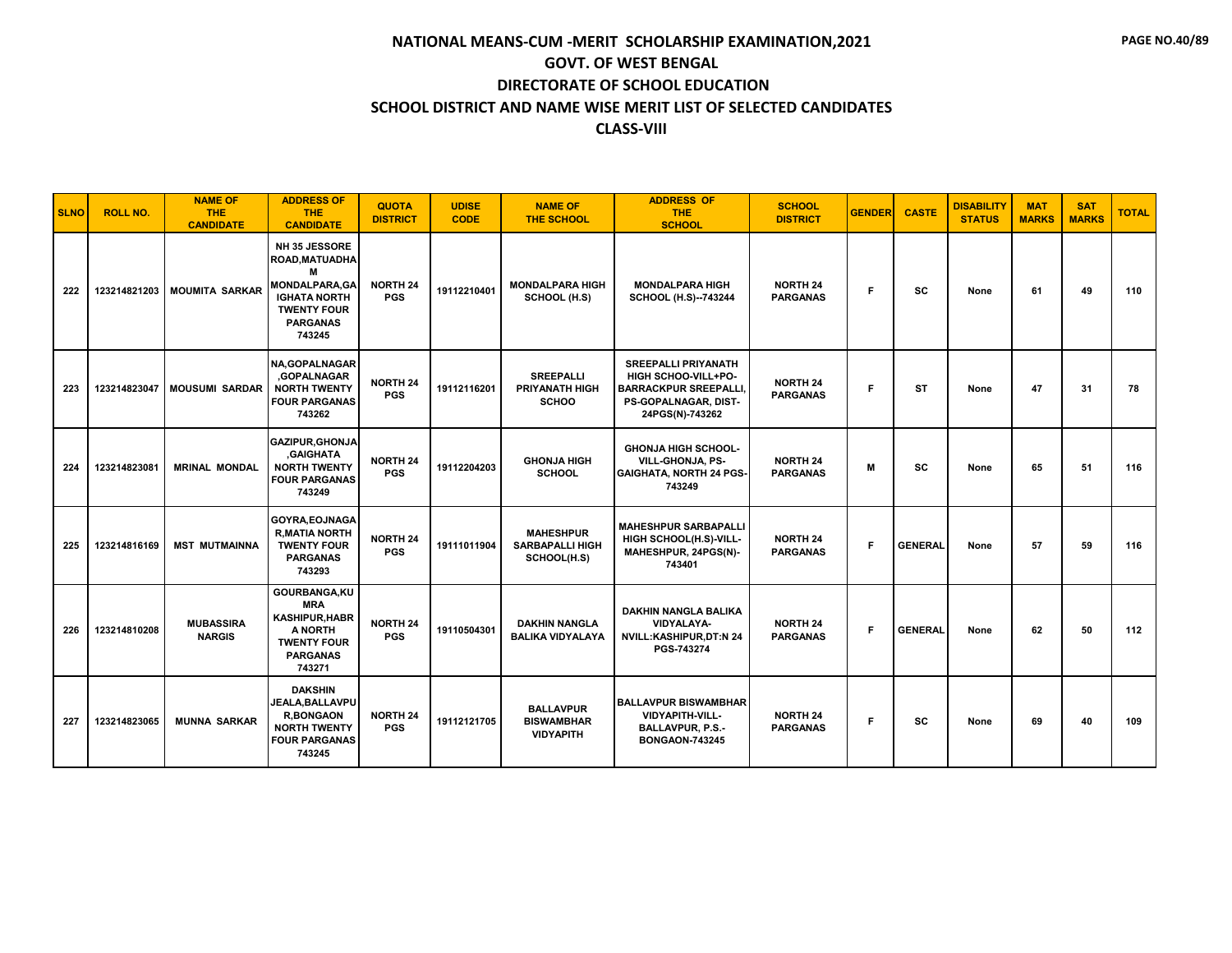| <b>SLNO</b> | <b>ROLL NO.</b> | <b>NAME OF</b><br><b>THE</b><br><b>CANDIDATE</b> | <b>ADDRESS OF</b><br><b>THE</b><br><b>CANDIDATE</b>                                                                                       | <b>QUOTA</b><br><b>DISTRICT</b> | <b>UDISE</b><br><b>CODE</b> | <b>NAME OF</b><br><b>THE SCHOOL</b>                           | <b>ADDRESS OF</b><br><b>THE</b><br><b>SCHOOL</b>                                                                                             | <b>SCHOOL</b><br><b>DISTRICT</b>   | <b>GENDER</b> | <b>CASTE</b>   | <b>DISABILITY</b><br><b>STATUS</b> | <b>MAT</b><br><b>MARKS</b> | <b>SAT</b><br><b>MARKS</b> | <b>TOTAL</b> |
|-------------|-----------------|--------------------------------------------------|-------------------------------------------------------------------------------------------------------------------------------------------|---------------------------------|-----------------------------|---------------------------------------------------------------|----------------------------------------------------------------------------------------------------------------------------------------------|------------------------------------|---------------|----------------|------------------------------------|----------------------------|----------------------------|--------------|
| 228         | 123214821118    | <b>NABENDU KUMAR</b><br><b>SAHA</b>              | <b>BONGAON</b><br><b>CHAKDAH</b><br><b>ROAD, NATUNGRA</b><br><b>M,GOPALNAGAR</b><br><b>NORTH TWENTY</b><br><b>FOUR PARGANAS</b><br>743235 | <b>NORTH 24</b><br><b>PGS</b>   | 19112115003                 | <b>GOPALNAGAR HARI</b><br>PADA INSTITUTI                      | <b>GOPALNAGAR HARI PADA</b><br>INSTITUTI-VILL+PO+PS-<br><b>GOPALNAGAR, DIST-24</b><br>PGS(N)-743262                                          | <b>NORTH 24</b><br><b>PARGANAS</b> | м             | <b>SC</b>      | None                               | 67                         | 50                         | 117          |
| 229         | 123214810224    | <b>NAFISA BEGUM</b>                              | 34, SADHANPUR, N<br><b>ORTH TWENTY</b><br><b>FOUR PARGANAS</b><br><b>NORTH TWENTY</b><br><b>FOUR PARGANAS</b><br>743221                   | <b>NORTH 24</b><br><b>PGS</b>   | 19110109202                 | <b>SADHANPUR</b><br><b>ULUDANGA T.R.HIGH</b><br><b>SCHOOL</b> | <b>SADHANPUR ULUDANGA</b><br>T.R.HIGH SCHOOL-P.O-<br>SADHANPUR. P.S-<br>AMDANGA, DT - NORTH 24<br>PGS -743221                                | <b>NORTH 24</b><br><b>PARGANAS</b> | F.            | <b>GENERAL</b> | None                               | 69                         | 51                         | 120          |
| 230         | 123214808102    | <b>NAFISA EYASMIN</b>                            | <b>KAZIPARA MAIN</b><br>ROAD, KAZIPARA,<br><b>BARASAT NORTH</b><br><b>TWENTY FOUR</b><br><b>PARGANAS</b><br>700125                        | <b>NORTH 24</b><br><b>PGS</b>   | 19112300102                 | <b>BARASAT PRIYANATH</b><br><b>BALIKA VIDYALAYA</b>           | <b>BARASAT PRIYANATH</b><br><b>BALIKA VIDYALAYA-</b><br>VILL:BANAMALIPUR,DT:N<br>24 PGS-700124                                               | <b>NORTH 24</b><br><b>PARGANAS</b> | F.            | <b>GENERAL</b> | None                               | 60                         | 52                         | 112          |
| 231         | 123214823179    | <b>NANDAN DEBNATH</b>                            | <b>CHAK</b><br><b>CHOWBERIA</b><br>ROAD, 743290, GO<br><b>PALNAGAR</b><br><b>NORTH TWENTY</b><br><b>FOUR PARGANAS</b><br>743290           | <b>NORTH 24</b><br><b>PGS</b>   | 19112111203                 | <b>CHOWBERIA</b><br><b>HS</b>                                 | <b>CHOWBERIA DINABANDHU</b><br>VIDYAL HS-VILL+P.O.-<br>DINABANDHU VIDYAL   CHOWBERIA, DIST- NORTH<br>24 PARGANAS, P.S.-<br>GOPALNAGAR-743290 | <b>NORTH 24</b><br><b>PARGANAS</b> | M             | <b>GENERAL</b> | None                               | 68                         | 49                         | 117          |
| 232         | 123214816035    | <b>NASRIN SULTANA</b>                            | <b>NEAR TAKI</b><br>ROAD, MATIA, MATI<br>A NORTH<br><b>TWENTY FOUR</b><br><b>PARGANAS</b><br>743437                                       | <b>NORTH 24</b><br><b>PGS</b>   | 19111209102                 | <b>METIA HIGH SCHOOL</b>                                      | <b>METIA HIGH SCHOOL-</b><br><b>VILL+PO-MATIA PS-</b><br>BASIRHAT-743437                                                                     | <b>NORTH 24</b><br><b>PARGANAS</b> | F.            | <b>GENERAL</b> | None                               | 71                         | 44                         | 115          |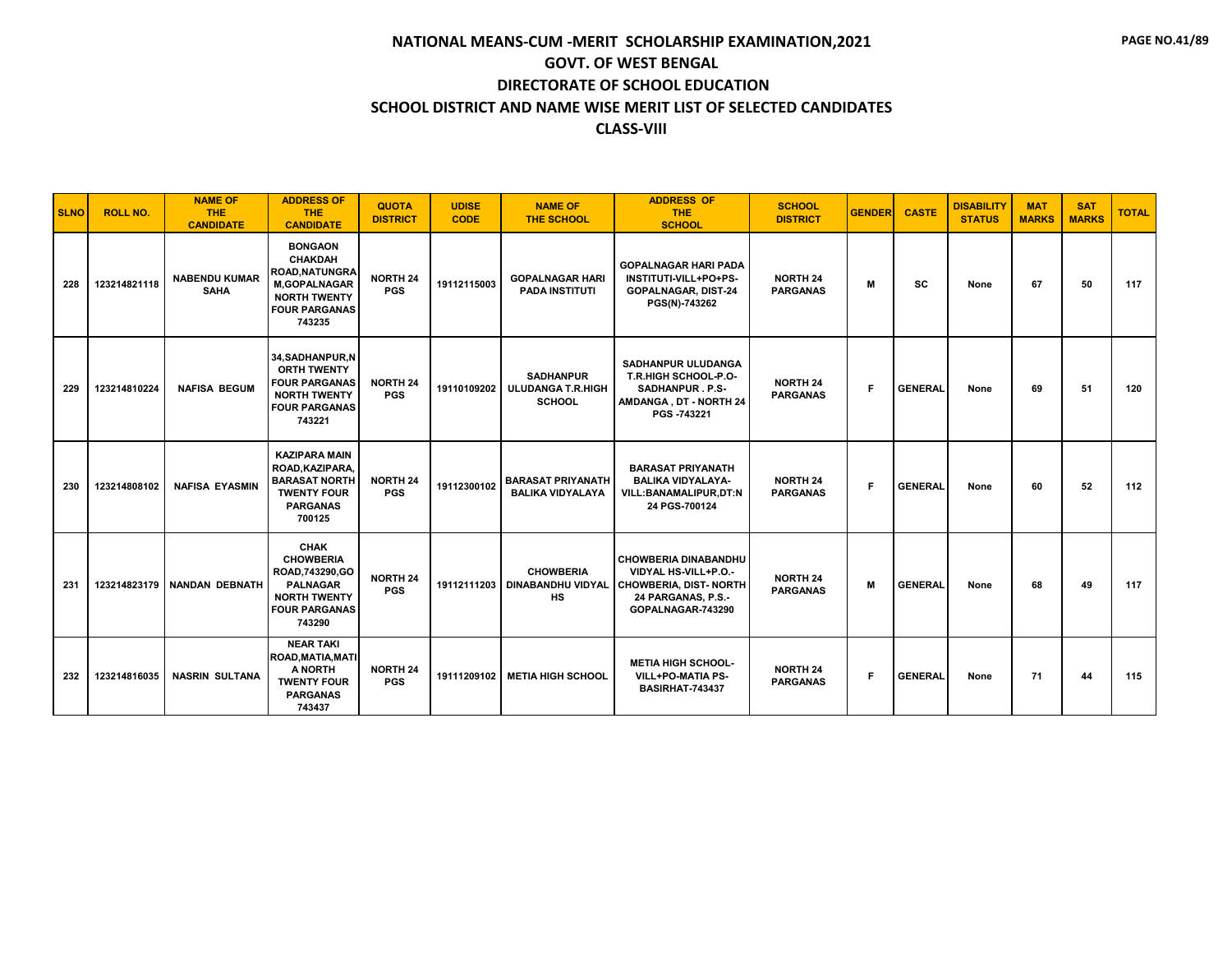| <b>SLNO</b> | <b>ROLL NO.</b> | <b>NAME OF</b><br>THE<br><b>CANDIDATE</b> | <b>ADDRESS OF</b><br><b>THE</b><br><b>CANDIDATE</b>                                                                                                      | <b>QUOTA</b><br><b>DISTRICT</b> | <b>UDISE</b><br><b>CODE</b> | <b>NAME OF</b><br><b>THE SCHOOL</b>                         | <b>ADDRESS OF</b><br><b>THE</b><br><b>SCHOOL</b>                                                                                | <b>SCHOOL</b><br><b>DISTRICT</b>   | <b>GENDER</b> | <b>CASTE</b>   | <b>DISABILITY</b><br><b>STATUS</b> | <b>MAT</b><br><b>MARKS</b> | <b>SAT</b><br><b>MARKS</b> | <b>TOTAL</b> |
|-------------|-----------------|-------------------------------------------|----------------------------------------------------------------------------------------------------------------------------------------------------------|---------------------------------|-----------------------------|-------------------------------------------------------------|---------------------------------------------------------------------------------------------------------------------------------|------------------------------------|---------------|----------------|------------------------------------|----------------------------|----------------------------|--------------|
| 233         | 123214811184    | <b>NAYAN HALDAR</b>                       | FULTALA, FULTAL<br>A, HABRA NORTH<br><b>TWENTY FOUR</b><br><b>PARGANAS</b><br>743263                                                                     | <b>NORTH 24</b><br><b>PGS</b>   | 19110508303                 | <b>BAUGACHHI</b><br><b>KASHIBALA</b><br><b>VIDYAPITH</b>    | <b>BAUGACHHI KASHIBALA</b><br>VIDYAPITH-PO SALUA, DIST<br><b>NORTH 24 PGS-743263</b>                                            | <b>NORTH 24</b><br><b>PARGANAS</b> | M             | <b>SC</b>      | None                               | 76                         | 51                         | 127          |
| 234         | 123214815073    | <b>NAZIFA PARVIN</b>                      | SANGBARIA, MATI<br><b>A, MATIA NORTH</b><br><b>TWENTY FOUR</b><br><b>PARGANAS</b><br>743437                                                              | <b>NORTH 24</b><br><b>PGS</b>   | 19111209102                 | <b>METIA HIGH SCHOOL</b>                                    | <b>METIA HIGH SCHOOL-</b><br>VILL+PO-MATIA PS-<br><b>BASIRHAT-743437</b>                                                        | <b>NORTH 24</b><br><b>PARGANAS</b> | F.            | <b>GENERAL</b> | None                               | 68                         | 55                         | 123          |
| 235         | 123214810193    | <b>NEHA GHOSH</b>                         | <b>BK 4 JYANGRA</b><br><b>GHOSH</b><br>PARA.JYANGRA.B<br><b>AGUIATI NORTH</b><br><b>TWENTY FOUR</b><br><b>PARGANAS</b><br>700059                         | <b>NORTH 24</b><br><b>PGS</b>   | 19112701512                 | JYANGRA ADARSHA<br><b>VIDYALAYA</b>                         | <b>JYANGRA ADARSHA</b><br><b>VIDYALAYA</b><br><b>VILL:JYANGRA.DT:N 24</b><br><b>PGS NORTH 24 PARGANAS</b><br><b>WEST BENGAL</b> | <b>NORTH 24</b><br><b>PARGANAS</b> | F             | <b>GENERAL</b> | None                               | 66                         | 52                         | 118          |
| 236         |                 | 123214821047 NILAMBAR BISWAS              | <b>HANIDANGA</b><br><b>BATTALA, SATBER</b><br><b>IA, BONGAON</b><br><b>NORTH TWENTY</b><br><b>FOUR PARGANAS</b><br>743262                                | <b>NORTH 24</b><br><b>PGS</b>   | 19114900802                 | <b>BONGAON HIGH</b><br><b>SCHOOL</b>                        | <b>BONGAON HIGH SCHOOL-</b><br>SCHOOL ROAD, P.O.+P.S.-<br>BONGAON, DIST-24PGS(N)-<br>743235                                     | <b>NORTH 24</b><br><b>PARGANAS</b> | M             | SC             | None                               | 65                         | 44                         | 109          |
| 237         | 123214815154    | <b>NILANJAN</b><br><b>BANERJEE</b>        | <b>NA, ANDHARMANI</b><br><b>K,BADURIA</b><br><b>NORTH TWENTY</b><br><b>FOUR PARGANAS</b><br>743401                                                       | <b>NORTH 24</b><br><b>PGS</b>   | 19114700102                 | <b>RUDRAPUR</b><br><b>RADHABALLAV HIGH</b><br><b>SCHOOL</b> | <b>RUDRAPUR</b><br>RADHABALLAV HIGH<br>SCHOOL-VILL + P.O-<br>RUDRA PUR, P.S- BADURIA,<br>DIST-24 PS (N)-743401                  | <b>NORTH 24</b><br><b>PARGANAS</b> | M             | <b>GENERAL</b> | None                               | 68                         | 46                         | 114          |
| 238         |                 | 123214823033 NILANJANA BISWAS             | <b>VILL JALESWAR</b><br><b>PO JALESWAR PS</b><br><b>GAIGHATA, JALES</b><br><b>WAR, GAIGHATA</b><br><b>NORTH TWENTY</b><br><b>FOUR PARGANAS</b><br>743249 | <b>NORTH 24</b><br><b>PGS</b>   | 19112205002                 | <b>GAIGHATA</b><br><b>BENIMADHAB BALIKA</b><br><b>VID</b>   | <b>GAIGHATA BENIMADHAB</b><br><b>BALIKA VID-VILL+PO-</b><br><b>GAIGHATA, NORTH 24 PGS-</b><br>743249                            | <b>NORTH 24</b><br><b>PARGANAS</b> | F.            | <b>GENERAL</b> | None                               | 72                         | 57                         | 129          |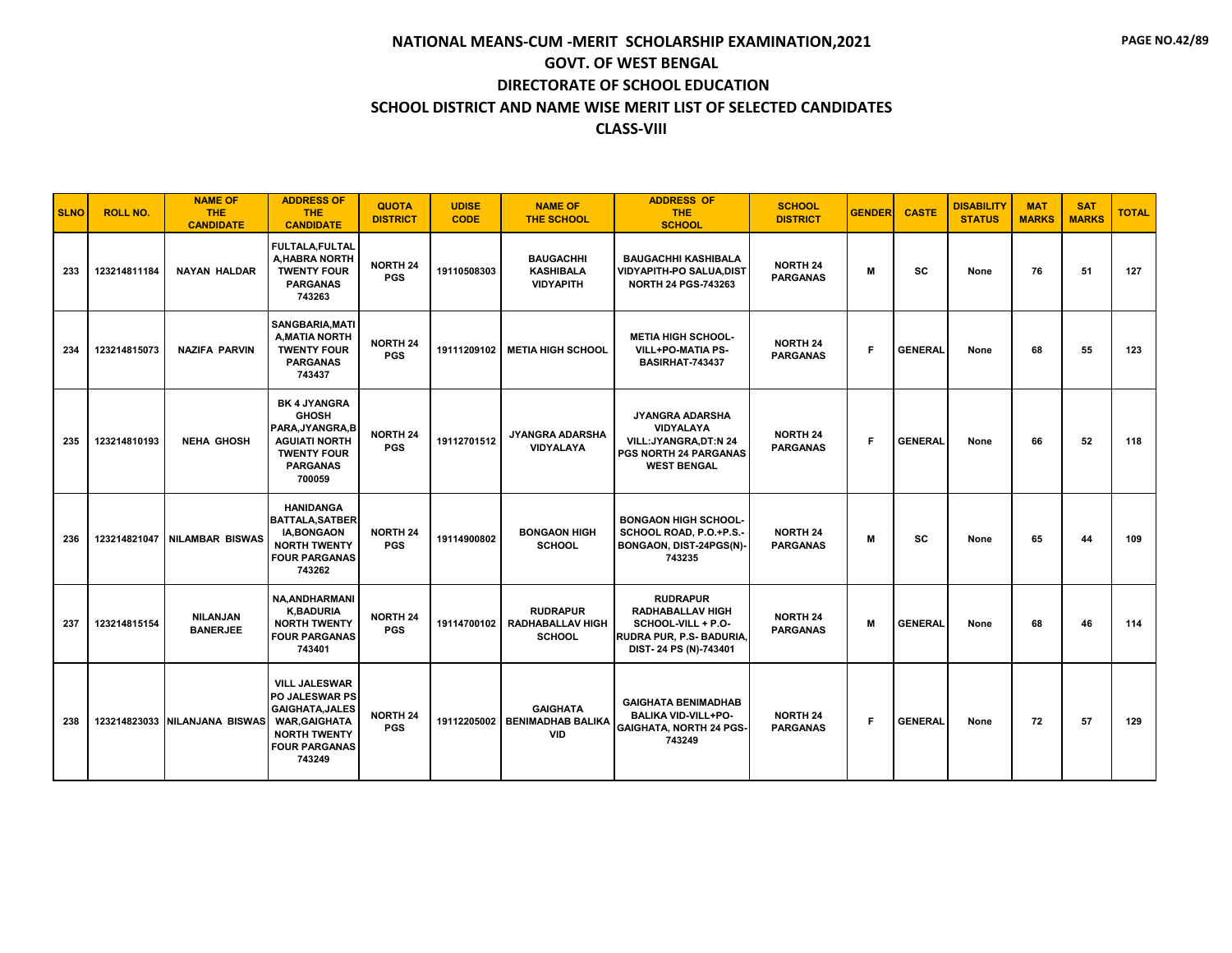| <b>SLNO</b> | <b>ROLL NO.</b> | <b>NAME OF</b><br><b>THE</b><br><b>CANDIDATE</b> | <b>ADDRESS OF</b><br><b>THE</b><br><b>CANDIDATE</b>                                                                                                      | <b>QUOTA</b><br><b>DISTRICT</b> | <b>UDISE</b><br><b>CODE</b> | <b>NAME OF</b><br><b>THE SCHOOL</b>                       | <b>ADDRESS OF</b><br><b>THE</b><br><b>SCHOOL</b>                                                                                                        | <b>SCHOOL</b><br><b>DISTRICT</b>   | <b>GENDER</b> | <b>CASTE</b>   | <b>DISABILITY</b><br><b>STATUS</b> | <b>MAT</b><br><b>MARKS</b> | <b>SAT</b><br><b>MARKS</b> | <b>TOTAL</b> |
|-------------|-----------------|--------------------------------------------------|----------------------------------------------------------------------------------------------------------------------------------------------------------|---------------------------------|-----------------------------|-----------------------------------------------------------|---------------------------------------------------------------------------------------------------------------------------------------------------------|------------------------------------|---------------|----------------|------------------------------------|----------------------------|----------------------------|--------------|
| 239         | 123214822130    | <b>NILANKAN BISWAS</b>                           | <b>NAHATA</b><br><b>BAKCHARA</b><br><b>ROAD, RAMPUR</b><br><b>BHATPARA, GAIG</b><br><b>HATA NORTH</b><br><b>TWENTY FOUR</b><br><b>PARGANAS</b><br>743249 | <b>NORTH 24</b><br><b>PGS</b>   | 19112112403                 | <b>NAHATA HIGH</b><br><b>SCHOOL</b>                       | <b>NAHATA HIGH SCHOOL-</b><br>P.O.-NAHATA, DIST- NORTH<br>24 PARGANAS-743290                                                                            | <b>NORTH 24</b><br><b>PARGANAS</b> | М             | SC             | None                               | 75                         | 62                         | 137          |
| 240         | 123214816117    | <b>NILANKAN ROY</b>                              | 0N202, MINAKHAN,<br><b>MINAKHAN</b><br><b>NORTH TWENTY</b><br><b>FOUR PARGANAS</b><br>743425                                                             | <b>NORTH 24</b><br><b>PGS</b>   | 19111607802                 | <b>BAMANPUKURIA</b><br><b>S.M.M.HIGH SCHOOL</b>           | <b>BAMANPUKURIA</b><br><b>S.M.M.HIGH SCHOOL-</b><br><b>VILL+PO:BAMANPUKUR,DT</b><br>:N 24 PGS-743425                                                    | <b>NORTH 24</b><br><b>PARGANAS</b> | M             | <b>SC</b>      | None                               | 64                         | 40                         | 104          |
| 241         | 123214823237    | <b>OLIVA BHOWMIK</b>                             | <b>VILL-BAGNA,PO-</b><br><b>GAIGHATA,PS-</b><br><b>GAIGHATA, GAIGH</b><br>ATA, GAIGHATA<br><b>NORTH TWENTY</b><br><b>FOUR PARGANAS</b><br>743249         | <b>NORTH 24</b><br><b>PGS</b>   | 19112205002                 | <b>GAIGHATA</b><br><b>BENIMADHAB BALIKA</b><br><b>VID</b> | <b>GAIGHATA BENIMADHAB</b><br><b>BALIKA VID-VILL+PO-</b><br><b>GAIGHATA, NORTH 24 PGS-</b><br>743249                                                    | <b>NORTH 24</b><br><b>PARGANAS</b> | F.            | <b>GENERAL</b> | None                               | 67                         | 55                         | 122          |
| 242         | 123214823122    | <b>PARAMDEEP</b><br><b>MUHURI</b>                | <b>SAKTIGARH, BON</b><br><b>GAON, BONGAON</b><br><b>NORTH TWENTY</b><br><b>FOUR PARGANAS</b><br>743235                                                   | <b>NORTH 24</b><br><b>PGS</b>   | 19114900802                 | <b>BONGAON HIGH</b><br><b>SCHOOL</b>                      | <b>BONGAON HIGH SCHOOL-</b><br>SCHOOL ROAD, P.O.+P.S.-<br>BONGAON, DIST-24PGS(N)-<br>743235                                                             | <b>NORTH 24</b><br><b>PARGANAS</b> | M             | <b>GENERAL</b> | None                               | 72                         | 48                         | 120          |
| 243         | 123214822093    | <b>PATATRI SANTRA</b>                            | <b>STATION</b><br><b>ROAD, CHANDPAR</b><br>A<br><b>BAZAR, GAIGHATA</b><br><b>NORTH TWENTY</b><br><b>FOUR PARGANAS</b><br>743245                          | <b>NORTH 24</b><br><b>PGS</b>   | 19112209801                 | <b>CHANDPARA BALIKA</b><br><b>VIDYALAYA</b>               | <b>CHANDPARA BALIKA</b><br>VIDYALAYA--743245                                                                                                            | <b>NORTH 24</b><br><b>PARGANAS</b> | F.            | <b>SC</b>      | None                               | 53                         | 50                         | 103          |
| 244         | 123214810122    | <b>PAYEL MONDAL</b>                              | <b>KHARO,KUMRA</b><br><b>KASHIPUR, HABR</b><br>A NORTH<br><b>TWENTY FOUR</b><br><b>PARGANAS</b><br>743271                                                | <b>NORTH 24</b><br><b>PGS</b>   | 19112401511                 | <b>HABRA KAMINI</b><br><b>KUMAR GIRLS' HIGH</b>           | <b>HABRA KAMINI KUMAR</b><br><b>GIRLS' HIGH AUROBINDA</b><br><b>ROAD, PO HABRA, DIST</b><br><b>NORTH 24 PGS NORTH 24</b><br><b>PARGANAS WEST BENGAL</b> | <b>NORTH 24</b><br><b>PARGANAS</b> | F.            | <b>SC</b>      | None                               | 67                         | 46                         | 113          |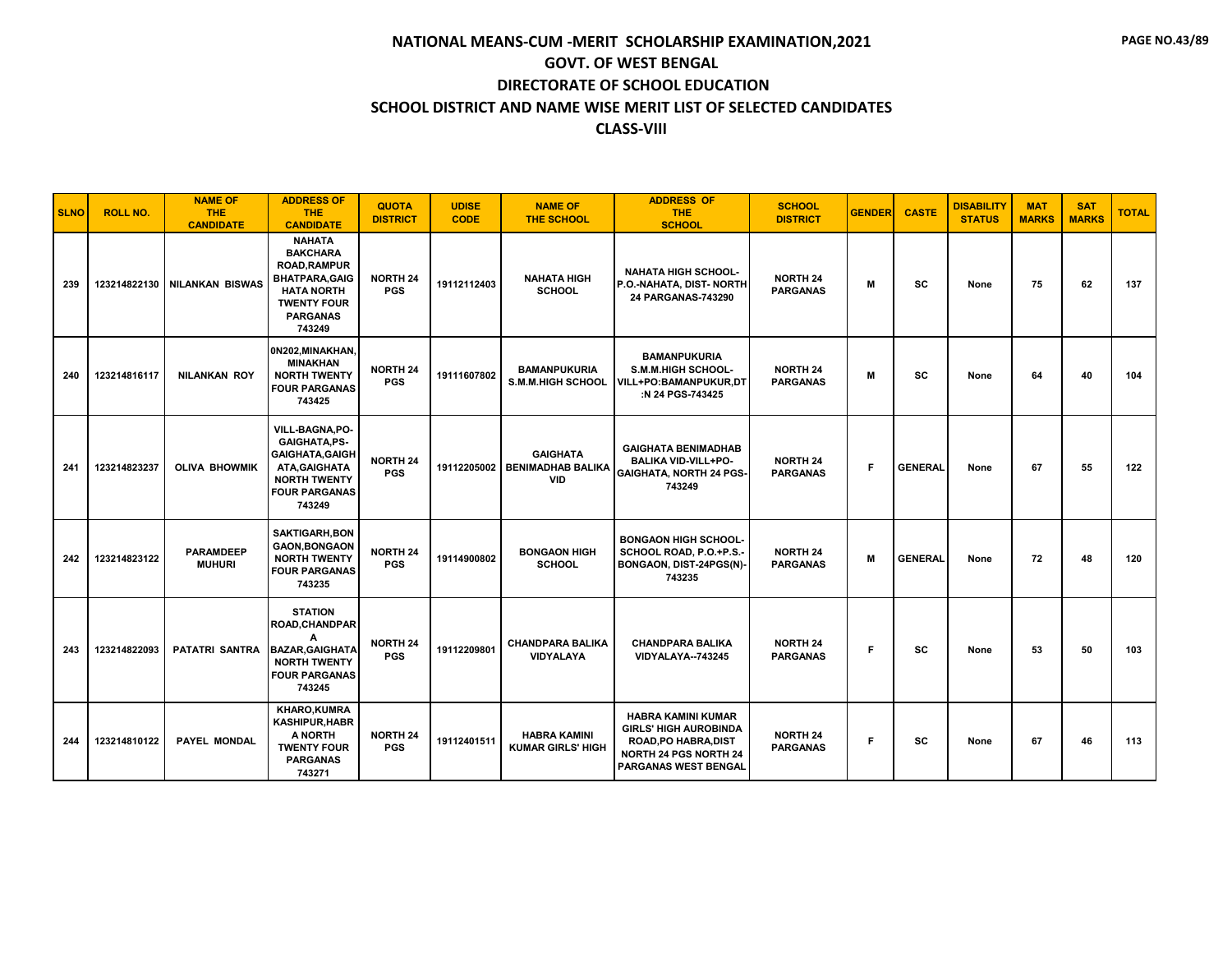| <b>SLNO</b> | <b>ROLL NO.</b> | <b>NAME OF</b><br><b>THE</b><br><b>CANDIDATE</b> | <b>ADDRESS OF</b><br><b>THE</b><br><b>CANDIDATE</b>                                                                          | <b>QUOTA</b><br><b>DISTRICT</b> | <b>UDISE</b><br><b>CODE</b> | <b>NAME OF</b><br><b>THE SCHOOL</b>                            | <b>ADDRESS OF</b><br><b>THE</b><br><b>SCHOOL</b>                                                                                    | <b>SCHOOL</b><br><b>DISTRICT</b>   | <b>GENDER</b> | <b>CASTE</b>   | <b>DISABILITY</b><br><b>STATUS</b> | <b>MAT</b><br><b>MARKS</b> | <b>SAT</b><br><b>MARKS</b> | <b>TOTAL</b> |
|-------------|-----------------|--------------------------------------------------|------------------------------------------------------------------------------------------------------------------------------|---------------------------------|-----------------------------|----------------------------------------------------------------|-------------------------------------------------------------------------------------------------------------------------------------|------------------------------------|---------------|----------------|------------------------------------|----------------------------|----------------------------|--------------|
| 245         | 123214823155    | <b>PAYEL SARKAR</b>                              | <b>BAGNA, GAIGHAT</b><br>A,GAIGHATA<br><b>NORTH TWENTY</b><br><b>FOUR PARGANAS</b><br>743249                                 | <b>NORTH 24</b><br><b>PGS</b>   | 19112205002                 | <b>GAIGHATA</b><br><b>BENIMADHAB BALIKA</b><br><b>VID</b>      | <b>GAIGHATA BENIMADHAB</b><br><b>BALIKA VID-VILL+PO-</b><br><b>GAIGHATA, NORTH 24 PGS-</b><br>743249                                | <b>NORTH 24</b><br><b>PARGANAS</b> | F.            | <b>ST</b>      | None                               | 58                         | 41                         | 99           |
| 246         | 123214821236    | PIYA MALLICK                                     | PIPLIPARA, BAGA<br>NGRAM, BONGAO<br>N NORTH<br><b>TWENTY FOUR</b><br><b>PARGANAS</b><br>743251                               | <b>NORTH 24</b><br><b>PGS</b>   | 19112105602                 | <b>TANGRA COLONY</b><br><b>HIGH SCHOOL</b>                     | <b>TANGRA COLONY HIGH</b><br>SCHOOL-VILL-TANGRA.<br>P.S.-0BONGAON, NORTH 24<br><b>PARGANAS-743251</b>                               | <b>NORTH 24</b><br><b>PARGANAS</b> | F.            | <b>SC</b>      | None                               | 69                         | 42                         | 111          |
| 247         | 123214817242    | PIYALI DEBNATH                                   | <b>RAGHUNATHPUR.</b><br><b>RAGHUNATHPUR.</b><br><b>BADURIA NORTH</b><br><b>TWENTY FOUR</b><br><b>PARGANAS</b><br>743401      | <b>NORTH 24</b><br><b>PGS</b>   | 19111012403                 | <b>BADURIA L M S GIRLS</b><br><b>HIGH SCHOOL</b>               | <b>BADURIA L M S GIRLS HIGH</b><br>SCHOOL-VILL-<br><b>MATHAVANGA, P.S-</b><br><b>BBADURIA, DIST-24 PGS</b><br>$(N)-743401$          | <b>NORTH 24</b><br><b>PARGANAS</b> | F.            | <b>GENERAL</b> | None                               | 70                         | 50                         | 120          |
| 248         | 123214808177    | PIYUSH GHOSH                                     | TAJPUR, GUMA, AS<br><b>HOKENAGAR</b><br><b>NORTH TWENTY</b><br><b>FOUR PARGANAS</b><br>743704                                | <b>NORTH 24</b><br><b>PGS</b>   | 19110606501                 | <b>GUMA RABINDRA</b><br><b>VIDYAPITH</b>                       | <b>GUMA RABINDRA</b><br><b>VIDYAPITH-GUMA</b><br>RABINDRA PA;LLY, P.O-<br>GUMA DIST 24 PGS (N)-<br>743704                           | <b>NORTH 24</b><br><b>PARGANAS</b> | M             | <b>GENERAL</b> | None                               | 73                         | 44                         | 117          |
| 249         | 123214807212    | PIYUSH SHIL                                      | <b>GOURBANGA</b><br><b>ROAD.KUMRA</b><br><b>KASHIPUR, HABR</b><br>A NORTH<br><b>TWENTY FOUR</b><br><b>PARGANAS</b><br>743271 | <b>NORTH 24</b><br><b>PGS</b>   | 19112401912                 | <b>DAKSHIN HABRA HIGH</b><br><b>SCHOOL</b>                     | <b>DAKSHIN HABRA HIGH</b><br><b>SCHOOL VILL SOUTH</b><br><b>HABRA.PO+PS HABRA</b><br><b>NORTH 24 PARGANAS</b><br><b>WEST BENGAL</b> | <b>NORTH 24</b><br><b>PARGANAS</b> | M             | <b>GENERAL</b> | None                               | 58                         | 54                         | 112          |
| 250         | 123214815004    | <b>POULAMI SARKAR</b>                            | <b>TENTULIA</b><br><b>ROAD.DAKSHIN</b><br>CHATRA, BADURIA<br><b>NORTH TWENTY</b><br><b>FOUR PARGANAS</b><br>743247           | <b>NORTH 24</b><br><b>PGS</b>   | 19111000504                 | <b>CHATRA NETAJI</b><br><b>BALIKA SIKSHA</b><br><b>NIKETAN</b> | <b>CHATRA NETAJI BALIKA</b><br>SIKSHA NIKETAN-VILL.P.O.<br><b>DAKSHIN CHATRA, P.S.-</b><br><b>BADURIA-743247</b>                    | <b>NORTH 24</b><br><b>PARGANAS</b> | F.            | SC             | None                               | 71                         | 36                         | 107          |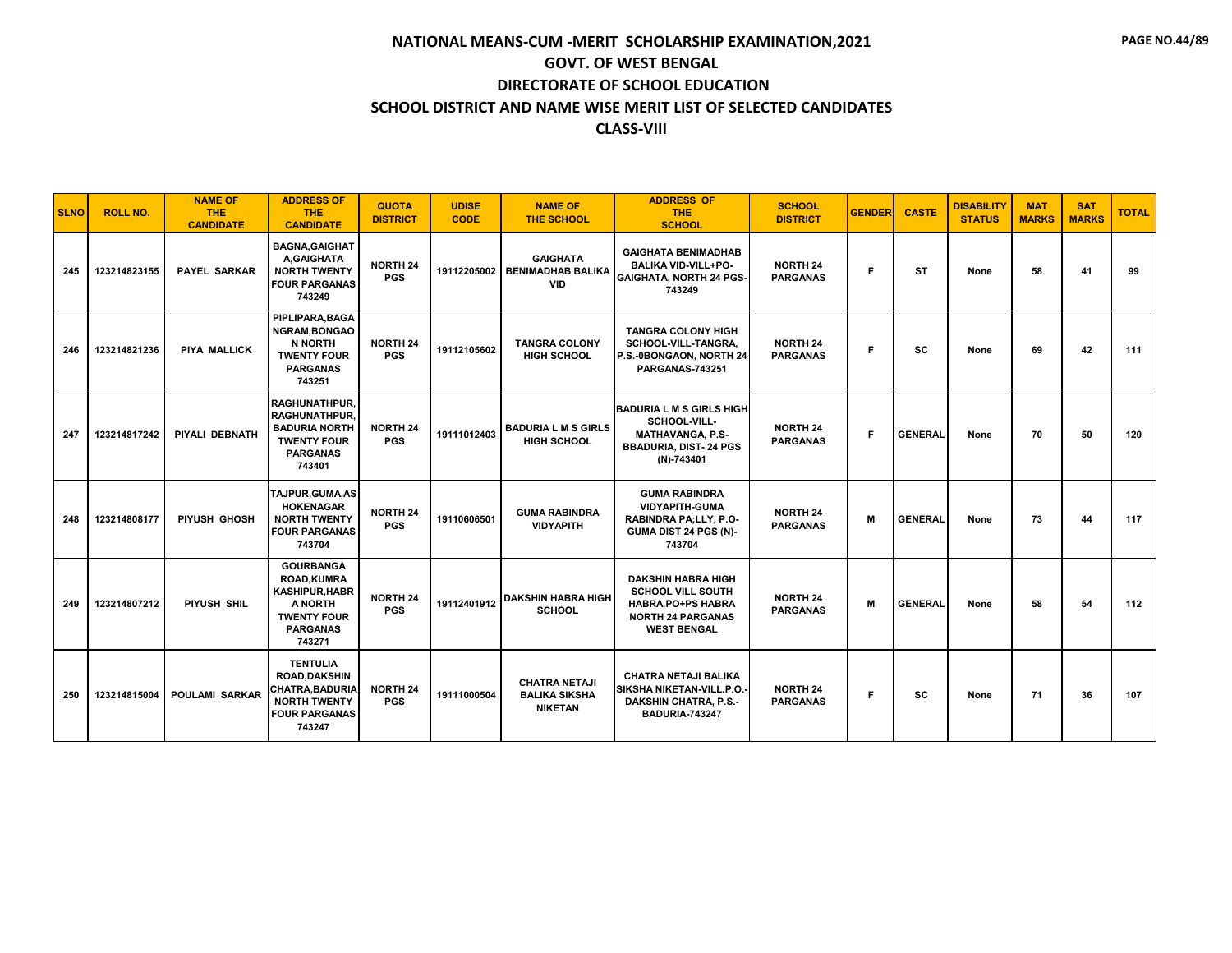| <b>SLNO</b> | <b>ROLL NO.</b> | <b>NAME OF</b><br>THE.<br><b>CANDIDATE</b> | <b>ADDRESS OF</b><br><b>THE</b><br><b>CANDIDATE</b>                                                                       | <b>QUOTA</b><br><b>DISTRICT</b> | <b>UDISE</b><br><b>CODE</b> | <b>NAME OF</b><br><b>THE SCHOOL</b>                         | <b>ADDRESS OF</b><br><b>THE</b><br><b>SCHOOL</b>                                                                              | <b>SCHOOL</b><br><b>DISTRICT</b>   | <b>GENDER</b> | <b>CASTE</b>   | <b>DISABILITY</b><br><b>STATUS</b> | <b>MAT</b><br><b>MARKS</b> | <b>SAT</b><br><b>MARKS</b> | <b>TOTAL</b> |
|-------------|-----------------|--------------------------------------------|---------------------------------------------------------------------------------------------------------------------------|---------------------------------|-----------------------------|-------------------------------------------------------------|-------------------------------------------------------------------------------------------------------------------------------|------------------------------------|---------------|----------------|------------------------------------|----------------------------|----------------------------|--------------|
| 251         |                 | 123214821120 POUSHALI SARKAR               | <b>SATASHI</b><br>ROAD, SATASHI, G<br><b>OPALNAGAR</b><br><b>NORTH TWENTY</b><br><b>FOUR PARGANAS</b><br>743290           | <b>NORTH 24</b><br><b>PGS</b>   | 19112112601                 | <b>NAHATA SARADA</b><br><b>SUNDARI BALIKA V</b>             | <b>NAHATA SARADA SUNDARI</b><br><b>BALIKA V-VILL+PO-</b><br><b>NAHATA, PS-</b><br><b>GOPALNAGAR, DIST-</b><br>24PGS(N)-743290 | <b>NORTH 24</b><br><b>PARGANAS</b> | F             | sc             | None                               | 60                         | 61                         | 121          |
| 252         | 123214809112    | PRADIPTA JANA                              | <b>JAFRABAD,MIRHA</b><br>TI, DUTTAPUKUR<br><b>NORTH TWENTY</b><br><b>FOUR PARGANAS</b><br>700125                          | <b>NORTH 24</b><br><b>PGS</b>   | 19110209903                 | <b>JAFRABAD SV</b><br><b>VIDYAITH HIGH</b><br><b>SCHOOL</b> | <b>JAFRABAD S V VIDYAITH</b><br><b>HIGH SCHOOL-</b><br>JAFARABAD, MIRHATI, 24PG<br>S-N-700125                                 | <b>NORTH 24</b><br><b>PARGANAS</b> | M             | <b>GENERAL</b> | None                               | 60                         | 56                         | 116          |
| 253         | 123214810117    | <b>PRAGYA NASKAR</b>                       | <b>KADAMPUKUR,KA</b><br><b>DAMPUKUR,NEW</b><br><b>TOWN NORTH</b><br><b>TWENTY FOUR</b><br><b>PARGANAS</b><br>700135       | <b>NORTH 24</b><br><b>PGS</b>   | 19110703002                 | <b>AMBIKA SOUDAMINI</b><br><b>BALIKA VIDYAL</b>             | <b>AMBIKA SOUDAMINI</b><br><b>BALIKA VIDYAL-VILL-</b><br><b>BISHNUPUR PO-</b><br><b>RAJARHAT BISHNUPUR -</b><br>700135        | <b>NORTH 24</b><br><b>PARGANAS</b> | Е             | SC             | None                               | 66                         | 43                         | 109          |
| 254         |                 | 123214821167 PRAMITA BACHHAR               | <b>GOPALNAGAR,DI</b><br><b>GHARI, GOPALNA</b><br><b>GAR NORTH</b><br><b>TWENTY FOUR</b><br><b>PARGANAS</b><br>743290      | <b>NORTH 24</b><br><b>PGS</b>   | 19112112601                 | <b>NAHATA SARADA</b><br><b>SUNDARI BALIKA V</b>             | <b>NAHATA SARADA SUNDARI</b><br><b>BALIKA V-VILL+PO-</b><br><b>NAHATA, PS-</b><br><b>GOPALNAGAR, DIST-</b><br>24PGS(N)-743290 | <b>NORTH 24</b><br><b>PARGANAS</b> | F.            | <b>SC</b>      | None                               | 59                         | 57                         | 116          |
| 255         |                 | 123214822036 PRAPTI HOWLADER               | <b>NEAR MAA O</b><br><b>SHISHU,KUMARK</b><br><b>HOLA, BAGDAH</b><br><b>NORTH TWENTY</b><br><b>FOUR PARGANAS</b><br>743270 | <b>NORTH 24</b><br><b>PGS</b>   | 19112013602                 | <b>HELENCHA GIRLS</b><br><b>HIGH SCHOOL</b>                 | <b>HELENCHA GIRLS HIGH</b><br>SCHOOL-<br>VILL+PO:HELENCHA<br>COLONY-743270                                                    | <b>NORTH 24</b><br><b>PARGANAS</b> | F.            | SC             | None                               | 72                         | 51                         | 123          |
| 256         | 123214823060    | <b>PRATIVA BISWAS</b>                      | <b>GOPALNAGAR TO</b><br>SINDRANI.MONGA<br><b>LGANJ, BAGDAH</b><br><b>NORTH TWENTY</b><br><b>FOUR PARGANAS</b><br>743297   | <b>UTTAR</b><br><b>DINAJPUR</b> | 19112002202                 | <b>BAJITPUR HIGH</b><br><b>SCHOOL</b>                       | <b>BAJITPUR HIGH SCHOOL-</b><br>PO-MANGAL GUNJ, DT<br>N24PGS-743297                                                           | <b>NORTH 24</b><br><b>PARGANAS</b> | F.            | <b>SC</b>      | None                               | 53                         | 46                         | 99           |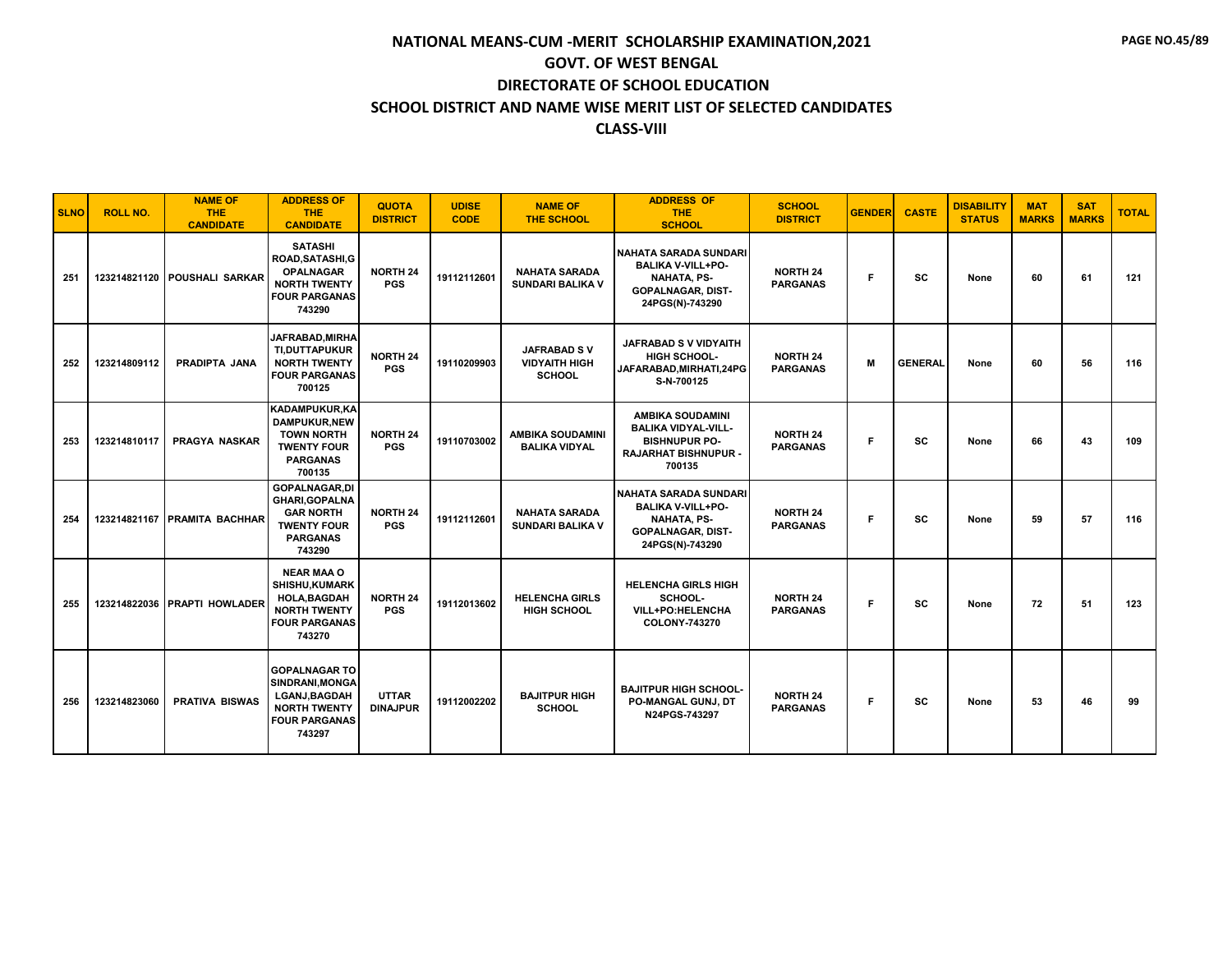| <b>SLNO</b> | <b>ROLL NO.</b> | <b>NAME OF</b><br><b>THE</b><br><b>CANDIDATE</b> | <b>ADDRESS OF</b><br><b>THE</b><br><b>CANDIDATE</b>                                                                                           | <b>QUOTA</b><br><b>DISTRICT</b> | <b>UDISE</b><br><b>CODE</b> | <b>NAME OF</b><br><b>THE SCHOOL</b>                                            | <b>ADDRESS OF</b><br><b>THE</b><br><b>SCHOOL</b>                                                                                  | <b>SCHOOL</b><br><b>DISTRICT</b>   | <b>GENDER</b> | <b>CASTE</b>   | <b>DISABILITY</b><br><b>STATUS</b> | <b>MAT</b><br><b>MARKS</b> | <b>SAT</b><br><b>MARKS</b> | <b>TOTAL</b> |
|-------------|-----------------|--------------------------------------------------|-----------------------------------------------------------------------------------------------------------------------------------------------|---------------------------------|-----------------------------|--------------------------------------------------------------------------------|-----------------------------------------------------------------------------------------------------------------------------------|------------------------------------|---------------|----------------|------------------------------------|----------------------------|----------------------------|--------------|
| 257         | 123214817111    | PRETOM ROY                                       | <b>NA,SIMLA</b><br><b>DURGAPUR, BADU</b><br><b>RIA NORTH</b><br><b>TWENTY FOUR</b><br><b>PARGANAS</b><br>743401                               | <b>NORTH 24</b><br><b>PGS</b>   | 19114700102                 | <b>RUDRAPUR</b><br><b>RADHABALLAV HIGH</b><br><b>SCHOOL</b>                    | <b>RUDRAPUR</b><br><b>RADHABALLAV HIGH</b><br>SCHOOL-VILL + P.O-<br>RUDRA PUR, P.S- BADURIA<br>DIST-24 PS (N)-743401              | <b>NORTH 24</b><br><b>PARGANAS</b> | м             | <b>SC</b>      | None                               | 70                         | 52                         | 122          |
| 258         | 123214809097    | <b>PRITAM DAS</b>                                | 097<br><b>GAIGHATA, THAKU</b><br><b>RNAGAR, THAKUR</b><br><b>NAGAR, GAIGHAT</b><br>A NORTH<br><b>TWENTY FOUR</b><br><b>PARGANAS</b><br>743287 | <b>NORTH 24</b><br><b>PGS</b>   | 19112801403                 | <b>GOBARDANGA</b><br><b>KHANTURA HIGH</b><br><b>SCHOO</b>                      | <b>GOBARDANGA KHANTURA</b><br><b>HIGH SCHOO-VILL-</b><br>SAHAPUR.PO-KHANTU.DT-<br>N 24 PGS-743273                                 | <b>NORTH 24</b><br><b>PARGANAS</b> | м             | <b>SC</b>      | None                               | 65                         | 46                         | 111          |
| 259         | 123214809117    | PRITAM DUTTA                                     | <b>ADARSHA</b><br>PALLY, ASHOKNA<br><b>GAR, ASHOKNAGA</b><br><b>R NORTH</b><br><b>TWENTY FOUR</b><br><b>PARGANAS</b><br>743222                | <b>NORTH 24</b><br><b>PGS</b>   | 19112501604                 | <b>ASHOKENAGAR BOYS</b><br><b>SECONDARY SCHOOL</b>                             | <b>ASHOKENAGAR BOYS</b><br><b>SECONDARY SCHOOL-</b><br>ASHOKENAGAR.PO<br>ASHOKENAGAR, DIST<br><b>NORTH 24 PGS-743222</b>          | <b>NORTH 24</b><br><b>PARGANAS</b> | M             | <b>GENERAL</b> | None                               | 73                         | 53                         | 126          |
| 260         | 123214809213    | PRITHA DEBNATH                                   | <b>KHUDIRAM BOSE</b><br><b>ROAD, MASLANDA</b><br><b>PUR.GOBARDANG</b><br>A NORTH<br><b>TWENTY FOUR</b><br><b>PARGANAS</b><br>743289           | <b>NORTH 24</b><br><b>PGS</b>   | 19110505201                 | <b>MASLANDAPUR</b><br><b>BHUDEB SMRITI</b><br><b>BALIKA VIDYALAYA</b><br>(H.S) | <b>MASLANDAPUR BHUDEB</b><br><b>SMRITI BALIKA VIDYALAYA</b><br>(H.S)-VILL+PO-<br><b>MASLANDAPUR BLOCK-</b><br><b>HABRA-743289</b> | <b>NORTH 24</b><br><b>PARGANAS</b> | F.            | <b>GENERAL</b> | None                               | 78                         | 44                         | 122          |
| 261         | 123214810005    | <b>PRITHA SAMADDER</b>                           | ULUDANGA, MASL<br>ANDAPUR, GOBAR<br><b>DANGA NORTH</b><br><b>TWENTY FOUR</b><br><b>PARGANAS</b><br>743289                                     | <b>NORTH 24</b><br><b>PGS</b>   | 19110505201                 | <b>MASLANDAPUR</b><br><b>BHUDEB SMRITI</b><br><b>BALIKA VIDYALAYA</b><br>(H.S) | <b>MASLANDAPUR BHUDEB</b><br><b>SMRITI BALIKA VIDYALAYA</b><br>(H.S)-VILL+PO-<br><b>MASLANDAPUR BLOCK-</b><br><b>HABRA-743289</b> | <b>NORTH 24</b><br><b>PARGANAS</b> | F.            | <b>SC</b>      | None                               | 63                         | 53                         | 116          |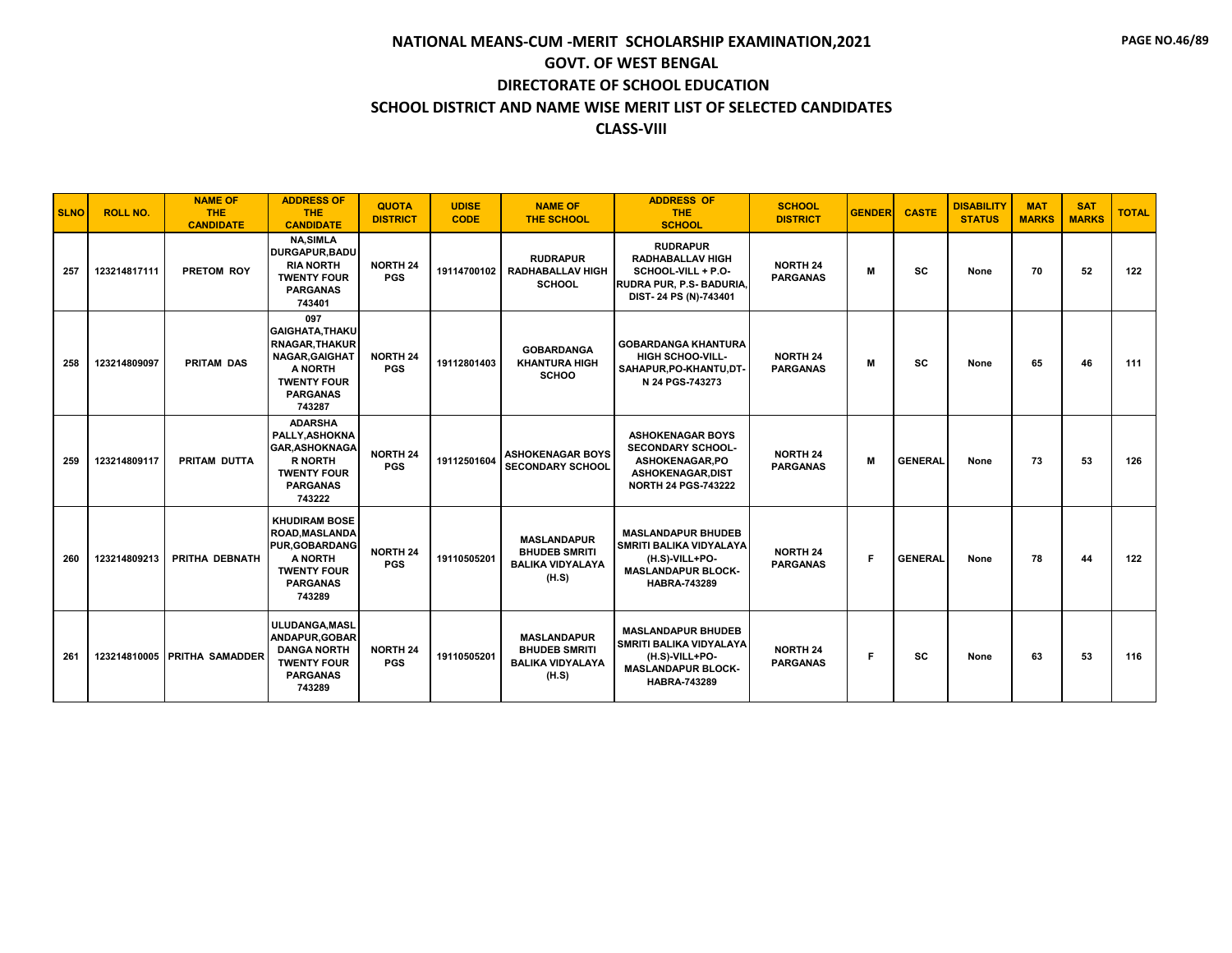| <b>SLNO</b> | <b>ROLL NO.</b> | <b>NAME OF</b><br><b>THE</b><br><b>CANDIDATE</b> | <b>ADDRESS OF</b><br><b>THE</b><br><b>CANDIDATE</b>                                                                     | <b>QUOTA</b><br><b>DISTRICT</b> | <b>UDISE</b><br><b>CODE</b> | <b>NAME OF</b><br>THE SCHOOL                                     | <b>ADDRESS OF</b><br><b>THE</b><br><b>SCHOOL</b>                                                               | <b>SCHOOL</b><br><b>DISTRICT</b>   | <b>GENDER</b> | <b>CASTE</b>   | <b>DISABILITY</b><br><b>STATUS</b> | <b>MAT</b><br><b>MARKS</b> | <b>SAT</b><br><b>MARKS</b> | <b>TOTAL</b> |
|-------------|-----------------|--------------------------------------------------|-------------------------------------------------------------------------------------------------------------------------|---------------------------------|-----------------------------|------------------------------------------------------------------|----------------------------------------------------------------------------------------------------------------|------------------------------------|---------------|----------------|------------------------------------|----------------------------|----------------------------|--------------|
| 262         | 123214816046    | PRITHA SARDAR                                    | SANDESHKHALI.S<br><b>ANDESHKHALI,SA</b><br><b>NDESHKHALI</b><br><b>NORTH TWENTY</b><br><b>FOUR PARGANAS</b><br>743446   | <b>NORTH 24</b><br><b>PGS</b>   | 19111802802                 | <b>SANDESHKHALI</b><br><b>RADHARANI HIGH</b><br>SCHOOL(HS)       | <b>SANDESHKHALI</b><br><b>RADHARANI HIGH</b><br>SCHOOL(HS)-P.O-+P.S-<br>SANDESHKHALI, DIST-24<br>PGS. N-743446 | <b>NORTH 24</b><br><b>PARGANAS</b> | F.            | ST             | None                               | 54                         | 34                         | 88           |
| 263         | 123214815209    | <b>PRITHIVA SARKAR</b>                           | <b>TENTULIA</b><br><b>ROAD.SAYESTAN</b><br><b>AGAR.BADURIA</b><br><b>NORTH TWENTY</b><br><b>FOUR PARGANAS</b><br>743427 | <b>NORTH 24</b><br><b>PGS</b>   | 19114600704                 | <b>BASIRHAT HIGH</b><br><b>SCHOOL</b>                            | <b>BASIRHAT HIGH SCHOOL-</b><br>P.O-BASIRHAT. P.S-<br><b>BASIRHAT, DIST-NORTH 24</b><br><b>PARGANAS-743411</b> | <b>NORTH 24</b><br><b>PARGANAS</b> | M             | SC             | None                               | 62                         | 44                         | 106          |
| 264         | 123214811162    | PRITI DEY                                        | <b>SRIKRISHNAPUR.</b><br><b>KAZIPARA, BARAS</b><br><b>AT NORTH</b><br><b>TWENTY FOUR</b><br><b>PARGANAS</b><br>700125   | <b>NORTH 24</b><br><b>PGS</b>   | 19112300903                 | <b>BARASAT</b><br><b>VIVEKANANDA</b><br><b>ADARSHA VIDYAPITH</b> | <b>BARASAT VIVEKANANDA</b><br>ADARSHA VIDYAPITH-<br>VILL+PO:BARASAT,DT:N 24<br>PGS-700124                      | <b>NORTH 24</b><br><b>PARGANAS</b> | F             | <b>GENERAL</b> | None                               | 65                         | 46                         | 111          |
| 265         | 123214815177    | <b>PRITI MONDAL</b>                              | VILL-<br><b>TALBERIA.KHALIS</b><br>ADY.HAROA<br><b>NORTH TWENTY</b><br><b>FOUR PARGANAS</b><br>743425                   | <b>NORTH 24</b><br><b>PGS</b>   | 19111302702                 | <b>SALIPUR HIGH</b><br><b>SCHOOL</b>                             | <b>SALIPUR HIGH SCHOOL-</b><br>VILL: HARIPUR, DT: N 24<br>PGS-743425                                           | <b>NORTH 24</b><br><b>PARGANAS</b> | F             | SC             | None                               | 62                         | 47                         | 109          |
| 266         | 123214810148    | <b>PRITI SARDER</b>                              | SONADANGA, KAM<br><b>DEBPUR.AMDANG</b><br>A NORTH<br><b>TWENTY FOUR</b><br><b>PARGANAS</b><br>700125                    | <b>NORTH 24</b><br><b>PGS</b>   | 19110105102                 | <b>BODAI HIGH SCHOOL</b><br>(H.S.)                               | <b>BODAI HIGH SCHOOL (H.S.)</b><br>P.O- BODAI, DIST- NORTH<br>24 PARGANAS, -700126                             | <b>NORTH 24</b><br><b>PARGANAS</b> | F             | <b>ST</b>      | None                               | 58                         | 38                         | 96           |
| 267         | 123214823136    | PRITISHA MONDAL                                  | PALLA, PALLA, GO<br><b>PALNAGAR</b><br><b>NORTH TWENTY</b><br><b>FOUR PARGANAS</b><br>743701                            | <b>NORTH 24</b><br><b>PGS</b>   | 19112112902                 | PALLA K.P.C. H.S.<br><b>SCHOOL</b>                               | IPALLA K.P.C. H.S. SCHOOL·<br>VILL-PALLA, PS-<br><b>GOPALNAGAR, DIST-</b><br>24PGS(N)-743701                   | <b>NORTH 24</b><br><b>PARGANAS</b> | F             | <b>GENERAL</b> | None                               | 66                         | 52                         | 118          |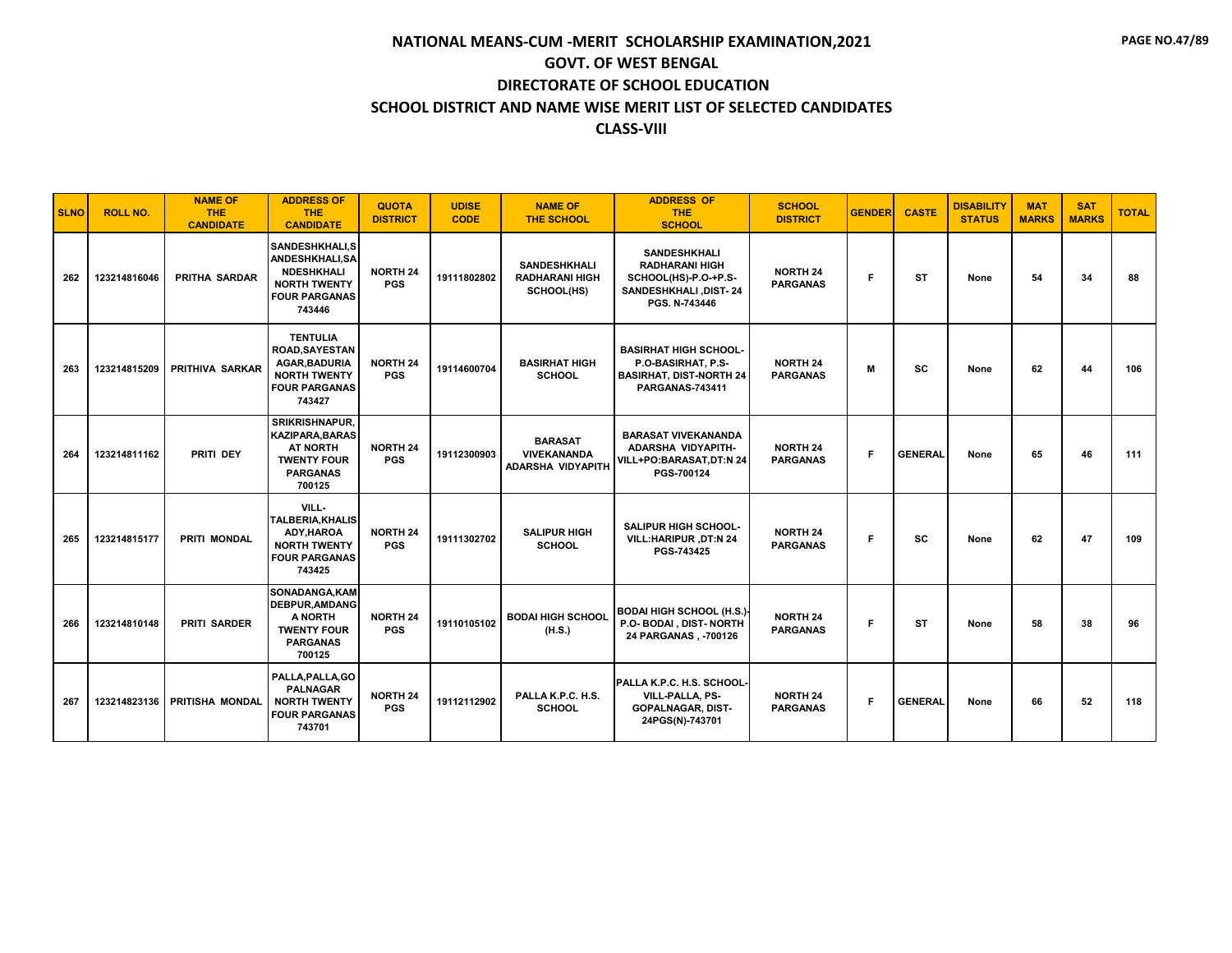| <b>SLNO</b> | <b>ROLL NO.</b> | <b>NAME OF</b><br><b>THE</b><br><b>CANDIDATE</b> | <b>ADDRESS OF</b><br><b>THE</b><br><b>CANDIDATE</b>                                                                                                                | <b>QUOTA</b><br><b>DISTRICT</b> | <b>UDISE</b><br><b>CODE</b> | <b>NAME OF</b><br><b>THE SCHOOL</b>                             | <b>ADDRESS OF</b><br><b>THE</b><br><b>SCHOOL</b>                                                                                      | <b>SCHOOL</b><br><b>DISTRICT</b>   | <b>GENDER</b> | <b>CASTE</b>   | <b>DISABILITY</b><br><b>STATUS</b> | <b>MAT</b><br><b>MARKS</b> | <b>SAT</b><br><b>MARKS</b> | <b>TOTAL</b> |
|-------------|-----------------|--------------------------------------------------|--------------------------------------------------------------------------------------------------------------------------------------------------------------------|---------------------------------|-----------------------------|-----------------------------------------------------------------|---------------------------------------------------------------------------------------------------------------------------------------|------------------------------------|---------------|----------------|------------------------------------|----------------------------|----------------------------|--------------|
| 268         | 123214810071    | <b>PRITOM DAS</b>                                | <b>THAKURPUKUR</b><br>ROAD, BADU 2ND<br><b>MAIN</b><br>ROAD, BADU, BAR<br><b>ASAT NORTH</b><br><b>TWENTY FOUR</b><br><b>PARGANAS</b><br>700128                     | <b>NORTH 24</b><br><b>PGS</b>   | 19112301705                 | <b>GUSTIA</b><br><b>KSHETRANATH HIGH</b><br><b>SCH</b>          | <b>GUSTIA KSHETRANATH</b><br>HIGH SCH-GUSTIA, P.O.-<br>BADU, P.S.-BARASAT-<br>700128                                                  | <b>NORTH 24</b><br><b>PARGANAS</b> | M             | <b>GENERAL</b> | None                               | 71                         | 55                         | 126          |
| 269         | 123214810044    | <b>PRIYA SARKAR</b>                              | <b>BIRA BANDHAB</b><br><b>PALLY</b><br><b>ROAD, BIRA</b><br><b>BALLAV</b><br>PARA, ASHOKENA<br><b>GAR NORTH</b><br><b>TWENTY FOUR</b><br><b>PARGANAS</b><br>743234 | <b>NORTH 24</b><br><b>PGS</b>   | 19110608905                 | <b>BIRABALLAVPARA</b><br><b>SANTIPIPASA BALIKA</b><br>VIDYALAYA | <b>BIRABALLAVPARA</b><br><b>SANTIPIPASA BALIKA</b><br>VIDYALAYA-VILLAGE +PO<br><b>BIRA BALLAV PARA DT-</b><br>NOTH 24PG 743234-743234 | <b>NORTH 24</b><br><b>PARGANAS</b> | F.            | <b>SC</b>      | None                               | 62                         | 49                         | 111          |
| 270         | 123214817064    | PRIYA SARKAR                                     | <b>NEAR</b><br><b>NAKUADAHA</b><br><b>HOSPITAL, ITINDA.</b><br><b>BASIRHAT NORTH</b><br><b>TWENTY FOUR</b><br><b>PARGANAS</b><br>743292                            | <b>NORTH 24</b><br><b>PGS</b>   | 19111100202                 | <b>ITINDA UNION HIGH</b><br>SCHOOL(H.S)                         | <b>ITINDA UNION HIGH</b><br>SCHOOL(H.S)-VILL+P.O.-<br><b>ITINDA, NORTH 24</b><br>PARGANAS-743292                                      | <b>NORTH 24</b><br><b>PARGANAS</b> | F.            | <b>SC</b>      | None                               | 62                         | 42                         | 104          |
| 271         | 123214822213    | <b>PRIYAM DAS</b>                                | GOBRAPUR, GOB<br><b>RAPUR, BONGAON</b><br><b>NORTH TWENTY</b><br><b>FOUR PARGANAS</b><br>743251                                                                    | <b>NORTH 24</b><br><b>PGS</b>   | 19112103802                 | <b>GANRAPOTA HIGH</b><br><b>SCHOOL</b>                          | <b>GANRAPOTA HIGH</b><br>SCHOOL-VILL+P.O-<br><b>GANRAPOTA, DIST-NORTH</b><br>24 PARGANAS-743251                                       | <b>NORTH 24</b><br><b>PARGANAS</b> | M             | <b>GENERAL</b> | None                               | 69                         | 66                         | 135          |
| 272         | 123214817073    | PRIYANKA MAITI                                   | <b>BANSTALA, BANS</b><br><b>TALA.HASNABAD</b><br><b>NORTH TWENTY</b><br><b>FOUR PARGANAS</b><br>743435                                                             | <b>NORTH 24</b><br><b>PGS</b>   | 19111505702                 | <b>BHANDERKHALI P.C.P</b><br><b>INSTITUTION</b>                 | <b>BHANDERKHALI P.C.P</b><br><b>INSTITUTION-</b><br>VILL+PO:BHANDERKHALI-<br>743439                                                   | <b>NORTH 24</b><br><b>PARGANAS</b> | F.            | <b>SC</b>      | None                               | 70                         | 36                         | 106          |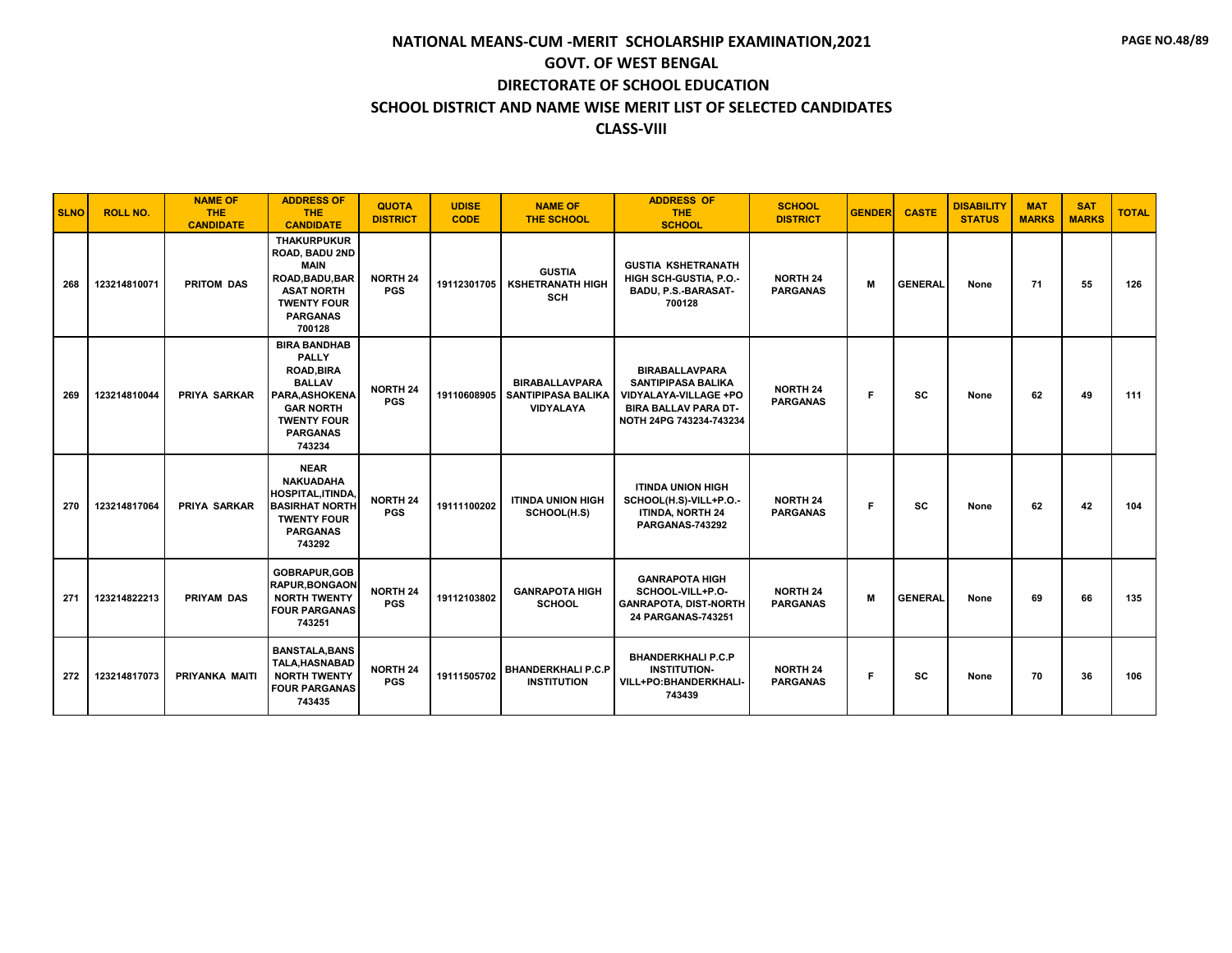| <b>SLNO</b> | <b>ROLL NO.</b> | <b>NAME OF</b><br><b>THE</b><br><b>CANDIDATE</b> | <b>ADDRESS OF</b><br><b>THE</b><br><b>CANDIDATE</b>                                                                        | <b>QUOTA</b><br><b>DISTRICT</b> | <b>UDISE</b><br><b>CODE</b> | <b>NAME OF</b><br><b>THE SCHOOL</b>                                            | <b>ADDRESS OF</b><br><b>THE</b><br><b>SCHOOL</b>                                                                                                                      | <b>SCHOOL</b><br><b>DISTRICT</b>   | <b>GENDER</b> | <b>CASTE</b>   | <b>DISABILITY</b><br><b>STATUS</b> | <b>MAT</b><br><b>MARKS</b> | <b>SAT</b><br><b>MARKS</b> | <b>TOTAL</b> |
|-------------|-----------------|--------------------------------------------------|----------------------------------------------------------------------------------------------------------------------------|---------------------------------|-----------------------------|--------------------------------------------------------------------------------|-----------------------------------------------------------------------------------------------------------------------------------------------------------------------|------------------------------------|---------------|----------------|------------------------------------|----------------------------|----------------------------|--------------|
| 273         | 123214823165    | PRIYANKA SADHU                                   | <b>CHOWBERIA,CHO</b><br><b>WBERIA, GOPALN</b><br><b>AGAR NORTH</b><br><b>TWENTY FOUR</b><br><b>PARGANAS</b><br>743290      | <b>NORTH 24</b><br><b>PGS</b>   | 19112111204                 | <b>CHOWBERIA</b><br><b>ANNADASUNDARI</b><br><b>MITRA</b>                       | <b>CHOWBERIA</b><br>ANNADASUNDARI MITRA <sub>'</sub><br>VILL-CHOWBERIA, P.O.-<br><b>CHOWBERIA, DIST- NORTH</b><br>24 PARGANAS-743290                                  | <b>NORTH 24</b><br><b>PARGANAS</b> | E             | <b>SC</b>      | None                               | 63                         | 48                         | 111          |
| 274         | 123214816113    | <b>PRIYANSHU</b><br><b>BISWAS</b>                | <b>GARAKUPI</b><br>ROAD, GARAKUPI,<br><b>HASNABAD</b><br><b>NORTH TWENTY</b><br><b>FOUR PARGANAS</b><br>743456             | <b>UTTAR</b><br><b>DINAJPUR</b> | 19114601105                 | <b>BASIRHAT TOWN HIGH</b><br><b>SCHOOL</b>                                     | <b>BASIRHAT TOWN HIGH</b><br><b>SCHOOL-VILL-BASIRHAT</b><br><b>SWAMI PRANABANANDA</b><br>SARANI, P.O+P.S-<br><b>BASIRHAT, DIST-NORTH 24</b><br><b>PARGANAS-743411</b> | <b>NORTH 24</b><br><b>PARGANAS</b> | м             | <b>SC</b>      | None                               | 54                         | 45                         | 99           |
| 275         | 123214822189    | PRIYASI GHOSH                                    | <b>MADHABPUR.DHA</b><br>RMAPUKURIA, BO<br><b>NGAON NORTH</b><br><b>TWENTY FOUR</b><br><b>PARGANAS</b><br>743235            | <b>NORTH 24</b><br><b>PGS</b>   | 19112117602                 | <b>MADHABPUR HIGH</b><br><b>SCHOOL</b>                                         | <b>MADHABPUR HIGH</b><br>SCHOOL-P.O-<br><b>DHARMAPUKURIA, P.S-</b><br><b>BONGAON, DIST-NORTH</b><br>24PARGANAS-743235                                                 | <b>NORTH 24</b><br><b>PARGANAS</b> | F             | <b>GENERAL</b> | None                               | 71                         | 42                         | 113          |
| 276         |                 | 123214808052 PRODIP MAJUMDER                     | JAMTALA.BERGO<br><b>OM.GOBARDANG</b><br>A NORTH<br><b>TWENTY FOUR</b><br><b>PARGANAS</b><br>743263                         | <b>UTTAR</b><br><b>DINAJPUR</b> | 19110500202                 | <b>LAKHIMPUR SWAMIJI</b><br><b>SEVA S HIGH</b><br>SCHOOL(H.S)                  | LAKHIMPUR SWAMIJI SEVA<br>S HIGH SCHOOL(H.S)-VILL<br><b>LAKSHMIPUR.PO</b><br><b>GOBARDANGA, PS HABRA-</b><br>743252                                                   | <b>NORTH 24</b><br><b>PARGANAS</b> | м             | SC             | None                               | 65                         | 34                         | 99           |
| 277         | 123214821252    | PROTUL MONDAL                                    | <b>SAVAIPUR.NAKFU</b><br><b>L.BONGAON</b><br><b>NORTH TWENTY</b><br><b>FOUR PARGANAS</b><br>743235                         | <b>NORTH 24</b><br><b>PGS</b>   | 19112117602                 | <b>MADHABPUR HIGH</b><br><b>SCHOOL</b>                                         | <b>MADHABPUR HIGH</b><br>SCHOOL-P.O-<br>DHARMAPUKURIA, P.S-<br><b>BONGAON, DIST-NORTH</b><br>24PARGANAS-743235                                                        | <b>NORTH 24</b><br><b>PARGANAS</b> | M             | <b>SC</b>      | None                               | 62                         | 50                         | 112          |
| 278         | 123214807081    | <b>PUJA ACHARYA</b>                              | <b>HABRA</b><br><b>ROAD.GOBARDAN</b><br><b>GA, GOABRDANG</b><br>A NORTH<br><b>TWENTY FOUR</b><br><b>PARGANAS</b><br>743252 | <b>NORTH 24</b><br><b>PGS</b>   | 19110505201                 | <b>MASLANDAPUR</b><br><b>BHUDEB SMRITI</b><br><b>BALIKA VIDYALAYA</b><br>(H.S) | <b>MASLANDAPUR BHUDEB</b><br>SMRITI BALIKA VIDYALAYA<br>(H.S)-VILL+PO-<br><b>MASLANDAPUR BLOCK-</b><br><b>HABRA-743289</b>                                            | <b>NORTH 24</b><br><b>PARGANAS</b> | F             | <b>GENERAL</b> | None                               | 66                         | 50                         | 116          |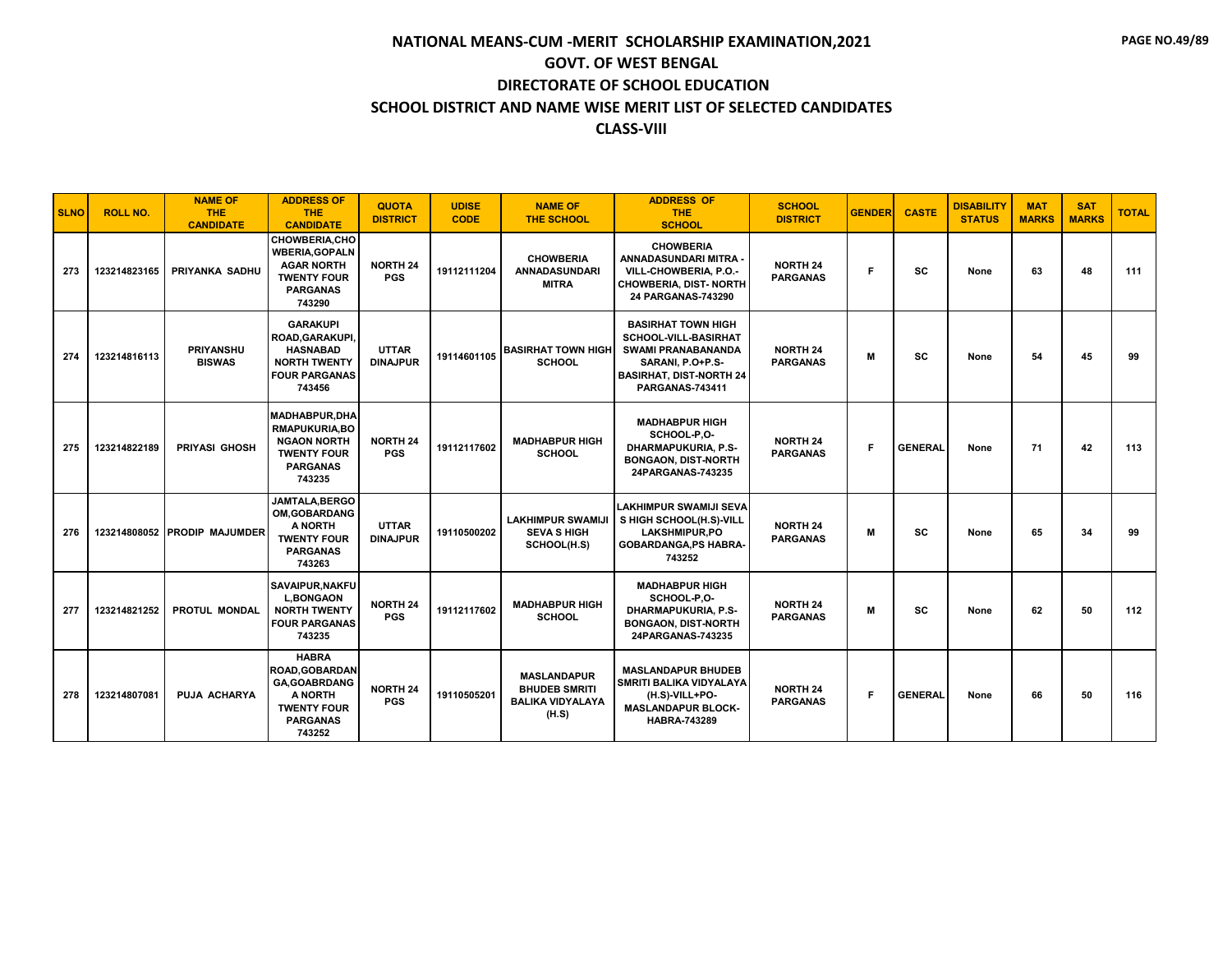| <b>SLNO</b> | <b>ROLL NO.</b> | <b>NAME OF</b><br><b>THE</b><br><b>CANDIDATE</b> | <b>ADDRESS OF</b><br><b>THE</b><br><b>CANDIDATE</b>                                                                          | <b>QUOTA</b><br><b>DISTRICT</b> | <b>UDISE</b><br><b>CODE</b> | <b>NAME OF</b><br><b>THE SCHOOL</b>                                    | <b>ADDRESS OF</b><br><b>THE</b><br><b>SCHOOL</b>                                                                                                                      | <b>SCHOOL</b><br><b>DISTRICT</b>   | <b>GENDER</b> | <b>CASTE</b>   | <b>DISABILITY</b><br><b>STATUS</b> | <b>MAT</b><br><b>MARKS</b> | <b>SAT</b><br><b>MARKS</b> | <b>TOTAL</b> |
|-------------|-----------------|--------------------------------------------------|------------------------------------------------------------------------------------------------------------------------------|---------------------------------|-----------------------------|------------------------------------------------------------------------|-----------------------------------------------------------------------------------------------------------------------------------------------------------------------|------------------------------------|---------------|----------------|------------------------------------|----------------------------|----------------------------|--------------|
| 279         | 123214817008    | <b>PUSHKAR PAL</b>                               | <b>DAKSHIN</b><br><b>CHATRA, DAKSHIN</b><br><b>CHATRA, BADURIA</b><br><b>NORTH TWENTY</b><br><b>FOUR PARGANAS</b><br>743247  | <b>NORTH 24</b><br><b>PGS</b>   | 19111000701                 | <b>DAKSHIN CHATRA</b><br>HIGH SCHOOL                                   | <b>DAKSHIN CHATRA HIGH</b><br>SCHOOL-VILL+P.O.-<br><b>DAKSHIN CHATRA,</b><br>24PGS(N)-743247                                                                          | <b>NORTH 24</b><br><b>PARGANAS</b> | M             | <b>GENERAL</b> | None                               | 72                         | 62                         | 134          |
| 280         | 123214816086    | <b>PUSPA BISWAS</b>                              | <b>GANAPATIPUR, BA</b><br>SIRHAT, BASIRHA<br><b>T NORTH TWENTY</b><br><b>FOUR PARGANAS</b><br>743411                         | <b>NORTH 24</b><br><b>PGS</b>   | 19114600904                 | <b>BASIRHAT HARI</b><br><b>MOHON DALAL GIRLS</b><br><b>HIGH SCHOOL</b> | <b>BASIRHAT HARI MOHON</b><br><b>DALAL GIRLS HIGH</b><br><b>SCHOOL-S.N MAJUMDER</b><br>ROAD. P.O-BASIRHAT,DIST <sup>.</sup><br><b>NORTH 24 PARGANAS-</b><br>743411    | <b>NORTH 24</b><br><b>PARGANAS</b> | F             | SC             | None                               | 67                         | 54                         | 121          |
| 281         | 123214822043    | <b>RACHANA PAUL</b>                              | 097<br><b>GAIGHATA, THAKU</b><br><b>RNAGAR, GAIGHA</b><br><b>TA NORTH</b><br><b>TWENTY FOUR</b><br><b>PARGANAS</b><br>743287 | <b>NORTH 24</b><br><b>PGS</b>   | 19112206802                 | <b>THAKURNAGAR</b><br><b>BALIKA VIDYALAYA</b>                          | <b>THAKURNAGAR BALIKA</b><br>VIDYALAYA-VILL+PO-<br>THAKURNAGAR, NORTH 24<br>PGS-743287                                                                                | <b>NORTH 24</b><br><b>PARGANAS</b> | F.            | <b>GENERAL</b> | None                               | 70                         | 49                         | 119          |
| 282         | 123214816327    | <b>RAHAT HOSSAIN</b><br><b>MONDAL</b>            | <b>CHAMPAPUKUR</b><br>ROAD, CHAMPAPU<br><b>KUR, MATIA</b><br><b>NORTH TWENTY</b><br><b>FOUR PARGANAS</b><br>743291           | <b>NORTH 24</b><br><b>PGS</b>   | 19114601105                 | <b>BASIRHAT TOWN HIGH</b><br><b>SCHOOL</b>                             | <b>BASIRHAT TOWN HIGH</b><br><b>SCHOOL-VILL-BASIRHAT</b><br><b>SWAMI PRANABANANDA</b><br>SARANI, P.O+P.S-<br><b>BASIRHAT, DIST-NORTH 24</b><br><b>PARGANAS-743411</b> | <b>NORTH 24</b><br><b>PARGANAS</b> | M             | <b>GENERAL</b> | None                               | 70                         | 51                         | 121          |
| 283         | 123214817006    | RAHUL JALI                                       | <b>NARIKELTALA.HI</b><br>NGALGANJ, HINGA<br><b>LGANJ NORTH</b><br><b>TWENTY FOUR</b><br><b>PARGANAS</b><br>743435            | <b>NORTH 24</b><br><b>PGS</b>   | 19111501502                 | <b>MAMUDPUR M.J.S.</b><br><b>PRATISTHAN</b>                            | <b>MAMUDPUR M.J.S.</b><br><b>PRATISTHAN-</b><br>VILL:MAMUDPUR-743435                                                                                                  | <b>NORTH 24</b><br><b>PARGANAS</b> | м             | SC             | None                               | 67                         | 59                         | 126          |
| 284         | 123214822215    | <b>RAHUL MONDAL</b>                              | <b>HAPANIA, NAGAR</b><br>UKHRA, HARINGH<br>ATA NADIA 741257                                                                  | <b>NORTH 24</b><br><b>PGS</b>   |                             | <b>CHOWBERIA</b><br>19112111203   DINABANDHU VIDYAL<br><b>HS</b>       | <b>CHOWBERIA DINABANDHU</b><br>VIDYAL HS-VILL+P.O.-<br><b>CHOWBERIA, DIST- NORTH</b><br>24 PARGANAS, P.S.-<br>GOPALNAGAR-743290                                       | <b>NORTH 24</b><br><b>PARGANAS</b> | M             | SC             | None                               | 67                         | 55                         | 122          |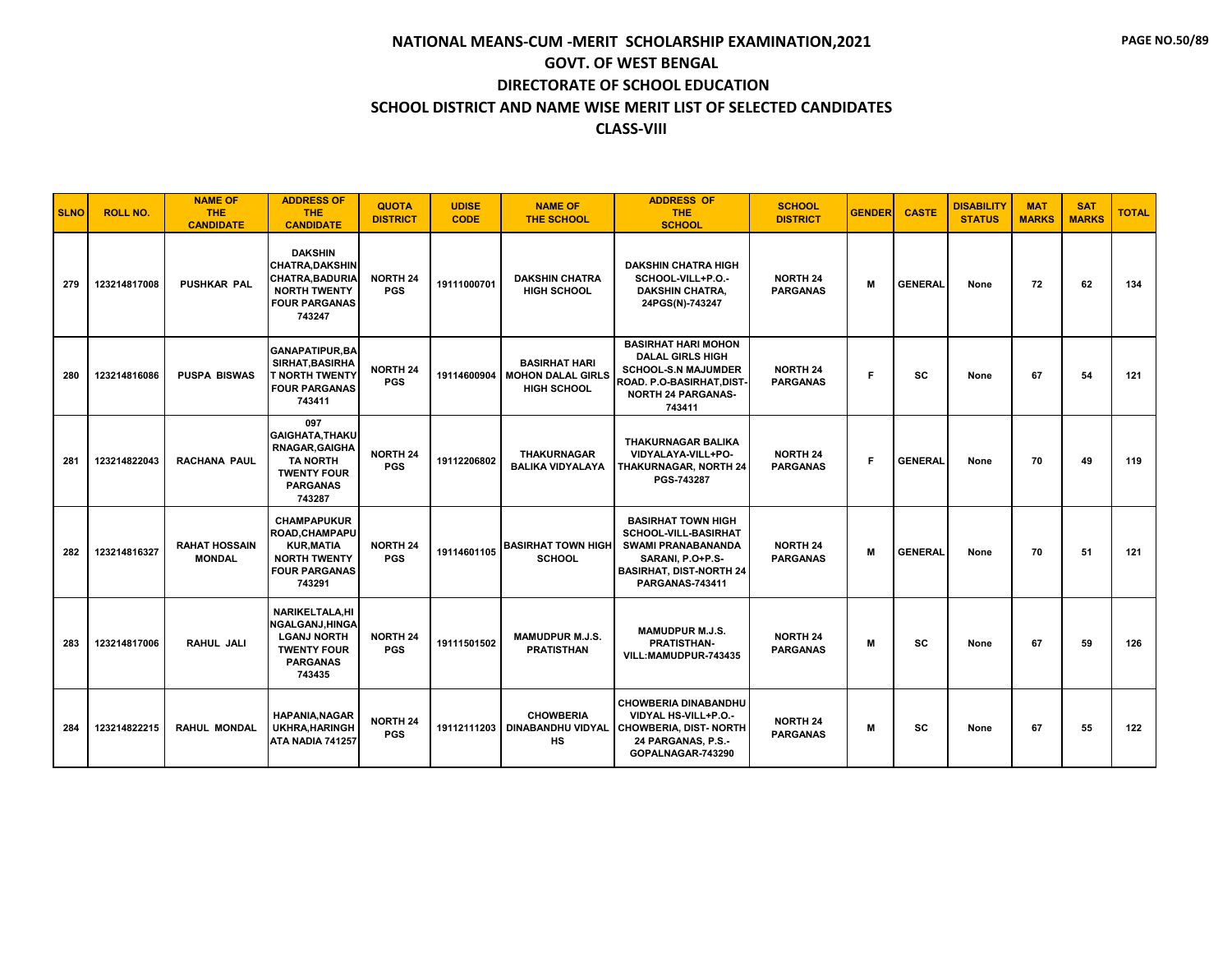| <b>SLNO</b> | <b>ROLL NO.</b> | <b>NAME OF</b><br><b>THE</b><br><b>CANDIDATE</b> | <b>ADDRESS OF</b><br><b>THE</b><br><b>CANDIDATE</b>                                                                                                  | <b>QUOTA</b><br><b>DISTRICT</b> | <b>UDISE</b><br><b>CODE</b> | <b>NAME OF</b><br><b>THE SCHOOL</b>            | <b>ADDRESS OF</b><br><b>THE</b><br><b>SCHOOL</b>                                                              | <b>SCHOOL</b><br><b>DISTRICT</b>   | <b>GENDER</b> | <b>CASTE</b>   | <b>DISABILITY</b><br><b>STATUS</b> | <b>MAT</b><br><b>MARKS</b> | <b>SAT</b><br><b>MARKS</b> | <b>TOTAL</b> |
|-------------|-----------------|--------------------------------------------------|------------------------------------------------------------------------------------------------------------------------------------------------------|---------------------------------|-----------------------------|------------------------------------------------|---------------------------------------------------------------------------------------------------------------|------------------------------------|---------------|----------------|------------------------------------|----------------------------|----------------------------|--------------|
| 285         |                 | 123214809125   RAIHAN TARAFDAR                   | <b>TARAFDER</b><br>PARA, LAKSHMIPU<br><b>L.HABRA NORTH</b><br><b>TWENTY FOUR</b><br><b>PARGANAS</b><br>743234                                        | <b>NORTH 24</b><br><b>PGS</b>   | 19110511302                 | <b>NARAYANPUR HIGH</b><br><b>SCHOOL</b>        | <b>NARAYANPUR HIGH</b><br>SCHOOL-PO- LAKSHMIPUL<br><b>PS-HABRA -743234</b>                                    | <b>NORTH 24</b><br><b>PARGANAS</b> | м             | <b>GENERAL</b> | None                               | 77                         | 49                         | 126          |
| 286         | 123214809038    | <b>RAJ DEBNATH</b>                               | <b>GOHALBATI, SREE</b><br>NAGAR, HABRA<br><b>NORTH TWENTY</b><br><b>FOUR PARGANAS</b><br>743263                                                      | <b>NORTH 24</b><br><b>PGS</b>   | 19110508501                 | <b>RAJBALLAVPUR HIGH</b><br><b>SCHOOL</b>      | <b>RAJBALLAVPUR HIGH</b><br>SCHOOL-VILL-<br><b>RAJBALLAVPUR PO-</b><br><b>MASLANDAPUR PS- HABRA</b><br>743289 | <b>NORTH 24</b><br><b>PARGANAS</b> | M             | <b>GENERAL</b> | None                               | 69                         | 56                         | 125          |
| 287         | 123214823162    | <b>RAJASHREE</b><br><b>BISWAS</b>                | <b>FULSARA</b><br><b>PANCHPOTA</b><br><b>ROOAD, CHANDPA</b><br>RA<br><b>BAZAR, GAIGHATA</b><br><b>NORTH TWENTY</b><br><b>FOUR PARGANAS</b><br>743245 | <b>NORTH 24</b><br><b>PGS</b>   | 19112209801                 | <b>CHANDPARA BALIKA</b><br><b>VIDYALAYA</b>    | <b>CHANDPARA BALIKA</b><br>VIDYALAYA--743245                                                                  | <b>NORTH 24</b><br><b>PARGANAS</b> | F.            | <b>SC</b>      | None                               | 58                         | 42                         | 100          |
| 288         | 123214808159    | <b>RAJAT GHOSH</b>                               | <b>KIRTIPUR, KIRTIPU</b><br><b>R,MADHYAMGRA</b><br><b>M NORTH</b><br><b>TWENTY FOUR</b><br><b>PARGANAS</b><br>700128                                 | <b>NORTH 24</b><br><b>PGS</b>   | 19110308102                 | <b>KIRTIPUR NABIN CH</b><br><b>HIGH SCHOOL</b> | <b>KIRTIPUR NABIN CH HIGH</b><br>SCHOOL-PO:KIRTIPUR, PS:<br><b>BARASAT-700128</b>                             | <b>NORTH 24</b><br><b>PARGANAS</b> | M             | <b>GENERAL</b> | None                               | 64                         | 50                         | 114          |
| 289         | 123214810052    | <b>RAJDIP GHOSH</b>                              | <b>PAUL PARA</b><br>ROAD, BERGOOM,<br><b>GOBARDANGA</b><br><b>NORTH TWENTY</b><br><b>FOUR PARGANAS</b><br>743263                                     | <b>NORTH 24</b><br><b>PGS</b>   | 19110502702                 | <b>BERGOOM HIGH</b><br><b>SCHOOL</b>           | <b>BERGOOM HIGH SCHOOL -</b><br>VILL+PO:BERGOON-743263                                                        | <b>NORTH 24</b><br><b>PARGANAS</b> | M             | <b>GENERAL</b> | None                               | 68                         | 56                         | 124          |
| 290         | 123214807079    | <b>RAMIZ RAJA</b>                                | CHANDALATI, KOL<br>SUR, DEGANGA<br><b>NORTH TWENTY</b><br><b>FOUR PARGANAS</b><br>743438                                                             | <b>NORTH 24</b><br><b>PGS</b>   | 19110414103                 | <b>KOLSUR HIGH</b><br><b>SCHOOL</b>            | KOLSUR HIGH SCHOOL-<br>VILL-KOLSUR, DIST-<br><b>NORTH 24 PARGANAS-</b><br>743438                              | <b>NORTH 24</b><br><b>PARGANAS</b> | M             | <b>GENERAL</b> | None                               | 76                         | 44                         | 120          |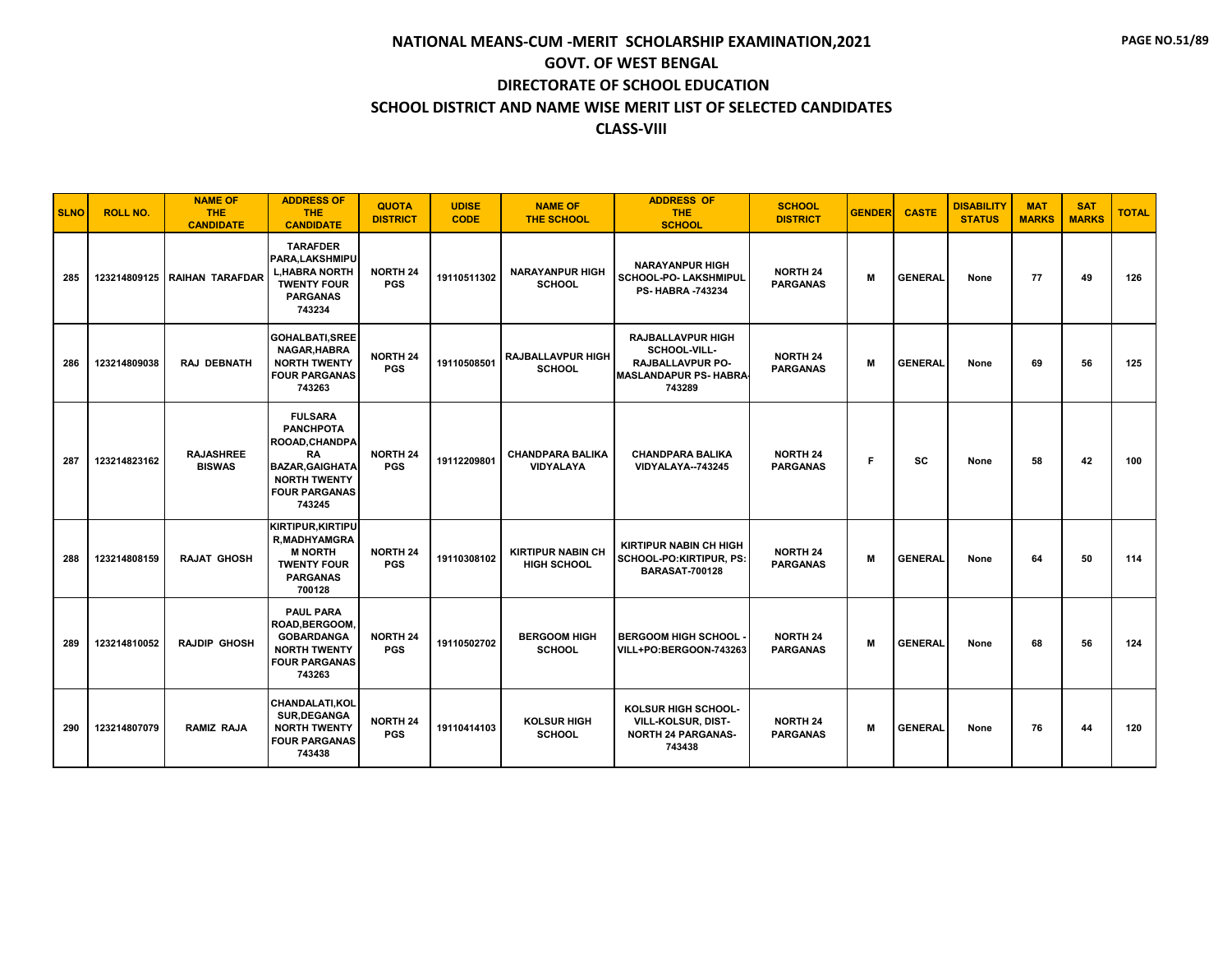| <b>SLNO</b> | <b>ROLL NO.</b> | <b>NAME OF</b><br><b>THE</b><br><b>CANDIDATE</b> | <b>ADDRESS OF</b><br>THE.<br><b>CANDIDATE</b>                                                                                        | <b>QUOTA</b><br><b>DISTRICT</b> | <b>UDISE</b><br><b>CODE</b> | <b>NAME OF</b><br><b>THE SCHOOL</b>                                            | <b>ADDRESS OF</b><br><b>THE</b><br><b>SCHOOL</b>                                                                                  | <b>SCHOOL</b><br><b>DISTRICT</b>   | <b>GENDER</b> | <b>CASTE</b>   | <b>DISABILITY</b><br><b>STATUS</b> | <b>MAT</b><br><b>MARKS</b> | <b>SAT</b><br><b>MARKS</b> | <b>TOTAL</b> |
|-------------|-----------------|--------------------------------------------------|--------------------------------------------------------------------------------------------------------------------------------------|---------------------------------|-----------------------------|--------------------------------------------------------------------------------|-----------------------------------------------------------------------------------------------------------------------------------|------------------------------------|---------------|----------------|------------------------------------|----------------------------|----------------------------|--------------|
| 291         | 123214809128    | <b>RAZEN SALEH</b>                               | <b>RAJALIPUR, KACH</b><br><b>UA, MATIA NORTH</b><br><b>TWENTY FOUR</b><br><b>PARGANAS</b><br>743424                                  | <b>NORTH 24</b><br><b>PGS</b>   | 19110403001                 | <b>BERACHAMPA DEULIA</b><br><b>UCHCHA VIDYA</b>                                | <b>BERACHAMPA DEULIA</b><br><b>UCHCHA VIDYA-</b><br>NBEBLAYA, DEGANGA,<br><b>NORTH 24 PARGANAS-</b><br>743424                     | <b>NORTH 24</b><br><b>PARGANAS</b> | M             | <b>GENERAL</b> | None                               | 62                         | 62                         | 124          |
| 292         | 123214817183    | <b>REFA TAMANNA</b>                              | D/O-ABDUL<br><b>GAFFAR</b><br><b>MONDAL, NAYABA</b><br><b>STIA, BADURIA</b><br><b>NORTH TWENTY</b><br><b>FOUR PARGANAS</b><br>743401 | <b>NORTH 24</b><br><b>PGS</b>   | 19111010204                 | <b>JASHAIKATI HIGH</b><br><b>SCHOOL</b>                                        | JASHAIKATI HIGH SCHOOL·<br>VOLL+P.O.-JASHAIKATI-<br>743401                                                                        | <b>NORTH 24</b><br><b>PARGANAS</b> | F             | <b>GENERAL</b> | Loco motor<br>disability           | 60                         | 26                         | 86           |
| 293         | 123214823269    | <b>RIDDHI MONDAL</b>                             | GAIGHATA, NATAG<br><b>RAM, GAIGHATA</b><br><b>NORTH TWENTY</b><br><b>FOUR PARGANAS</b><br>743249                                     | <b>NORTH 24</b><br><b>PGS</b>   | 19112200501                 | <b>KALASIMA SWAMI V</b><br><b>VIDYAPITH</b>                                    | <b>KALASIMA SWAMI V</b><br>VIDYAPITH-PO-NATAGRAM.<br><b>PS-GAIGHATA, NORTH 24</b><br>PGS-743249                                   | <b>NORTH 24</b><br><b>PARGANAS</b> | M             | <b>GENERAL</b> | None                               | 73                         | 56                         | 129          |
| 294         | 123214823008    | <b>RIJU MAJUMDAR</b>                             | VILL-<br>SINGJOLE, DIGHA,<br><b>GAIGHATA</b><br><b>NORTH TWENTY</b><br><b>FOUR PARGANAS</b><br>743245                                | <b>NORTH 24</b><br><b>PGS</b>   | 19112209701                 | <b>DHAKURIA HIGH</b><br><b>SCHOOL</b>                                          | <b>DHAKURIA HIGH SCHOOL--</b><br>743246                                                                                           | <b>NORTH 24</b><br><b>PARGANAS</b> | м             | sc             | None                               | 72                         | 56                         | 128          |
| 295         | 123214811004    | <b>RIMA ROY</b>                                  | <b>RAJBALLAVPUR.</b><br>RAJBALLAVPUR,<br><b>HABRA NORTH</b><br><b>TWENTY FOUR</b><br><b>PARGANAS</b><br>743289                       | <b>NORTH 24</b><br><b>PGS</b>   | 19110505201                 | <b>MASLANDAPUR</b><br><b>BHUDEB SMRITI</b><br><b>BALIKA VIDYALAYA</b><br>(H.S) | <b>MASLANDAPUR BHUDEB</b><br><b>SMRITI BALIKA VIDYALAYA</b><br>(H.S)-VILL+PO-<br><b>MASLANDAPUR BLOCK-</b><br><b>HABRA-743289</b> | <b>NORTH 24</b><br><b>PARGANAS</b> | F             | <b>SC</b>      | None                               | 54                         | 47                         | 101          |
| 296         | 123214808074    | <b>RIMPA GHOSH</b>                               | <b>ULUDANGA</b><br><b>ROAD.MASLANDA</b><br><b>PUR.GOBARDANG</b><br>A NORTH<br><b>TWENTY FOUR</b><br><b>PARGANAS</b><br>743289        | <b>NORTH 24</b><br><b>PGS</b>   | 19110505201                 | <b>MASLANDAPUR</b><br><b>BHUDEB SMRITI</b><br><b>BALIKA VIDYALAYA</b><br>(H.S) | <b>MASLANDAPUR BHUDEB</b><br><b>SMRITI BALIKA VIDYALAYA</b><br>(H.S)-VILL+PO-<br><b>MASLANDAPUR BLOCK-</b><br><b>HABRA-743289</b> | <b>NORTH 24</b><br><b>PARGANAS</b> | F             | <b>GENERAL</b> | None                               | 63                         | 50                         | 113          |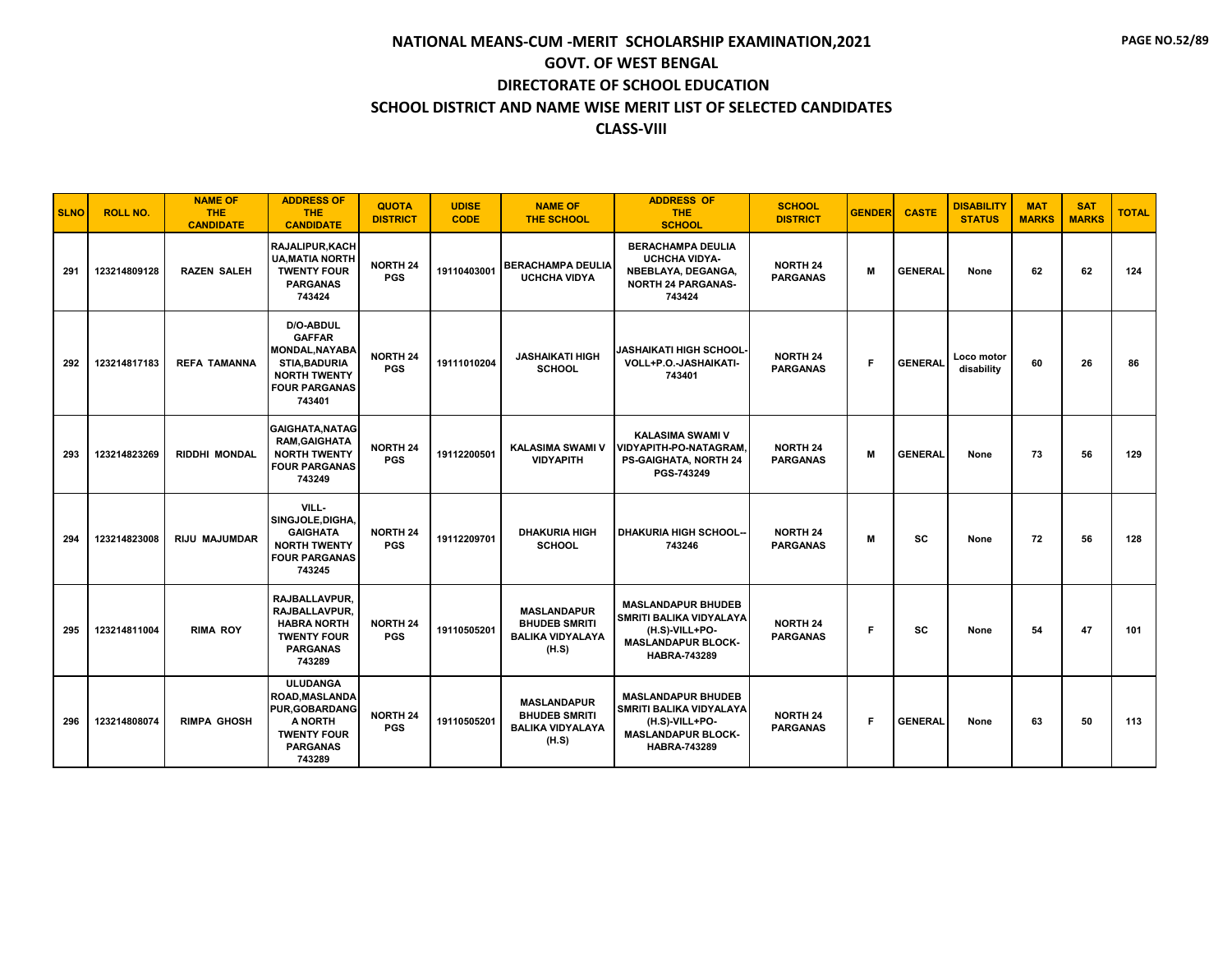| <b>SLNO</b> | <b>ROLL NO.</b> | <b>NAME OF</b><br><b>THE</b><br><b>CANDIDATE</b> | <b>ADDRESS OF</b><br><b>THE</b><br><b>CANDIDATE</b>                                                                                                          | <b>QUOTA</b><br><b>DISTRICT</b> | <b>UDISE</b><br><b>CODE</b> | <b>NAME OF</b><br><b>THE SCHOOL</b>                                            | <b>ADDRESS OF</b><br><b>THE</b><br><b>SCHOOL</b>                                                                                                        | <b>SCHOOL</b><br><b>DISTRICT</b>   | <b>GENDER</b> | <b>CASTE</b>   | <b>DISABILITY</b><br><b>STATUS</b> | <b>MAT</b><br><b>MARKS</b> | <b>SAT</b><br><b>MARKS</b> | <b>TOTAL</b> |
|-------------|-----------------|--------------------------------------------------|--------------------------------------------------------------------------------------------------------------------------------------------------------------|---------------------------------|-----------------------------|--------------------------------------------------------------------------------|---------------------------------------------------------------------------------------------------------------------------------------------------------|------------------------------------|---------------|----------------|------------------------------------|----------------------------|----------------------------|--------------|
| 297         | 123214817187    | <b>RIMPA MONDAL</b>                              | <b>NA.ANDHARMANI</b><br><b>K,BADURIA</b><br><b>NORTH TWENTY</b><br><b>FOUR PARGANAS</b><br>743401                                                            | <b>NORTH 24</b><br><b>PGS</b>   | 19114700102                 | <b>RUDRAPUR</b><br><b>RADHABALLAV HIGH</b><br><b>SCHOOL</b>                    | <b>RUDRAPUR</b><br><b>RADHABALLAV HIGH</b><br>SCHOOL-VILL + P.O-<br>RUDRA PUR, P.S- BADURIA<br>DIST-24 PS (N)-743401                                    | <b>NORTH 24</b><br><b>PARGANAS</b> | Е             | <b>SC</b>      | None                               | 68                         | 41                         | 109          |
| 298         | 123214807025    | <b>RINI ROY</b>                                  | <b>SOUTH</b><br><b>BETPUL.MASLAN</b><br>DAPUR.HABRA<br><b>NORTH TWENTY</b><br><b>FOUR PARGANAS</b><br>743289                                                 | <b>NORTH 24</b><br><b>PGS</b>   | 19110505201                 | <b>MASLANDAPUR</b><br><b>BHUDEB SMRITI</b><br><b>BALIKA VIDYALAYA</b><br>(H.S) | <b>MASLANDAPUR BHUDEB</b><br>SMRITI BALIKA VIDYALAYA<br>(H.S)-VILL+PO-<br><b>MASLANDAPUR BLOCK-</b><br><b>HABRA-743289</b>                              | <b>NORTH 24</b><br><b>PARGANAS</b> | Е             | <b>GENERAL</b> | None                               | 76                         | 60                         | 136          |
| 299         | 123214807069    | <b>RINI SIL</b>                                  | <b>SALUA 3 NO</b><br><b>GOVT</b><br><b>COLONY.SALUA 3</b><br><b>NO GOVT</b><br><b>COLONY, HABRA</b><br><b>NORTH TWENTY</b><br><b>FOUR PARGANAS</b><br>743263 | <b>NORTH 24</b><br><b>PGS</b>   | 19112401511                 | <b>HABRA KAMINI</b><br><b>KUMAR GIRLS' HIGH</b>                                | <b>HABRA KAMINI KUMAR</b><br><b>GIRLS' HIGH AUROBINDA</b><br><b>ROAD, PO HABRA, DIST</b><br><b>NORTH 24 PGS NORTH 24</b><br><b>PARGANAS WEST BENGAL</b> | <b>NORTH 24</b><br><b>PARGANAS</b> | F.            | <b>GENERAL</b> | None                               | 67                         | 46                         | 113          |
| 300         | 123214807113    | <b>RISHAV DEY</b>                                | <b>SUBHASHNAGAR</b><br>ROAD, MEDIA, SWA<br><b>RUPNAGAR</b><br><b>NORTH TWENTY</b><br><b>FOUR PARGANAS</b><br>743273                                          | <b>NORTH 24</b><br><b>PGS</b>   | 19112801403                 | <b>GOBARDANGA</b><br><b>KHANTURA HIGH</b><br><b>SCHOO</b>                      | <b>GOBARDANGA KHANTURA</b><br><b>HIGH SCHOO-VILL-</b><br>SAHAPUR, PO-KHANTU, DT-<br>N 24 PGS-743273                                                     | <b>NORTH 24</b><br><b>PARGANAS</b> | M             | <b>GENERAL</b> | None                               | 70                         | 55                         | 125          |
| 301         | 123214815227    | <b>RISHAV KAR</b>                                | <b>BASIRHAT</b><br>SAINPALA, BASIR<br><b>HAT, BASIRHAT</b><br><b>NORTH TWENTY</b><br><b>FOUR PARGANAS</b><br>743411                                          | <b>NORTH 24</b><br><b>PGS</b>   | 19114800905                 | <b>TAKI R.K.MISSION</b><br><b>HIGH SCHOOL</b>                                  | <b>TAKI R.K.MISSION HIGH</b><br>SCHOOL-P.O- TAKI, DIST-<br>24 PARGANAS . N -743429                                                                      | <b>NORTH 24</b><br><b>PARGANAS</b> | M             | <b>GENERAL</b> | None                               | 75                         | 41                         | 116          |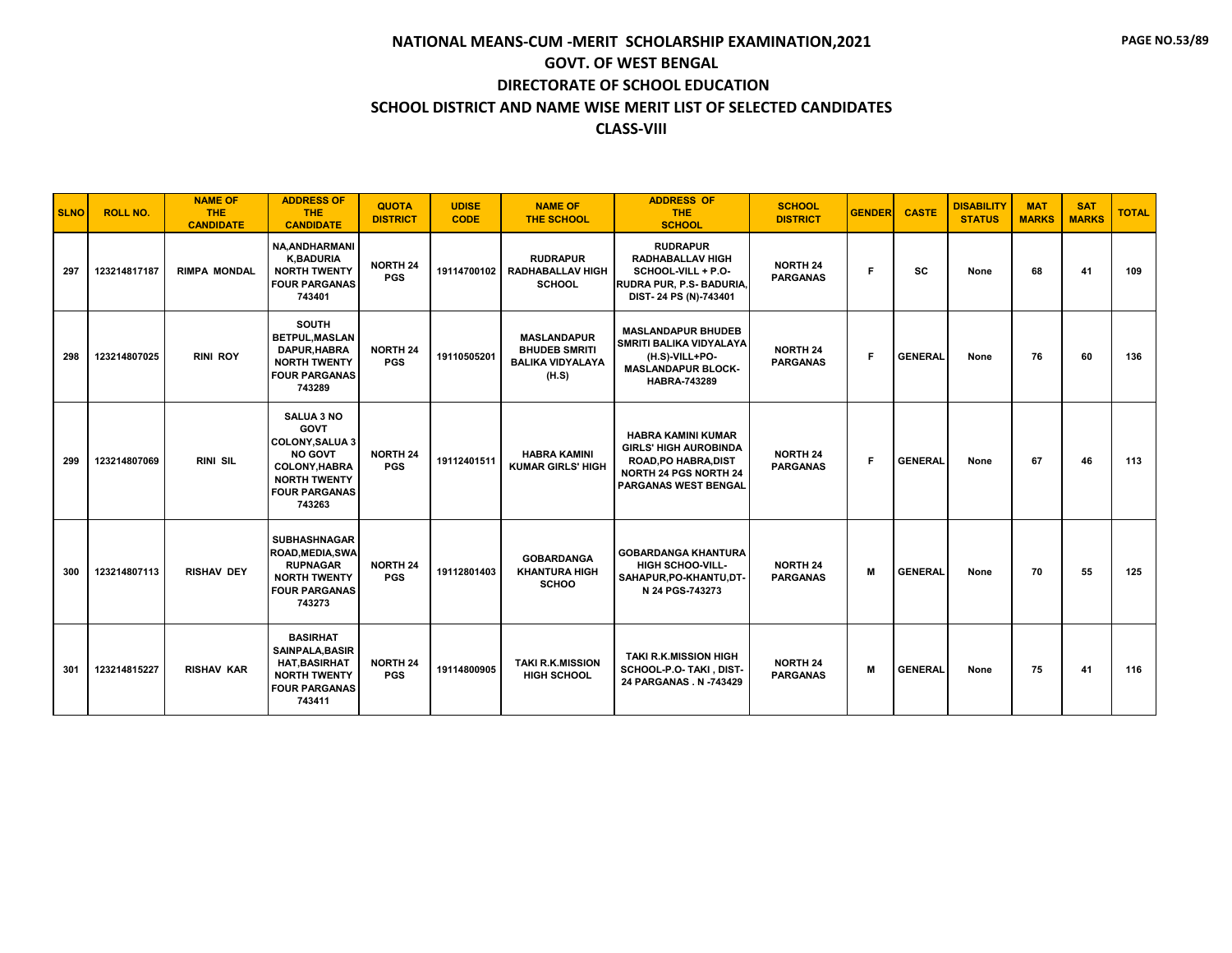| <b>SLNO</b> | <b>ROLL NO.</b> | <b>NAME OF</b><br><b>THE</b><br><b>CANDIDATE</b> | <b>ADDRESS OF</b><br><b>THE</b><br><b>CANDIDATE</b>                                                                         | <b>QUOTA</b><br><b>DISTRICT</b> | <b>UDISE</b><br><b>CODE</b> | <b>NAME OF</b><br><b>THE SCHOOL</b>                       | <b>ADDRESS OF</b><br><b>THE</b><br><b>SCHOOL</b>                                                       | <b>SCHOOL</b><br><b>DISTRICT</b>   | <b>GENDER</b> | <b>CASTE</b>   | <b>DISABILITY</b><br><b>STATUS</b> | <b>MAT</b><br><b>MARKS</b> | <b>SAT</b><br><b>MARKS</b> | <b>TOTAL</b> |
|-------------|-----------------|--------------------------------------------------|-----------------------------------------------------------------------------------------------------------------------------|---------------------------------|-----------------------------|-----------------------------------------------------------|--------------------------------------------------------------------------------------------------------|------------------------------------|---------------|----------------|------------------------------------|----------------------------|----------------------------|--------------|
| 302         | 123214810077    | <b>RITA SARKAR</b>                               | N-21<br><b>NABARUN, ASWINI</b><br><b>NAGAR, BAGUIATI</b><br><b>NORTH TWENTY</b><br><b>FOUR PARGANAS</b><br>700159           | <b>NORTH 24</b><br><b>PGS</b>   | 19112701804                 | <b>DESHAPRIYA BALIKA</b><br><b>VIDYAMANDIR</b>            | <b>DESHAPRIYA BALIKA</b><br><b>VIDYAMANDIR-PO:</b><br>PRAFULLA KANAN-700101                            | <b>NORTH 24</b><br><b>PARGANAS</b> | Е             | <b>SC</b>      | None                               | 61                         | 48                         | 109          |
| 303         |                 | 123214808043 RITABRATA BISWAS                    | NO,KHANTURA,G<br><b>OBORDANGA</b><br><b>NORTH TWENTY</b><br><b>FOUR PARGANAS</b><br>743273                                  | <b>NORTH 24</b><br><b>PGS</b>   | 19112801403                 | <b>GOBARDANGA</b><br><b>KHANTURA HIGH</b><br><b>SCHOO</b> | <b>GOBARDANGA KHANTURA</b><br><b>HIGH SCHOO-VILL-</b><br>SAHAPUR, PO-KHANTU, DT-<br>N 24 PGS-743273    | <b>NORTH 24</b><br><b>PARGANAS</b> | M             | SC             | None                               | 68                         | 39                         | 107          |
| 304         | 123214815026    | <b>RITAM NATH</b>                                | VILL-<br>SUBHASNAGAR.H<br>ASNABAD, HASNA<br><b>BAD NORTH</b><br><b>TWENTY FOUR</b><br><b>PARGANAS</b><br>743426             | <b>NORTH 24</b><br><b>PGS</b>   | 19114800501                 | <b>GOVT_TAKI GOVT</b><br><b>HIGH SCHOOL</b>               | <b>GOVT TAKI GOVT HIGH</b><br>SCHOOL-VILL+ POST - TAKI<br>, DIST- NORTH 24 PGS , -<br>743429           | <b>NORTH 24</b><br><b>PARGANAS</b> | м             | <b>GENERAL</b> | None                               | 68                         | 66                         | 134          |
| 305         | 123214822061    | <b>RITES SADHUKHAN</b>                           | <b>NEAR PRIMARY</b><br><b>SCHOOL, BELTA, G</b><br><b>OPALNAGAR</b><br><b>NORTH TWENTY</b><br><b>FOUR PARGANAS</b><br>743701 | <b>NORTH 24</b><br><b>PGS</b>   | 19112113304                 | <b>RAMSANKARPUR</b><br><b>HIGH SCHOOL</b>                 | <b>RAMSANKARPUR HIGH</b><br>SCHOOL-PO-<br><b>RAMSANKARPUR, PS-</b><br>GOPALNAGAR, 24 PGS(N)-<br>743290 | <b>NORTH 24</b><br><b>PARGANAS</b> | M             | <b>GENERAL</b> | None                               | 73                         | 48                         | 121          |
| 306         | 123214809250    | <b>RITU MONDAL</b>                               | <b>KHARO,KUMRA</b><br><b>KASHIPUR, HABR</b><br>A NORTH<br><b>TWENTY FOUR</b><br><b>PARGANAS</b><br>743271                   | <b>UTTAR</b><br><b>DINAJPUR</b> | 19110504301                 | <b>DAKHIN NANGLA</b><br><b>BALIKA VIDYALAYA</b>           | <b>DAKHIN NANGLA BALIKA</b><br><b>VIDYALAYA-</b><br><b>NVILL:KASHIPUR,DT:N 24</b><br>PGS-743274        | <b>NORTH 24</b><br><b>PARGANAS</b> | Е             | SC             | None                               | 60                         | 39                         | 99           |
| 307         | 123214822176    | <b>RIYA BISWAS</b>                               | PALLA.PALLA.GO<br><b>PALNAGAR</b><br><b>NORTH TWENTY</b><br><b>FOUR PARGANAS</b><br>743701                                  | <b>NORTH 24</b><br><b>PGS</b>   | 19112112902                 | PALLA K.P.C. H.S.<br><b>SCHOOL</b>                        | PALLA K.P.C. H.S. SCHOOL-<br><b>VILL-PALLA, PS-</b><br><b>GOPALNAGAR, DIST-</b><br>24PGS(N)-743701     | <b>NORTH 24</b><br><b>PARGANAS</b> | F.            | SC             | None                               | 61                         | 53                         | 114          |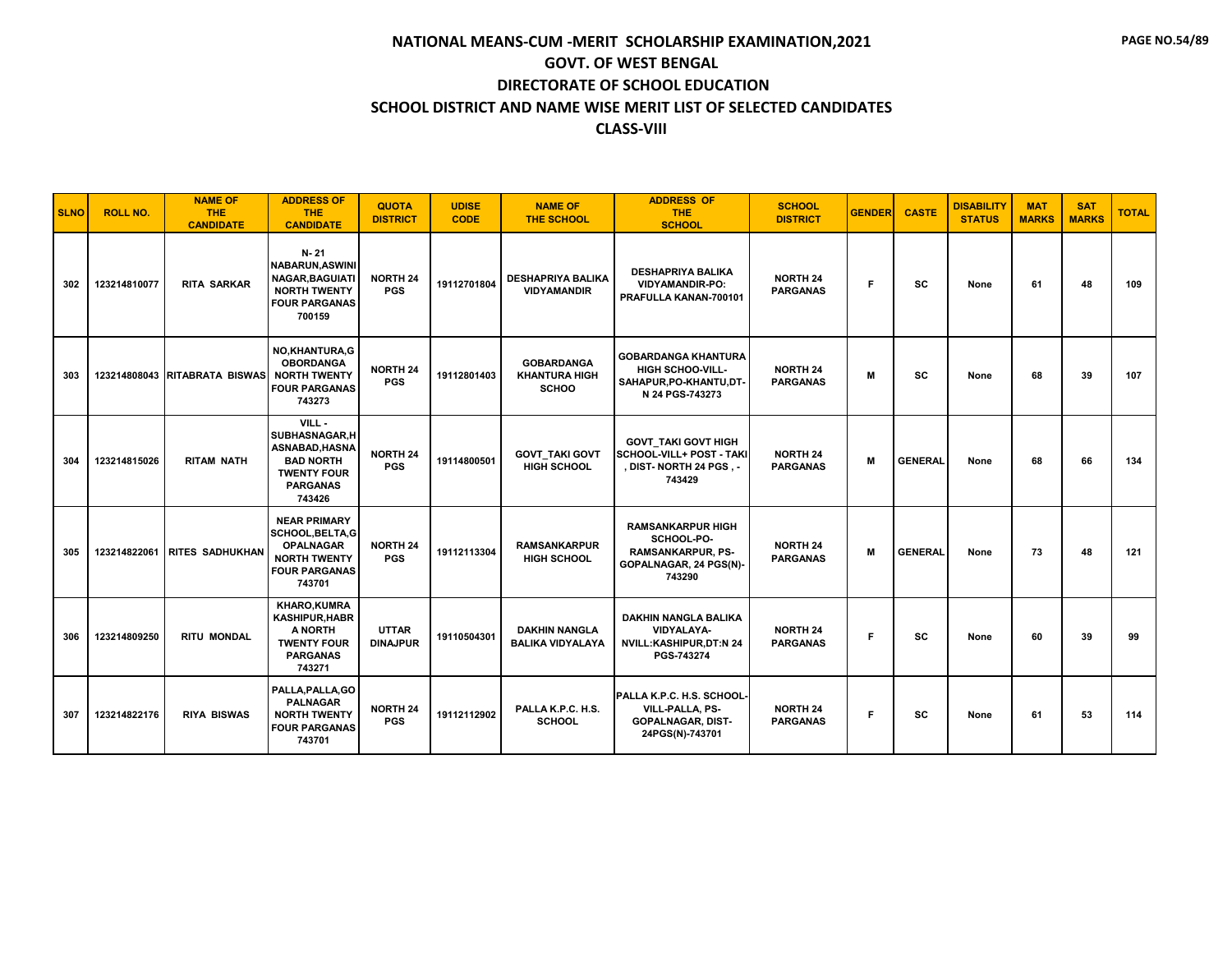| <b>SLNO</b> | <b>ROLL NO.</b> | <b>NAME OF</b><br><b>THE</b><br><b>CANDIDATE</b> | <b>ADDRESS OF</b><br><b>THE</b><br><b>CANDIDATE</b>                                                                                                   | <b>QUOTA</b><br><b>DISTRICT</b> | <b>UDISE</b><br><b>CODE</b> | <b>NAME OF</b><br><b>THE SCHOOL</b>                       | <b>ADDRESS OF</b><br><b>THE</b><br><b>SCHOOL</b>                                                    | <b>SCHOOL</b><br><b>DISTRICT</b>   | <b>GENDER</b> | <b>CASTE</b>   | <b>DISABILITY</b><br><b>STATUS</b> | <b>MAT</b><br><b>MARKS</b> | <b>SAT</b><br><b>MARKS</b> | <b>TOTAL</b> |
|-------------|-----------------|--------------------------------------------------|-------------------------------------------------------------------------------------------------------------------------------------------------------|---------------------------------|-----------------------------|-----------------------------------------------------------|-----------------------------------------------------------------------------------------------------|------------------------------------|---------------|----------------|------------------------------------|----------------------------|----------------------------|--------------|
| 308         | 123214811065    | <b>ROHAN BHAKTA</b>                              | <b>VILL-NETAJI</b><br><b>NAGAR</b><br>PILKHANA, GOBA<br><b>RDANGA, GOBARD</b><br><b>ANGA NORTH</b><br><b>TWENTY FOUR</b><br><b>PARGANAS</b><br>743252 | <b>NORTH 24</b><br><b>PGS</b>   | 19112801403                 | <b>GOBARDANGA</b><br><b>KHANTURA HIGH</b><br><b>SCHOO</b> | <b>GOBARDANGA KHANTURA</b><br><b>HIGH SCHOO-VILL-</b><br>SAHAPUR, PO-KHANTU, DT-<br>N 24 PGS-743273 | <b>NORTH 24</b><br><b>PARGANAS</b> | M             | SC             | None                               | 62                         | 42                         | 104          |
| 309         | 123214822140    | <b>ROHAN DAS</b>                                 | SUBHASPALLY, B<br>ONGAON, BONGA<br><b>ON NORTH</b><br><b>TWENTY FOUR</b><br><b>PARGANAS</b><br>743235                                                 | <b>NORTH 24</b><br><b>PGS</b>   | 19114900802                 | <b>BONGAON HIGH</b><br><b>SCHOOL</b>                      | <b>BONGAON HIGH SCHOOL-</b><br>SCHOOL ROAD, P.O.+P.S.-<br>BONGAON, DIST-24PGS(N)-<br>743235         | <b>NORTH 24</b><br><b>PARGANAS</b> | M             | SC             | None                               | 54                         | 46                         | 100          |
| 310         | 123214822082    | <b>ROHIT BISWAS</b>                              | PALLA, PALLA, GO<br><b>PALNAGAR</b><br><b>NORTH TWENTY</b><br><b>FOUR PARGANAS</b><br>743701                                                          | <b>NORTH 24</b><br><b>PGS</b>   | 19112112902                 | PALLA K.P.C. H.S.<br><b>SCHOOL</b>                        | PALLA K.P.C. H.S. SCHOOL-<br>VILL-PALLA, PS-<br><b>GOPALNAGAR, DIST-</b><br>24PGS(N)-743701         | <b>NORTH 24</b><br><b>PARGANAS</b> | M             | <b>SC</b>      | None                               | 58                         | 44                         | 102          |
| 311         | 123214822234    | <b>ROHIT ROY</b>                                 | <b>GAZIPUR.GHONJA</b><br><b>GAIGHATA</b><br><b>NORTH TWENTY</b><br><b>FOUR PARGANAS</b><br>743249                                                     | <b>NORTH 24</b><br><b>PGS</b>   | 19112112403                 | <b>NAHATA HIGH</b><br><b>SCHOOL</b>                       | <b>NAHATA HIGH SCHOOL-</b><br>P.O.-NAHATA, DIST- NORTH<br>24 PARGANAS-743290                        | <b>NORTH 24</b><br><b>PARGANAS</b> | M             | SC             | None                               | 56                         | 49                         | 105          |
| 312         | 123214810068    | <b>RONI BALA</b>                                 | <b>KASHIPUR,KUMR</b><br>А<br><b>KASHIPUR, HABR</b><br>A NORTH<br><b>TWENTY FOUR</b><br><b>PARGANAS</b><br>743271                                      | <b>NORTH 24</b><br><b>PGS</b>   | 19110504103                 | <b>DAKSHIN NANGLA K.</b><br><b>U. INSTITUTION (H.S)</b>   | DAKSHIN NANGLA K.U.<br><b>INSTITUTION (H.S)-</b><br>VILL+PO:KASHIPUR,DT:N<br>24 PGS-743274          | <b>NORTH 24</b><br><b>PARGANAS</b> | M             | <b>SC</b>      | None                               | 71                         | 37                         | 108          |
| 313         | 123214810018    | <b>RONY GHOSH</b>                                | <b>KUTUL SAHI</b><br>ROAD, BARASAT, B<br><b>ARASAT NORTH</b><br><b>TWENTY FOUR</b><br><b>PARGANAS</b><br>700124                                       | <b>NORTH 24</b><br><b>PGS</b>   | 19112300603                 | <b>BARASAT</b><br><b>BINAPANIHIGH SCH</b><br>(H.S.        | <b>BARASAT BINAPANIHIGH</b><br><b>SCH (H.S.-</b><br>VILL+PO:BARASAT,DT:N 24<br>PGS-700124           | <b>NORTH 24</b><br><b>PARGANAS</b> | M             | <b>GENERAL</b> | None                               | 65                         | 48                         | 113          |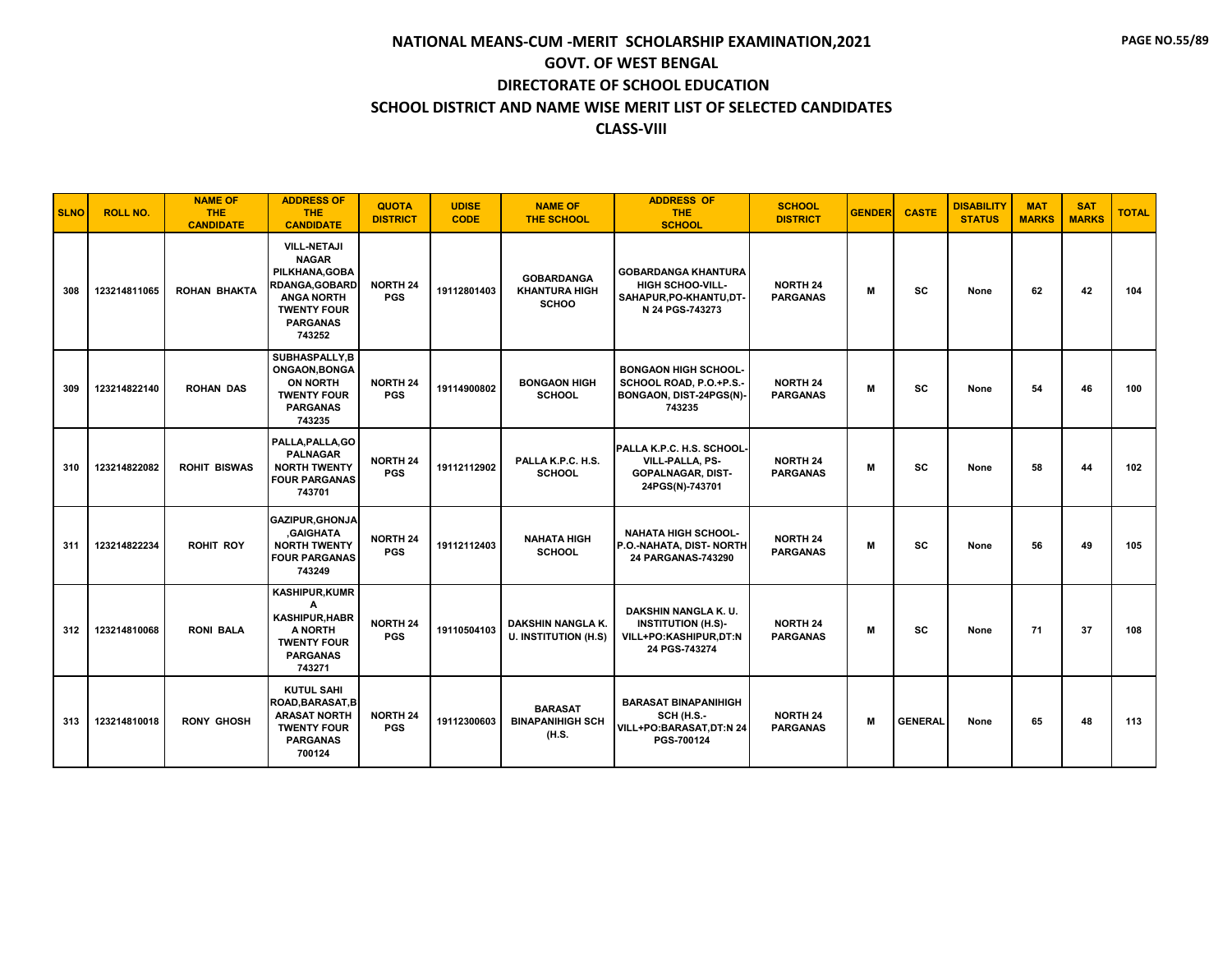| <b>SLNO</b> | <b>ROLL NO.</b> | <b>NAME OF</b><br><b>THE</b><br><b>CANDIDATE</b> | <b>ADDRESS OF</b><br><b>THE</b><br><b>CANDIDATE</b>                                                                                      | <b>QUOTA</b><br><b>DISTRICT</b> | <b>UDISE</b><br><b>CODE</b> | <b>NAME OF</b><br><b>THE SCHOOL</b>                            | <b>ADDRESS OF</b><br><b>THE</b><br><b>SCHOOL</b>                                                                          | <b>SCHOOL</b><br><b>DISTRICT</b>   | <b>GENDER</b> | <b>CASTE</b>   | <b>DISABILITY</b><br><b>STATUS</b> | <b>MAT</b><br><b>MARKS</b> | <b>SAT</b><br><b>MARKS</b> | <b>TOTAL</b> |
|-------------|-----------------|--------------------------------------------------|------------------------------------------------------------------------------------------------------------------------------------------|---------------------------------|-----------------------------|----------------------------------------------------------------|---------------------------------------------------------------------------------------------------------------------------|------------------------------------|---------------|----------------|------------------------------------|----------------------------|----------------------------|--------------|
| 314         | 123214817218    | <b>ROUMIT SARKAR</b>                             | <b>BITHARI</b><br><b>GOALPOTA</b><br>ROAD, BITHARI, S<br><b>WARUPNAGAR</b><br><b>NORTH TWENTY</b><br><b>FOUR PARGANAS</b><br>743286      | <b>NORTH 24</b><br><b>PGS</b>   | 19111908102                 | <b>BITHARI K.P. HIGH</b><br><b>SCHOOL</b>                      | <b>BITHARI K.P. HIGH SCHOOL</b><br>VILL+PO-BITHAR,PS-<br>SWARUONAGAR, 24 PGS(N)<br>743299                                 | <b>NORTH 24</b><br><b>PARGANAS</b> | M             | <b>SC</b>      | None                               | 68                         | 40                         | 108          |
| 315         | 123214817095    | <b>RUHANI ISLAM</b>                              | <b>RAMCHANDRAPU</b><br><b>R, RAMCHANDRAP</b><br><b>UR, BADURIA</b><br><b>NORTH TWENTY</b><br><b>FOUR PARGANAS</b><br>743247              | <b>NORTH 24</b><br><b>PGS</b>   | 19111000504                 | <b>CHATRA NETAJI</b><br><b>BALIKA SIKSHA</b><br><b>NIKETAN</b> | <b>CHATRA NETAJI BALIKA</b><br>SIKSHA NIKETAN-VILL.P.O.<br><b>DAKSHIN CHATRA, P.S.-</b><br><b>BADURIA-743247</b>          | <b>NORTH 24</b><br><b>PARGANAS</b> | F             | <b>GENERAL</b> | None                               | 72                         | 49                         | 121          |
| 316         | 123214810222    | <b>RUPAM BASU</b>                                | <b>HRIDAYPUR</b><br><b>STATION</b><br>ROAD, HRIDAYPU<br><b>R,BARASAT</b><br><b>NORTH TWENTY</b><br><b>FOUR PARGANAS</b><br>700127        | <b>NORTH 24</b><br><b>PGS</b>   | 19112302902                 | <b>BARASAT M.G.M. HIGH</b><br><b>SCHOOL</b>                    | <b>BARASAT M.G.M. HIGH</b><br>SCHOOL-<br>PS:BARASAT,PO:NABAPAL<br>LY, DT:N 24 PGS-700126                                  | <b>NORTH 24</b><br><b>PARGANAS</b> | M             | <b>GENERAL</b> | None                               | 72                         | 63                         | 135          |
| 317         | 123214810184    | <b>RUPAM DAS</b>                                 | <b>SRAMALAXMI</b><br><b>COLONY, ASHOKN</b><br><b>AGAR.ASHOKNAG</b><br><b>AR NORTH</b><br><b>TWENTY FOUR</b><br><b>PARGANAS</b><br>743222 | <b>NORTH 24</b><br><b>PGS</b>   | 19112501604                 | <b>ASHOKENAGAR BOYS</b><br><b>SECONDARY SCHOOL</b>             | <b>ASHOKENAGAR BOYS</b><br><b>SECONDARY SCHOOL-</b><br>ASHOKENAGAR, PO<br>ASHOKENAGAR, DIST<br><b>NORTH 24 PGS-743222</b> | <b>NORTH 24</b><br><b>PARGANAS</b> | M             | <b>GENERAL</b> | None                               | 61                         | 61                         | 122          |
| 318         | 123214815136    | <b>RUPANKAR DAS</b>                              | <b>BASTUTALA</b><br><b>ROAD</b><br>NAIHATI, BADART<br>ALA, BASIRHAT<br><b>NORTH TWENTY</b><br><b>FOUR PARGANAS</b><br>743292             | <b>NORTH 24</b><br><b>PGS</b>   | 19114600704                 | <b>BASIRHAT HIGH</b><br><b>SCHOOL</b>                          | <b>BASIRHAT HIGH SCHOOL-</b><br>P.O-BASIRHAT, P.S-<br><b>BASIRHAT, DIST-NORTH 24</b><br><b>PARGANAS-743411</b>            | <b>NORTH 24</b><br><b>PARGANAS</b> | M             | <b>GENERAL</b> | None                               | 82                         | 85                         | 167          |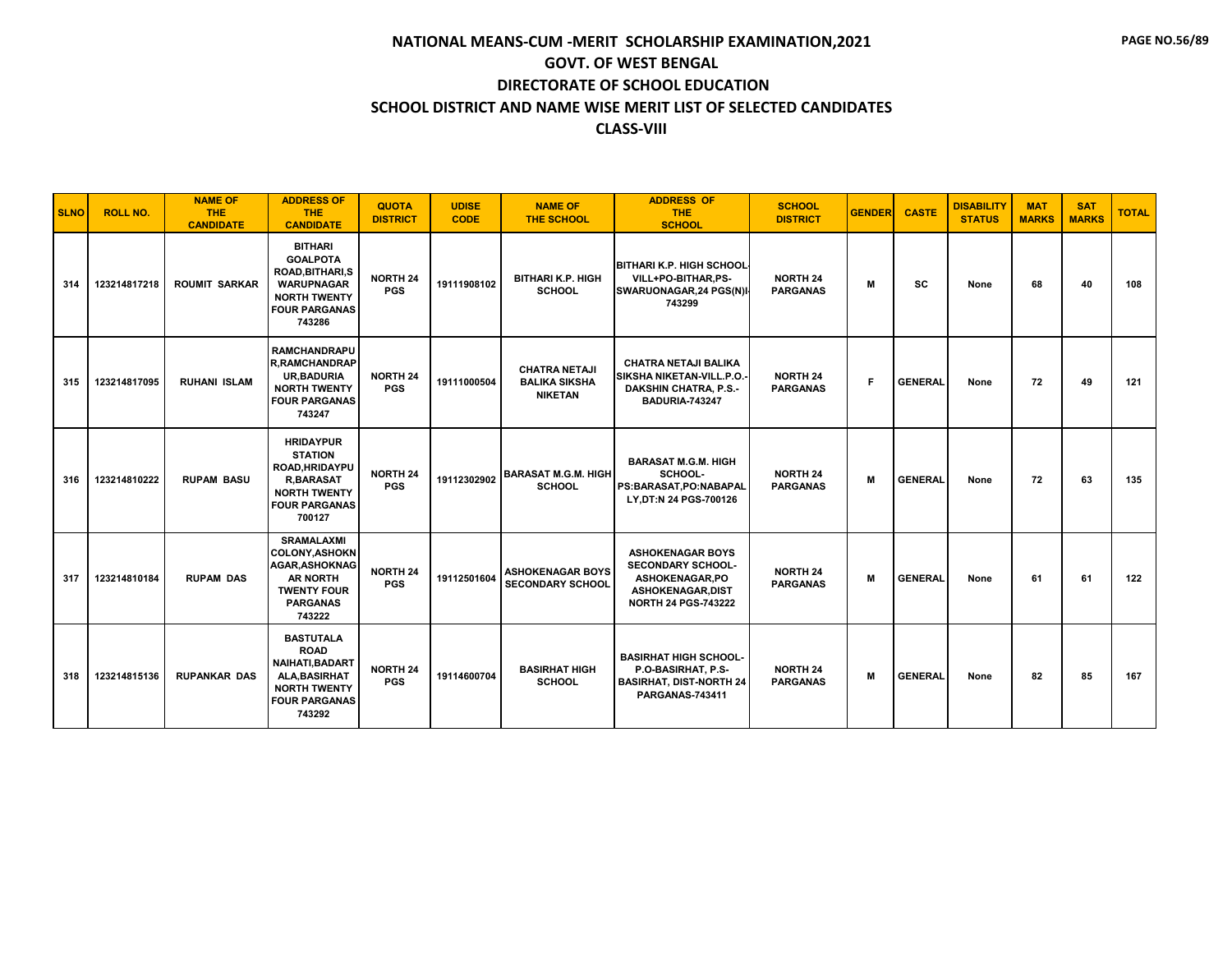| <b>SLNO</b> | <b>ROLL NO.</b> | <b>NAME OF</b><br><b>THE</b><br><b>CANDIDATE</b> | <b>ADDRESS OF</b><br><b>THE</b><br><b>CANDIDATE</b>                                                                          | <b>QUOTA</b><br><b>DISTRICT</b> | <b>UDISE</b><br><b>CODE</b> | <b>NAME OF</b><br><b>THE SCHOOL</b>                 | <b>ADDRESS OF</b><br><b>THE</b><br><b>SCHOOL</b>                                                                              | <b>SCHOOL</b><br><b>DISTRICT</b>   | <b>GENDER</b> | <b>CASTE</b>   | <b>DISABILITY</b><br><b>STATUS</b> | <b>MAT</b><br><b>MARKS</b> | <b>SAT</b><br><b>MARKS</b> | <b>TOTAL</b> |
|-------------|-----------------|--------------------------------------------------|------------------------------------------------------------------------------------------------------------------------------|---------------------------------|-----------------------------|-----------------------------------------------------|-------------------------------------------------------------------------------------------------------------------------------|------------------------------------|---------------|----------------|------------------------------------|----------------------------|----------------------------|--------------|
| 319         | 123214816023    | <b>RUPANKAR DAS</b>                              | <b>CHAMPAPUKUR</b><br>ROAD.CHAMPAPU<br><b>KUR, MATIA</b><br><b>NORTH TWENTY</b><br><b>FOUR PARGANAS</b><br>743291            | <b>NORTH 24</b><br><b>PGS</b>   | 19111212402                 | <b>CHAMPAPUKUR</b><br><b>MADHYAMIK</b><br>VIDYALAYA | <b>CHAMPAPUKUR</b><br><b>MADHYAMIK VIDYALAYA-</b><br><b>VILL+PO- CHAMPAPUKUR</b><br><b>PS-BASIRHAT DT-24</b><br>PGS(N)-743291 | <b>NORTH 24</b><br><b>PARGANAS</b> | м             | <b>SC</b>      | None                               | 56                         | 48                         | 104          |
| 320         | 123214823200    | <b>RUPANKAR NAG</b>                              | <b>MAJHERPARA.BO</b><br><b>NGAON, BONGAO</b><br>N NORTH<br><b>TWENTY FOUR</b><br><b>PARGANAS</b><br>743235                   | <b>NORTH 24</b><br><b>PGS</b>   | 19114900802                 | <b>BONGAON HIGH</b><br><b>SCHOOL</b>                | <b>BONGAON HIGH SCHOOL-</b><br>SCHOOL ROAD, P.O.+P.S.-<br>BONGAON, DIST-24PGS(N)-<br>743235                                   | <b>NORTH 24</b><br><b>PARGANAS</b> | M             | <b>GENERAL</b> | None                               | 76                         | 69                         | 145          |
| 321         | 123214822045    | <b>RUPANKAR</b><br><b>SARKAR</b>                 | SHERPUR, RAMPU<br>R<br>BHATPARA, GOPA<br><b>LNAGAR NORTH</b><br><b>TWENTY FOUR</b><br><b>PARGANAS</b><br>743249              | <b>NORTH 24</b><br><b>PGS</b>   | 19112112403                 | <b>NAHATA HIGH</b><br><b>SCHOOL</b>                 | <b>NAHATA HIGH SCHOOL-</b><br>P.O.-NAHATA, DIST- NORTH<br>24 PARGANAS-743290                                                  | <b>NORTH 24</b><br><b>PARGANAS</b> | M             | <b>GENERAL</b> | None                               | 70                         | 56                         | 126          |
| 322         | 123214822057    | <b>RUPANKAR</b><br><b>SARKAR</b>                 | <b>FULBARI.NAHATA</b><br>.GOPALNAGAR<br><b>NORTH TWENTY</b><br><b>FOUR PARGANAS</b><br>743290                                | <b>NORTH 24</b><br><b>PGS</b>   | 19112112403                 | <b>NAHATA HIGH</b><br><b>SCHOOL</b>                 | <b>NAHATA HIGH SCHOOL-</b><br>P.O.-NAHATA, DIST- NORTH<br>24 PARGANAS-743290                                                  | <b>NORTH 24</b><br><b>PARGANAS</b> | м             | SC             | None                               | 65                         | 57                         | 122          |
| 323         | 123214809193    | <b>RUPSA PAUL</b>                                | <b>SARADA</b><br>PALLY.GANGANA<br><b>GAR, NARAYANPU</b><br><b>R NORTH</b><br><b>TWENTY FOUR</b><br><b>PARGANAS</b><br>700132 | <b>NORTH 24</b><br><b>PGS</b>   | 19112700104                 | <b>KADIHATI KALINATH</b><br><b>HIGH SCHOOL</b>      | KADIHATI KALINATH HIGH<br>SCHOOL-VILL+PO:GANTI<br>,DT:N 24 PGS-700132                                                         | <b>NORTH 24</b><br><b>PARGANAS</b> | F             | <b>GENERAL</b> | None                               | 71                         | 47                         | 118          |
| 324         | 123214815214    | <b>RUPSHA MAITI</b>                              | <b>BANSTALA, BANS</b><br><b>TALA.HASNABAD</b><br><b>NORTH TWENTY</b><br><b>FOUR PARGANAS</b><br>743435                       | <b>NORTH 24</b><br><b>PGS</b>   | 19111505702                 | <b>BHANDERKHALI P.C.P</b><br><b>INSTITUTION</b>     | <b>BHANDERKHALI P.C.P</b><br><b>INSTITUTION-</b><br>VILL+PO:BHANDERKHALI-<br>743439                                           | <b>NORTH 24</b><br><b>PARGANAS</b> | F             | SC             | None                               | 49                         | 53                         | 102          |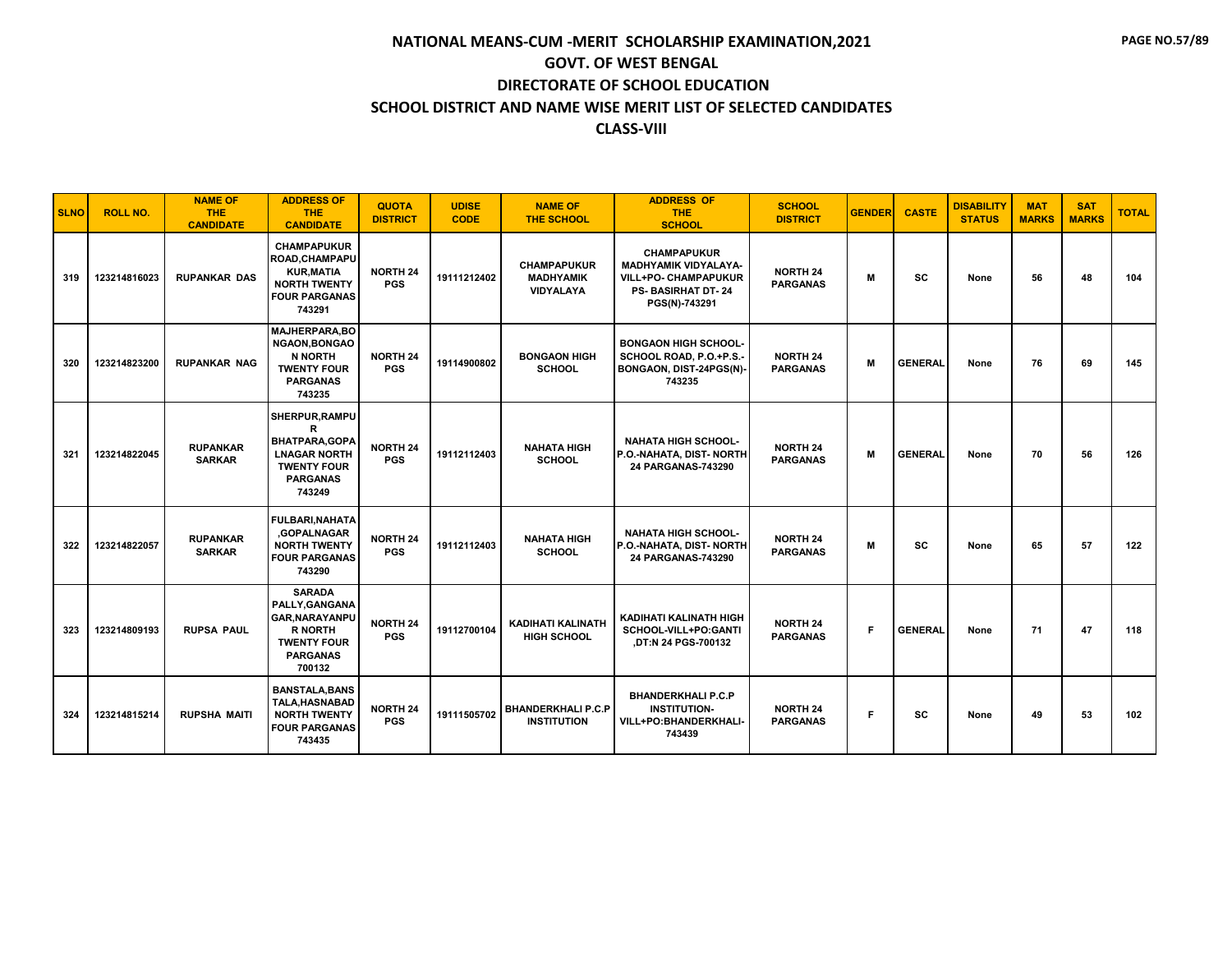| <b>SLNO</b> | <b>ROLL NO.</b> | <b>NAME OF</b><br>THE.<br><b>CANDIDATE</b> | <b>ADDRESS OF</b><br><b>THE</b><br><b>CANDIDATE</b>                                                                                                          | <b>QUOTA</b><br><b>DISTRICT</b> | <b>UDISE</b><br><b>CODE</b> | <b>NAME OF</b><br><b>THE SCHOOL</b>                                    | <b>ADDRESS OF</b><br><b>THE</b><br><b>SCHOOL</b>                                                                                                                                                | <b>SCHOOL</b><br><b>DISTRICT</b>   | <b>GENDER</b> | <b>CASTE</b>   | <b>DISABILITY</b><br><b>STATUS</b> | <b>MAT</b><br><b>MARKS</b> | <b>SAT</b><br><b>MARKS</b> | <b>TOTAL</b> |
|-------------|-----------------|--------------------------------------------|--------------------------------------------------------------------------------------------------------------------------------------------------------------|---------------------------------|-----------------------------|------------------------------------------------------------------------|-------------------------------------------------------------------------------------------------------------------------------------------------------------------------------------------------|------------------------------------|---------------|----------------|------------------------------------|----------------------------|----------------------------|--------------|
| 325         | 123214807098    | <b>RWIDDHA DAS</b>                         | <b>GOBARDANGA</b><br><b>PANCHPOTA</b><br><b>ROAD,EAST</b><br><b>BISHNUPUR, GHAI</b><br><b>GHATA NORTH</b><br><b>TWENTY FOUR</b><br><b>PARGANAS</b><br>743273 | <b>NORTH 24</b><br><b>PGS</b>   | 19112801404                 | <b>KHANTURA GIRLS</b><br><b>HIGH SCHOOL</b>                            | <b>KHANTURA GIRLS HIGH</b><br>SCHOOL-VILL+PO<br>KHANTUA DIST NORTH 24<br>PGS-743273                                                                                                             | <b>NORTH 24</b><br><b>PARGANAS</b> | F.            | <b>GENERAL</b> | None                               | 76                         | 61                         | 137          |
| 326         | 123214817230    | <b>SABANA KHATUN</b>                       | SAFIRABAD, SAFI<br>RABAD, BADURIA<br><b>NORTH TWENTY</b><br><b>FOUR PARGANAS</b><br>743427                                                                   | <b>NORTH 24</b><br><b>PGS</b>   | 19111014602                 | <b>SAFIRABAD</b><br><b>SHYAMACHARAN</b><br><b>GHOSH HIGH SCHOOL</b>    | <b>SAFIRABAD</b><br><b>SHYAMACHARAN GHOSH</b><br><b>HIGH SCHOOL-P.O.-</b><br>SAFIRBAD, P.S.-BADURIA,<br><b>DIST-NORTH 24</b><br>PARGANAS, BLOCK-<br>0BADURIA, SANSD NO-<br>S.N.G.-VIII, -743427 | <b>NORTH 24</b><br><b>PARGANAS</b> | F.            | <b>GENERAL</b> | None                               | 57                         | 70                         | 127          |
| 327         | 123214815164    | <b>SABIKUN NAHAR</b><br><b>KHATUN</b>      | <b>GHONA, GOTRA, B</b><br><b>ASIRHAT NORTH</b><br><b>TWENTY FOUR</b><br><b>PARGANAS</b><br>743422                                                            | <b>NORTH 24</b><br><b>PGS</b>   | 19114600904                 | <b>BASIRHAT HARI</b><br><b>MOHON DALAL GIRLS</b><br><b>HIGH SCHOOL</b> | <b>BASIRHAT HARI MOHON</b><br><b>DALAL GIRLS HIGH</b><br><b>SCHOOL-S.N MAJUMDER</b><br>ROAD. P.O-BASIRHAT, DIST-<br><b>NORTH 24 PARGANAS-</b><br>743411                                         | <b>NORTH 24</b><br><b>PARGANAS</b> | F.            | <b>GENERAL</b> | None                               | 70                         | 68                         | 138          |
| 328         | 123214816285    | <b>SABNAM PARVIN</b>                       | <b>KRIPALPUR, GOU</b><br><b>RIBHOJE, MATIA</b><br><b>NORTH TWENTY</b><br><b>FOUR PARGANAS</b><br>743445                                                      | <b>NORTH 24</b><br><b>PGS</b>   | 19111309803                 | <b>GOPALPUR GIRLS</b><br><b>HIGH SCHOOL(H.S)</b>                       | <b>GOPALPUR GIRLS HIGH</b><br>SCHOOL(H.S)-<br>VILL+PO:GOPALPUR,DT:N<br>24 PGS-743445                                                                                                            | <b>NORTH 24</b><br><b>PARGANAS</b> | F.            | <b>GENERAL</b> | None                               | 71                         | 61                         | 132          |
| 329         | 123214811072    | <b>SABNUR AKTAR</b>                        | JHANJHANIA.GOB<br>ARDANGA, GOBAR<br><b>DANGA NORTH</b><br><b>TWENTY FOUR</b><br><b>PARGANAS</b><br>743252                                                    | <b>NORTH 24</b><br><b>PGS</b>   | 19110512203                 | <b>ICHAPUR JUNIOR</b><br><b>HIGH SCHOOL</b>                            | <b>ICHAPUR JUNIOR HIGH</b><br>SCHOOL-VILL-ICHAPUR,<br>P.O-PRITHIBA, DIST-NORTH<br>24 PARGANAS-743704                                                                                            | <b>NORTH 24</b><br><b>PARGANAS</b> | F.            | <b>GENERAL</b> | None                               | 69                         | 42                         | 111          |
| 330         | 123214816195    | <b>SADIA AFRIN</b>                         | GOTRA, GOTRA, B<br><b>ASIRHAT NORTH</b><br><b>TWENTY FOUR</b><br><b>PARGANAS</b><br>743422                                                                   | <b>NORTH 24</b><br><b>PGS</b>   | 19114600904                 | <b>BASIRHAT HARI</b><br><b>MOHON DALAL GIRLS</b><br><b>HIGH SCHOOL</b> | <b>BASIRHAT HARI MOHON</b><br><b>DALAL GIRLS HIGH</b><br><b>SCHOOL-S.N MAJUMDER</b><br>ROAD. P.O-BASIRHAT,DIST <sup>.</sup><br><b>NORTH 24 PARGANAS-</b><br>743411                              | <b>NORTH 24</b><br><b>PARGANAS</b> | F.            | <b>GENERAL</b> | None                               | 63                         | 50                         | 113          |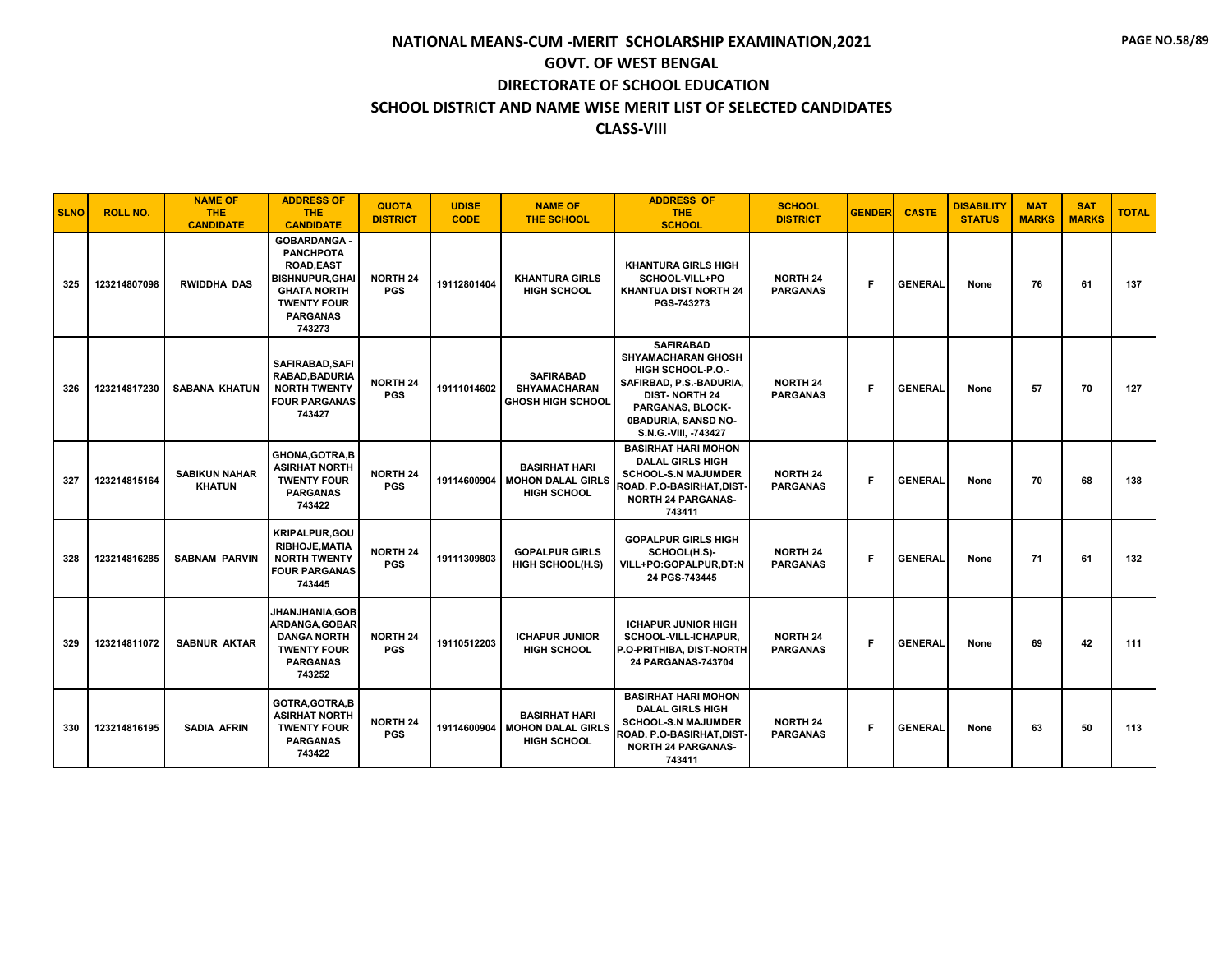| <b>SLNO</b> | <b>ROLL NO.</b> | <b>NAME OF</b><br><b>THE</b><br><b>CANDIDATE</b> | <b>ADDRESS OF</b><br><b>THE</b><br><b>CANDIDATE</b>                                                                           | <b>QUOTA</b><br><b>DISTRICT</b> | <b>UDISE</b><br><b>CODE</b> | <b>NAME OF</b><br><b>THE SCHOOL</b>                        | <b>ADDRESS OF</b><br><b>THE</b><br><b>SCHOOL</b>                                                                                                 | <b>SCHOOL</b><br><b>DISTRICT</b>   | <b>GENDER</b> | <b>CASTE</b>   | <b>DISABILITY</b><br><b>STATUS</b> | <b>MAT</b><br><b>MARKS</b> | <b>SAT</b><br><b>MARKS</b> | <b>TOTAL</b> |
|-------------|-----------------|--------------------------------------------------|-------------------------------------------------------------------------------------------------------------------------------|---------------------------------|-----------------------------|------------------------------------------------------------|--------------------------------------------------------------------------------------------------------------------------------------------------|------------------------------------|---------------|----------------|------------------------------------|----------------------------|----------------------------|--------------|
| 331         | 123214817113    | <b>SAGNIKA DAS</b>                               | VILL-<br><b>SADARPUR.SADA</b><br><b>RPUR</b><br><b>BEHALA, HAROA</b><br><b>NORTH TWENTY</b><br><b>FOUR PARGANAS</b><br>743445 | <b>NORTH 24</b><br><b>PGS</b>   | 19111309803                 | <b>GOPALPUR GIRLS</b><br><b>HIGH SCHOOL(H.S)</b>           | <b>GOPALPUR GIRLS HIGH</b><br>SCHOOL(H.S)-<br>VILL+PO:GOPALPUR,DT:N<br>24 PGS-743445                                                             | <b>NORTH 24</b><br><b>PARGANAS</b> | F.            | <b>GENERAL</b> | None                               | 83                         | 57                         | 140          |
| 332         | 123214817125    | <b>SAHARIYAR</b><br><b>MONDAL</b>                | <b>HATKHOLA, CHAM</b><br><b>PAPUKUR.MATIA</b><br><b>NORTH TWENTY</b><br><b>FOUR PARGANAS</b><br>743291                        | <b>NORTH 24</b><br><b>PGS</b>   | 19111212402                 | <b>CHAMPAPUKUR</b><br><b>MADHYAMIK</b><br><b>VIDYALAYA</b> | <b>CHAMPAPUKUR</b><br><b>MADHYAMIK VIDYALAYA-</b><br>VILL+PO- CHAMPAPUKUR<br><b>PS- BASIRHAT DT-24</b><br>PGS(N)-743291                          | <b>NORTH 24</b><br><b>PARGANAS</b> | M             | <b>GENERAL</b> | None                               | 64                         | 52                         | 116          |
| 333         | 123214807142    | <b>SAHELI MONDAL</b>                             | SJANBERIABADA,<br><b>MUIAHAT.SHASAN</b><br><b>NORTH TWENTY</b><br><b>FOUR PARGANAS</b><br>700128                              | <b>NORTH 24</b><br><b>PGS</b>   | 19110308102                 | <b>KIRTIPUR NABIN CH</b><br><b>HIGH SCHOOL</b>             | <b>KIRTIPUR NABIN CH HIGH</b><br>SCHOOL-PO:KIRTIPUR, PS:<br><b>BARASAT-700128</b>                                                                | <b>NORTH 24</b><br><b>PARGANAS</b> | F.            | SC             | None                               | 62                         | 46                         | 108          |
| 334         |                 | 123214807207 SAHELI SAMADDER                     | PRATAPNAGAR.G<br>ANADIPAYAN.GO<br><b>BARDANGA</b><br><b>NORTH TWENTY</b><br><b>FOUR PARGANAS</b><br>743263                    | <b>NORTH 24</b><br><b>PGS</b>   | 19112401511                 | <b>HABRA KAMINI</b><br><b>KUMAR GIRLS' HIGH</b>            | <b>HABRA KAMINI KUMAR</b><br><b>GIRLS' HIGH AUROBINDA</b><br>ROAD, PO HABRA, DIST<br><b>NORTH 24 PGS NORTH 24</b><br><b>PARGANAS WEST BENGAL</b> | <b>NORTH 24</b><br><b>PARGANAS</b> | F.            | <b>GENERAL</b> | None                               | 73                         | 52                         | 125          |
| 335         | 123214815020    | <b>SAHISHNU ROY</b>                              | NIMICHI.NIMICHI.<br><b>MINAKHAN</b><br><b>NORTH TWENTY</b><br><b>FOUR PARGANAS</b><br>743456                                  | NORTH 24<br><b>PGS</b>          | 19111600203                 | NIMICHI RAMNARAYAN <b>I</b><br>VIDYALAYA                   | <b>NIMICHI RAMNARAYAN</b><br><b>VIDYALAYA-</b><br>VILL+PO:NIMCHI,PS:NAMK<br><b>HANA, DT:N 24 PGS-743456</b>                                      | <b>NORTH 24</b><br><b>PARGANAS</b> | M             | <b>SC</b>      | None                               | 73                         | 38                         | 111          |
| 336         | 123214822224    | <b>SAJIB MONDAL</b>                              | <b>SUTIA, SUTIA</b><br><b>BARASAT, GAIGHA</b><br><b>TA NORTH</b><br><b>TWENTY FOUR</b><br><b>PARGANAS</b><br>743273           | <b>NORTH 24</b><br><b>PGS</b>   | 19112213503                 | <b>SUTIA B PALLI</b><br><b>UNNAYAN VIDYAPIT</b>            | SUTIA B PALLI UNNAYAN<br><b>VIDYAPIT-VILL-</b><br><b>WESTBARASAT, P.O. SUTIA</b><br><b>BARASAT, DIST-NORTH 24</b><br>PARGANAS-743273             | <b>NORTH 24</b><br><b>PARGANAS</b> | м             | sc             | None                               | 65                         | 58                         | 123          |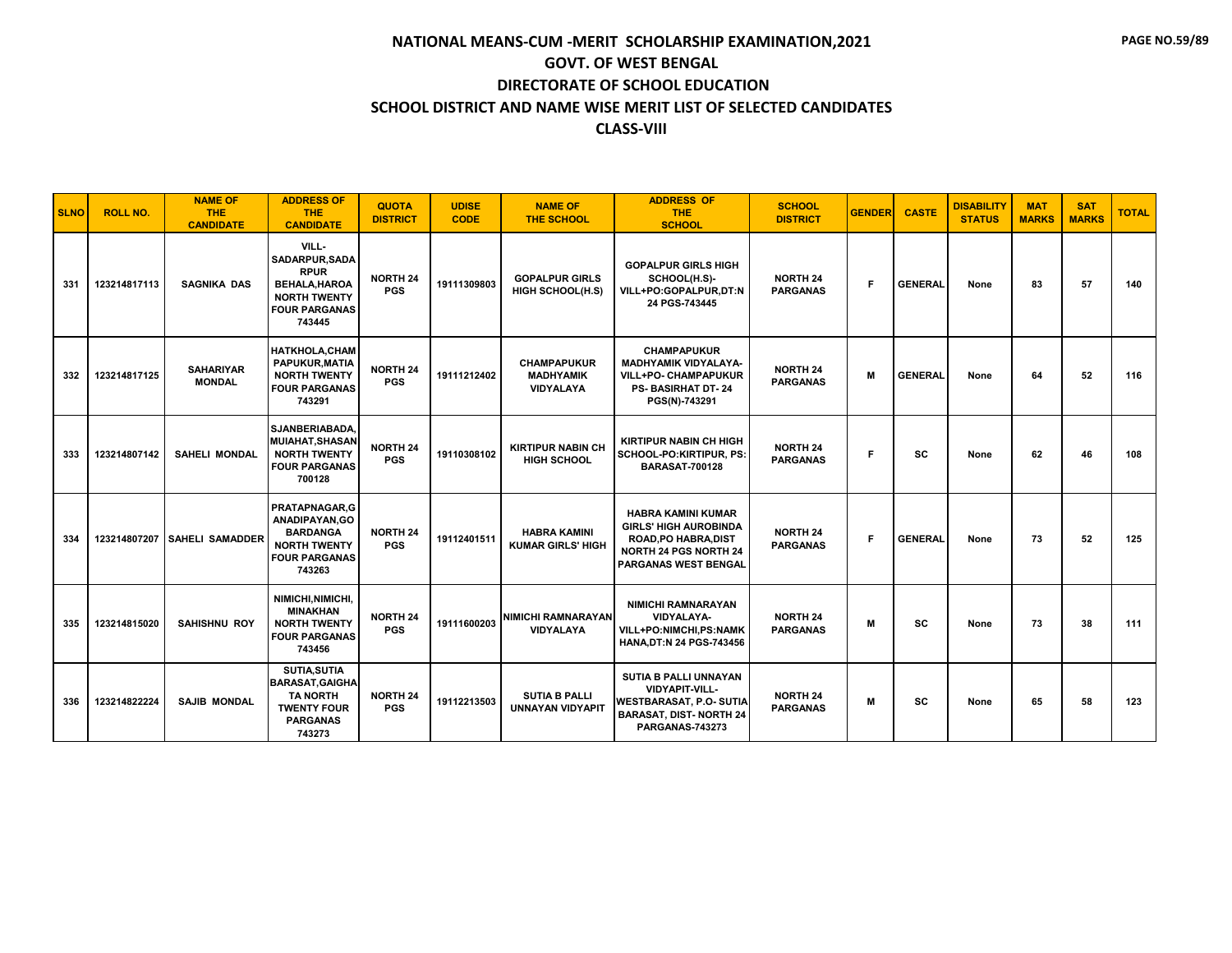| <b>SLNO</b> | <b>ROLL NO.</b> | <b>NAME OF</b><br><b>THE</b><br><b>CANDIDATE</b> | <b>ADDRESS OF</b><br><b>THE</b><br><b>CANDIDATE</b>                                                               | <b>QUOTA</b><br><b>DISTRICT</b> | <b>UDISE</b><br><b>CODE</b> | <b>NAME OF</b><br><b>THE SCHOOL</b>                                           | <b>ADDRESS OF</b><br><b>THE</b><br><b>SCHOOL</b>                                                                                                        | <b>SCHOOL</b><br><b>DISTRICT</b>   | <b>GENDER</b> | <b>CASTE</b>   | <b>DISABILITY</b><br><b>STATUS</b> | <b>MAT</b><br><b>MARKS</b> | <b>SAT</b><br><b>MARKS</b> | <b>TOTAL</b> |
|-------------|-----------------|--------------------------------------------------|-------------------------------------------------------------------------------------------------------------------|---------------------------------|-----------------------------|-------------------------------------------------------------------------------|---------------------------------------------------------------------------------------------------------------------------------------------------------|------------------------------------|---------------|----------------|------------------------------------|----------------------------|----------------------------|--------------|
| 337         | 123214807105    | <b>SAMADRITA</b><br><b>SINGHA</b>                | <b>KANJILALPARA.R</b><br>AJARHAT, RAJAR<br><b>HAT NORTH</b><br><b>TWENTY FOUR</b><br><b>PARGANAS</b><br>700135    | <b>NORTH 24</b><br><b>PGS</b>   | 19110702001                 | <b>BHATENDA ANNAKALI</b><br>S M GIRLS' H                                      | <b>BHATENDA ANNAKALI S M</b><br><b>GIRLS' H</b><br><b>VILL+PO:BHATENDA</b><br><b>NORTH 24 PARGANAS</b><br><b>WEST BENGAL</b>                            | <b>NORTH 24</b><br><b>PARGANAS</b> | F             | <b>SC</b>      | None                               | 69                         | 49                         | 118          |
| 338         | 123214817251    | <b>SAMPRITI MANDAL</b>                           | <b>TAKI</b><br><b>ROAD.HARISHPU</b><br><b>R,BASIRHAT</b><br><b>NORTH TWENTY</b><br><b>FOUR PARGANAS</b><br>743412 | <b>NORTH 24</b><br><b>PGS</b>   |                             | <b>BASIRHAT HARI</b><br>19114600904   MOHON DALAL GIRLS<br><b>HIGH SCHOOL</b> | <b>BASIRHAT HARI MOHON</b><br><b>DALAL GIRLS HIGH</b><br><b>SCHOOL-S.N MAJUMDER</b><br>ROAD. P.O-BASIRHAT, DIST-<br><b>NORTH 24 PARGANAS-</b><br>743411 | <b>NORTH 24</b><br><b>PARGANAS</b> | E             | <b>GENERAL</b> | None                               | 66                         | 54                         | 120          |
| 339         | 123214817234    | <b>SAMPURNA</b><br><b>MONDAL</b>                 | <b>TAKI ROAD.SIKRA</b><br>KULINGRAM, MATI<br>A NORTH<br><b>TWENTY FOUR</b><br><b>PARGANAS</b><br>743428           | <b>NORTH 24</b><br><b>PGS</b>   | 19111201404                 | <b>BELER DHANYAKURIA</b><br><b>BALIKA VIDYALAYA</b>                           | <b>BELER DHANYAKURIA</b><br><b>BALIKA VIDYALAYA-VILL-</b><br><b>BELER DHANYARURIA PO-</b><br>SIKRA KULINGRAM -743428                                    | <b>NORTH 24</b><br><b>PARGANAS</b> | F             | <b>GENERAL</b> | None                               | 64                         | 50                         | 114          |
| 340         | 123214810094    | <b>SAMRAT BERA</b>                               | <b>BODAI.BODAI.AM</b><br><b>DANGA NORTH</b><br><b>TWENTY FOUR</b><br><b>PARGANAS</b><br>700126                    | <b>NORTH 24</b><br><b>PGS</b>   | 19110105102                 | <b>BODAI HIGH SCHOOL</b><br>(H.S.)                                            | <b>BODAI HIGH SCHOOL (H.S.)</b><br>P.O- BODAI, DIST- NORTH<br>24 PARGANAS, -700126                                                                      | <b>NORTH 24</b><br><b>PARGANAS</b> | M             | <b>GENERAL</b> | None                               | 80                         | 61                         | 141          |
| 341         | 123214817241    | <b>SANAJIT MONDAL</b>                            | <b>GOLAGHATA.NIM</b><br><b>CHI, MINAKHAN</b><br><b>NORTH TWENTY</b><br><b>FOUR PARGANAS</b><br>743456             | <b>NORTH 24</b><br><b>PGS</b>   | 19111600203                 | <b>NIMICHI RAMNARAYAN</b><br><b>VIDYALAYA</b>                                 | <b>NIMICHI RAMNARAYAN</b><br><b>VIDYALAYA-</b><br>VILL+PO:NIMCHI,PS:NAMK<br><b>HANA, DT:N 24 PGS-743456</b>                                             | <b>NORTH 24</b><br><b>PARGANAS</b> | M             | <b>SC</b>      | None                               | 78                         | 60                         | 138          |
| 342         | 123214822138    | <b>SANCHARI</b><br><b>DEBNATH</b>                | N0060, GHONJA, G<br><b>AIGHATA NORTH</b><br><b>TWENTY FOUR</b><br><b>PARGANAS</b><br>743249                       | <b>NORTH 24</b><br><b>PGS</b>   | 19112204203                 | <b>GHONJA HIGH</b><br><b>SCHOOL</b>                                           | <b>GHONJA HIGH SCHOOL-</b><br><b>VILL-GHONJA, PS-</b><br><b>GAIGHATA, NORTH 24 PGS-</b><br>743249                                                       | <b>NORTH 24</b><br><b>PARGANAS</b> | F.            | <b>GENERAL</b> | None                               | 64                         | 50                         | 114          |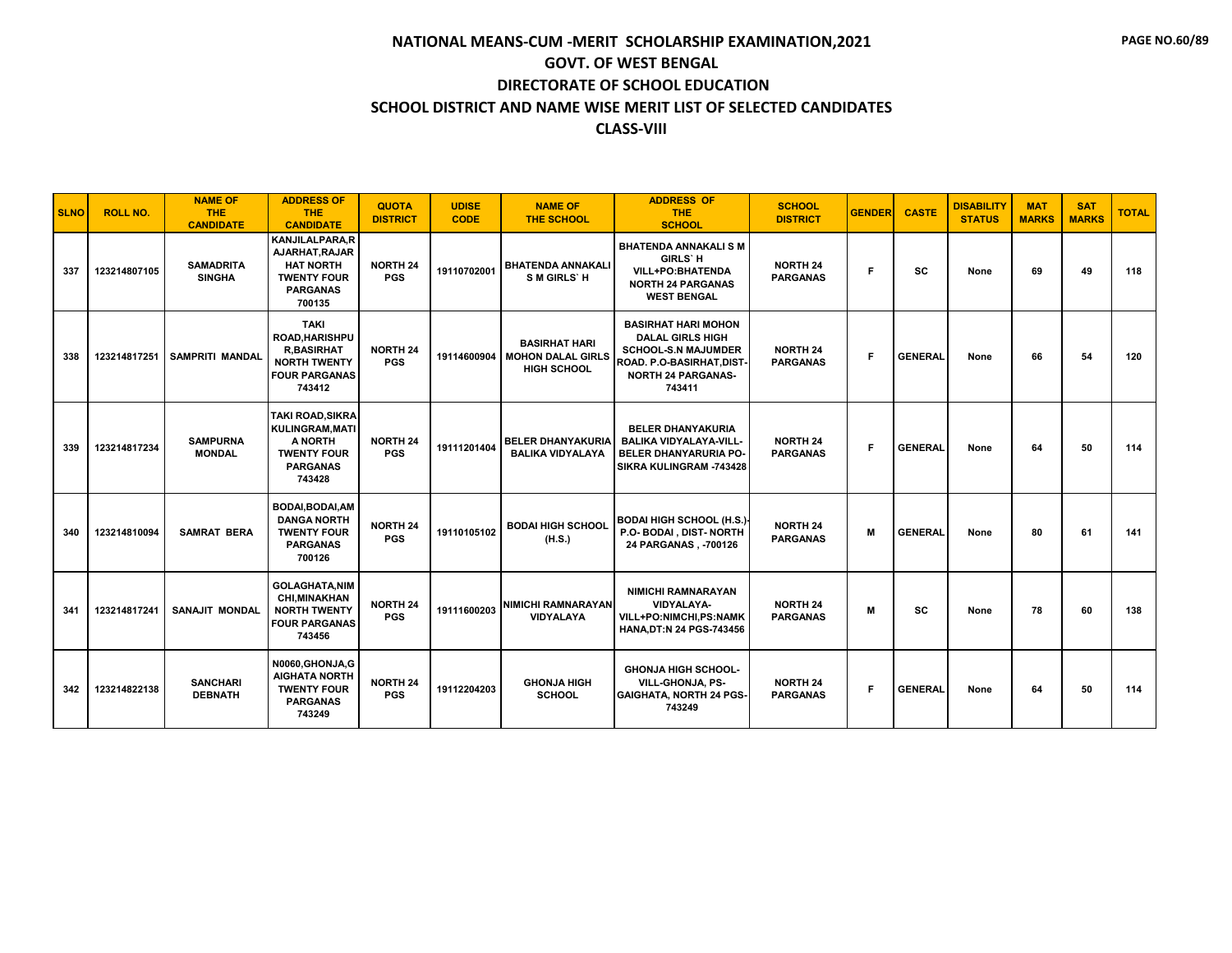#### **SCHOOL DISTRICT AND NAME WISE MERIT LIST OF SELECTED CANDIDATES**

#### **CLASS-VIII**

| <b>SLNO</b> | <b>ROLL NO.</b> | <b>NAME OF</b><br><b>THE</b><br><b>CANDIDATE</b> | <b>ADDRESS OF</b><br><b>THE</b><br><b>CANDIDATE</b>                                                                                           | <b>QUOTA</b><br><b>DISTRICT</b> | <b>UDISE</b><br><b>CODE</b> | <b>NAME OF</b><br><b>THE SCHOOL</b>                                    | <b>ADDRESS OF</b><br><b>THE</b><br><b>SCHOOL</b>                                                                                                        | <b>SCHOOL</b><br><b>DISTRICT</b>   | <b>GENDER</b> | <b>CASTE</b>   | <b>DISABILITY</b><br><b>STATUS</b> | <b>MAT</b><br><b>MARKS</b> | <b>SAT</b><br><b>MARKS</b> | <b>TOTAL</b> |
|-------------|-----------------|--------------------------------------------------|-----------------------------------------------------------------------------------------------------------------------------------------------|---------------------------------|-----------------------------|------------------------------------------------------------------------|---------------------------------------------------------------------------------------------------------------------------------------------------------|------------------------------------|---------------|----------------|------------------------------------|----------------------------|----------------------------|--------------|
| 343         |                 | 123214816122 SANCHARI MONDAL                     | <b>GHUNI, GHUNI, HA</b><br><b>SNABAD NORTH</b><br><b>TWENTY FOUR</b><br><b>PARGANAS</b><br>743426                                             | <b>NORTH 24</b><br><b>PGS</b>   | 19111412302                 | <b>SCHOOL</b>                                                          | <b>GHUNI ADARSHA HIGH</b><br>GHUNI ADARSHA HIGH SCHOOL-VILL+P.O-GHUNI,<br>P.S-HASNABAD, DIST-24<br><b>PARGANAS (N)-743426</b>                           | <b>NORTH 24</b><br><b>PARGANAS</b> | F             | <b>SC</b>      | None                               | 68                         | 36                         | 104          |
| 344         | 123214816036    | <b>SANDIP KUNDU</b>                              | <b>HINGALGANJ.HIN</b><br><b>GALGANJ, HINGAL</b><br><b>GANJ NORTH</b><br><b>TWENTY FOUR</b><br><b>PARGANAS</b><br>743435                       | <b>NORTH 24</b><br><b>PGS</b>   | 19111502203                 | <b>HINGALGANJ HIGH</b><br>SCHOOL(H.S)                                  | <b>HINGALGANJ HIGH</b><br>SCHOOL(H.S)-<br><b>VILL: HINGALGANJ DIST 24</b><br>PGS (N)-743435                                                             | <b>NORTH 24</b><br><b>PARGANAS</b> | М             | <b>GENERAL</b> | None                               | 67                         | 46                         | 113          |
| 345         | 123214823190    | <b>SANDIP MONDAL</b>                             | <b>KRISHNACHANDR</b><br><b>APUR.KRISHNAC</b><br><b>HANDRAPUR, BON</b><br><b>GAON NORTH</b><br><b>TWENTY FOUR</b><br><b>PARGANAS</b><br>743251 | <b>NORTH 24</b><br><b>PGS</b>   | 19112004002                 | <b>RANIHATI HIGH</b><br><b>SCHOOL</b>                                  | <b>RANIHATI HIGH SCHOOL-</b><br><b>VILL+PO:RANIHATI DT</b><br>N24PGS-743251                                                                             | <b>NORTH 24</b><br><b>PARGANAS</b> | M             | SC             | None                               | 80                         | 42                         | 122          |
| 346         | 123214821269    | <b>SANDIPAN</b><br><b>CHAKRABORTY</b>            | <b>KHAIRAMARY,BO</b><br><b>NGAON.BONGAO</b><br><b>N NORTH</b><br><b>TWENTY FOUR</b><br><b>PARGANAS</b><br>743235                              | <b>NORTH 24</b><br><b>PGS</b>   | 19114900802                 | <b>BONGAON HIGH</b><br><b>SCHOOL</b>                                   | <b>BONGAON HIGH SCHOOL-</b><br>SCHOOL ROAD, P.O.+P.S.-<br>BONGAON, DIST-24PGS(N)-<br>743235                                                             | <b>NORTH 24</b><br><b>PARGANAS</b> | M             | <b>GENERAL</b> | None                               | 70                         | 62                         | 132          |
| 347         | 123214816257    | <b>SANIA KHANAM</b>                              | <b>OLD SATKHIRA</b><br><b>ROAD, SANGRAMP</b><br><b>UR.BASIRHAT</b><br><b>NORTH TWENTY</b><br><b>FOUR PARGANAS</b><br>743422                   | <b>NORTH 24</b><br><b>PGS</b>   | 19114600904                 | <b>BASIRHAT HARI</b><br><b>MOHON DALAL GIRLS</b><br><b>HIGH SCHOOL</b> | <b>BASIRHAT HARI MOHON</b><br><b>DALAL GIRLS HIGH</b><br><b>SCHOOL-S.N MAJUMDER</b><br>ROAD. P.O-BASIRHAT, DIST-<br><b>NORTH 24 PARGANAS-</b><br>743411 | <b>NORTH 24</b><br><b>PARGANAS</b> | F             | <b>GENERAL</b> | None                               | 64                         | 49                         | 113          |
| 348         |                 | 123214823019 SANMAY PRAMANIK                     | <b>TENTULBERIA</b><br><b>BAZAR</b><br>PARA.TENTULBE<br><b>RIA, GAIGHATA</b><br><b>NORTH TWENTY</b><br><b>FOUR PARGANAS</b><br>743245          | <b>NORTH 24</b><br><b>PGS</b>   | 19112215302                 | <b>TENTUL BERIA PGT</b><br><b>SUNITY VIDYA</b>                         | <b>TENTUL BERIA PGT SUNITY</b><br>VIDYA-VILL-TENTULBERIA,<br><b>PS-GAIGHATA, NORTH 24</b><br>PGS-743245                                                 | <b>NORTH 24</b><br><b>PARGANAS</b> | М             | <b>GENERAL</b> | None                               | 66                         | 47                         | 113          |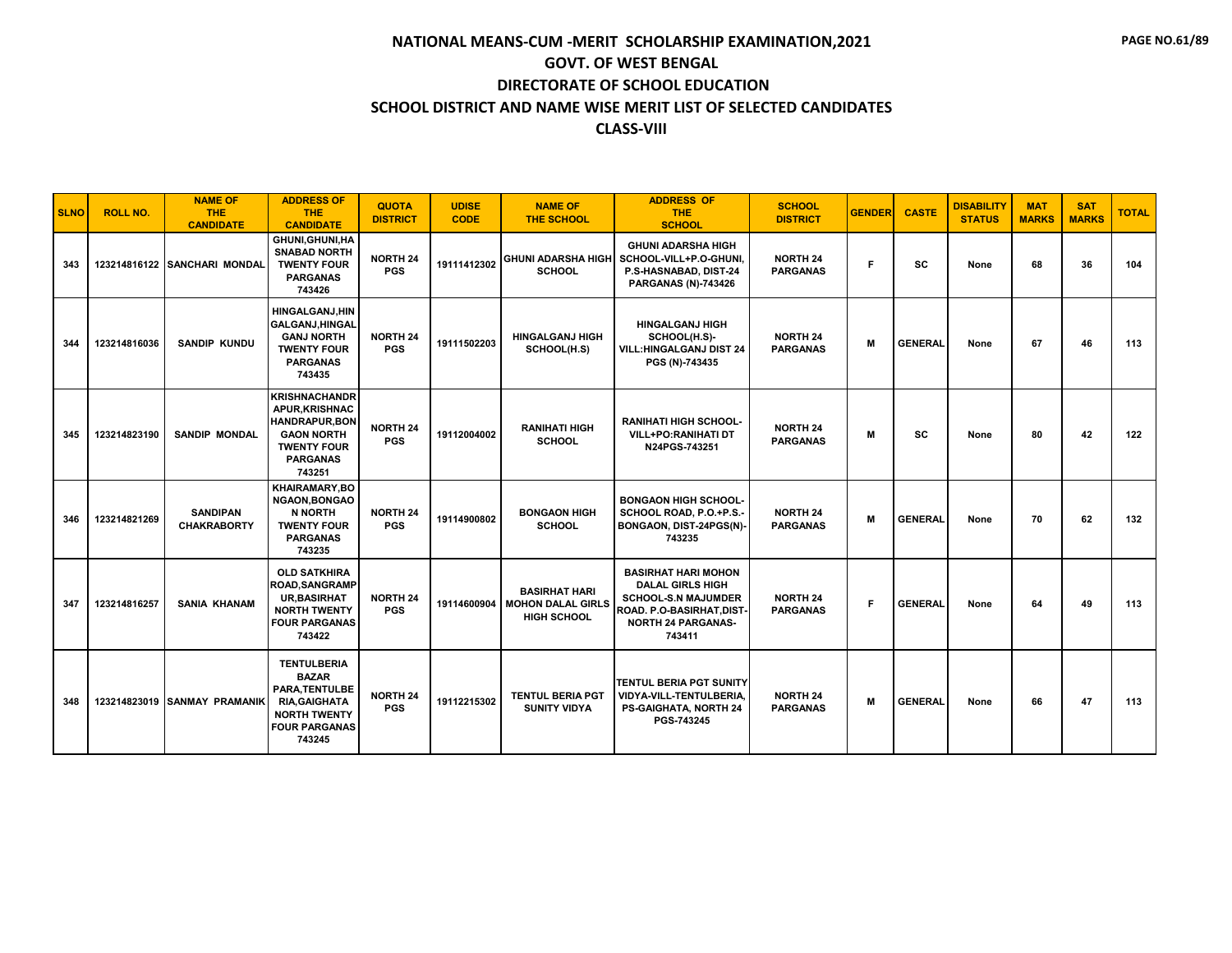| <b>SLNO</b> | <b>ROLL NO.</b> | <b>NAME OF</b><br><b>THE</b><br><b>CANDIDATE</b> | <b>ADDRESS OF</b><br><b>THE</b><br><b>CANDIDATE</b>                                                                                                 | <b>QUOTA</b><br><b>DISTRICT</b> | <b>UDISE</b><br><b>CODE</b> | <b>NAME OF</b><br><b>THE SCHOOL</b>                       | <b>ADDRESS OF</b><br><b>THE</b><br><b>SCHOOL</b>                                                                                                 | <b>SCHOOL</b><br><b>DISTRICT</b>   | <b>GENDER</b> | <b>CASTE</b>   | <b>DISABILITY</b><br><b>STATUS</b> | <b>MAT</b><br><b>MARKS</b> | <b>SAT</b><br><b>MARKS</b> | <b>TOTAL</b> |
|-------------|-----------------|--------------------------------------------------|-----------------------------------------------------------------------------------------------------------------------------------------------------|---------------------------------|-----------------------------|-----------------------------------------------------------|--------------------------------------------------------------------------------------------------------------------------------------------------|------------------------------------|---------------|----------------|------------------------------------|----------------------------|----------------------------|--------------|
| 349         | 123214822096    | <b>SANTU SARKAR</b>                              | DAKSHINPARA.RA<br><b>MSANKARPUR,GO</b><br><b>PALNAGAR</b><br><b>NORTH TWENTY</b><br><b>FOUR PARGANAS</b><br>743290                                  | <b>NORTH 24</b><br><b>PGS</b>   | 19112113304                 | <b>RAMSANKARPUR</b><br>HIGH SCHOOL                        | <b>RAMSANKARPUR HIGH</b><br>SCHOOL-PO-<br><b>RAMSANKARPUR, PS-</b><br>GOPALNAGAR, 24 PGS(N)-<br>743290                                           | <b>NORTH 24</b><br><b>PARGANAS</b> | М             | <b>SC</b>      | None                               | 67                         | 43                         | 110          |
| 350         | 123214823049    | <b>SAPTARSHI</b><br><b>MONDAL</b>                | VILL-<br>DHARMAPUR, PO-<br><b>DHARMAPUR,PS-</b><br><b>GAIGHATA, GAIGH</b><br>ATA, GAIGHATA<br><b>NORTH TWENTY</b><br><b>FOUR PARGANAS</b><br>743249 | <b>NORTH 24</b><br><b>PGS</b>   | 19112205003                 | <b>GAIGHATA HIGH</b><br><b>SCHOOL</b>                     | <b>GAIGHATA HIGH SCHOOL-</b><br>VILL+PO-GAIGHATA, PS-<br><b>GAIGHATA, NORTH 24 PGS-</b><br>743249                                                | <b>NORTH 24</b><br><b>PARGANAS</b> | M             | <b>GENERAL</b> | None                               | 72                         | 46                         | 118          |
| 351         | 123214809002    | <b>SARADA DEY</b>                                | <b>RAMKRISHNA</b><br>ROAD, PRAFULLA<br>NAGAR, HABRA<br><b>NORTH TWENTY</b><br><b>FOUR PARGANAS</b><br>743268                                        | <b>NORTH 24</b><br><b>PGS</b>   | 19112401511                 | <b>HABRA KAMINI</b><br><b>KUMAR GIRLS' HIGH</b>           | <b>HABRA KAMINI KUMAR</b><br><b>GIRLS' HIGH AUROBINDA</b><br>ROAD, PO HABRA, DIST<br><b>NORTH 24 PGS NORTH 24</b><br><b>PARGANAS WEST BENGAL</b> | <b>NORTH 24</b><br><b>PARGANAS</b> | F.            | <b>GENERAL</b> | None                               | 64                         | 48                         | 112          |
| 352         | 123214817172    | <b>SARIKA ANJUM</b>                              | NOWAPARA, KHA<br><b>RAMPUR, HASNAB</b><br><b>AD NORTH</b><br><b>TWENTY FOUR</b><br><b>PARGANAS</b><br>743456                                        | <b>NORTH 24</b><br><b>PGS</b>   | 19111011904                 | <b>MAHESHPUR</b><br><b>SARBAPALLI HIGH</b><br>SCHOOL(H.S) | <b>MAHESHPUR SARBAPALLI</b><br>HIGH SCHOOL(H.S)-VILL-<br>MAHESHPUR, 24PGS(N)-<br>743401                                                          | <b>NORTH 24</b><br><b>PARGANAS</b> | F.            | <b>GENERAL</b> | None                               | 66                         | 50                         | 116          |
| 353         | 123214816124    | <b>SARMIN TAMA</b>                               | <b>MATIA, MATIA, MAT</b><br><b>IA NORTH</b><br><b>TWENTY FOUR</b><br><b>PARGANAS</b><br>743437                                                      | <b>NORTH 24</b><br><b>PGS</b>   | 19111209102                 | <b>METIA HIGH SCHOOL</b>                                  | <b>METIA HIGH SCHOOL-</b><br><b>VILL+PO-MATIA PS-</b><br>BASIRHAT-743437                                                                         | <b>NORTH 24</b><br><b>PARGANAS</b> | F.            | <b>GENERAL</b> | None                               | 68                         | 50                         | 118          |
| 354         | 123214821135    | SATHI BISWAS                                     | UTTARPARA.RAM<br><b>SANKARPUR, GOP</b><br><b>ALNAGAR NORTH</b><br><b>TWENTY FOUR</b><br><b>PARGANAS</b><br>743290                                   | <b>NORTH 24</b><br><b>PGS</b>   | 19112113304                 | <b>RAMSANKARPUR</b><br><b>HIGH SCHOOL</b>                 | <b>RAMSANKARPUR HIGH</b><br>SCHOOL-PO-<br><b>RAMSANKARPUR, PS-</b><br>GOPALNAGAR, 24 PGS(N)-<br>743290                                           | <b>NORTH 24</b><br><b>PARGANAS</b> | F.            | <b>SC</b>      | None                               | 67                         | 43                         | 110          |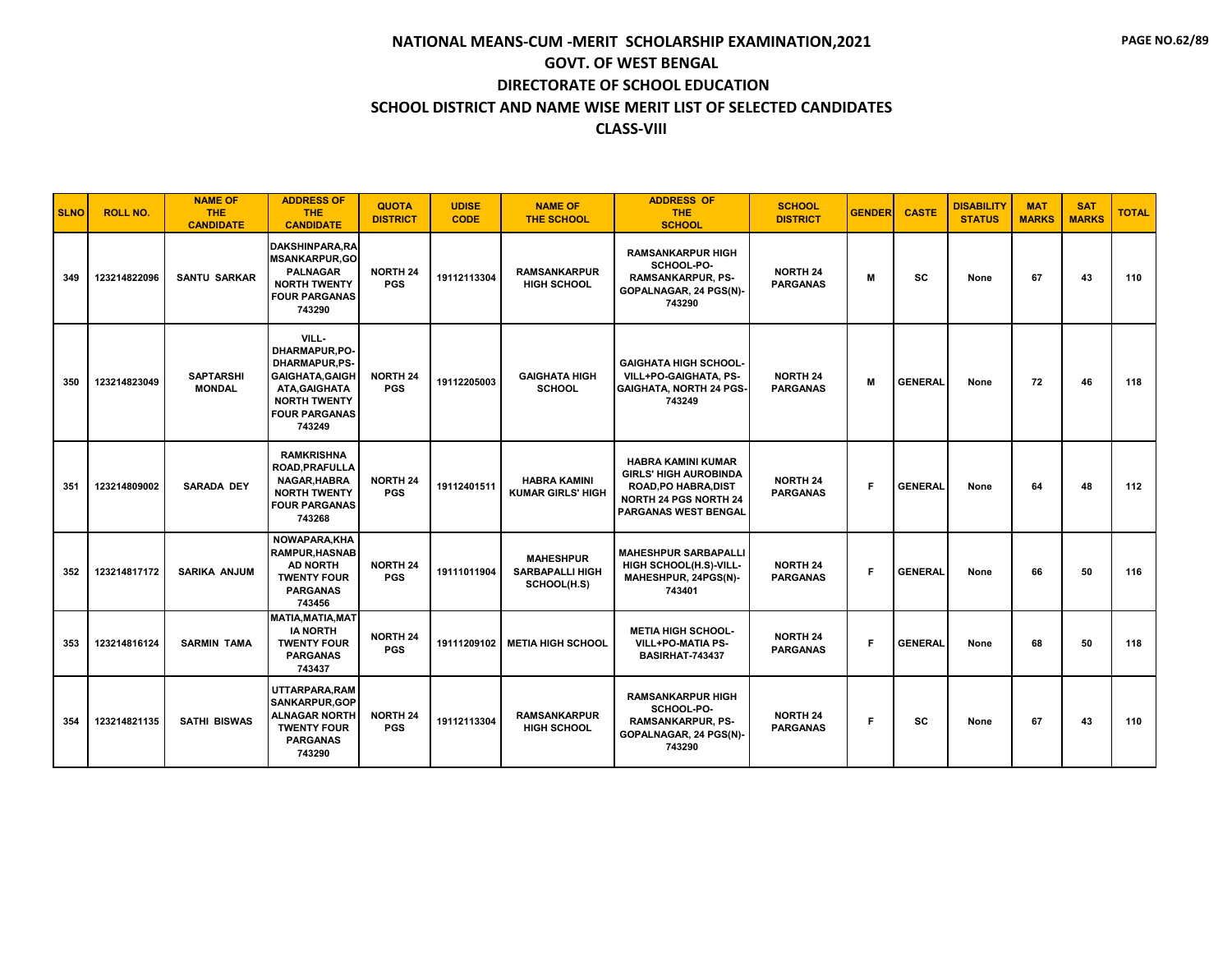| <b>SLNO</b> | <b>ROLL NO.</b> | <b>NAME OF</b><br><b>THE</b><br><b>CANDIDATE</b> | <b>ADDRESS OF</b><br><b>THE</b><br><b>CANDIDATE</b>                                                                        | <b>QUOTA</b><br><b>DISTRICT</b> | <b>UDISE</b><br><b>CODE</b> | <b>NAME OF</b><br><b>THE SCHOOL</b>             | <b>ADDRESS OF</b><br><b>THE</b><br><b>SCHOOL</b>                                                                                            | <b>SCHOOL</b><br><b>DISTRICT</b>   | <b>GENDER</b> | <b>CASTE</b>   | <b>DISABILITY</b><br><b>STATUS</b> | <b>MAT</b><br><b>MARKS</b> | <b>SAT</b><br><b>MARKS</b> | <b>TOTAL</b> |
|-------------|-----------------|--------------------------------------------------|----------------------------------------------------------------------------------------------------------------------------|---------------------------------|-----------------------------|-------------------------------------------------|---------------------------------------------------------------------------------------------------------------------------------------------|------------------------------------|---------------|----------------|------------------------------------|----------------------------|----------------------------|--------------|
| 355         | 123214822086    | <b>SATHI DAS</b>                                 | DUMA.DUMA.DUM<br>A NORTH<br><b>TWENTY FOUR</b><br><b>PARGANAS</b><br>743245                                                | <b>KOLKATA</b>                  | 19112217903                 | <b>JHIKRA HIGH SCHOOL</b>                       | <b>JHIKRA HIGH SCHOOL--</b><br>743245                                                                                                       | <b>NORTH 24</b><br><b>PARGANAS</b> | F.            | <b>SC</b>      | None                               | 50                         | 50                         | 100          |
| 356         | 123214823075    | <b>SATHI DAS</b>                                 | 097<br><b>GAIGHATA, GAIGH</b><br>ATA, GAIGHATA<br><b>NORTH TWENTY</b><br><b>FOUR PARGANAS</b><br>743249                    | <b>NORTH 24</b><br><b>PGS</b>   | 19112206802                 | <b>THAKURNAGAR</b><br><b>BALIKA VIDYALAYA</b>   | THAKURNAGAR BALIKA<br>VIDYALAYA-VILL+PO-<br><b>THAKURNAGAR, NORTH 24</b><br>PGS-743287                                                      | <b>NORTH 24</b><br><b>PARGANAS</b> | F             | <b>SC</b>      | None                               | 49                         | 52                         | 101          |
| 357         | 123214821072    | <b>SATHI PAUL</b>                                | SUBHASNAGAR.B<br>ONGAON, BONGA<br><b>ON NORTH</b><br><b>TWENTY FOUR</b><br><b>PARGANAS</b><br>743235                       | <b>NORTH 24</b><br><b>PGS</b>   | 19114901602                 | <b>BONGAON KUMUDINI</b><br><b>UCHHA BALIKA</b>  | <b>BONGAON KUMUDINI</b><br>UCHHA BALIKA-JESSORE<br>ROAD, BONGAON 24PGS(N)<br>743235                                                         | <b>NORTH 24</b><br><b>PARGANAS</b> | F             | <b>GENERAL</b> | None                               | 80                         | 66                         | 146          |
| 358         | 123214823250    | <b>SATHI SARKAR</b>                              | <b>MANIGRAM</b><br>SHIBPUR, DHARM<br>APUKURIA, BONG<br><b>AON NORTH</b><br><b>TWENTY FOUR</b><br><b>PARGANAS</b><br>743235 | <b>NORTH 24</b><br><b>PGS</b>   | 19112117602                 | <b>MADHABPUR HIGH</b><br><b>SCHOOL</b>          | <b>MADHABPUR HIGH</b><br>SCHOOL-P,O-<br><b>DHARMAPUKURIA, P.S-</b><br><b>BONGAON, DIST-NORTH</b><br>24PARGANAS-743235                       | <b>NORTH 24</b><br><b>PARGANAS</b> | F.            | <b>GENERAL</b> | None                               | 68                         | 47                         | 115          |
| 359         | 123214823061    | <b>SATYAJIT SARDER</b>                           | <b>SUTIA, SUTIA</b><br><b>BARASAT.GAIGHA</b><br><b>TA NORTH</b><br><b>TWENTY FOUR</b><br><b>PARGANAS</b><br>743273         | <b>NORTH 24</b><br><b>PGS</b>   | 19112213503                 | <b>SUTIA B PALLI</b><br><b>UNNAYAN VIDYAPIT</b> | SUTIA B PALLI UNNAYAN<br><b>VIDYAPIT-VILL-</b><br><b>WESTBARASAT, P.O. SUTIA</b><br><b>BARASAT, DIST-NORTH 24</b><br><b>PARGANAS-743273</b> | <b>NORTH 24</b><br><b>PARGANAS</b> | M             | <b>ST</b>      | None                               | 38                         | 46                         | 84           |
| 360         |                 | 123214822018 SAUMYADIP GUPTA                     | <b>SAGARPUR, BAGD</b><br>AH.BAGDAH<br><b>NORTH TWENTY</b><br><b>FOUR PARGANAS</b><br>743232                                | <b>NORTH 24</b><br><b>PGS</b>   | 19112007903                 | <b>BAGDAH HIGH</b><br><b>SCHOOL</b>             | <b>BAGDAH HIGH SCHOOL-</b><br>VILL+PO- BAGDAH N 24<br>PGS-743232                                                                            | <b>NORTH 24</b><br><b>PARGANAS</b> | M             | <b>SC</b>      | None                               | 62                         | 42                         | 104          |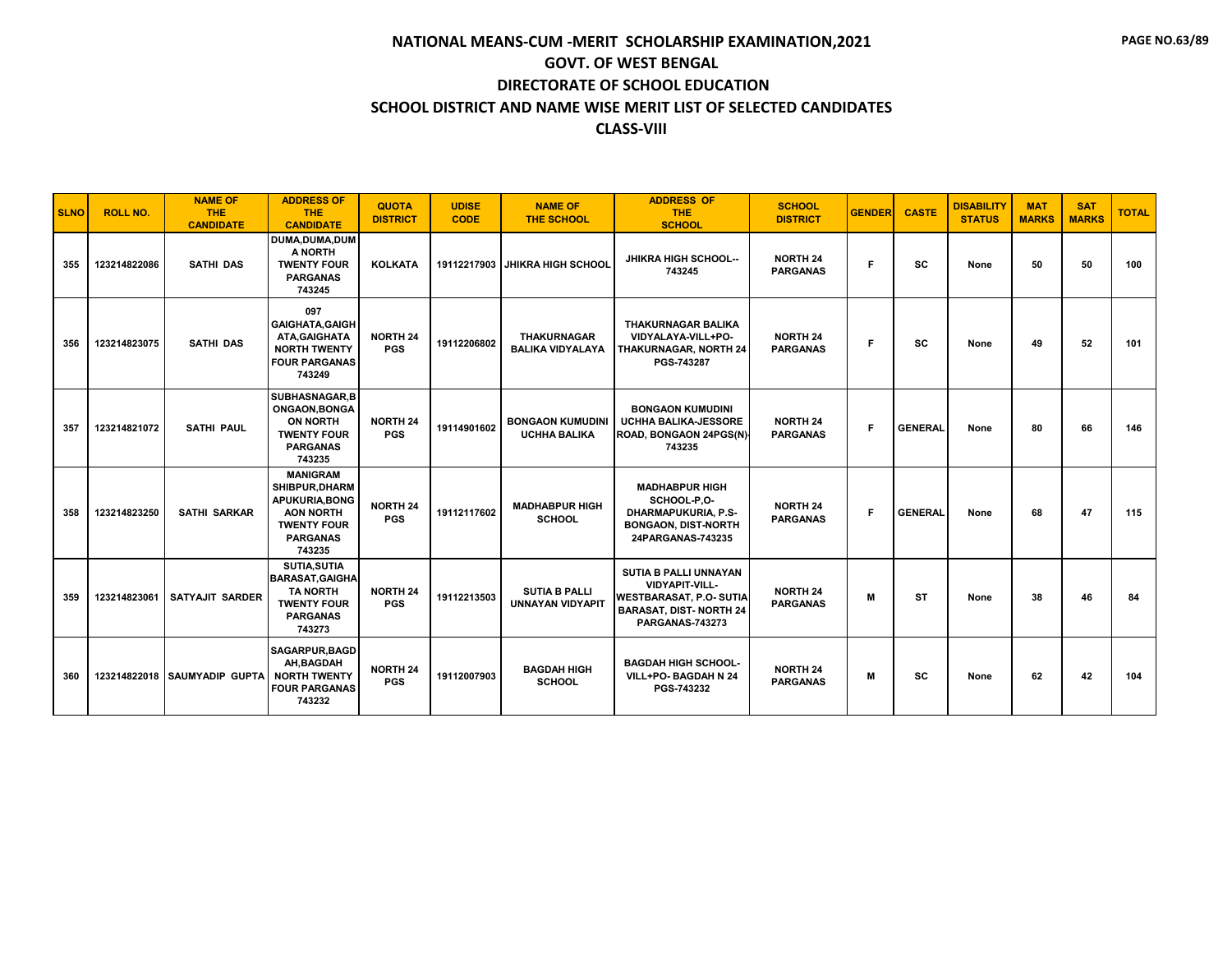| <b>SLNO</b> | <b>ROLL NO.</b> | <b>NAME OF</b><br>THE.<br><b>CANDIDATE</b> | <b>ADDRESS OF</b><br><b>THE</b><br><b>CANDIDATE</b>                                                                                     | <b>QUOTA</b><br><b>DISTRICT</b> | <b>UDISE</b><br><b>CODE</b> | <b>NAME OF</b><br><b>THE SCHOOL</b>                                           | <b>ADDRESS OF</b><br><b>THE</b><br><b>SCHOOL</b>                                                                                                        | <b>SCHOOL</b><br><b>DISTRICT</b>   | <b>GENDER</b> | <b>CASTE</b>   | <b>DISABILITY</b><br><b>STATUS</b> | <b>MAT</b><br><b>MARKS</b> | <b>SAT</b><br><b>MARKS</b> | <b>TOTAL</b> |
|-------------|-----------------|--------------------------------------------|-----------------------------------------------------------------------------------------------------------------------------------------|---------------------------------|-----------------------------|-------------------------------------------------------------------------------|---------------------------------------------------------------------------------------------------------------------------------------------------------|------------------------------------|---------------|----------------|------------------------------------|----------------------------|----------------------------|--------------|
| 361         | 123214816048    | <b>SAYAN DAS</b>                           | <b>UTTAR</b><br><b>MATHURAPUR,KH</b><br><b>OLAPOTA, MATIA</b><br><b>NORTH TWENTY</b><br><b>FOUR PARGANAS</b><br>743428                  | <b>NORTH 24</b><br><b>PGS</b>   |                             | <b>KHOLAPOTA SRI</b><br>19111207703 AUROBINDO TAPOBAN<br><b>PATHMANDIR</b>    | <b>KHOLAPOTA SRI</b><br><b>AUROBINDO TAPOBAN</b><br>PATHMANDIR-VILL+PO-<br><b>KHOLAPOTA PS- BASIRHAT</b><br>DT-24 PGS(N)-743428                         | <b>NORTH 24</b><br><b>PARGANAS</b> | м             | <b>SC</b>      | None                               | 68                         | 39                         | 107          |
| 362         | 123214816074    | <b>SAYAN SARDAR</b>                        | <b>GOJADANGA</b><br><b>BORDER</b><br><b>ROAD.MERUDAND</b><br><b>I.BASIRHAT</b><br><b>NORTH TWENTY</b><br><b>FOUR PARGANAS</b><br>743292 | <b>NORTH 24</b><br><b>PGS</b>   | 19114600704                 | <b>BASIRHAT HIGH</b><br><b>SCHOOL</b>                                         | <b>BASIRHAT HIGH SCHOOL-</b><br>P.O-BASIRHAT. P.S-<br><b>BASIRHAT, DIST-NORTH 24</b><br><b>PARGANAS-743411</b>                                          | <b>NORTH 24</b><br><b>PARGANAS</b> | M             | <b>GENERAL</b> | None                               | 61                         | 52                         | 113          |
| 363         |                 | 123214822160 SAYANI MAJUMDAR               | <b>DHARMAPUKURIA</b><br>.DHARMAPUKURI<br><b>A,BONGAON</b><br><b>NORTH TWENTY</b><br><b>FOUR PARGANAS</b><br>743235                      | <b>NORTH 24</b><br><b>PGS</b>   | 19112104501                 | <b>GANRAPOTA GIRLS</b><br><b>HIGH SCHOOL</b>                                  | <b>GANRAPOTA GIRLS HIGH</b><br>SCHOOL -VILL+P.O-<br><b>GANGRAPOTA, DISAT-</b><br><b>NORTH 24 PARGANAS-</b><br>743251                                    | <b>NORTH 24</b><br><b>PARGANAS</b> | F.            | <b>SC</b>      | None                               | 75                         | 52                         | 127          |
| 364         | 123214817147    | <b>SAYANI MONDAL</b>                       | <b>HOSPITAL</b><br>ROAD, BADARTAL<br><b>A.BASIRHAT</b><br><b>NORTH TWENTY</b><br><b>FOUR PARGANAS</b><br>743292                         | <b>NORTH 24</b><br><b>PGS</b>   |                             | <b>BASIRHAT HARI</b><br>19114600904   MOHON DALAL GIRLS<br><b>HIGH SCHOOL</b> | <b>BASIRHAT HARI MOHON</b><br><b>DALAL GIRLS HIGH</b><br><b>SCHOOL-S.N MAJUMDER</b><br>ROAD. P.O-BASIRHAT, DIST-<br><b>NORTH 24 PARGANAS-</b><br>743411 | <b>NORTH 24</b><br><b>PARGANAS</b> | F.            | <b>GENERAL</b> | None                               | 67                         | 54                         | 121          |
| 365         | 123214810009    | <b>SAYANTANI</b><br><b>MAJUMDER</b>        | <b>UTTAR</b><br><b>SHIMULPUR.THAK</b><br><b>URNAGAR, GAIGH</b><br><b>ATA NORTH</b><br><b>TWENTY FOUR</b><br><b>PARGANAS</b><br>743287   | <b>NORTH 24</b><br><b>PGS</b>   | 19112801404                 | <b>KHANTURA GIRLS</b><br><b>HIGH SCHOOL</b>                                   | <b>KHANTURA GIRLS HIGH</b><br>SCHOOL-VILL+PO<br>KHANTUA DIST NORTH 24<br>PGS-743273                                                                     | <b>NORTH 24</b><br><b>PARGANAS</b> | F             | SC             | None                               | 69                         | 46                         | 115          |
| 366         | 123214816102    | <b>SAYANTANI</b><br><b>SARDAR</b>          | <b>RUPAMARI, RUPA</b><br><b>MARI.HASNABAD</b><br><b>NORTH TWENTY</b><br><b>FOUR PARGANAS</b><br>743435                                  | <b>NORTH 24</b><br><b>PGS</b>   | 19111504904                 | <b>HALDA BANSTALA</b><br><b>GOBARDHAN</b><br><b>VIDYAPITH</b>                 | <b>HALDA BANSTALA</b><br><b>GOBARDHAN VIDYAPITH-</b><br><b>VILL+PO:RUPMARI DIST</b><br>24PGS (N) 743435-743435                                          | <b>NORTH 24</b><br><b>PARGANAS</b> | F.            | <b>ST</b>      | None                               | 41                         | 27                         | 68           |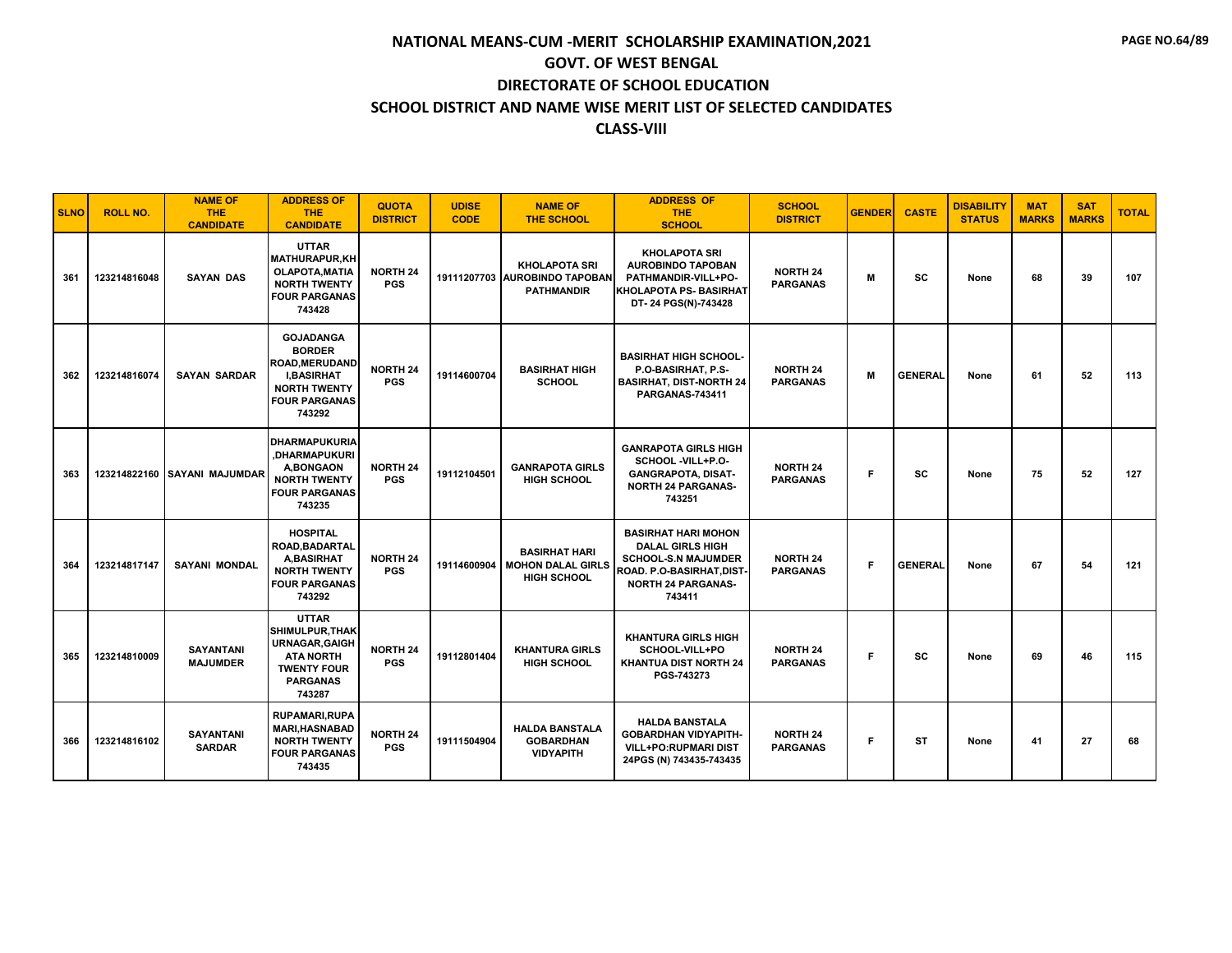| <b>SLNO</b> | <b>ROLL NO.</b> | <b>NAME OF</b><br><b>THE</b><br><b>CANDIDATE</b> | <b>ADDRESS OF</b><br><b>THE</b><br><b>CANDIDATE</b>                                                                                                                   | <b>QUOTA</b><br><b>DISTRICT</b> | <b>UDISE</b><br><b>CODE</b> | <b>NAME OF</b><br><b>THE SCHOOL</b>                              | <b>ADDRESS OF</b><br><b>THE</b><br><b>SCHOOL</b>                                                                                                        | <b>SCHOOL</b><br><b>DISTRICT</b>   | <b>GENDER</b> | <b>CASTE</b> | <b>DISABILITY</b><br><b>STATUS</b> | <b>MAT</b><br><b>MARKS</b> | <b>SAT</b><br><b>MARKS</b> | <b>TOTAL</b> |
|-------------|-----------------|--------------------------------------------------|-----------------------------------------------------------------------------------------------------------------------------------------------------------------------|---------------------------------|-----------------------------|------------------------------------------------------------------|---------------------------------------------------------------------------------------------------------------------------------------------------------|------------------------------------|---------------|--------------|------------------------------------|----------------------------|----------------------------|--------------|
| 367         | 123214810181    | <b>SAYANTIKA DAS</b>                             | <b>NEAR</b><br><b>PATHARGHATA</b><br><b>HIGH</b><br><b>SCHOOL, PATHAR</b><br><b>GHATA,NEW</b><br><b>TOWN NORTH</b><br><b>TWENTY FOUR</b><br><b>PARGANAS</b><br>700135 | <b>NORTH 24</b><br><b>PGS</b>   | 19110707302                 | <b>PATHARGHATA HIGH</b><br><b>SCHOOL</b>                         | <b>PATHARGHATA HIGH</b><br>SCHOOL-<br>VILL+PO:PATHARGHATA-<br>700135                                                                                    | <b>NORTH 24</b><br><b>PARGANAS</b> | F.            | <b>SC</b>    | None                               | 59                         | 47                         | 106          |
| 368         |                 | 123214807022 SAYERI MAJUMDAR                     | 155 JIRAT<br><b>ROAD, PRAFULLA</b><br>NAGAR, HABRA<br><b>NORTH TWENTY</b><br><b>FOUR PARGANAS</b><br>743268                                                           | <b>NORTH 24</b><br><b>PGS</b>   | 19112401511                 | <b>HABRA KAMINI</b><br><b>KUMAR GIRLS' HIGH</b>                  | <b>HABRA KAMINI KUMAR</b><br><b>GIRLS' HIGH AUROBINDA</b><br><b>ROAD, PO HABRA, DIST</b><br><b>NORTH 24 PGS NORTH 24</b><br><b>PARGANAS WEST BENGAL</b> | <b>NORTH 24</b><br><b>PARGANAS</b> | F             | <b>SC</b>    | None                               | 62                         | 52                         | 114          |
| 369         | 123214823174    | <b>SAYKAT BARUI</b>                              | <b>CHOWBERIA,CHO</b><br><b>WBERIA, GOPALN</b><br><b>AGAR NORTH</b><br><b>TWENTY FOUR</b><br><b>PARGANAS</b><br>743290                                                 | <b>UTTAR</b><br><b>DINAJPUR</b> |                             | <b>CHOWBERIA</b><br>19112111203   DINABANDHU VIDYAL<br><b>HS</b> | <b>CHOWBERIA DINABANDHU</b><br>VIDYAL HS-VILL+P.O.-<br><b>CHOWBERIA, DIST- NORTH</b><br>24 PARGANAS, P.S.-<br>GOPALNAGAR-743290                         | <b>NORTH 24</b><br><b>PARGANAS</b> | м             | <b>SC</b>    | None                               | 56                         | 43                         | 99           |
| 370         | 123214809115    | <b>SAYON GAIN</b>                                | N0014.BERGOOM.<br><b>GOBARDANGA</b><br><b>NORTH TWENTY</b><br><b>FOUR PARGANAS</b><br>743263                                                                          | <b>NORTH 24</b><br><b>PGS</b>   | 19110508501                 | <b>RAJBALLAVPUR HIGH</b><br><b>SCHOOL</b>                        | <b>RAJBALLAVPUR HIGH</b><br>SCHOOL-VILL-<br><b>RAJBALLAVPUR PO-</b><br><b>MASLANDAPUR PS- HABRA</b><br>743289                                           | <b>NORTH 24</b><br><b>PARGANAS</b> | м             | <b>SC</b>    | None                               | 73                         | 65                         | 138          |
| 371         | 123214821153    | <b>SEBANANDA BALA</b>                            | <b>PASCHIMPARA</b><br><b>ROAD, CHOWBERI</b><br>A,GOPALNAGAR<br><b>NORTH TWENTY</b><br><b>FOUR PARGANAS</b><br>743290                                                  | <b>NORTH 24</b><br><b>PGS</b>   | 19112111203                 | <b>CHOWBERIA</b><br><b>DINABANDHU VIDYAL</b><br><b>HS</b>        | <b>CHOWBERIA DINABANDHU</b><br>VIDYAL HS-VILL+P.O.-<br><b>CHOWBERIA, DIST-NORTH</b><br>24 PARGANAS, P.S.-<br>GOPALNAGAR-743290                          | <b>NORTH 24</b><br><b>PARGANAS</b> | M             | <b>SC</b>    | None                               | 53                         | 49                         | 102          |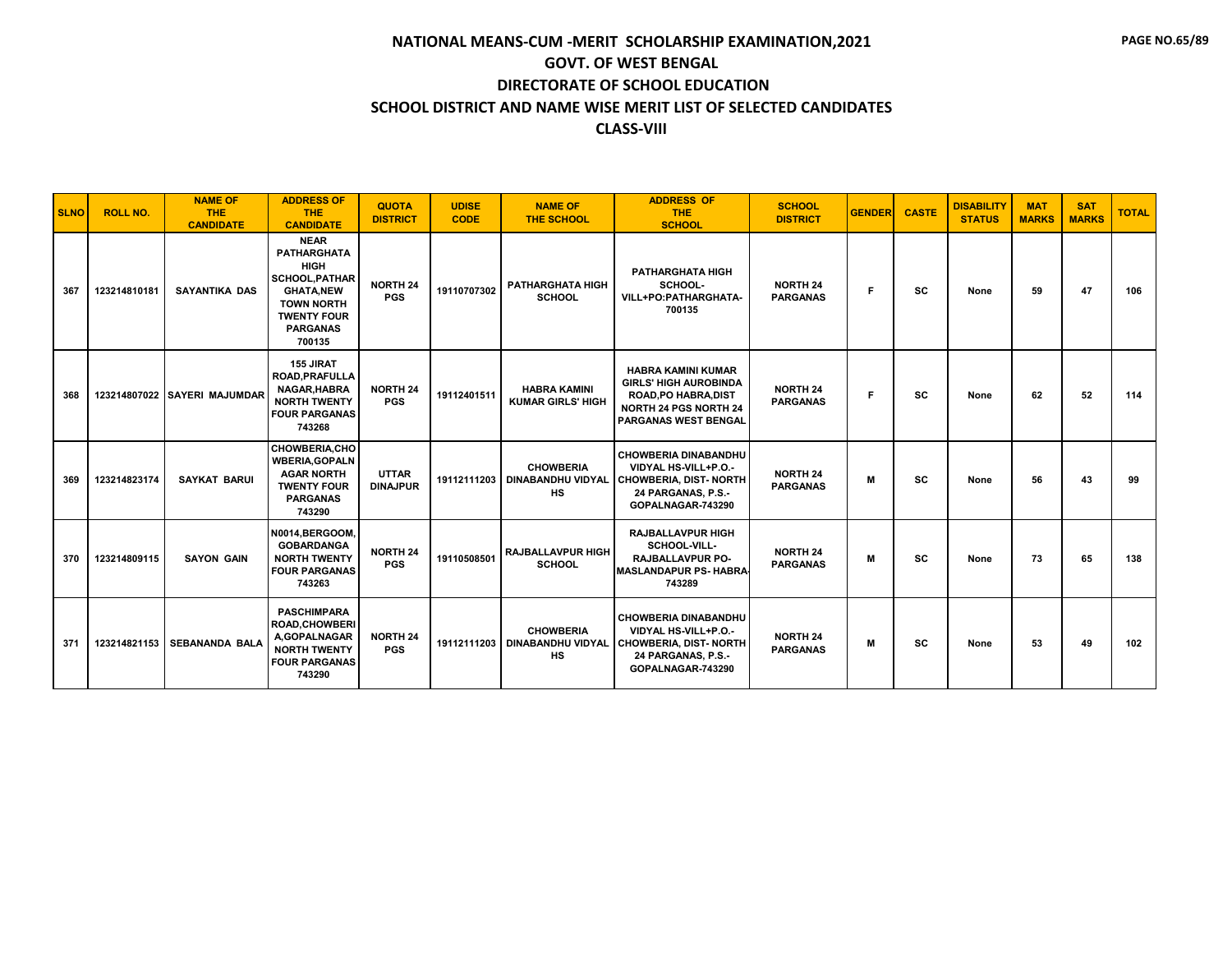| <b>SLNO</b> | <b>ROLL NO.</b> | <b>NAME OF</b><br><b>THE</b><br><b>CANDIDATE</b> | <b>ADDRESS OF</b><br><b>THE</b><br><b>CANDIDATE</b>                                                                                                | <b>QUOTA</b><br><b>DISTRICT</b> | <b>UDISE</b><br><b>CODE</b> | <b>NAME OF</b><br><b>THE SCHOOL</b>                      | <b>ADDRESS OF</b><br><b>THE</b><br><b>SCHOOL</b>                                                                                                               | <b>SCHOOL</b><br><b>DISTRICT</b>   | <b>GENDER</b> | <b>CASTE</b>   | <b>DISABILITY</b><br><b>STATUS</b> | <b>MAT</b><br><b>MARKS</b> | <b>SAT</b><br><b>MARKS</b> | <b>TOTAL</b> |
|-------------|-----------------|--------------------------------------------------|----------------------------------------------------------------------------------------------------------------------------------------------------|---------------------------------|-----------------------------|----------------------------------------------------------|----------------------------------------------------------------------------------------------------------------------------------------------------------------|------------------------------------|---------------|----------------|------------------------------------|----------------------------|----------------------------|--------------|
| 372         | 123214807230    | <b>SELIMA KHATUN</b>                             | <b>BIRA AMDANGA</b><br><b>ROAD, BIRA</b><br><b>BALLAV</b><br>PARA, ASHOKENA<br><b>GAR NORTH</b><br><b>TWENTY FOUR</b><br><b>PARGANAS</b><br>743234 | <b>NORTH 24</b><br><b>PGS</b>   | 19110608905                 | <b>BIRABALLAVPARA</b><br>SANTIPIPASA BALIKA<br>VIDYALAYA | <b>BIRABALLAVPARA</b><br><b>SANTIPIPASA BALIKA</b><br>VIDYALAYA-VILLAGE +PO<br><b>BIRA BALLAV PARA DT-</b><br>NOTH 24PG 743234-743234                          | <b>NORTH 24</b><br><b>PARGANAS</b> | F             | <b>GENERAL</b> | None                               | 75                         | 42                         | 117          |
| 373         | 123214811116    | <b>SHALINI NAIYA</b>                             | 2/D MUKUL<br>APARTMENT,<br><b>BLOCK-A, 2ND</b><br>FLOOR, BARASAT,<br><b>BARASAT NORTH</b><br><b>TWENTY FOUR</b><br><b>PARGANAS</b><br>700124       | <b>NORTH 24</b><br><b>PGS</b>   | 19112302704                 | <b>NABAPALLI</b><br><b>JOGENDRANATH</b><br><b>BALIKA</b> | <b>NABAPALLI</b><br>JOGENDRANATH BALIKA<br>PO-NABAPALLY, PS-<br>BARASAT, PIN-126-700126                                                                        | <b>NORTH 24</b><br><b>PARGANAS</b> | Е             | <b>GENERAL</b> | None                               | 73                         | 55                         | 128          |
| 374         | 123214810126    | <b>SHANTANU SAHA</b>                             | JADABPUR.DEGA<br>NGA, DEGANGA<br><b>NORTH TWENTY</b><br><b>FOUR PARGANAS</b><br>743423                                                             | NORTH 24<br><b>PGS</b>          | 19110409202                 | <b>KARTICKPUR D.A.</b><br><b>VIDYAPITH</b>               | <b>KARTICKPUR D.A.</b><br>VIDYAPITH--743423                                                                                                                    | <b>NORTH 24</b><br><b>PARGANAS</b> | M             | <b>SC</b>      | None                               | 73                         | 50                         | 123          |
| 375         |                 | 123214816339 SHIBAM PRAMANIK                     | <b>UTTAR</b><br><b>MATHURAPUR,KH</b><br>OLAPOTA.MATIA<br><b>NORTH TWENTY</b><br><b>FOUR PARGANAS</b><br>743428                                     | <b>NORTH 24</b><br><b>PGS</b>   | 19114601105                 | <b>BASIRHAT TOWN HIGH</b><br><b>SCHOOL</b>               | <b>BASIRHAT TOWN HIGH</b><br>SCHOOL-VILL-BASIRHAT<br><b>SWAMI PRANABANANDA</b><br>SARANI, P.O+P.S-<br><b>BASIRHAT, DIST-NORTH 24</b><br><b>PARGANAS-743411</b> | <b>NORTH 24</b><br><b>PARGANAS</b> | M             | <b>SC</b>      | None                               | 58                         | 42                         | 100          |
| 376         | 123214815235    | <b>SHILADITYA BANIK</b>                          | N0168.DAKSHIN<br><b>CHATRA, BADURIA</b><br><b>NORTH TWENTY</b><br><b>FOUR PARGANAS</b><br>743247                                                   | NORTH 24<br><b>PGS</b>          | 19111000701                 | <b>DAKSHIN CHATRA</b><br><b>HIGH SCHOOL</b>              | <b>DAKSHIN CHATRA HIGH</b><br>SCHOOL-VILL+P.O.-<br><b>DAKSHIN CHATRA,</b><br>24PGS(N)-743247                                                                   | <b>NORTH 24</b><br><b>PARGANAS</b> | M             | <b>GENERAL</b> | None                               | 58                         | 54                         | 112          |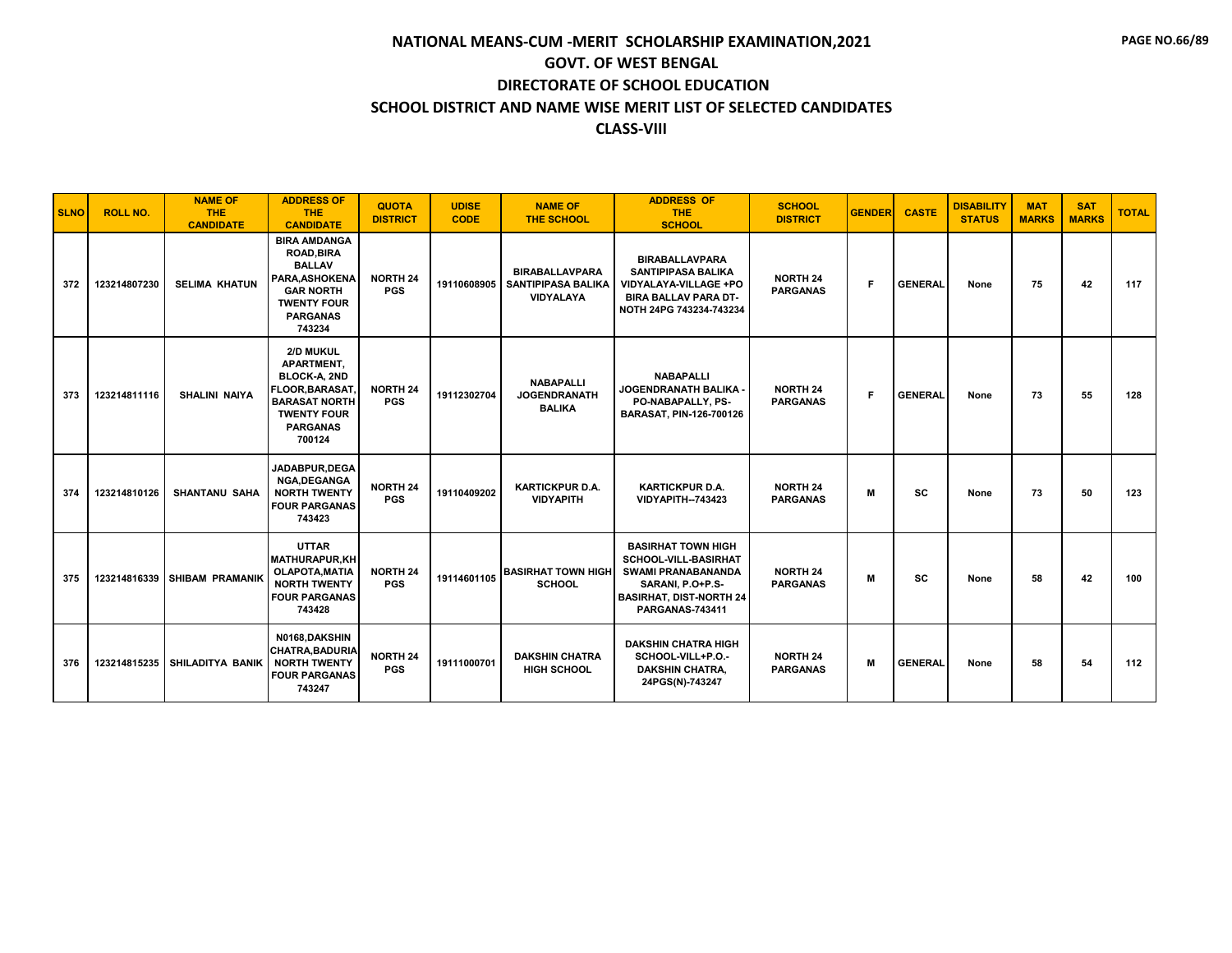| <b>SLNO</b> | <b>ROLL NO.</b> | <b>NAME OF</b><br><b>THE</b><br><b>CANDIDATE</b> | <b>ADDRESS OF</b><br><b>THE</b><br><b>CANDIDATE</b>                                                                         | <b>QUOTA</b><br><b>DISTRICT</b> | <b>UDISE</b><br><b>CODE</b> | <b>NAME OF</b><br><b>THE SCHOOL</b>                                            | <b>ADDRESS OF</b><br><b>THE</b><br><b>SCHOOL</b>                                                                                      | <b>SCHOOL</b><br><b>DISTRICT</b>   | <b>GENDER</b> | <b>CASTE</b>   | <b>DISABILITY</b><br><b>STATUS</b> | <b>MAT</b><br><b>MARKS</b> | <b>SAT</b><br><b>MARKS</b> | <b>TOTAL</b> |
|-------------|-----------------|--------------------------------------------------|-----------------------------------------------------------------------------------------------------------------------------|---------------------------------|-----------------------------|--------------------------------------------------------------------------------|---------------------------------------------------------------------------------------------------------------------------------------|------------------------------------|---------------|----------------|------------------------------------|----------------------------|----------------------------|--------------|
| 377         | 123214822232    | <b>SHREEPARNA</b><br><b>BISWAS</b>               | <b>RAMPUR, RAMPUR</b><br><b>BHATPARA.GAIG</b><br><b>HATA NORTH</b><br><b>TWENTY FOUR</b><br><b>PARGANAS</b><br>743249       | <b>NORTH 24</b><br><b>PGS</b>   | 19112209801                 | <b>CHANDPARA BALIKA</b><br><b>VIDYALAYA</b>                                    | <b>CHANDPARA BALIKA</b><br>VIDYALAYA--743245                                                                                          | <b>NORTH 24</b><br><b>PARGANAS</b> | F.            | sc             | None                               | 73                         | 46                         | 119          |
| 378         | 123214811104    | <b>SHREYA BHAKTA</b>                             | SHIMULPUR.SHIM<br>ULPUR.HABRA<br><b>NORTH TWENTY</b><br><b>FOUR PARGANAS</b><br>743289                                      | <b>NORTH 24</b><br><b>PGS</b>   | 19110505201                 | <b>MASLANDAPUR</b><br><b>BHUDEB SMRITI</b><br><b>BALIKA VIDYALAYA</b><br>(H.S) | <b>MASLANDAPUR BHUDEB</b><br><b>SMRITI BALIKA VIDYALAYA</b><br>(H.S)-VILL+PO-<br><b>MASLANDAPUR BLOCK-</b><br><b>HABRA-743289</b>     | <b>NORTH 24</b><br><b>PARGANAS</b> | F             | SC             | None                               | 57                         | 56                         | 113          |
| 379         | 123214823052    | <b>SHREYA BISWAS</b>                             | 0.HELENCHA<br><b>COLONY, BAGDAH</b><br><b>NORTH TWENTY</b><br><b>FOUR PARGANAS</b><br>743270                                | <b>NORTH 24</b><br><b>PGS</b>   | 19112007503                 | <b>RANGHAT ANCHAL</b><br><b>HIGH SCHOOL</b>                                    | <b>RANGHAT ANCHAL HIGH</b><br>SCHOOL-VILL- BAIKOLA PO<br>BANASWARPUR -743270                                                          | <b>NORTH 24</b><br><b>PARGANAS</b> | F             | SC             | None                               | 69                         | 44                         | 113          |
| 380         | 123214810149    | <b>SHREYA</b><br><b>KARMAKAR</b>                 | <b>GOURBANGA</b><br><b>ROAD.KUMRA</b><br><b>KASHIPUR.HABR</b><br>A NORTH<br><b>TWENTY FOUR</b><br><b>PARGANAS</b><br>743271 | <b>NORTH 24</b><br><b>PGS</b>   | 19110504301                 | <b>DAKHIN NANGLA</b><br><b>BALIKA VIDYALAYA</b>                                | <b>DAKHIN NANGLA BALIKA</b><br>VIDYALAYA-<br>NVILL:KASHIPUR,DT:N 24<br>PGS-743274                                                     | <b>NORTH 24</b><br><b>PARGANAS</b> | F             | <b>GENERAL</b> | None                               | 68                         | 46                         | 114          |
| 381         | 123214807087    | <b>SHUKDEB</b><br><b>KARMAKAR</b>                | 282/4.ASHOKNAG<br><b>AR, ASHOKNAGAR</b><br><b>NORTH TWENTY</b><br><b>FOUR PARGANAS</b><br>743222                            | <b>NORTH 24</b><br><b>PGS</b>   | 19112501604                 | <b>ASHOKENAGAR BOYS</b><br><b>SECONDARY SCHOOL</b>                             | <b>ASHOKENAGAR BOYS</b><br><b>SECONDARY SCHOOL-</b><br>ASHOKENAGAR.PO<br>ASHOKENAGAR, DIST<br><b>NORTH 24 PGS-743222</b>              | <b>NORTH 24</b><br><b>PARGANAS</b> | M             | <b>GENERAL</b> | None                               | 76                         | 67                         | 143          |
| 382         | 123214810064    | <b>SHUVAM</b><br><b>MAJUMDER</b>                 | <b>KACHUA.KANKPU</b><br><b>L,ASHOKNAGAR</b><br><b>NORTH TWENTY</b><br><b>FOUR PARGANAS</b><br>743272                        | <b>NORTH 24</b><br><b>PGS</b>   | 19112501604                 | <b>ASHOKENAGAR BOYS</b><br><b>SECONDARY SCHOOL</b>                             | <b>ASHOKENAGAR BOYS</b><br><b>SECONDARY SCHOOL-</b><br><b>ASHOKENAGAR,PO</b><br><b>ASHOKENAGAR.DIST</b><br><b>NORTH 24 PGS-743222</b> | <b>NORTH 24</b><br><b>PARGANAS</b> | M             | <b>SC</b>      | None                               | 62                         | 47                         | 109          |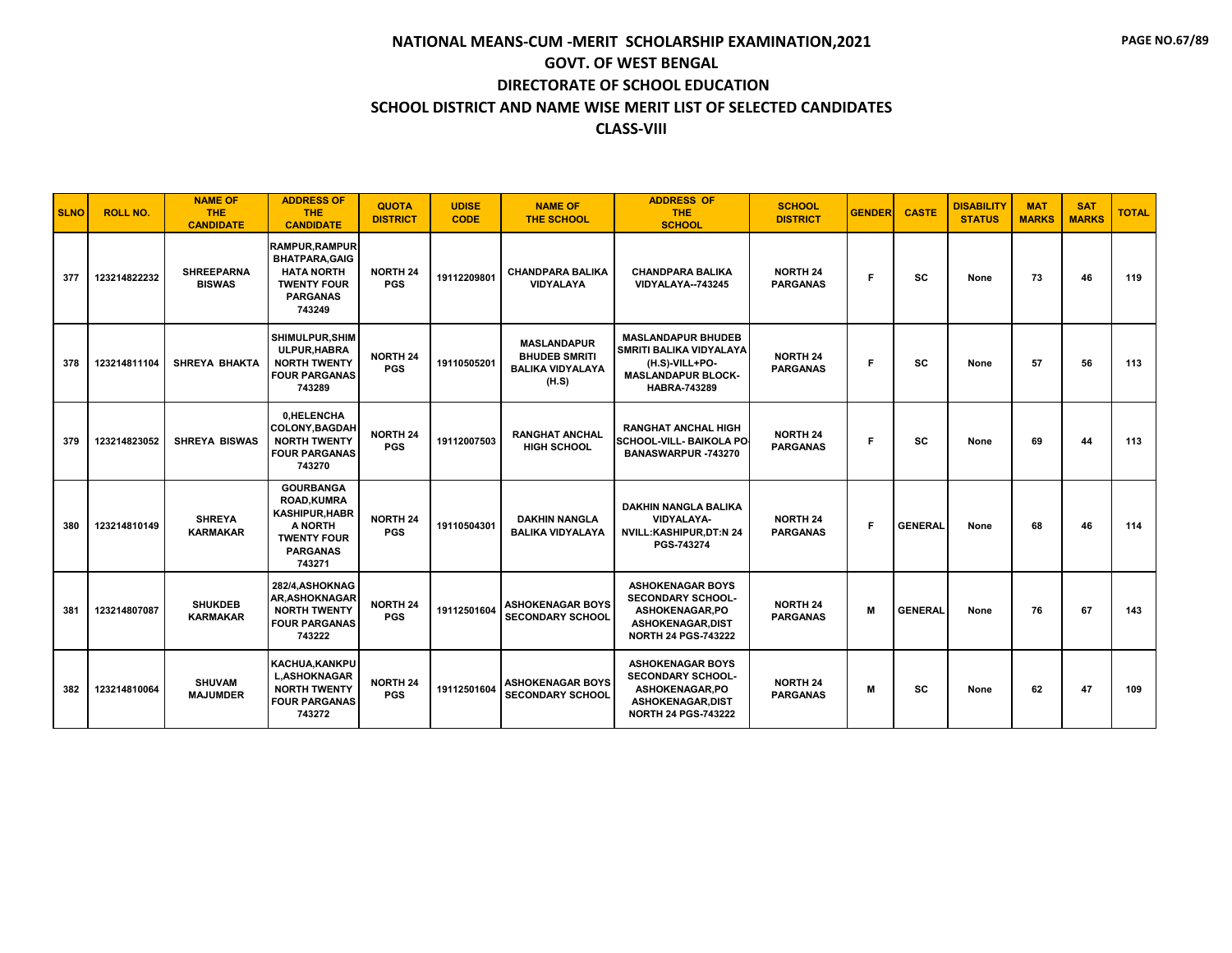| <b>SLNO</b> | <b>ROLL NO.</b> | <b>NAME OF</b><br><b>THE</b><br><b>CANDIDATE</b> | <b>ADDRESS OF</b><br><b>THE</b><br><b>CANDIDATE</b>                                                                                        | <b>QUOTA</b><br><b>DISTRICT</b>   | <b>UDISE</b><br><b>CODE</b> | <b>NAME OF</b><br>THE SCHOOL                                                   | <b>ADDRESS OF</b><br><b>THE</b><br><b>SCHOOL</b>                                                                           | <b>SCHOOL</b><br><b>DISTRICT</b>   | <b>GENDER</b> | <b>CASTE</b>   | <b>DISABILITY</b><br><b>STATUS</b> | <b>MAT</b><br><b>MARKS</b> | <b>SAT</b><br><b>MARKS</b> | <b>TOTAL</b> |
|-------------|-----------------|--------------------------------------------------|--------------------------------------------------------------------------------------------------------------------------------------------|-----------------------------------|-----------------------------|--------------------------------------------------------------------------------|----------------------------------------------------------------------------------------------------------------------------|------------------------------------|---------------|----------------|------------------------------------|----------------------------|----------------------------|--------------|
| 383         | 123214821229    | <b>SIBAM BISWAS</b>                              | <b>AKAIPUR</b><br>PANPARA, AKAIPU<br><b>R,GOPALNAGAR</b><br><b>NORTH TWENTY</b><br><b>FOUR PARGANAS</b><br>743710                          | <b>NORTH 24</b><br><b>PGS</b>     | 19112106903                 | <b>BYASPUR HIGH</b><br>SCHOOL (H S)                                            | <b>BYASPUR HIGH SCHOOL (H</b><br>S)-PO-AKAIPUR, PS-<br><b>GOPAL NAGAR, DIST-24</b><br>PGS(N)-743710                        | <b>NORTH 24</b><br><b>PARGANAS</b> | M             | <b>SC</b>      | None                               | 73                         | 46                         | 119          |
| 384         | 123214817139    | <b>SIBAYAN SARKAR</b>                            | <b>RAJNAGAR.KHOL</b><br><b>APOTA, MATIA</b><br><b>NORTH TWENTY</b><br><b>FOUR PARGANAS</b><br>743428                                       | <b>NORTH 24</b><br><b>PGS</b>     | 19111012402                 | <b>BADURIA L M S HIGH</b><br><b>SCHOOL</b>                                     | <b>BADURIA L M S HIGH</b><br>SCHOOL-VILL-ARSULLA,<br>24PGS(N)-743401                                                       | <b>NORTH 24</b><br><b>PARGANAS</b> | M             | <b>GENERAL</b> | None                               | 79                         | 64                         | 143          |
| 385         | 123214808104    | <b>SIDDHARTHA</b><br><b>MANDAL</b>               | <b>HABRA</b><br><b>ROAD, DIGHALGR</b><br>AM, HARINGHATA<br><b>NADIA 741257</b>                                                             | <b>NORTH 24</b><br><b>PGS</b>     | 19112402005                 | <b>HABRA HIGH SCHOOL</b><br>(H.S.)                                             | <b>HABRA HIGH SCHOOL</b><br>(H.S.)-PO-HABRA, PS-<br><b>HABRA-743263</b>                                                    | <b>NORTH 24</b><br><b>PARGANAS</b> | M             | SC             | None                               | 64                         | 66                         | 130          |
| 386         | 123214807143    | SINCHITA PAUL                                    | <b>BASIRHAT</b><br><b>ROAD, MASLANDA</b><br><b>PUR, GOBARDANG</b><br>A NORTH<br><b>TWENTY FOUR</b><br><b>PARGANAS</b><br>743289            | NORTH <sub>24</sub><br><b>PGS</b> | 19110505201                 | <b>MASLANDAPUR</b><br><b>BHUDEB SMRITI</b><br><b>BALIKA VIDYALAYA</b><br>(H.S) | <b>MASLANDAPUR BHUDEB</b><br>SMRITI BALIKA VIDYALAYA<br>(H.S)-VILL+PO-<br><b>MASLANDAPUR BLOCK-</b><br><b>HABRA-743289</b> | <b>NORTH 24</b><br><b>PARGANAS</b> | F.            | <b>GENERAL</b> | None                               | 69                         | 61                         | 130          |
| 387         | 123214821273    | <b>SINJOY BISWAS</b>                             | NAHATA, NAHATA,<br><b>GOPALNAGAR</b><br><b>NORTH TWENTY</b><br><b>FOUR PARGANAS</b><br>743290                                              | <b>NORTH 24</b><br><b>PGS</b>     | 19112112403                 | <b>NAHATA HIGH</b><br><b>SCHOOL</b>                                            | <b>NAHATA HIGH SCHOOL-</b><br>P.O.-NAHATA, DIST-NORTH<br>24 PARGANAS-743290                                                | <b>NORTH 24</b><br><b>PARGANAS</b> | M             | <b>SC</b>      | None                               | 75                         | 59                         | 134          |
| 388         | 123214816256    | <b>SISHAN SARKAR</b>                             | <b>BITHARI</b><br><b>GOALPOTA</b><br><b>ROAD, BITHARI, S</b><br><b>WARUPNAGAR</b><br><b>NORTH TWENTY</b><br><b>FOUR PARGANAS</b><br>743286 | <b>NORTH 24</b><br><b>PGS</b>     | 19111908102                 | <b>BITHARI K.P. HIGH</b><br><b>SCHOOL</b>                                      | <b>BITHARI K.P. HIGH SCHOOL</b><br>VILL+PO-BITHAR,PS-<br>SWARUONAGAR, 24 PGS(N)<br>743299                                  | <b>NORTH 24</b><br><b>PARGANAS</b> | м             | <b>SC</b>      | None                               | 64                         | 50                         | 114          |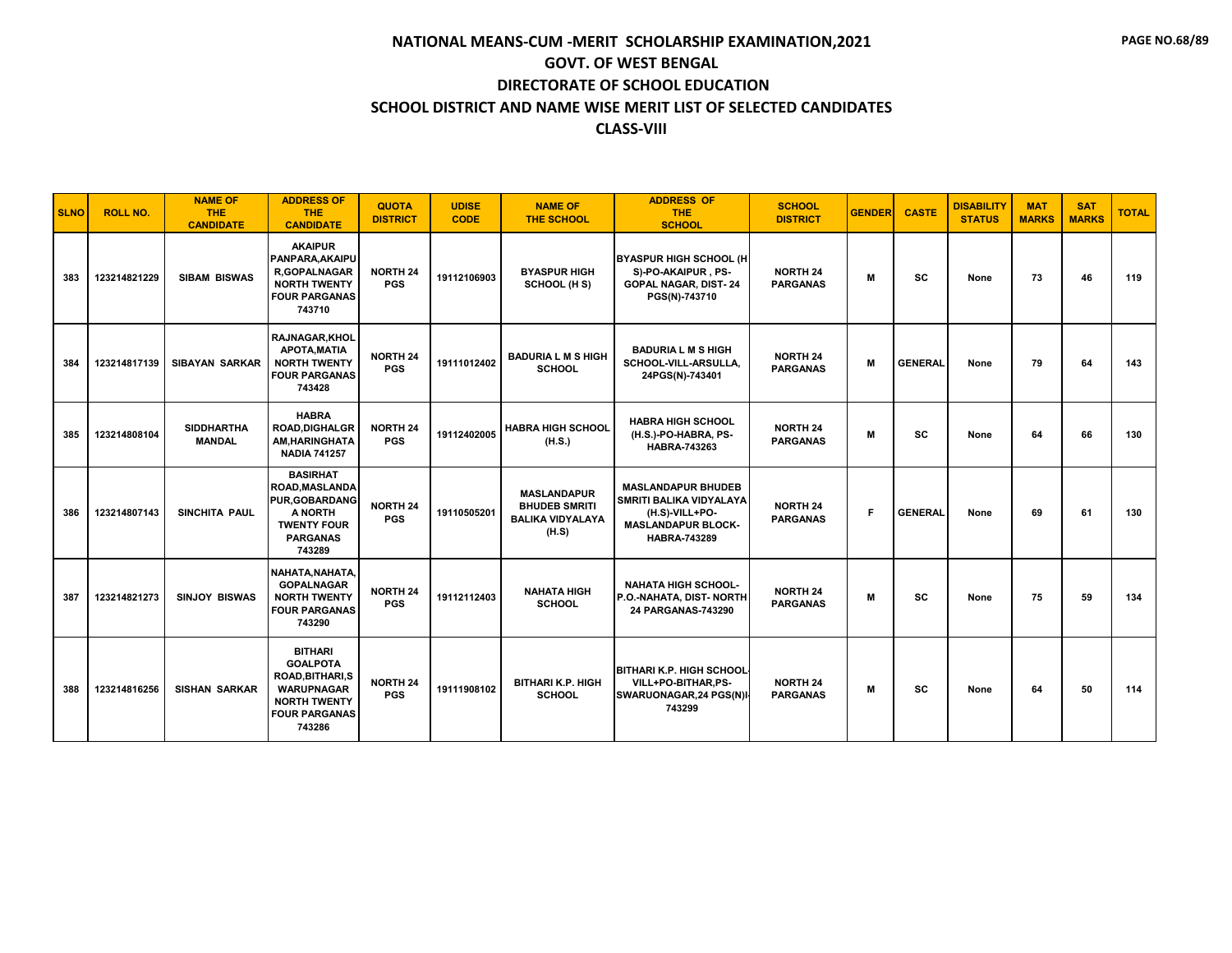| <b>SLNO</b> | <b>ROLL NO.</b> | <b>NAME OF</b><br><b>THE</b><br><b>CANDIDATE</b> | <b>ADDRESS OF</b><br><b>THE</b><br><b>CANDIDATE</b>                                                                                                        | <b>QUOTA</b><br><b>DISTRICT</b> | <b>UDISE</b><br><b>CODE</b> | <b>NAME OF</b><br><b>THE SCHOOL</b>                                            | <b>ADDRESS OF</b><br><b>THE</b><br><b>SCHOOL</b>                                                                                                        | <b>SCHOOL</b><br><b>DISTRICT</b>   | <b>GENDER</b> | <b>CASTE</b>   | <b>DISABILITY</b><br><b>STATUS</b> | <b>MAT</b><br><b>MARKS</b> | <b>SAT</b><br><b>MARKS</b> | <b>TOTAL</b> |
|-------------|-----------------|--------------------------------------------------|------------------------------------------------------------------------------------------------------------------------------------------------------------|---------------------------------|-----------------------------|--------------------------------------------------------------------------------|---------------------------------------------------------------------------------------------------------------------------------------------------------|------------------------------------|---------------|----------------|------------------------------------|----------------------------|----------------------------|--------------|
| 389         | 123214809304    | <b>SK RIYAZ ALI</b>                              | <b>SRIKRISHNA PUR</b><br>ROAD, BADU, BAR<br><b>ASAT NORTH</b><br><b>TWENTY FOUR</b><br><b>PARGANAS</b><br>700128                                           | <b>NORTH 24</b><br><b>PGS</b>   | 19112301305                 | <b>PURBA BARASAT</b><br><b>ADARSHA BIDYAPET</b>                                | <b>PURBA BARASAT</b><br><b>ADARSHA BIDYAPET-</b><br>VILL:GHOLA, P.O.-<br><b>BARASAT, NORTH 24</b><br>PARGANAS-700124                                    | <b>NORTH 24</b><br><b>PARGANAS</b> | M             | <b>GENERAL</b> | None                               | 61                         | 61                         | 122          |
| 390         | 123214808024    | <b>SNEHA DEBNATH</b>                             | <b>MASLANDAPUR</b><br><b>BETPUL</b><br><b>ROAD.MASLANDA</b><br><b>PUR, HABRA</b><br><b>NORTH TWENTY</b><br><b>FOUR PARGANAS</b><br>743289                  | <b>NORTH 24</b><br><b>PGS</b>   | 19110505201                 | <b>MASLANDAPUR</b><br><b>BHUDEB SMRITI</b><br><b>BALIKA VIDYALAYA</b><br>(H.S) | <b>MASLANDAPUR BHUDEB</b><br><b>SMRITI BALIKA VIDYALAYA</b><br>(H.S)-VILL+PO-<br><b>MASLANDAPUR BLOCK-</b><br><b>HABRA-743289</b>                       | <b>NORTH 24</b><br><b>PARGANAS</b> | F.            | <b>GENERAL</b> | None                               | 64                         | 50                         | 114          |
| 391         | 123214821085    | <b>SNEHA MONDAL</b>                              | <b>MADHABPUR, DHA</b><br><b>RMAPUKURIA.BO</b><br><b>NGAON NORTH</b><br><b>TWENTY FOUR</b><br><b>PARGANAS</b><br>743235                                     | <b>NORTH 24</b><br><b>PGS</b>   | 19112117602                 | <b>MADHABPUR HIGH</b><br><b>SCHOOL</b>                                         | <b>MADHABPUR HIGH</b><br>SCHOOL-P,O-<br><b>DHARMAPUKURIA, P.S-</b><br><b>BONGAON, DIST-NORTH</b><br>24PARGANAS-743235                                   | <b>NORTH 24</b><br><b>PARGANAS</b> | F.            | <b>GENERAL</b> | None                               | 73                         | 48                         | 121          |
| 392         |                 | 123214815074 SNEHASHI MONDAL                     | <b>TAKI</b><br>ROAD, GOTRA, BA<br><b>SIRHAT NORTH</b><br><b>TWENTY FOUR</b><br><b>PARGANAS</b><br>743422                                                   | <b>NORTH 24</b><br><b>PGS</b>   | 19114600904                 | <b>BASIRHAT HARI</b><br><b>MOHON DALAL GIRLS</b><br><b>HIGH SCHOOL</b>         | <b>BASIRHAT HARI MOHON</b><br><b>DALAL GIRLS HIGH</b><br><b>SCHOOL-S.N MAJUMDER</b><br>ROAD. P.O-BASIRHAT, DIST-<br><b>NORTH 24 PARGANAS-</b><br>743411 | <b>NORTH 24</b><br><b>PARGANAS</b> | F.            | SC             | None                               | 65                         | 50                         | 115          |
| 393         | 123214817093    | <b>SOHAM KUMAR</b><br><b>MANDAL</b>              | <b>S/O- LATE SUBIR</b><br><b>KUMAR</b><br><b>MANDAL.RAGHUN</b><br>ATHPUR, RAGHUN<br><b>ATHPUR NORTH</b><br><b>TWENTY FOUR</b><br><b>PARGANAS</b><br>743428 | <b>NORTH 24</b><br><b>PGS</b>   | 19111208802                 | <b>RAGHUNATHPUR HIGH</b><br><b>SCHOOL</b>                                      | <b>RAGHUNATHPUR HIGH</b><br>SCHOOL-VILL-<br><b>RAGHUNATH PUR PO-</b><br><b>KHOLAPOTA PS- BASIRHAT</b><br>743428                                         | <b>NORTH 24</b><br><b>PARGANAS</b> | M             | <b>GENERAL</b> | None                               | 66                         | 48                         | 114          |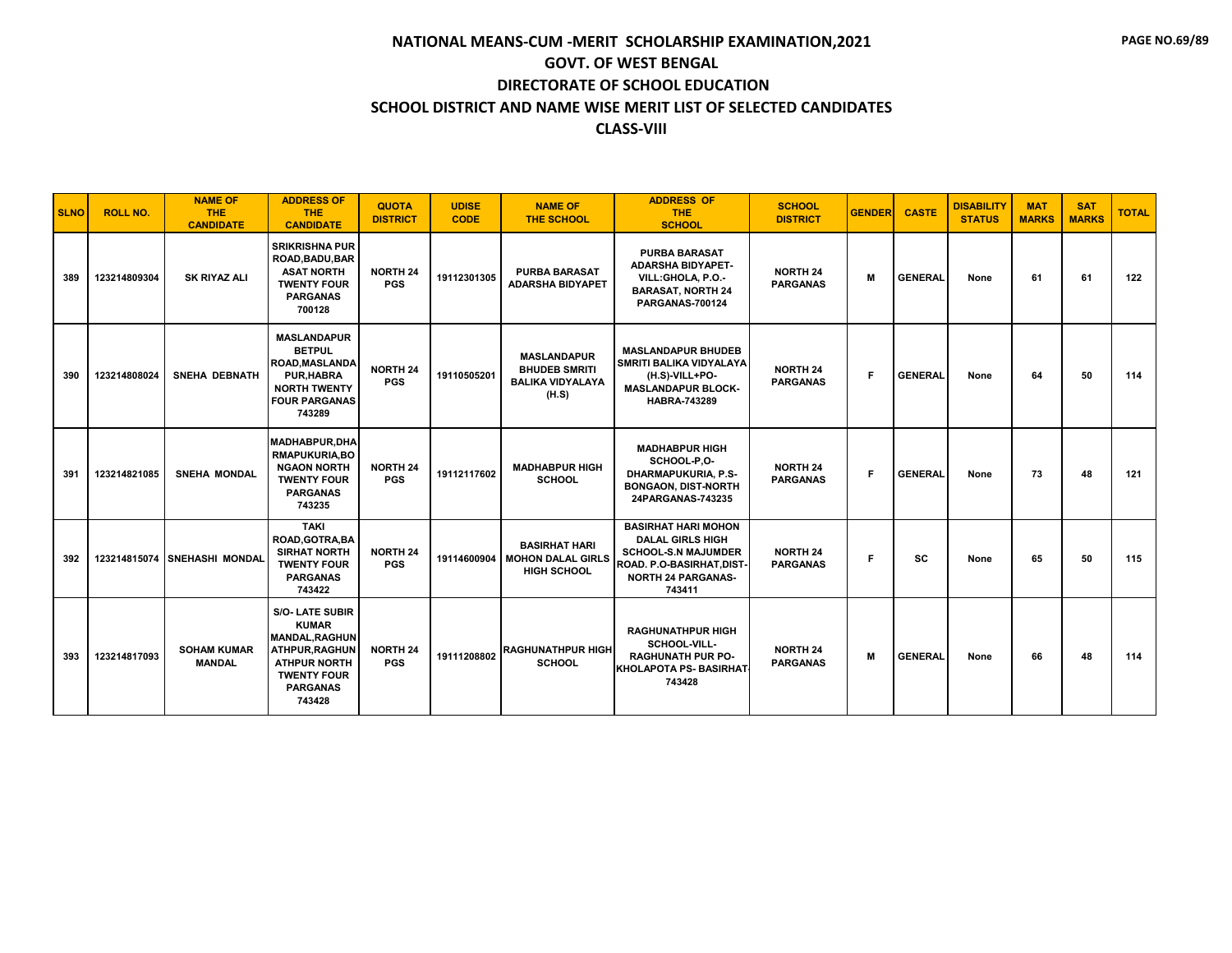| <b>SLNO</b> | <b>ROLL NO.</b> | <b>NAME OF</b><br><b>THE</b><br><b>CANDIDATE</b> | <b>ADDRESS OF</b><br><b>THE</b><br><b>CANDIDATE</b>                                                                                   | <b>QUOTA</b><br><b>DISTRICT</b> | <b>UDISE</b><br><b>CODE</b> | <b>NAME OF</b><br><b>THE SCHOOL</b>             | <b>ADDRESS OF</b><br><b>THE</b><br><b>SCHOOL</b>                                                                         | <b>SCHOOL</b><br><b>DISTRICT</b>   | <b>GENDER</b> | <b>CASTE</b>   | <b>DISABILITY</b><br><b>STATUS</b> | <b>MAT</b><br><b>MARKS</b> | <b>SAT</b><br><b>MARKS</b> | <b>TOTAL</b> |
|-------------|-----------------|--------------------------------------------------|---------------------------------------------------------------------------------------------------------------------------------------|---------------------------------|-----------------------------|-------------------------------------------------|--------------------------------------------------------------------------------------------------------------------------|------------------------------------|---------------|----------------|------------------------------------|----------------------------|----------------------------|--------------|
| 394         | 123214815144    | <b>SOHAN NIAZ GAIN</b>                           | KULIA, NAYABAST<br><b>IA.BADURIA</b><br><b>NORTH TWENTY</b><br><b>FOUR PARGANAS</b><br>743401                                         | <b>NORTH 24</b><br><b>PGS</b>   | 19111012402                 | <b>BADURIA L M S HIGH</b><br><b>SCHOOL</b>      | <b>BADURIA L M S HIGH</b><br>SCHOOL-VILL-ARSULLA.<br>24PGS(N)-743401                                                     | <b>NORTH 24</b><br><b>PARGANAS</b> | M             | <b>GENERAL</b> | None                               | 76                         | 62                         | 138          |
| 395         | 123214809063    | <b>SOHINI DAS</b>                                | <b>HAIDADPUR</b><br><b>ROAD, KHANTURA</b><br>,GOBARDANGA<br><b>NORTH TWENTY</b><br><b>FOUR PARGANAS</b><br>743273                     | <b>NORTH 24</b><br><b>PGS</b>   | 19112801404                 | <b>KHANTURA GIRLS</b><br><b>HIGH SCHOOL</b>     | <b>KHANTURA GIRLS HIGH</b><br>SCHOOL-VILL+PO<br><b>KHANTUA DIST NORTH 24</b><br>PGS-743273                               | <b>NORTH 24</b><br><b>PARGANAS</b> | F.            | <b>GENERAL</b> | None                               | 73                         | 51                         | 124          |
| 396         | 123214822233    | <b>SONALI SARKAR</b>                             | <b>NIMTALA TO</b><br>NAHATA.NAHATA.<br><b>GOPALNAGAR</b><br><b>NORTH TWENTY</b><br><b>FOUR PARGANAS</b><br>743290                     | <b>NORTH 24</b><br><b>PGS</b>   | 19112112601                 | <b>NAHATA SARADA</b><br><b>SUNDARI BALIKA V</b> | I NAHATA SARADA SUNDARI<br><b>BALIKA V-VILL+PO-</b><br><b>NAHATA, PS-</b><br><b>GOPALNAGAR, DIST-</b><br>24PGS(N)-743290 | <b>NORTH 24</b><br><b>PARGANAS</b> | F.            | SC             | None                               | 69                         | 50                         | 119          |
| 397         | 123214817046    | <b>SOUGATA HALDER</b>                            | <b>VILL</b><br><b>ARSULLA, BADURI</b><br>A.BADURIA<br><b>NORTH TWENTY</b><br><b>FOUR PARGANAS</b><br>743401                           | <b>NORTH 24</b><br><b>PGS</b>   | 19111012402                 | <b>BADURIA L M S HIGH</b><br><b>SCHOOL</b>      | <b>BADURIA L M S HIGH</b><br>SCHOOL-VILL-ARSULLA,<br>24PGS(N)-743401                                                     | <b>NORTH 24</b><br><b>PARGANAS</b> | M             | SC             | None                               | 56                         | 49                         | 105          |
| 398         | 123214821274    | <b>SOUMA ROY</b>                                 | <b>CHANDPARA, DHA</b><br><b>KURIA</b><br><b>KALIBARI.GAIGHA</b><br><b>TA NORTH</b><br><b>TWENTY FOUR</b><br><b>PARGANAS</b><br>743245 | <b>NORTH 24</b><br><b>PGS</b>   | 19112209701                 | <b>DHAKURIA HIGH</b><br><b>SCHOOL</b>           | <b>DHAKURIA HIGH SCHOOL--</b><br>743246                                                                                  | <b>NORTH 24</b><br><b>PARGANAS</b> | M             | <b>GENERAL</b> | None                               | 74                         | 45                         | 119          |
| 399         | 123214821246    | <b>SOUMI BAIRAGI</b>                             | SANEKPUR, SANE<br><b>KPUR, GOPALNAG</b><br><b>AR NORTH</b><br><b>TWENTY FOUR</b><br><b>PARGANAS</b><br>743701                         | <b>NORTH 24</b><br><b>PGS</b>   | 19112115302                 | <b>GOPALNAGAR</b><br><b>GIRIBALA BALIKA VID</b> | <b>GOPALNAGAR GIRIBALA</b><br><b>BALIKA VID-VILL+PO+PS-</b><br><b>GOPALNAGAR, NORTH 24</b><br>PGS-743262                 | <b>NORTH 24</b><br><b>PARGANAS</b> | F.            | SC             | None                               | 63                         | 43                         | 106          |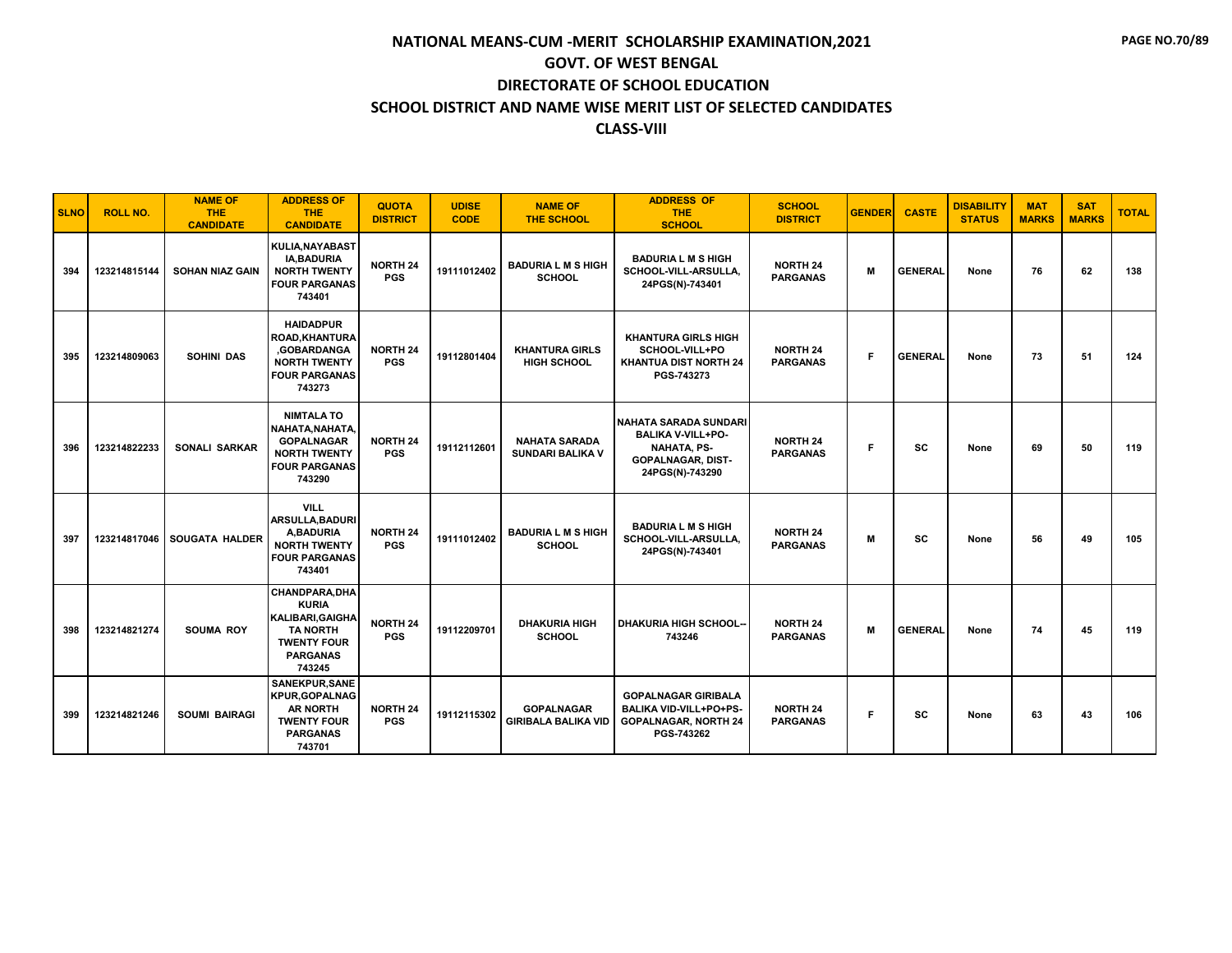| <b>SLNO</b> | <b>ROLL NO.</b> | <b>NAME OF</b><br><b>THE</b><br><b>CANDIDATE</b> | <b>ADDRESS OF</b><br><b>THE</b><br><b>CANDIDATE</b>                                                         | <b>QUOTA</b><br><b>DISTRICT</b> | <b>UDISE</b><br><b>CODE</b> | <b>NAME OF</b><br><b>THE SCHOOL</b>                               | <b>ADDRESS OF</b><br><b>THE</b><br><b>SCHOOL</b>                                                                                       | <b>SCHOOL</b><br><b>DISTRICT</b>   | <b>GENDER</b> | <b>CASTE</b>   | <b>DISABILITY</b><br><b>STATUS</b> | <b>MAT</b><br><b>MARKS</b> | <b>SAT</b><br><b>MARKS</b> | <b>TOTAL</b> |
|-------------|-----------------|--------------------------------------------------|-------------------------------------------------------------------------------------------------------------|---------------------------------|-----------------------------|-------------------------------------------------------------------|----------------------------------------------------------------------------------------------------------------------------------------|------------------------------------|---------------|----------------|------------------------------------|----------------------------|----------------------------|--------------|
| 400         | 123214808040    | <b>SOUMI BALA</b>                                | SALTIA, HABRA, H<br><b>ABRA NORTH</b><br><b>TWENTY FOUR</b><br><b>PARGANAS</b><br>743263                    | <b>NORTH 24</b><br><b>PGS</b>   | 19112401308                 | <b>HABRA GIRLS' HIGH</b><br><b>SHCOOL</b>                         | <b>HABRA GIRLS' HIGH</b><br>SHCOOL VILL+PO+PS-<br>HABRA, PIN-743263 NORTH<br><b>24 PARGANAS WEST</b><br><b>BENGAL</b>                  | <b>NORTH 24</b><br><b>PARGANAS</b> | Е             | <b>SC</b>      | None                               | 64                         | 42                         | 106          |
| 401         | 123214815082    | <b>SOUMIK SAHA</b>                               | <b>BAGATI</b><br>ROAD, BHABLA, B<br><b>ASIRHAT NORTH</b><br><b>TWENTY FOUR</b><br><b>PARGANAS</b><br>743422 | <b>NORTH 24</b><br><b>PGS</b>   | 19114601805                 | <b>BHABLA TANTRA SIR</b><br><b>RAJENDRA HIGH</b><br><b>SCHOOL</b> | <b>BHABLA TANTRA SIR</b><br><b>RAJENDRA HIGH SCHOOL-</b><br>VILL+P.O-BHABLA, P.S-<br><b>BASIRHAT, DIST-NORTH 24</b><br>PARGANAS-743422 | <b>NORTH 24</b><br><b>PARGANAS</b> | м             | <b>SC</b>      | None                               | 58                         | 44                         | 102          |
| 402         | 123214817056    | <b>SOUMILI</b><br><b>MUKHOPADHYAY</b>            | <b>NA, ANDHARMANI</b><br><b>K,BADURIA</b><br><b>NORTH TWENTY</b><br><b>FOUR PARGANAS</b><br>743401          | <b>NORTH 24</b><br><b>PGS</b>   | 19111012403                 | <b>BADURIA L M S GIRLS</b><br><b>HIGH SCHOOL</b>                  | <b>BADURIA L M S GIRLS HIGH</b><br>SCHOOL-VILL-<br><b>MATHAVANGA, P.S-</b><br><b>BBADURIA, DIST-24 PGS</b><br>$(N)-743401$             | <b>NORTH 24</b><br><b>PARGANAS</b> | F.            | <b>GENERAL</b> | None                               | 75                         | 49                         | 124          |
| 403         | 123214807023    | <b>SOUMYA MITRA</b>                              | <b>HAROA</b><br>ROAD, DEBALAY, D<br><b>EGANGA NORTH</b><br><b>TWENTY FOUR</b><br><b>PARGANAS</b><br>743424  | <b>NORTH 24</b><br><b>PGS</b>   | 19110403001                 | <b>BERACHAMPA DEULIA</b><br><b>UCHCHA VIDYA</b>                   | <b>BERACHAMPA DEULIA</b><br><b>UCHCHA VIDYA-</b><br>NBEBLAYA, DEGANGA,<br><b>NORTH 24 PARGANAS-</b><br>743424                          | <b>NORTH 24</b><br><b>PARGANAS</b> | M             | <b>GENERAL</b> | None                               | 62                         | 53                         | 115          |
| 404         | 123214823273    | <b>SOUMYA SEN</b>                                | <b>FULBARI, NAHATA</b><br>.GOPALNAGAR<br><b>NORTH TWENTY</b><br><b>FOUR PARGANAS</b><br>743290              | <b>NORTH 24</b><br><b>PGS</b>   | 19112112403                 | <b>NAHATA HIGH</b><br><b>SCHOOL</b>                               | <b>NAHATA HIGH SCHOOL-</b><br>P.O.-NAHATA, DIST- NORTH<br>24 PARGANAS-743290                                                           | <b>NORTH 24</b><br><b>PARGANAS</b> | м             | <b>SC</b>      | None                               | 65                         | 41                         | 106          |
| 405         | 123214821268    | <b>SOUMYAJIT</b><br><b>BISWAS</b>                | <b>SWASTIPARA,RA</b><br><b>NIHATI, BONGAON</b><br><b>NORTH TWENTY</b><br><b>FOUR PARGANAS</b><br>743251     | <b>NORTH 24</b><br><b>PGS</b>   | 19112004002                 | <b>RANIHATI HIGH</b><br><b>SCHOOL</b>                             | <b>RANIHATI HIGH SCHOOL-</b><br><b>VILL+PO:RANIHATI DT</b><br>N24PGS-743251                                                            | <b>NORTH 24</b><br><b>PARGANAS</b> | м             | <b>SC</b>      | None                               | 64                         | 39                         | 103          |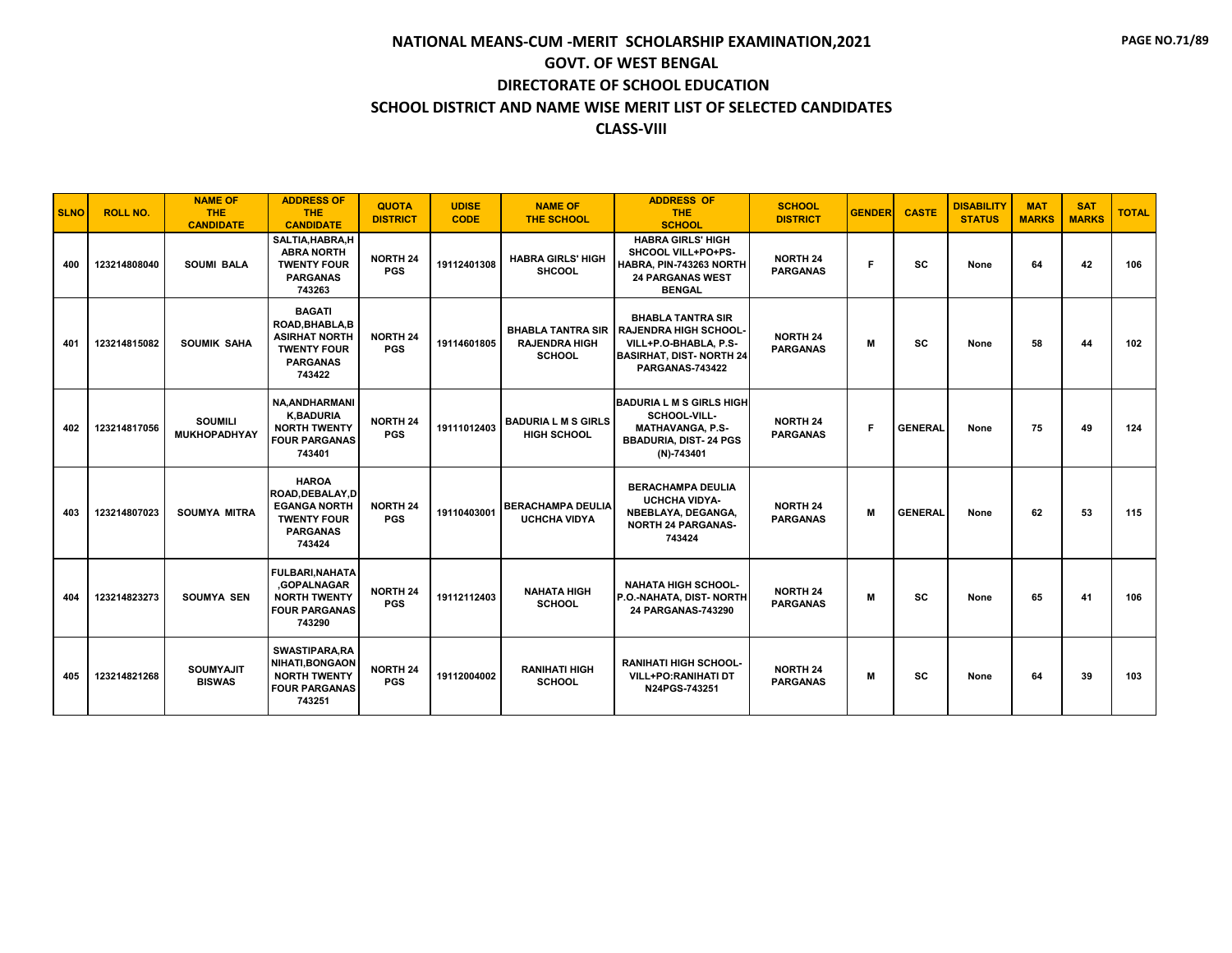| <b>SLNO</b> | <b>ROLL NO.</b> | <b>NAME OF</b><br><b>THE</b><br><b>CANDIDATE</b> | <b>ADDRESS OF</b><br><b>THE</b><br><b>CANDIDATE</b>                                                                                        | <b>QUOTA</b><br><b>DISTRICT</b> | <b>UDISE</b><br><b>CODE</b> | <b>NAME OF</b><br><b>THE SCHOOL</b>                         | <b>ADDRESS OF</b><br><b>THE</b><br><b>SCHOOL</b>                                                                        | <b>SCHOOL</b><br><b>DISTRICT</b>   | <b>GENDER</b> | <b>CASTE</b>   | <b>DISABILITY</b><br><b>STATUS</b> | <b>MAT</b><br><b>MARKS</b> | <b>SAT</b><br><b>MARKS</b> | <b>TOTAL</b> |
|-------------|-----------------|--------------------------------------------------|--------------------------------------------------------------------------------------------------------------------------------------------|---------------------------------|-----------------------------|-------------------------------------------------------------|-------------------------------------------------------------------------------------------------------------------------|------------------------------------|---------------|----------------|------------------------------------|----------------------------|----------------------------|--------------|
| 406         | 123214809019    | SOUMYAJIT NATH                                   | <b>KANKPUL, KANKP</b><br><b>UL, ASHOKENAGA</b><br><b>R NORTH</b><br><b>TWENTY FOUR</b><br><b>PARGANAS</b><br>743272                        | <b>NORTH 24</b><br><b>PGS</b>   | 19112400704                 | <b>PRAFULLA NAGAR</b><br><b>VIDYAMANDIR (H.</b>             | <b>PRAFULLA NAGAR</b><br><b>VIDYAMANDIR (H.-PO</b><br><b>HABRA</b><br>PRAFULLANAGAR, DIST<br><b>NORTH 24 PGS-743268</b> | <b>NORTH 24</b><br><b>PARGANAS</b> | M             | <b>GENERAL</b> | None                               | 66                         | 55                         | 121          |
| 407         | 123214823205    | <b>SOURASIS</b><br><b>DEBNATH</b>                | VILL-BAGNA, PO-<br><b>GAIGHATA.PS-</b><br><b>GAIGHATA, GAIGH</b><br>ATA, GAIGHATA<br><b>NORTH TWENTY</b><br><b>FOUR PARGANAS</b><br>743249 | <b>NORTH 24</b><br><b>PGS</b>   | 19112205003                 | <b>GAIGHATA HIGH</b><br><b>SCHOOL</b>                       | <b>GAIGHATA HIGH SCHOOL-</b><br>VILL+PO-GAIGHATA, PS-<br><b>GAIGHATA, NORTH 24 PGS-</b><br>743249                       | <b>NORTH 24</b><br><b>PARGANAS</b> | M             | <b>GENERAL</b> | None                               | 67                         | 54                         | 121          |
| 408         | 123214821242    | <b>SOURASISH</b><br><b>MONDAL</b>                | <b>HABRA</b><br><b>ROAD, AMANKAND</b><br><b>IA, GAIGHATA</b><br><b>NORTH TWENTY</b><br><b>FOUR PARGANAS</b><br>743249                      | <b>NORTH 24</b><br><b>PGS</b>   | 19112201903                 | <b>TARANGAHATI HIGH</b><br><b>SCHOOL</b>                    | TARANGAHATI HIGH<br>SCHOOL PO-AMANKANDI,<br>PS-GAIGHATA, NORTH 24<br><b>PGS NORTH 24 PARGANAS</b><br><b>WEST BENGAL</b> | <b>NORTH 24</b><br><b>PARGANAS</b> | M             | <b>SC</b>      | None                               | 71                         | 42                         | 113          |
| 409         | 123214823105    | <b>SOURAV BHAKTA</b>                             | 0398.NALDUGARI.<br><b>BAGDAH NORTH</b><br><b>TWENTY FOUR</b><br><b>PARGANAS</b><br>743297                                                  | <b>NORTH 24</b><br><b>PGS</b>   | 19112000603                 | <b>SINDRANI SABITRI</b><br><b>HIGH SCHOOL</b>               | <b>SINDRANI SABITRI HIGH</b><br>SCHOOL-<br><b>VILL+PO:SINDRANI PS</b><br><b>BAGDAH DT N24PGS-</b><br>743297             | <b>NORTH 24</b><br><b>PARGANAS</b> | М             | SC             | None                               | 70                         | 49                         | 119          |
| 410         | 123214816131    | <b>SOURAV GHOSH</b>                              | <b>NA, ANDHARMANI</b><br><b>K,BADURIA</b><br><b>NORTH TWENTY</b><br><b>FOUR PARGANAS</b><br>743401                                         | <b>NORTH 24</b><br><b>PGS</b>   | 19114700102                 | <b>RUDRAPUR</b><br><b>RADHABALLAV HIGH</b><br><b>SCHOOL</b> | <b>RUDRAPUR</b><br><b>RADHABALLAV HIGH</b><br>SCHOOL-VILL + P.O-<br>RUDRA PUR, P.S- BADURIA,<br>DIST-24 PS (N)-743401   | <b>NORTH 24</b><br><b>PARGANAS</b> | M             | <b>GENERAL</b> | None                               | 70                         | 48                         | 118          |
| 411         | 123214807225    | <b>SOURISH NAYEK</b>                             | N0159, AZIZNAGA<br><b>R,DEGANGA</b><br><b>NORTH TWENTY</b><br><b>FOUR PARGANAS</b><br>743425                                               | <b>NORTH 24</b><br><b>PGS</b>   | 19110403001                 | <b>BERACHAMPA DEULIA</b><br><b>UCHCHA VIDYA</b>             | <b>BERACHAMPA DEULIA</b><br><b>UCHCHA VIDYA-</b><br>NBEBLAYA, DEGANGA,<br><b>NORTH 24 PARGANAS-</b><br>743424           | <b>NORTH 24</b><br><b>PARGANAS</b> | м             | sc             | None                               | 63                         | 39                         | 102          |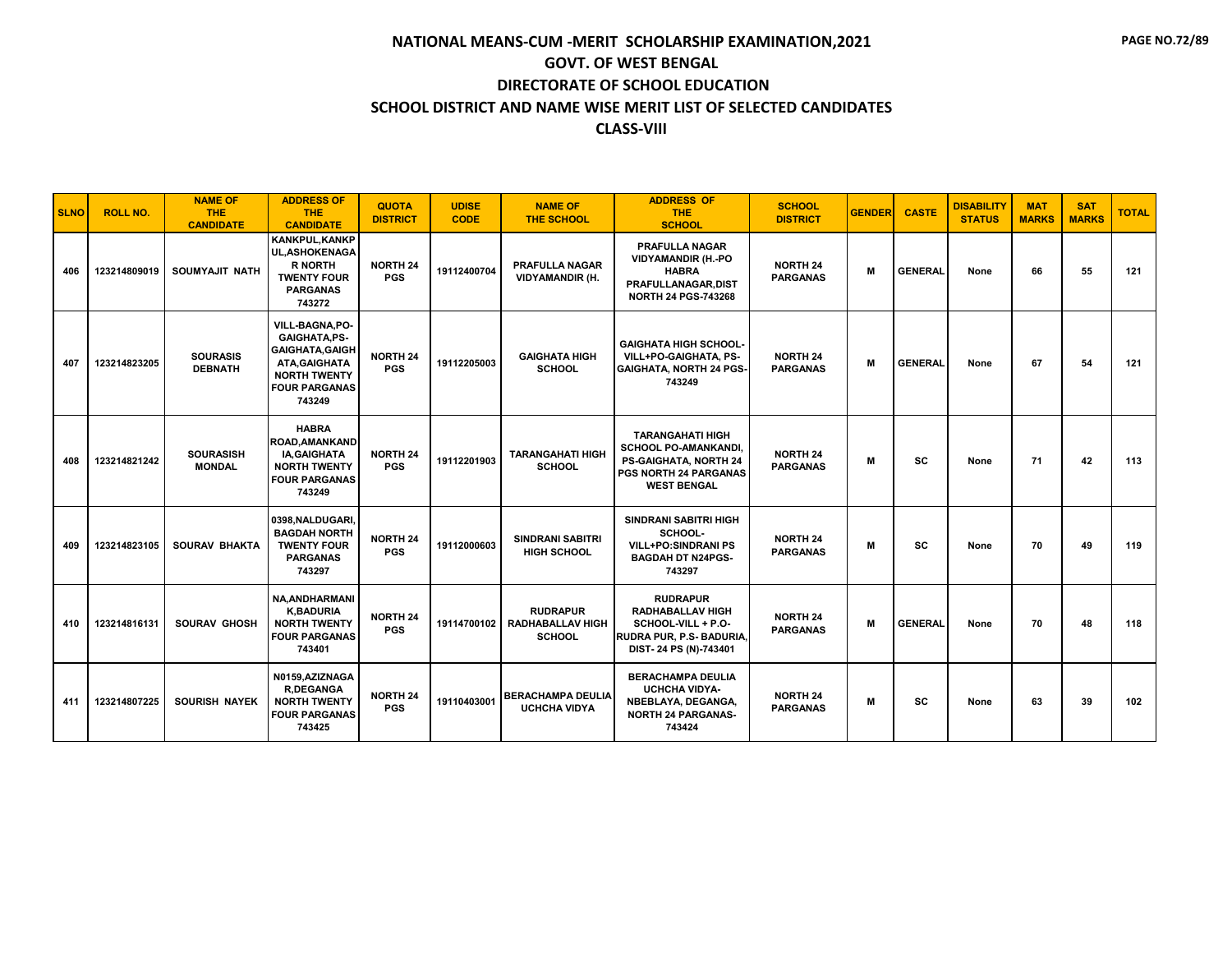| <b>SLNO</b> | <b>ROLL NO.</b> | <b>NAME OF</b><br><b>THE</b><br><b>CANDIDATE</b> | <b>ADDRESS OF</b><br><b>THE</b><br><b>CANDIDATE</b>                                                                   | <b>QUOTA</b><br><b>DISTRICT</b> | <b>UDISE</b><br><b>CODE</b> | <b>NAME OF</b><br><b>THE SCHOOL</b>                                    | <b>ADDRESS OF</b><br><b>THE</b><br><b>SCHOOL</b>                                                                                                | <b>SCHOOL</b><br><b>DISTRICT</b>   | <b>GENDER</b> | <b>CASTE</b>   | <b>DISABILITY</b><br><b>STATUS</b> | <b>MAT</b><br><b>MARKS</b> | <b>SAT</b><br><b>MARKS</b> | <b>TOTAL</b> |
|-------------|-----------------|--------------------------------------------------|-----------------------------------------------------------------------------------------------------------------------|---------------------------------|-----------------------------|------------------------------------------------------------------------|-------------------------------------------------------------------------------------------------------------------------------------------------|------------------------------------|---------------|----------------|------------------------------------|----------------------------|----------------------------|--------------|
| 412         | 123214807005    | <b>SOUVIK HALDER</b>                             | SUBHASPALLI, GO<br><b>BARDANGA, GOBA</b><br><b>RDANGA NORTH</b><br><b>TWENTY FOUR</b><br><b>PARGANAS</b><br>743252    | <b>NORTH 24</b><br><b>PGS</b>   | 19112801403                 | <b>GOBARDANGA</b><br><b>KHANTURA HIGH</b><br><b>SCHOO</b>              | <b>GOBARDANGA KHANTURA</b><br><b>HIGH SCHOO-VILL-</b><br>SAHAPUR, PO-KHANTU, DT-<br>N 24 PGS-743273                                             | <b>NORTH 24</b><br><b>PARGANAS</b> | м             | <b>SC</b>      | None                               | 71                         | 43                         | 114          |
| 413         | 123214821258    | <b>SOUVIK MONDAL</b>                             | <b>NUTANGRAM.NUT</b><br><b>ANGRAM, GOPALN</b><br><b>AGAR NORTH</b><br><b>TWENTY FOUR</b><br><b>PARGANAS</b><br>743235 | <b>NORTH 24</b><br><b>PGS</b>   | 19112116803                 | <b>NUTANGRAM</b><br><b>SUBHASINI JR HIGH</b><br>SC                     | <b>NUTANGRAM SUBHASINI</b><br>JR HIGH SC-VILL+PO-<br><b>NUTANGRAM, PS-</b><br><b>GOPALNAGAR, SUB DIV-</b><br>BONGAON, DIST- 24 PGS(N)<br>743235 | <b>NORTH 24</b><br><b>PARGANAS</b> | M             | <b>GENERAL</b> | None                               | 69                         | 51                         | 120          |
| 414         | 123214808044    | <b>SOUVIK RAKSHIT</b>                            | SADPUR, MASLAN<br><b>DPUR, GOBARDAN</b><br><b>GA NORTH</b><br><b>TWENTY FOUR</b><br><b>PARGANAS</b><br>743289         | <b>NORTH 24</b><br><b>PGS</b>   | 19112302902                 | <b>BARASAT M.G.M. HIGH</b><br><b>SCHOOL</b>                            | <b>BARASAT M.G.M. HIGH</b><br>SCHOOL-<br>PS:BARASAT,PO:NABAPAL<br>LY.DT:N 24 PGS-700126                                                         | <b>NORTH 24</b><br><b>PARGANAS</b> | M             | <b>GENERAL</b> | None                               | 71                         | 60                         | 131          |
| 415         | 123214811108    | SOUVIK ROY                                       | <b>WARD NO</b><br>11.GOBARDANGA.<br><b>GOBARDANGA</b><br><b>NORTH TWENTY</b><br><b>FOUR PARGANAS</b><br>743252        | <b>NORTH 24</b><br><b>PGS</b>   | 19112801303                 | <b>KHANTURA PRITILATA</b><br><b>SHIKSHA NIKETAN</b><br><b>FOR BOYS</b> | <b>KHANTURA PRITILATA</b><br><b>SHIKSHA NIKETAN FOR</b><br><b>BOYS-VILL-HAIDAD PUR,</b><br>PO-KHANTURA, PIN-743273-<br>743273                   | <b>NORTH 24</b><br><b>PARGANAS</b> | M             | <b>SC</b>      | None                               | 56                         | 44                         | 100          |
| 416         | 123214823157    | SOUVIK SARKAR                                    | N0014.SINDRANI.<br><b>BAGDAH NORTH</b><br><b>TWENTY FOUR</b><br><b>PARGANAS</b><br>743297                             | <b>NORTH 24</b><br><b>PGS</b>   | 19112000603                 | <b>SINDRANI SABITRI</b><br><b>HIGH SCHOOL</b>                          | <b>SINDRANI SABITRI HIGH</b><br>SCHOOL-<br><b>VILL+PO:SINDRANI PS</b><br><b>BAGDAH DT N24PGS-</b><br>743297                                     | <b>NORTH 24</b><br><b>PARGANAS</b> | м             | sc             | None                               | 64                         | 54                         | 118          |
| 417         | 123214810060    | <b>SOUVIYAN BASAK</b>                            | MANIKTALA, 74326<br>3,GOBARDANGA<br><b>NORTH TWENTY</b><br><b>FOUR PARGANAS</b><br>743263                             | <b>NORTH 24</b><br><b>PGS</b>   | 19110501802                 | <b>JANAPHUL HIGH</b><br><b>SCHOOL</b>                                  | <b>JANAPHUL HIGH SCHOOL-</b><br>VILL+PO JANAPHUL,PS<br><b>HABRA, DIST NORTH 24</b><br>PGS-743288                                                | <b>NORTH 24</b><br><b>PARGANAS</b> | M             | <b>GENERAL</b> | None                               | 63                         | 49                         | 112          |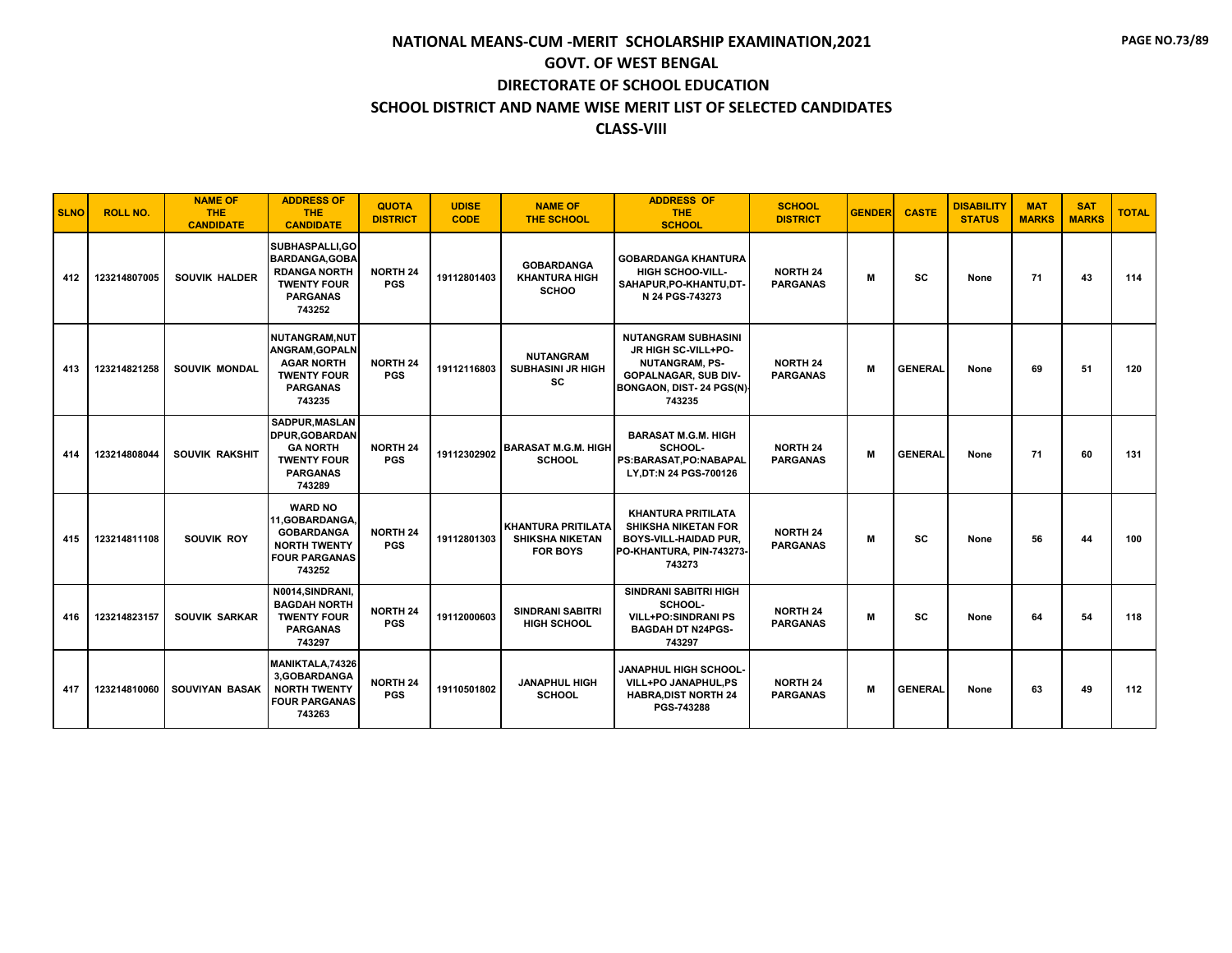| <b>SLNO</b> | <b>ROLL NO.</b> | <b>NAME OF</b><br><b>THE</b><br><b>CANDIDATE</b> | <b>ADDRESS OF</b><br>THE.<br><b>CANDIDATE</b>                                                                          | <b>QUOTA</b><br><b>DISTRICT</b> | <b>UDISE</b><br><b>CODE</b> | <b>NAME OF</b><br><b>THE SCHOOL</b>                                    | <b>ADDRESS OF</b><br><b>THE</b><br><b>SCHOOL</b>                                                                                                        | <b>SCHOOL</b><br><b>DISTRICT</b>   | <b>GENDER</b> | <b>CASTE</b>   | <b>DISABILITY</b><br><b>STATUS</b> | <b>MAT</b><br><b>MARKS</b> | <b>SAT</b><br><b>MARKS</b> | <b>TOTAL</b> |
|-------------|-----------------|--------------------------------------------------|------------------------------------------------------------------------------------------------------------------------|---------------------------------|-----------------------------|------------------------------------------------------------------------|---------------------------------------------------------------------------------------------------------------------------------------------------------|------------------------------------|---------------|----------------|------------------------------------|----------------------------|----------------------------|--------------|
| 418         | 123214815143    | <b>SPANDAN DAS</b>                               | <b>BAMANPUKUR, BA</b><br><b>MANPUKUR, MINA</b><br><b>KHNA NORTH</b><br><b>TWENTY FOUR</b><br><b>PARGANAS</b><br>743425 | <b>NORTH 24</b><br><b>PGS</b>   | 19111607802                 | <b>BAMANPUKURIA</b><br><b>S.M.M.HIGH SCHOOL</b>                        | <b>BAMANPUKURIA</b><br>S.M.M.HIGH SCHOOL-<br>VILL+PO:BAMANPUKUR,DT<br>:N 24 PGS-743425                                                                  | <b>NORTH 24</b><br><b>PARGANAS</b> | M             | <b>SC</b>      | None                               | 65                         | 49                         | 114          |
| 419         | 123214807134    | <b>SREEJIT GHOSH</b>                             | <b>GHOSH</b><br>PARA, DEARA, MA<br><b>DHYAMGRAM</b><br><b>NORTH TWENTY</b><br><b>FOUR PARGANAS</b><br>700135           | <b>NORTH 24</b><br><b>PGS</b>   | 19110700702                 | <b>BISHNUPUR SIR</b><br><b>ROMESH INSTITUTI</b>                        | <b>BISHNUPUR SIR ROMESH</b><br><b>INSTITUTI-</b><br>VLL+PO:RAJARHAT-700135                                                                              | <b>NORTH 24</b><br><b>PARGANAS</b> | M             | <b>GENERAL</b> | None                               | 67                         | 49                         | 116          |
| 420         | 123214816313    | <b>SREEMAYEE</b><br><b>GHOSH</b>                 | <b>S N MAJUMDAR</b><br>ROAD, BASIRHAT,<br><b>BASIRHAT NORTH</b><br><b>TWENTY FOUR</b><br><b>PARGANAS</b><br>743411     | <b>NORTH 24</b><br><b>PGS</b>   | 19114600904                 | <b>BASIRHAT HARI</b><br><b>MOHON DALAL GIRLS</b><br><b>HIGH SCHOOL</b> | <b>BASIRHAT HARI MOHON</b><br><b>DALAL GIRLS HIGH</b><br><b>SCHOOL-S.N MAJUMDER</b><br>ROAD. P.O-BASIRHAT, DIST-<br><b>NORTH 24 PARGANAS-</b><br>743411 | <b>NORTH 24</b><br><b>PARGANAS</b> | F.            | <b>GENERAL</b> | None                               | 65                         | 57                         | 122          |
| 421         | 123214821037    | <b>SRIJANI ROY</b>                               | 097<br><b>GAIGHATA, THAKU</b><br>RNAGAR, GAIGHA<br><b>TA NORTH</b><br><b>TWENTY FOUR</b><br><b>PARGANAS</b><br>743287  | <b>NORTH 24</b><br><b>PGS</b>   | 19112206802                 | <b>THAKURNAGAR</b><br><b>BALIKA VIDYALAYA</b>                          | THAKURNAGAR BALIKA<br>VIDYALAYA-VILL+PO-<br>THAKURNAGAR, NORTH 24<br>PGS-743287                                                                         | <b>NORTH 24</b><br><b>PARGANAS</b> | F.            | <b>SC</b>      | None                               | 65                         | 52                         | 117          |
| 422         | 123214809191    | <b>SRIJANI ROY</b>                               | <b>TEPUL.KHANTUR</b><br><b>A,SWARUPNAGAR</b><br><b>NORTH TWENTY</b><br><b>FOUR PARGANAS</b><br>743273                  | <b>NORTH 24</b><br><b>PGS</b>   | 19112801404                 | <b>KHANTURA GIRLS</b><br><b>HIGH SCHOOL</b>                            | <b>KHANTURA GIRLS HIGH</b><br>SCHOOL-VILL+PO<br>KHANTUA DIST NORTH 24<br>PGS-743273                                                                     | <b>NORTH 24</b><br><b>PARGANAS</b> | F             | <b>SC</b>      | None                               | 70                         | 47                         | 117          |
| 423         | 123214809326    | <b>SRIJOYI SAHA</b>                              | <b>D/O JAGANNATH</b><br><b>SAHA, MICHEL</b><br>NAGAR, AIRPORT<br><b>NORTH TWENTY</b><br><b>FOUR PARGANAS</b><br>700133 | <b>NORTH 24</b><br><b>PGS</b>   | 19112601702                 | <b>MICHAELNAGAR</b><br><b>SHIKSHANIKATAN</b>                           | <b>MICHAELNAGAR</b><br>SHIKSHANIKATAN-<br><b>MICHAEL NAGAR, DIST, 24</b><br><b>PGS (N), KOL-133, POST</b><br><b>OFFICE :- MICHAFL NAGAR-</b><br>700133  | <b>NORTH 24</b><br><b>PARGANAS</b> | F             | <b>GENERAL</b> | None                               | 79                         | 63                         | 142          |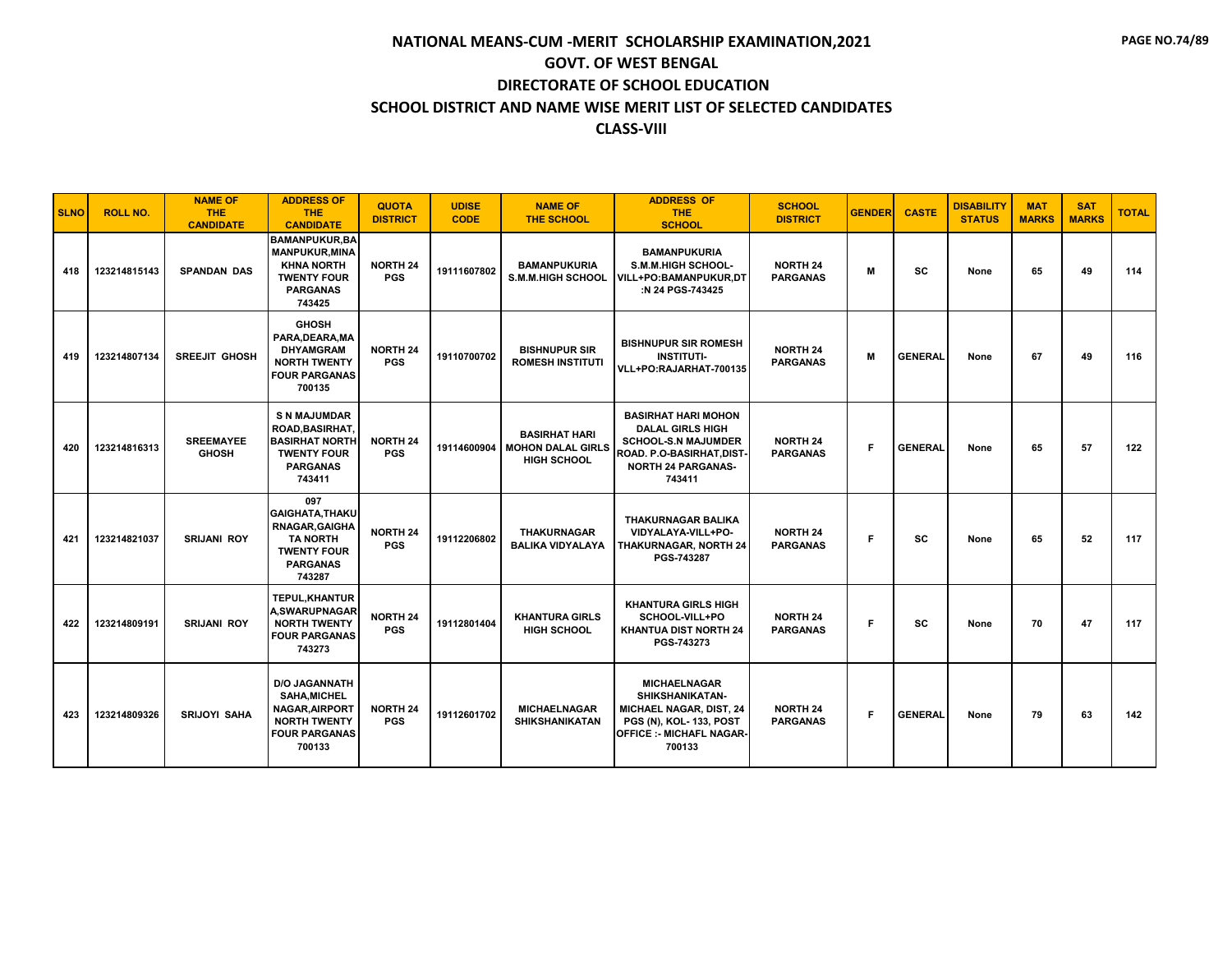| <b>SLNO</b> | <b>ROLL NO.</b> | <b>NAME OF</b><br><b>THE</b><br><b>CANDIDATE</b> | <b>ADDRESS OF</b><br><b>THE</b><br><b>CANDIDATE</b>                                                                        | <b>QUOTA</b><br><b>DISTRICT</b> | <b>UDISE</b><br><b>CODE</b> | <b>NAME OF</b><br><b>THE SCHOOL</b>                                         | <b>ADDRESS OF</b><br><b>THE</b><br><b>SCHOOL</b>                                                                                                        | <b>SCHOOL</b><br><b>DISTRICT</b>   | <b>GENDER</b> | <b>CASTE</b>   | <b>DISABILITY</b><br><b>STATUS</b> | <b>MAT</b><br><b>MARKS</b> | <b>SAT</b><br><b>MARKS</b> | <b>TOTAL</b> |
|-------------|-----------------|--------------------------------------------------|----------------------------------------------------------------------------------------------------------------------------|---------------------------------|-----------------------------|-----------------------------------------------------------------------------|---------------------------------------------------------------------------------------------------------------------------------------------------------|------------------------------------|---------------|----------------|------------------------------------|----------------------------|----------------------------|--------------|
| 424         | 123214816031    | <b>SRITAMA DEB</b>                               | <b>KHUDIRAM BASU</b><br><b>ROAD, BASIRHAT,</b><br><b>BASIRHAT NORTH</b><br><b>TWENTY FOUR</b><br><b>PARGANAS</b><br>743411 | <b>NORTH 24</b><br><b>PGS</b>   |                             | <b>BASIRHAT HARI</b><br>19114600904 MOHON DALAL GIRLS<br><b>HIGH SCHOOL</b> | <b>BASIRHAT HARI MOHON</b><br><b>DALAL GIRLS HIGH</b><br><b>SCHOOL-S.N MAJUMDER</b><br>ROAD. P.O-BASIRHAT, DIST-<br><b>NORTH 24 PARGANAS-</b><br>743411 | <b>NORTH 24</b><br><b>PARGANAS</b> | F.            | <b>GENERAL</b> | None                               | 68                         | 57                         | 125          |
| 425         | 123214816096    | <b>SUBHADEEP</b><br><b>GAYEN</b>                 | <b>BADUKULA, HERO</b><br><b>BHANGA,CANNIN</b><br><b>G SOUTH</b><br><b>TWENTY FOUR</b><br><b>PARGANAS</b><br>743329         | <b>NORTH 24</b><br><b>PGS</b>   | 19114601105                 | <b>BASIRHAT TOWN HIGH</b><br><b>SCHOOL</b>                                  | <b>BASIRHAT TOWN HIGH</b><br>SCHOOL-VILL-BASIRHAT<br><b>SWAMI PRANABANANDA</b><br>SARANI, P.O+P.S-<br><b>BASIRHAT, DIST-NORTH 24</b><br>PARGANAS-743411 | <b>NORTH 24</b><br><b>PARGANAS</b> | М             | <b>SC</b>      | None                               | 80                         | 59                         | 139          |
| 426         |                 | 123214810047 SUBHADEEP MAITY                     | AMDANGA, ARKHA<br>Ц<br>AMDANGA.AMDA<br><b>NGA NORTH</b><br><b>TWENTY FOUR</b><br><b>PARGANAS</b><br>743221                 | <b>NORTH 24</b><br><b>PGS</b>   | 19110109903                 | <b>AMDANGA HIGH</b><br>SCHOOL (H.S.)                                        | <b>AMDANGA HIGH SCHOOL</b><br>(H.S.)-P.O AR AMDANGA,-<br>743221                                                                                         | <b>NORTH 24</b><br><b>PARGANAS</b> | М             | <b>SC</b>      | None                               | 48                         | 53                         | 101          |
| 427         | 123214807197    | <b>SUBHAJIT</b><br><b>KARMAKAR</b>               | <b>TAKI</b><br>ROAD.DEBALAYA.<br><b>DEGANGA NORTH</b><br><b>TWENTY FOUR</b><br><b>PARGANAS</b><br>743424                   | <b>NORTH 24</b><br><b>PGS</b>   | 19110403001                 | <b>BERACHAMPA DEULIA</b><br><b>UCHCHA VIDYA</b>                             | <b>BERACHAMPA DEULIA</b><br><b>UCHCHA VIDYA-</b><br>NBEBLAYA, DEGANGA,<br><b>NORTH 24 PARGANAS-</b><br>743424                                           | <b>NORTH 24</b><br><b>PARGANAS</b> | M             | <b>GENERAL</b> | None                               | 53                         | 60                         | 113          |
| 428         | 123214809195    | <b>SUBHAM BISWAS</b>                             | <b>BELEDANGA, MAS</b><br><b>LANDAPUR.GOBA</b><br><b>RDANGA NORTH</b><br><b>TWENTY FOUR</b><br><b>PARGANAS</b><br>743289    | <b>NORTH 24</b><br><b>PGS</b>   | 19110508501                 | <b>RAJBALLAVPUR HIGH</b><br><b>SCHOOL</b>                                   | <b>RAJBALLAVPUR HIGH</b><br>SCHOOL-VILL-<br><b>RAJBALLAVPUR PO-</b><br><b>MASLANDAPUR PS- HABRA</b><br>743289                                           | <b>NORTH 24</b><br><b>PARGANAS</b> | м             | <b>SC</b>      | None                               | 61                         | 47                         | 108          |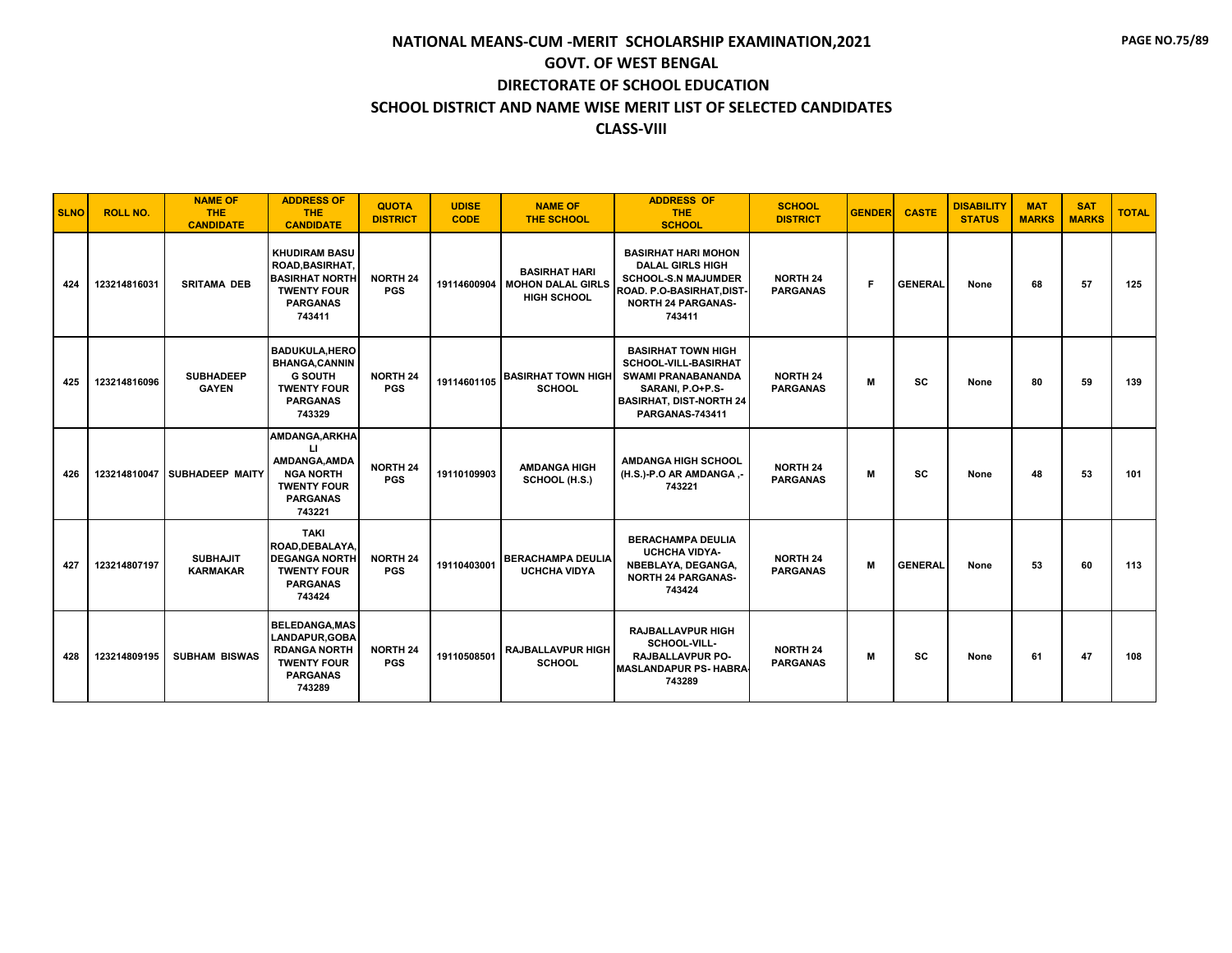| <b>SLNO</b> | <b>ROLL NO.</b> | <b>NAME OF</b><br><b>THE</b><br><b>CANDIDATE</b> | <b>ADDRESS OF</b><br>THE.<br><b>CANDIDATE</b>                                                                                        | <b>QUOTA</b><br><b>DISTRICT</b> | <b>UDISE</b><br><b>CODE</b> | <b>NAME OF</b><br><b>THE SCHOOL</b>                       | <b>ADDRESS OF</b><br><b>THE</b><br><b>SCHOOL</b>                                                                                                               | <b>SCHOOL</b><br><b>DISTRICT</b>   | <b>GENDER</b> | <b>CASTE</b>   | <b>DISABILITY</b><br><b>STATUS</b> | <b>MAT</b><br><b>MARKS</b> | <b>SAT</b><br><b>MARKS</b> | <b>TOTAL</b> |
|-------------|-----------------|--------------------------------------------------|--------------------------------------------------------------------------------------------------------------------------------------|---------------------------------|-----------------------------|-----------------------------------------------------------|----------------------------------------------------------------------------------------------------------------------------------------------------------------|------------------------------------|---------------|----------------|------------------------------------|----------------------------|----------------------------|--------------|
| 429         | 123214810197    | <b>SUBHAM PAUL</b>                               | VILL-<br>KUTHIPARA, GOB<br>ARDANGA, GOBAR<br><b>DANGA NORTH</b><br><b>TWENTY FOUR</b><br><b>PARGANAS</b><br>743252                   | <b>NORTH 24</b><br><b>PGS</b>   | 19112801403                 | <b>GOBARDANGA</b><br><b>KHANTURA HIGH</b><br><b>SCHOO</b> | <b>GOBARDANGA KHANTURA</b><br><b>HIGH SCHOO-VILL-</b><br>SAHAPUR, PO-KHANTU, DT-<br>N 24 PGS-743273                                                            | <b>NORTH 24</b><br><b>PARGANAS</b> | M             | <b>GENERAL</b> | None                               | 74                         | 56                         | 130          |
| 430         | 123214815107    | <b>SUBHAMOY</b><br><b>MONDAL</b>                 | <b>PURBA</b><br>POLTA, GOBINDAP<br><b>UR, SWARUPNAG</b><br><b>AR NORTH</b><br><b>TWENTY FOUR</b><br><b>PARGANAS</b><br>743273        | <b>NORTH 24</b><br><b>PGS</b>   | 19111904402                 | <b>BALKI HIGH SCHOOL</b>                                  | <b>BALKI HIGH SCHOOL-PO-</b><br>GOBINDOPUR,PS-<br>SWARUPNAGAR, 24PGS(N)-<br>743273                                                                             | <b>NORTH 24</b><br><b>PARGANAS</b> | F.            | <b>GENERAL</b> | None                               | 68                         | 46                         | 114          |
| 431         | 123214821181    | <b>SUBHRAJYOTI</b><br><b>BISWAS</b>              | <b>SUBHAS</b><br>NAGAR, BONGOA<br><b>N,BONGAON</b><br><b>NORTH TWENTY</b><br><b>FOUR PARGANAS</b><br>743235                          | <b>NORTH 24</b><br><b>PGS</b>   | 19114900601                 | <b>SAKTIGARH HIGH</b><br><b>SCHOOL</b>                    | <b>SAKTIGARH HIGH SCHOOL-</b><br>P.O.-BONGAON, 24PGS(N)-<br>743235                                                                                             | <b>NORTH 24</b><br><b>PARGANAS</b> | м             | <b>SC</b>      | None                               | 69                         | 53                         | 122          |
| 432         | 123214817252    | <b>SUBHRO DAS</b>                                | <b>MRIZAPUR, BASIR</b><br><b>HAT</b><br><b>COLLEGE, BASIRH</b><br><b>AT NORTH</b><br><b>TWENTY FOUR</b><br><b>PARGANAS</b><br>743412 | <b>UTTAR</b><br><b>DINAJPUR</b> | 19114601105                 | <b>BASIRHAT TOWN HIGH</b><br><b>SCHOOL</b>                | <b>BASIRHAT TOWN HIGH</b><br><b>SCHOOL-VILL-BASIRHAT</b><br><b>SWAMI PRANABANANDA</b><br>SARANI, P.O+P.S-<br><b>BASIRHAT, DIST-NORTH 24</b><br>PARGANAS-743411 | <b>NORTH 24</b><br><b>PARGANAS</b> | M             | SC             | None                               | 63                         | 36                         | 99           |
| 433         |                 | 123214817205   SUCHANA SARKAR RIA, MATIA NORTH   | <b>PATIT CHANDRA</b><br><b>SHAW</b><br>ROAD.DHANYAKU<br><b>TWENTY FOUR</b><br><b>PARGANAS</b><br>743437                              | <b>NORTH 24</b><br><b>PGS</b>   | 19111202402                 | <b>DHANYAKURIA GIRLS</b><br><b>HIGH SCHOOL</b>            | <b>DHANYAKURIA GIRLS HIGH</b><br>SCHOOL-<br>VILL+PO:DHANYAKURIA,DT<br>:N 24 PGS-743437                                                                         | <b>NORTH 24</b><br><b>PARGANAS</b> | F.            | <b>GENERAL</b> | None                               | 72                         | 43                         | 115          |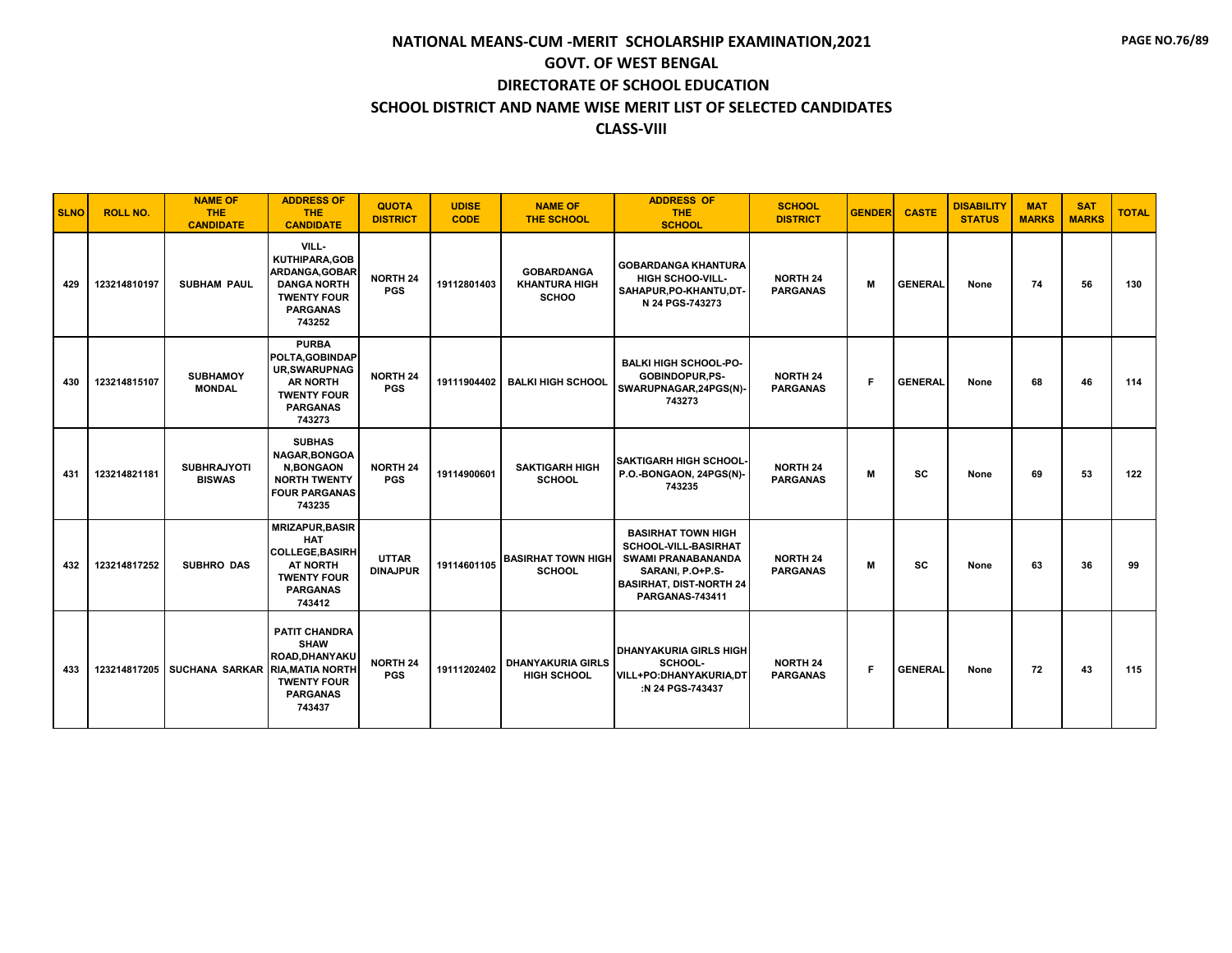| <b>SLNO</b> | <b>ROLL NO.</b> | <b>NAME OF</b><br><b>THE</b><br><b>CANDIDATE</b> | <b>ADDRESS OF</b><br><b>THE</b><br><b>CANDIDATE</b>                                                                                              | <b>QUOTA</b><br><b>DISTRICT</b> | <b>UDISE</b><br><b>CODE</b> | <b>NAME OF</b><br><b>THE SCHOOL</b>                                | <b>ADDRESS OF</b><br><b>THE</b><br><b>SCHOOL</b>                                                                              | <b>SCHOOL</b><br><b>DISTRICT</b>   | <b>GENDER</b> | <b>CASTE</b>   | <b>DISABILITY</b><br><b>STATUS</b> | <b>MAT</b><br><b>MARKS</b> | <b>SAT</b><br><b>MARKS</b> | <b>TOTAL</b> |
|-------------|-----------------|--------------------------------------------------|--------------------------------------------------------------------------------------------------------------------------------------------------|---------------------------------|-----------------------------|--------------------------------------------------------------------|-------------------------------------------------------------------------------------------------------------------------------|------------------------------------|---------------|----------------|------------------------------------|----------------------------|----------------------------|--------------|
| 434         |                 | 123214810065   SUCHISMITA NATH                   | <b>SENPARA</b><br>ROAD, BADU, BAR<br><b>ASAT NORTH</b><br><b>TWENTY FOUR</b><br><b>PARGANAS</b><br>700128                                        | <b>NORTH 24</b><br><b>PGS</b>   | 19112301706                 | <b>BAMUNMURA KUSUM</b><br><b>KUMARI BALIKA</b><br><b>VIDYALAYA</b> | <b>BAMUNMURA KUSUM</b><br><b>KUMARI BALIKA</b><br><b>VIDYALAYA-</b><br><b>VILL:NALKURA.DT:N 24</b><br>PGS-700128              | <b>NORTH 24</b><br><b>PARGANAS</b> | F.            | <b>GENERAL</b> | None                               | 61                         | 54                         | 115          |
| 435         | 123214807056    | <b>SUDIP MAJUMDER</b>                            | <b>BANIKPARA, THAK</b><br><b>URNAGAR, GAIGH</b><br><b>ATA NORTH</b><br><b>TWENTY FOUR</b><br><b>PARGANAS</b><br>743287                           | NORTH 24<br><b>PGS</b>          | 19112801403                 | <b>GOBARDANGA</b><br><b>KHANTURA HIGH</b><br><b>SCHOO</b>          | <b>GOBARDANGA KHANTURA</b><br><b>HIGH SCHOO-VILL-</b><br>SAHAPUR, PO-KHANTU, DT-<br>N 24 PGS-743273                           | <b>NORTH 24</b><br><b>PARGANAS</b> | M             | <b>SC</b>      | None                               | 77                         | 43                         | 120          |
| 436         | 123214809163    | <b>SUDIP PAUL</b>                                | <b>SHREENAGAR 3</b><br><b>NO</b><br>GATE, MADHYAMG<br><b>RAM.MADHYAMG</b><br><b>RAM NORTH</b><br><b>TWENTY FOUR</b><br><b>PARGANAS</b><br>700129 | <b>NORTH 24</b><br><b>PGS</b>   | 19112600601                 | <b>MADHYAMGRAM HIGH</b><br><b>SCHOOL</b>                           | <b>MADHYAMGRAM HIGH</b><br>SCHOOL-SODEPUR<br>ROAD.PO<br><b>MADHYAMGRAM,DIST</b><br>NORTH 24 PGS-700129                        | <b>NORTH 24</b><br><b>PARGANAS</b> | M             | <b>GENERAL</b> | None                               | 60                         | 54                         | 114          |
| 437         | 123214821022    | <b>SUDIPA MONDAL</b>                             | <b>DIGHARI</b><br><b>ROAD.DIGHARI.G</b><br><b>OPALNAGAR</b><br><b>NORTH TWENTY</b><br><b>FOUR PARGANAS</b><br>743290                             | <b>NORTH 24</b><br><b>PGS</b>   | 19112112601                 | <b>NAHATA SARADA</b><br><b>SUNDARI BALIKA V</b>                    | <b>NAHATA SARADA SUNDARI</b><br><b>BALIKA V-VILL+PO-</b><br><b>NAHATA, PS-</b><br><b>GOPALNAGAR, DIST-</b><br>24PGS(N)-743290 | <b>NORTH 24</b><br><b>PARGANAS</b> | F             | SC             | None                               | 66                         | 43                         | 109          |
| 438         | 123214815165    | <b>SUITY DAS</b>                                 | <b>MEDIA FISHARI</b><br><b>ROAD, MEDIA, SWA</b><br><b>RUPNAGAR</b><br><b>NORTH TWENTY</b><br><b>FOUR PARGANAS</b><br>743273                      | <b>NORTH 24</b><br><b>PGS</b>   | 19111900402                 | <b>MEDIA GIRLS HIGH</b><br><b>SCHOOL</b>                           | <b>MEDIA GIRLS HIGH</b><br>SCHOOL-VILL-<br>SUBHASHNAGAR, PO-<br><b>MEDIA,PS-</b><br>SWARUPNAGAR, 24PGS(N)-<br>743273          | <b>NORTH 24</b><br><b>PARGANAS</b> | F.            | <b>SC</b>      | None                               | 63                         | 48                         | 111          |
| 439         | 123214809105    | <b>SUJOY BISWAS</b>                              | <b>KASHIPUR,KUMR</b><br>А<br><b>KASHIPUR, HABR</b><br>A NORTH<br><b>TWENTY FOUR</b><br><b>PARGANAS</b><br>743271                                 | <b>NORTH 24</b><br><b>PGS</b>   | 19110504103                 | DAKSHIN NANGLA K.<br><b>U. INSTITUTION (H.S)</b>                   | DAKSHIN NANGLA K.U.<br><b>INSTITUTION (H.S)-</b><br>VILL+PO:KASHIPUR,DT:N<br>24 PGS-743274                                    | <b>NORTH 24</b><br><b>PARGANAS</b> | м             | <b>SC</b>      | None                               | 66                         | 40                         | 106          |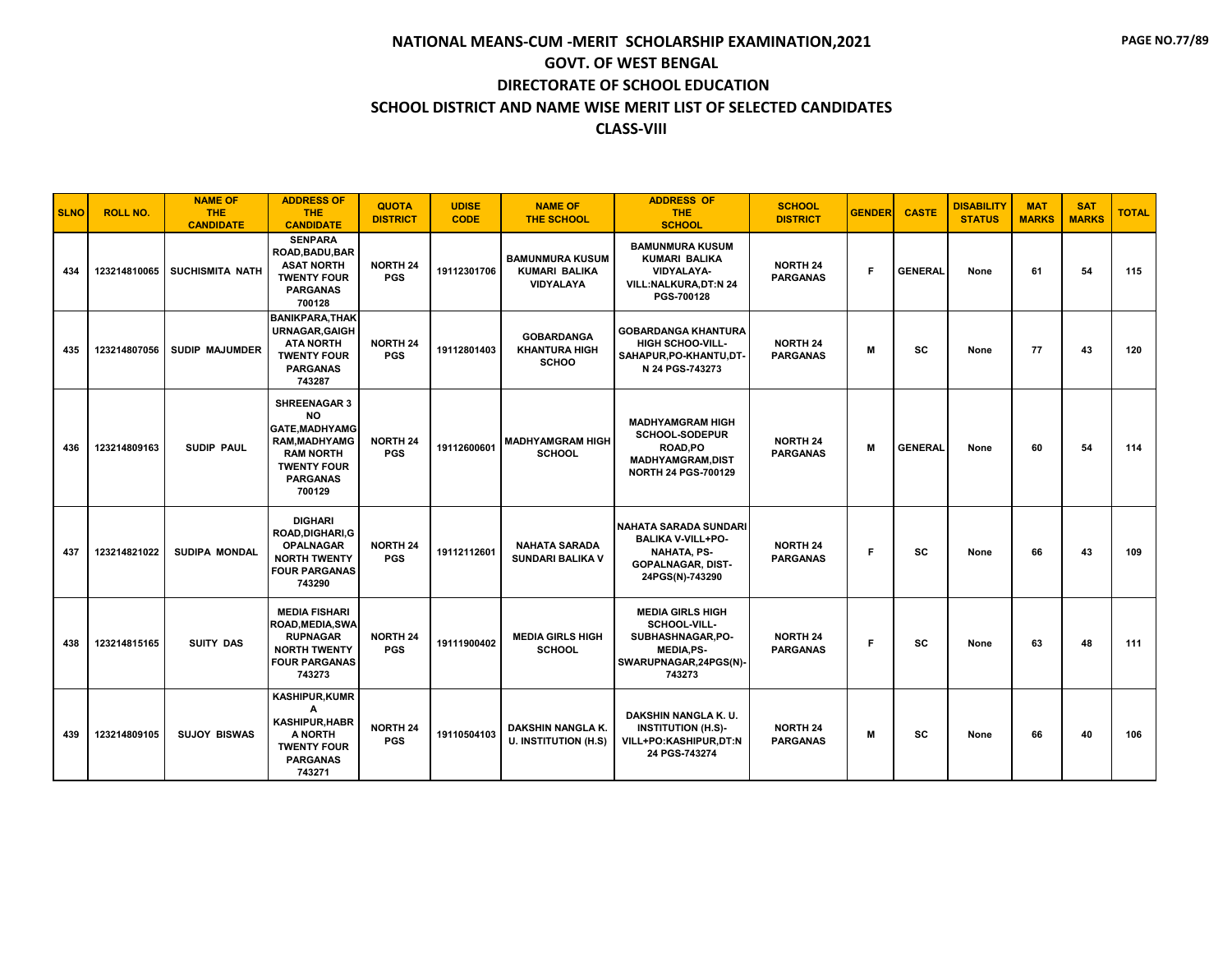| <b>SLNO</b> | <b>ROLL NO.</b> | <b>NAME OF</b><br><b>THE</b><br><b>CANDIDATE</b> | <b>ADDRESS OF</b><br><b>THE</b><br><b>CANDIDATE</b>                                                                                  | <b>QUOTA</b><br><b>DISTRICT</b> | <b>UDISE</b><br><b>CODE</b> | <b>NAME OF</b><br><b>THE SCHOOL</b>                                           | <b>ADDRESS OF</b><br><b>THE</b><br><b>SCHOOL</b>                                                                                                                      | <b>SCHOOL</b><br><b>DISTRICT</b>   | <b>GENDER</b> | <b>CASTE</b>   | <b>DISABILITY</b><br><b>STATUS</b> | <b>MAT</b><br><b>MARKS</b> | <b>SAT</b><br><b>MARKS</b> | <b>TOTAL</b> |
|-------------|-----------------|--------------------------------------------------|--------------------------------------------------------------------------------------------------------------------------------------|---------------------------------|-----------------------------|-------------------------------------------------------------------------------|-----------------------------------------------------------------------------------------------------------------------------------------------------------------------|------------------------------------|---------------|----------------|------------------------------------|----------------------------|----------------------------|--------------|
| 440         | 123214816276    | <b>SULAGNA</b><br><b>PRAMANIK</b>                | <b>S N MAJUMDER</b><br><b>ROAD.BASIRHAT.</b><br><b>BASIRHAT NORTH</b><br><b>TWENTY FOUR</b><br><b>PARGANAS</b><br>743411             | <b>NORTH 24</b><br><b>PGS</b>   |                             | <b>BASIRHAT HARI</b><br>19114600904   MOHON DALAL GIRLS<br><b>HIGH SCHOOL</b> | <b>BASIRHAT HARI MOHON</b><br><b>DALAL GIRLS HIGH</b><br><b>SCHOOL-S.N MAJUMDER</b><br><b>ROAD, P.O-BASIRHAT.DIST-</b><br><b>NORTH 24 PARGANAS-</b><br>743411         | <b>NORTH 24</b><br><b>PARGANAS</b> | F.            | sc             | None                               | 61                         | 43                         | 104          |
| 441         | 123214816093    | <b>SUMAIYA KHATUN</b>                            | <b>FARASATPUR.CH</b><br>AMPAPUKUR, MAT<br><b>IA NORTH</b><br><b>TWENTY FOUR</b><br><b>PARGANAS</b><br>743291                         | <b>NORTH 24</b><br><b>PGS</b>   | 19111212402                 | <b>CHAMPAPUKUR</b><br><b>MADHYAMIK</b><br><b>VIDYALAYA</b>                    | <b>CHAMPAPUKUR</b><br><b>MADHYAMIK VIDYALAYA-</b><br><b>VILL+PO- CHAMPAPUKUR</b><br><b>PS-BASIRHAT DT-24</b><br>PGS(N)-743291                                         | <b>NORTH 24</b><br><b>PARGANAS</b> | F.            | <b>GENERAL</b> | None                               | 64                         | 52                         | 116          |
| 442         | 123214817129    | <b>SUMAN BALA</b>                                | <b>NEAR</b><br><b>KAMARDANGA.SA</b><br><b>NGRAMPUR, BASI</b><br><b>RHAT NORTH</b><br><b>TWENTY FOUR</b><br><b>PARGANAS</b><br>743422 | <b>NORTH 24</b><br><b>PGS</b>   | 19114601105                 | <b>BASIRHAT TOWN HIGH</b><br><b>SCHOOL</b>                                    | <b>BASIRHAT TOWN HIGH</b><br><b>SCHOOL-VILL-BASIRHAT</b><br><b>SWAMI PRANABANANDA</b><br>SARANI, P.O+P.S-<br><b>BASIRHAT, DIST-NORTH 24</b><br><b>PARGANAS-743411</b> | <b>NORTH 24</b><br><b>PARGANAS</b> | M             | <b>GENERAL</b> | None                               | 75                         | 57                         | 132          |
| 443         | 123214817177    | <b>SUMANA KHATUN</b>                             | NEHALPUR, NEHA<br><b>LPUR.MATIA</b><br><b>NORTH TWENTY</b><br><b>FOUR PARGANAS</b><br>743437                                         | <b>NORTH 24</b><br><b>PGS</b>   | 19111202402                 | <b>DHANYAKURIA GIRLS</b><br><b>HIGH SCHOOL</b>                                | <b>DHANYAKURIA GIRLS HIGH</b><br>SCHOOL-<br>VILL+PO:DHANYAKURIA.DT<br>:N 24 PGS-743437                                                                                | <b>NORTH 24</b><br><b>PARGANAS</b> | F             | <b>GENERAL</b> | None                               | 64                         | 51                         | 115          |
| 444         |                 | 123214816238 SUMITA KARMAKAR                     | <b>NA,SIMLA</b><br><b>DURGAPUR.BADU</b><br><b>RIA NORTH</b><br><b>TWENTY FOUR</b><br><b>PARGANAS</b><br>743401                       | <b>NORTH 24</b><br><b>PGS</b>   | 19114700102                 | <b>RUDRAPUR</b><br><b>RADHABALLAV HIGH</b><br>SCHOOL                          | <b>RUDRAPUR</b><br><b>RADHABALLAV HIGH</b><br>SCHOOL-VILL + P.O-<br>RUDRA PUR, P.S- BADURIA,<br>DIST-24 PS (N)-743401                                                 | <b>NORTH 24</b><br><b>PARGANAS</b> | F.            | <b>GENERAL</b> | None                               | 75                         | 59                         | 134          |
| 445         | 123214821048    | <b>SUMITA SAHA</b>                               | PANCHITA.PANCH<br><b>ITA,BONGAON</b><br><b>NORTH TWENTY</b><br><b>FOUR PARGANAS</b><br>743235                                        | <b>NORTH 24</b><br><b>PGS</b>   | 19112104501                 | <b>GANRAPOTA GIRLS</b><br><b>HIGH SCHOOL</b>                                  | <b>GANRAPOTA GIRLS HIGH</b><br>SCHOOL -VILL+P.O-<br><b>GANGRAPOTA, DISAT-</b><br><b>NORTH 24 PARGANAS-</b><br>743251                                                  | <b>NORTH 24</b><br><b>PARGANAS</b> | F.            | <b>SC</b>      | None                               | 65                         | 63                         | 128          |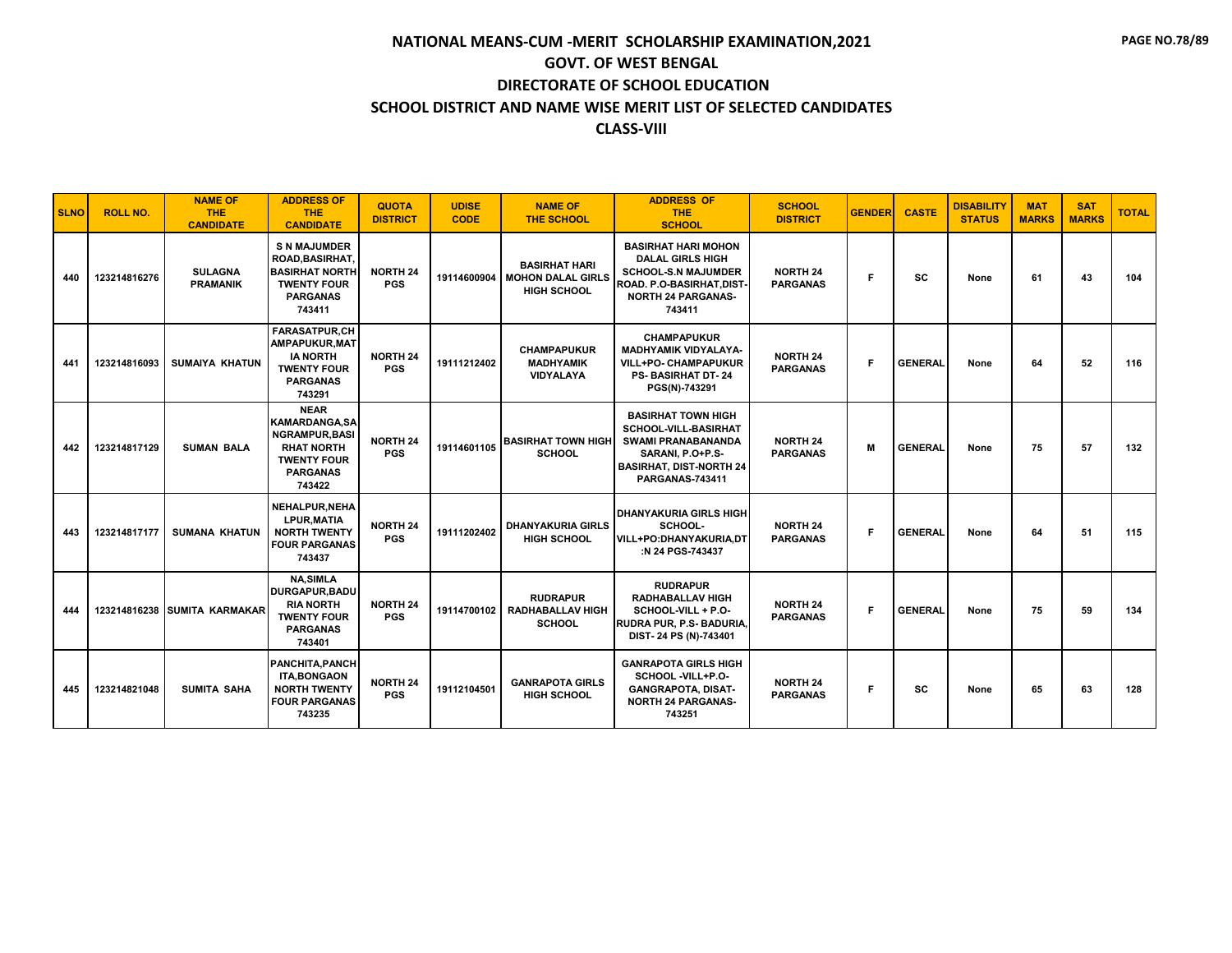| <b>SLNO</b> | <b>ROLL NO.</b> | <b>NAME OF</b><br><b>THE</b><br><b>CANDIDATE</b> | <b>ADDRESS OF</b><br>THE.<br><b>CANDIDATE</b>                                                                              | <b>QUOTA</b><br><b>DISTRICT</b> | <b>UDISE</b><br><b>CODE</b> | <b>NAME OF</b><br><b>THE SCHOOL</b>                 | <b>ADDRESS OF</b><br><b>THE</b><br><b>SCHOOL</b>                                                                              | <b>SCHOOL</b><br><b>DISTRICT</b>   | <b>GENDER</b> | <b>CASTE</b>   | <b>DISABILITY</b><br><b>STATUS</b> | <b>MAT</b><br><b>MARKS</b> | <b>SAT</b><br><b>MARKS</b> | <b>TOTAL</b> |
|-------------|-----------------|--------------------------------------------------|----------------------------------------------------------------------------------------------------------------------------|---------------------------------|-----------------------------|-----------------------------------------------------|-------------------------------------------------------------------------------------------------------------------------------|------------------------------------|---------------|----------------|------------------------------------|----------------------------|----------------------------|--------------|
| 446         | 123214817180    | <b>SUMON DAS</b>                                 | <b>POLLYSREE</b><br><b>COLONY, DANDIR</b><br><b>HAT, BASIRHAT</b><br><b>NORTH TWENTY</b><br><b>FOUR PARGANAS</b><br>743412 | <b>NORTH 24</b><br><b>PGS</b>   | 19114600704                 | <b>BASIRHAT HIGH</b><br><b>SCHOOL</b>               | <b>BASIRHAT HIGH SCHOOL-</b><br>P.O-BASIRHAT, P.S-<br><b>BASIRHAT, DIST-NORTH 24</b><br><b>PARGANAS-743411</b>                | <b>NORTH 24</b><br><b>PARGANAS</b> | M             | SC             | None                               | 59                         | 53                         | 112          |
| 447         | 123214816053    | SUNITA SAHA                                      | <b>CHAMPAPUKUR.C</b><br><b>HAMPAPUKUR, MA</b><br><b>TIA NORTH</b><br><b>TWENTY FOUR</b><br><b>PARGANAS</b><br>743291       | <b>NORTH 24</b><br><b>PGS</b>   | 19111212402                 | <b>CHAMPAPUKUR</b><br><b>MADHYAMIK</b><br>VIDYALAYA | <b>CHAMPAPUKUR</b><br><b>MADHYAMIK VIDYALAYA-</b><br><b>VILL+PO- CHAMPAPUKUR</b><br><b>PS-BASIRHAT DT-24</b><br>PGS(N)-743291 | <b>NORTH 24</b><br><b>PARGANAS</b> | F.            | <b>SC</b>      | None                               | 68                         | 50                         | 118          |
| 448         |                 | 123214807226 SUPROJIT MONDAL                     | <b>BIDHANPALLY</b><br><b>ROAD, MASLANDA</b><br><b>PUR, HABRA</b><br><b>NORTH TWENTY</b><br><b>FOUR PARGANAS</b><br>743289  | <b>NORTH 24</b><br><b>PGS</b>   | 19110508501                 | <b>RAJBALLAVPUR HIGH</b><br><b>SCHOOL</b>           | <b>RAJBALLAVPUR HIGH</b><br>SCHOOL-VILL-<br><b>RAJBALLAVPUR PO-</b><br><b>MASLANDAPUR PS- HABRA</b><br>743289                 | <b>NORTH 24</b><br><b>PARGANAS</b> | M             | <b>SC</b>      | None                               | 69                         | 57                         | 126          |
| 449         | 123214823131    | <b>SURACHI SARKAR</b>                            | <b>CHOWGACHA</b><br>ROAD, BAIKARA, G<br><b>AIGHATA NORTH</b><br><b>TWENTY FOUR</b><br><b>PARGANAS</b><br>743245            | <b>NORTH 24</b><br><b>PGS</b>   | 19112208502                 | <b>CHOWGACHHA</b><br><b>MODEL ACADEMY(H.S)</b>      | <b>CHOWGACHHA MODEL</b><br><b>ACADEMY(H.S)--743245</b>                                                                        | <b>NORTH 24</b><br><b>PARGANAS</b> | F.            | <b>GENERAL</b> | None                               | 66                         | 64                         | 130          |
| 450         | 123214810174    | <b>SURAJ BISWAS</b>                              | <b>DOULATPUR.SEN</b><br><b>DANGA.ASHOKEN</b><br><b>AGAR NORTH</b><br><b>TWENTY FOUR</b><br><b>PARGANAS</b><br>743272       | <b>NORTH 24</b><br><b>PGS</b>   | 19112400704                 | <b>PRAFULLA NAGAR</b><br><b>VIDYAMANDIR (H.</b>     | <b>PRAFULLA NAGAR</b><br><b>VIDYAMANDIR (H.-PO</b><br><b>HABRA</b><br>PRAFULLANAGAR, DIST<br><b>NORTH 24 PGS-743268</b>       | <b>NORTH 24</b><br><b>PARGANAS</b> | M             | <b>SC</b>      | None                               | 84                         | 51                         | 135          |
| 451         | 123214823163    | <b>SURAJ BISWAS</b>                              | <b>JHIKRA</b><br>ROAD.DUMA.GAIG<br><b>HATA NORTH</b><br><b>TWENTY FOUR</b><br><b>PARGANAS</b><br>743245                    | <b>NORTH 24</b><br><b>PGS</b>   | 19112209402                 | <b>CHANDPARA BANI</b><br><b>VIDYA BITHI</b>         | <b>CHANDPARA BANI VIDYA</b><br>BITHI-743245                                                                                   | <b>NORTH 24</b><br><b>PARGANAS</b> | M             | <b>GENERAL</b> | None                               | 71                         | 46                         | 117          |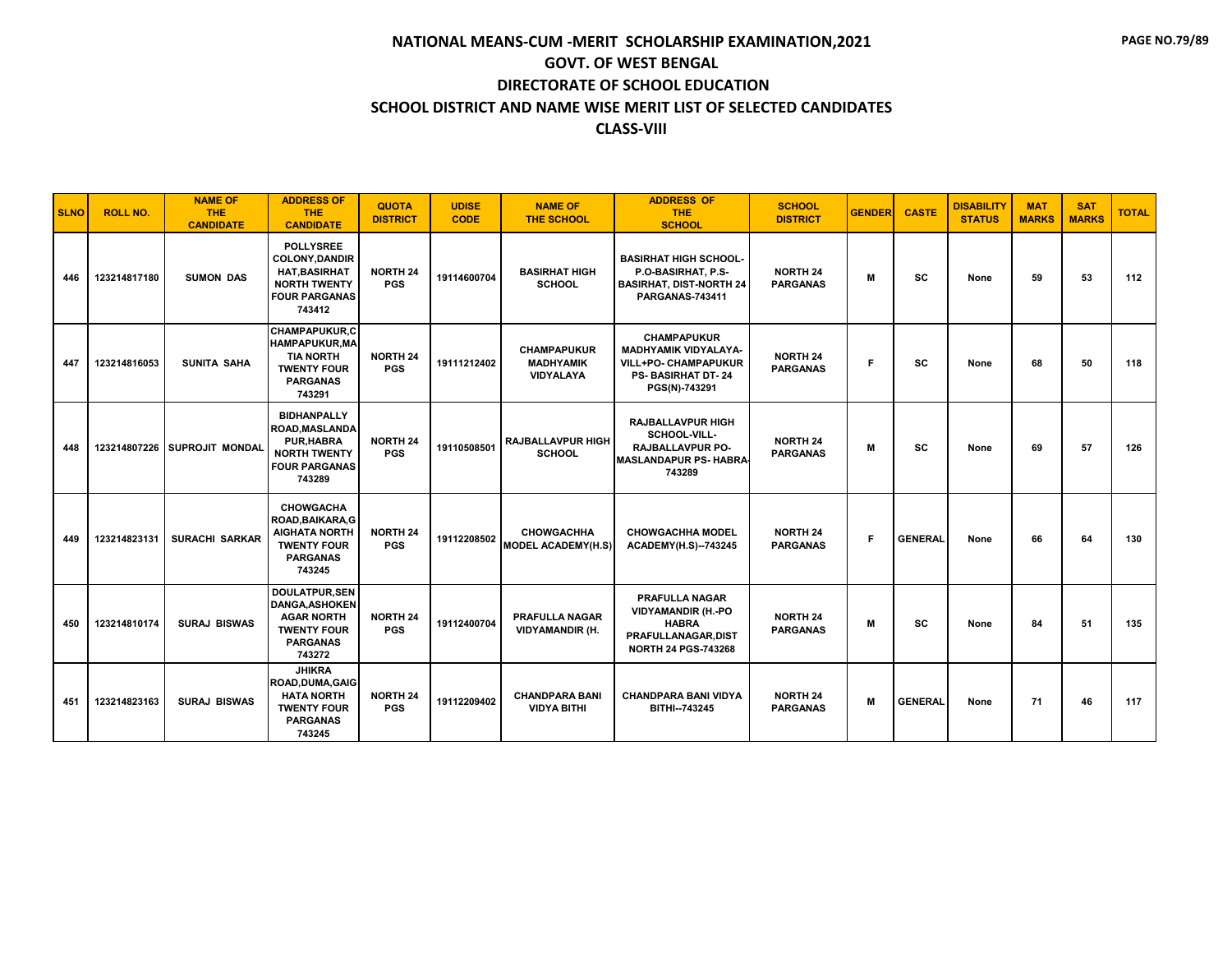| <b>SLNO</b> | <b>ROLL NO.</b> | <b>NAME OF</b><br><b>THE</b><br><b>CANDIDATE</b> | <b>ADDRESS OF</b><br><b>THE</b><br><b>CANDIDATE</b>                                                                    | <b>QUOTA</b><br><b>DISTRICT</b> | <b>UDISE</b><br><b>CODE</b> | <b>NAME OF</b><br><b>THE SCHOOL</b>             | <b>ADDRESS OF</b><br><b>THE</b><br><b>SCHOOL</b>                                           | <b>SCHOOL</b><br><b>DISTRICT</b>   | <b>GENDER</b> | <b>CASTE</b>   | <b>DISABILITY</b><br><b>STATUS</b> | <b>MAT</b><br><b>MARKS</b> | <b>SAT</b><br><b>MARKS</b> | <b>TOTAL</b> |
|-------------|-----------------|--------------------------------------------------|------------------------------------------------------------------------------------------------------------------------|---------------------------------|-----------------------------|-------------------------------------------------|--------------------------------------------------------------------------------------------|------------------------------------|---------------|----------------|------------------------------------|----------------------------|----------------------------|--------------|
| 452         | 123214823062    | <b>SURYA PAIK</b>                                | THAKURNAGAR,T<br><b>HAKURNAGAR, GA</b><br><b>IGHATA NORTH</b><br><b>TWENTY FOUR</b><br><b>PARGANAS</b><br>743287       | <b>NORTH 24</b><br><b>PGS</b>   | 19112212104                 | <b>SHIMULPUR A</b><br><b>NARAHARI VIDYAPITH</b> | <b>SHIMULPUR A NARAHARI</b><br><b>VIDYAPITH--743287</b>                                    | <b>NORTH 24</b><br><b>PARGANAS</b> | M             | <b>GENERAL</b> | None                               | 76                         | 58                         | 134          |
| 453         | 123214808022    | <b>SURYA SINHA</b>                               | KADIHATI, GANTI,<br><b>NARAYANPUR</b><br><b>NORTH TWENTY</b><br><b>FOUR PARGANAS</b><br>700132                         | <b>NORTH 24</b><br><b>PGS</b>   | 19112700104                 | <b>KADIHATI KALINATH</b><br><b>HIGH SCHOOL</b>  | KADIHATI KALINATH HIGH<br>SCHOOL-VILL+PO:GANTI<br>,DT:N 24 PGS-700132                      | <b>NORTH 24</b><br><b>PARGANAS</b> | F             | <b>GENERAL</b> | None                               | 80                         | 58                         | 138          |
| 454         | 123214815134    | <b>SURYA SHANKAR</b><br><b>DAS</b>               | <b>BITHARI BAZAR</b><br>ROAD, BITHARI, S<br><b>WARUPNAGAR</b><br><b>NORTH TWENTY</b><br><b>FOUR PARGANAS</b><br>743286 | <b>NORTH 24</b><br><b>PGS</b>   | 19111908102                 | <b>BITHARI K.P. HIGH</b><br><b>SCHOOL</b>       | <b>BITHARI K.P. HIGH SCHOOL</b><br>VILL+PO-BITHAR.PS-<br>SWARUONAGAR, 24 PGS(N)I<br>743299 | <b>NORTH 24</b><br><b>PARGANAS</b> | M             | <b>GENERAL</b> | None                               | 78                         | 54                         | 132          |
| 455         | 123214822064    | <b>SUSMITA DAS</b>                               | SUBHASPALLY.B<br>ONGAON.BONGA<br><b>ON NORTH</b><br><b>TWENTY FOUR</b><br><b>PARGANAS</b><br>743235                    | <b>NORTH 24</b><br><b>PGS</b>   | 19114900601                 | <b>SAKTIGARH HIGH</b><br><b>SCHOOL</b>          | <b>SAKTIGARH HIGH SCHOOL-</b><br>P.O.-BONGAON, 24PGS(N)-<br>743235                         | <b>NORTH 24</b><br><b>PARGANAS</b> | F             | <b>SC</b>      | None                               | 61                         | 42                         | 103          |
| 456         | 123214815108    | <b>SUSOVAN ARI</b>                               | <b>KUMIRMARI.RUP</b><br><b>MARI, HASNABAD</b><br><b>NORTH TWENTY</b><br><b>FOUR PARGANAS</b><br>743435                 | <b>NORTH 24</b><br><b>PGS</b>   | 19114800905                 | <b>TAKI R.K.MISSION</b><br><b>HIGH SCHOOL</b>   | <b>TAKI R.K.MISSION HIGH</b><br>SCHOOL-P.O- TAKI, DIST-<br>24 PARGANAS. N -743429          | <b>NORTH 24</b><br><b>PARGANAS</b> | M             | SC             | None                               | 65                         | 52                         | 117          |
| 457         | 123214822126    | <b>SUVA SARDAR</b>                               | <b>VILL</b><br><b>DAMDAMA, NAHAT</b><br>A,GOPALNAGAR<br><b>NORTH TWENTY</b><br><b>FOUR PARGANAS</b><br>743290          | <b>NORTH 24</b><br><b>PGS</b>   | 19112112403                 | <b>NAHATA HIGH</b><br><b>SCHOOL</b>             | <b>NAHATA HIGH SCHOOL-</b><br>P.O.-NAHATA, DIST- NORTH<br>24 PARGANAS-743290               | <b>NORTH 24</b><br><b>PARGANAS</b> | м             | <b>ST</b>      | None                               | 60                         | 43                         | 103          |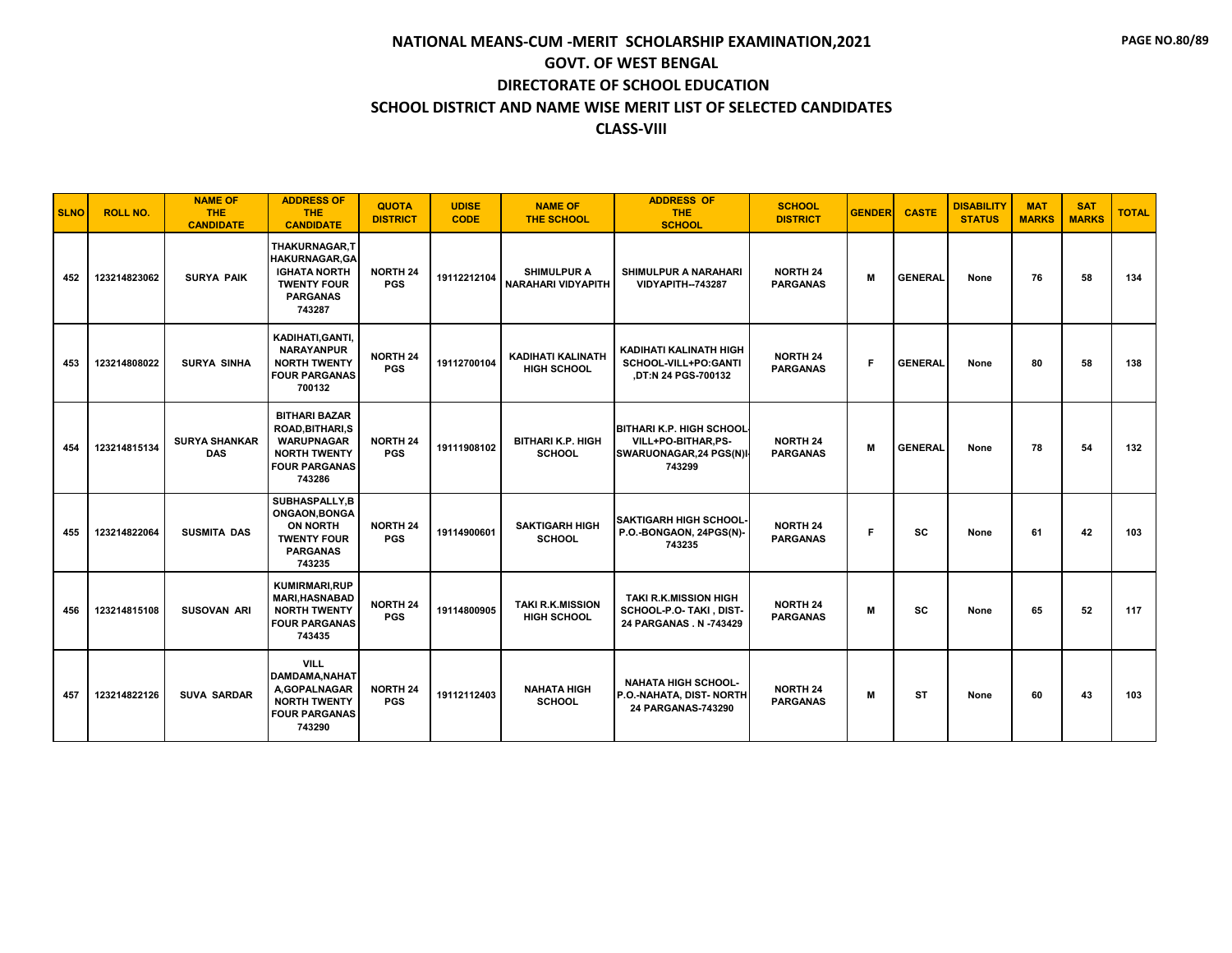| <b>SLNO</b> | <b>ROLL NO.</b> | <b>NAME OF</b><br>THE.<br><b>CANDIDATE</b> | <b>ADDRESS OF</b><br><b>THE</b><br><b>CANDIDATE</b>                                                                                                         | <b>QUOTA</b><br><b>DISTRICT</b> | <b>UDISE</b><br><b>CODE</b> | <b>NAME OF</b><br>THE SCHOOL                    | <b>ADDRESS OF</b><br><b>THE</b><br><b>SCHOOL</b>                                                                                                        | <b>SCHOOL</b><br><b>DISTRICT</b>   | <b>GENDER</b> | <b>CASTE</b>   | <b>DISABILITY</b><br><b>STATUS</b> | <b>MAT</b><br><b>MARKS</b> | <b>SAT</b><br><b>MARKS</b> | <b>TOTAL</b> |
|-------------|-----------------|--------------------------------------------|-------------------------------------------------------------------------------------------------------------------------------------------------------------|---------------------------------|-----------------------------|-------------------------------------------------|---------------------------------------------------------------------------------------------------------------------------------------------------------|------------------------------------|---------------|----------------|------------------------------------|----------------------------|----------------------------|--------------|
| 458         | 123214823059    | <b>SUVAM MONDAL</b>                        | VILL-<br>NAKFUL.NAKFUL.<br><b>BONGAON NORTH</b><br><b>TWENTY FOUR</b><br><b>PARGANAS</b><br>743235                                                          | <b>NORTH 24</b><br><b>PGS</b>   | 19112103802                 | <b>GANRAPOTA HIGH</b><br><b>SCHOOL</b>          | <b>GANRAPOTA HIGH</b><br>SCHOOL-VILL+P.O-<br><b>GANRAPOTA, DIST-NORTH</b><br>24 PARGANAS-743251                                                         | <b>NORTH 24</b><br><b>PARGANAS</b> | M             | <b>GENERAL</b> | None                               | 59                         | 53                         | 112          |
| 459         | 123214822025    | <b>SUVANKAR</b><br><b>SARKAR</b>           | <b>VILL PO DIGHARI</b><br><b>PS</b><br><b>GOPALNAGAR,DI</b><br><b>GHARI, GOPALNA</b><br><b>GAR NORTH</b><br><b>TWENTY FOUR</b><br><b>PARGANAS</b><br>743290 | <b>NORTH 24</b><br><b>PGS</b>   | 19112112403                 | <b>NAHATA HIGH</b><br><b>SCHOOL</b>             | <b>NAHATA HIGH SCHOOL-</b><br>P.O.-NAHATA, DIST-NORTH<br>24 PARGANAS-743290                                                                             | <b>NORTH 24</b><br><b>PARGANAS</b> | M             | SC             | None                               | 72                         | 38                         | 110          |
| 460         |                 | 123214811183 SUVONITA BISWAS               | <b>GAURBANGA</b><br>ROAD, KUMRA, HA<br><b>BRA NORTH</b><br><b>TWENTY FOUR</b><br><b>PARGANAS</b><br>743271                                                  | <b>NORTH 24</b><br><b>PGS</b>   | 19112401511                 | <b>HABRA KAMINI</b><br><b>KUMAR GIRLS' HIGH</b> | <b>HABRA KAMINI KUMAR</b><br><b>GIRLS' HIGH AUROBINDA</b><br><b>ROAD, PO HABRA, DIST</b><br><b>NORTH 24 PGS NORTH 24</b><br><b>PARGANAS WEST BENGAL</b> | <b>NORTH 24</b><br><b>PARGANAS</b> | F.            | <b>SC</b>      | None                               | 68                         | 40                         | 108          |
| 461         |                 | 123214822105 SWAGATO MONDAL                | <b>VILL</b><br><b>DAMDAMA.NAHAT</b><br>A,GOPALNAGAR<br><b>NORTH TWENTY</b><br><b>FOUR PARGANAS</b><br>743290                                                | <b>UTTAR</b><br><b>DINAJPUR</b> | 19112112403                 | <b>NAHATA HIGH</b><br><b>SCHOOL</b>             | <b>NAHATA HIGH SCHOOL-</b><br>P.O.-NAHATA, DIST- NORTH<br>24 PARGANAS-743290                                                                            | <b>NORTH 24</b><br><b>PARGANAS</b> | М             | <b>SC</b>      | None                               | 57                         | 42                         | 99           |
| 462         | 123214817140    | <b>SWASTIK DAS</b>                         | <b>PATIT CHANDRA</b><br><b>SHOW</b><br>ROAD.DHANYAKU<br><b>RIA, MATIA NORTH</b><br><b>TWENTY FOUR</b><br><b>PARGANAS</b><br>743437                          | <b>NORTH 24</b><br><b>PGS</b>   | 19111202403                 | <b>DHANYAKURIA HIGH</b><br><b>SCHOOL</b>        | <b>DHANYAKURIA HIGH</b><br>SCHOOL-<br><b>VILL+PO:DHANYAKURIA,DT</b><br>:N 24 PGS-743437                                                                 | <b>NORTH 24</b><br><b>PARGANAS</b> | M             | <b>GENERAL</b> | None                               | 76                         | 52                         | 128          |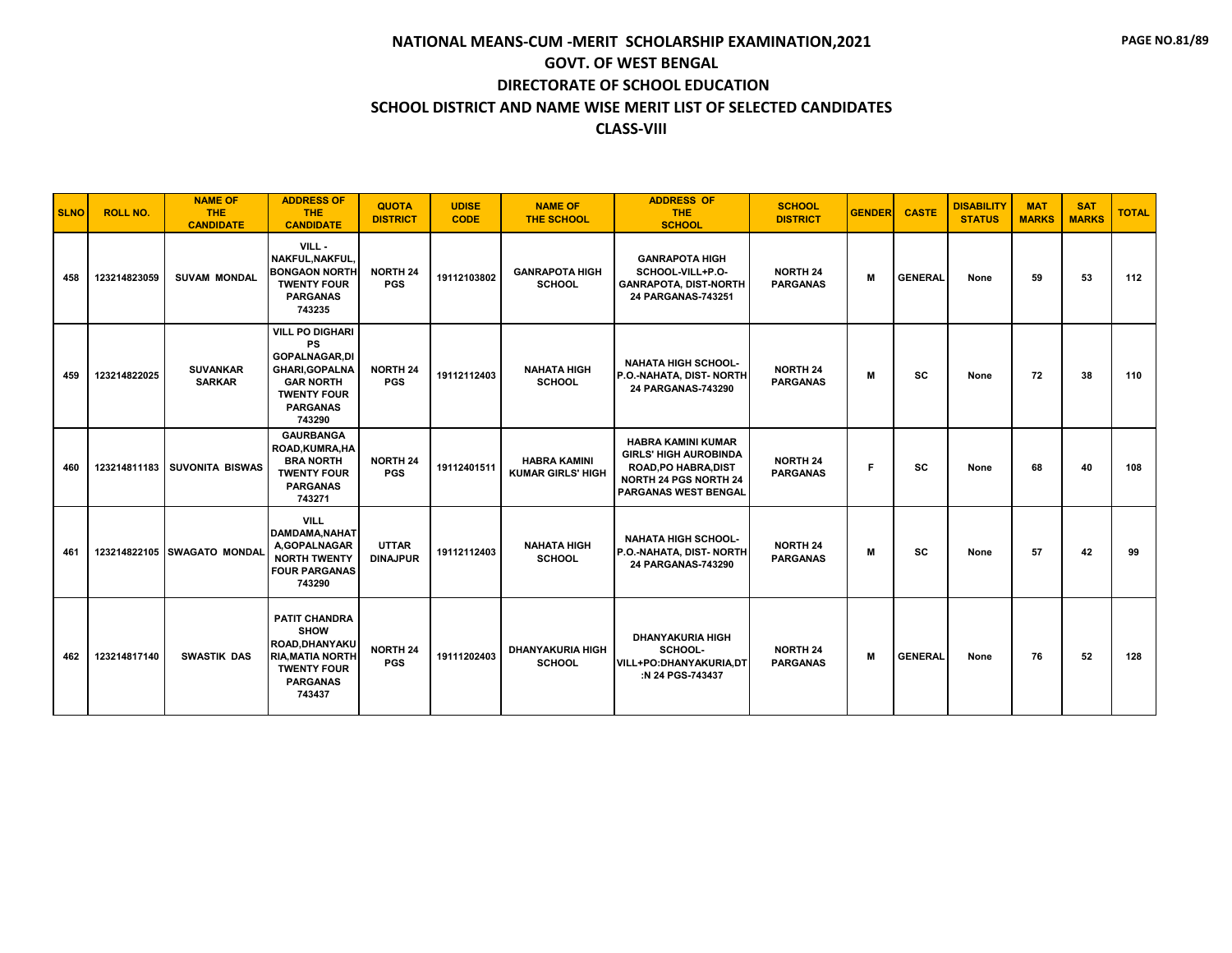| <b>SLNO</b> | <b>ROLL NO.</b> | <b>NAME OF</b><br><b>THE</b><br><b>CANDIDATE</b> | <b>ADDRESS OF</b><br><b>THE</b><br><b>CANDIDATE</b>                                                                                 | <b>QUOTA</b><br><b>DISTRICT</b> | <b>UDISE</b><br><b>CODE</b> | <b>NAME OF</b><br><b>THE SCHOOL</b>                              | <b>ADDRESS OF</b><br><b>THE</b><br><b>SCHOOL</b>                                                                                                                 | <b>SCHOOL</b><br><b>DISTRICT</b>   | <b>GENDER</b> | <b>CASTE</b>   | <b>DISABILITY</b><br><b>STATUS</b> | <b>MAT</b><br><b>MARKS</b> | <b>SAT</b><br><b>MARKS</b> | <b>TOTAL</b> |
|-------------|-----------------|--------------------------------------------------|-------------------------------------------------------------------------------------------------------------------------------------|---------------------------------|-----------------------------|------------------------------------------------------------------|------------------------------------------------------------------------------------------------------------------------------------------------------------------|------------------------------------|---------------|----------------|------------------------------------|----------------------------|----------------------------|--------------|
| 463         |                 | 123214817141 SWASTIKA MONDAL                     | <b>MAGURATI.TARA</b><br><b>GUNIA.BADURIA</b><br><b>NORTH TWENTY</b><br><b>FOUR PARGANAS</b><br>743401                               | <b>NORTH 24</b><br><b>PGS</b>   | 19111208803                 | <b>RAGHUNATHPUR</b><br><b>GIRLS' HIGH SCHOOL</b>                 | <b>RAGHUNATHPUR GIRLS'</b><br><b>HIGH SCHOOL-VILL-</b><br><b>RAGHUNATH PUR OI-</b><br><b>İKHOLAPOTA PS- BASITHAT</b><br>743428                                   | <b>NORTH 24</b><br><b>PARGANAS</b> | F.            | <b>GENERAL</b> | None                               | 70                         | 57                         | 127          |
| 464         | 123214807208    | <b>SWASTIKA SARKAR</b>                           | <b>SREENAGAR 3</b><br><b>NO.MADHYAMGR</b><br>AM, MADHYAMGR<br><b>AM NORTH</b><br><b>TWENTY FOUR</b><br><b>PARGANAS</b><br>700129    | <b>NORTH 24</b><br><b>PGS</b>   | 19112602003                 | <b>MADHYAMGRAM</b><br><b>GIRLS HIGH SCHOOL</b>                   | <b>MADHYAMGRAM GIRLS</b><br><b>HIGH SCHOOL-BANKIM</b><br>PALLY, MADHYAGRAM<br>,NORTH 24 PGS-700129                                                               | <b>NORTH 24</b><br><b>PARGANAS</b> | F             | <b>GENERAL</b> | None                               | 70                         | 47                         | 117          |
| 465         | 123214815173    | <b>TABASSOOM</b><br><b>SULTANA</b>               | <b>VILL PO</b><br><b>NAYABASTIA, NAY</b><br><b>ABASTIA, BADURI</b><br>A NORTH<br><b>TWENTY FOUR</b><br><b>PARGANAS</b><br>743401    | <b>NORTH 24</b><br><b>PGS</b>   | 19111003401                 | <b>KULIA</b><br><b>RAMCHANDRAPUR</b><br><b>UNION HIGH SCHOOL</b> | <b>KULIA RAMCHANDRAPUR</b><br>UNION HIGH SCHOOL-P.O.-<br><b>NAYABASTIA, VIA-</b><br><b>BADURIA, DIST-NORTH 24</b><br>PARGANAS, DIST- NORTH<br>24 PARGANAS-743801 | <b>NORTH 24</b><br><b>PARGANAS</b> | F.            | <b>GENERAL</b> | None                               | 69                         | 56                         | 125          |
| 466         | 123214807066    | <b>TAMANNA BALA</b>                              | <b>THAKURNAGAR.T</b><br><b>HAKURNAGAR.GA</b><br><b>IGHATA NORTH</b><br><b>TWENTY FOUR</b><br><b>PARGANAS</b><br>743287              | <b>NORTH 24</b><br><b>PGS</b>   | 19112801404                 | <b>KHANTURA GIRLS</b><br><b>HIGH SCHOOL</b>                      | <b>KHANTURA GIRLS HIGH</b><br>SCHOOL-VILL+PO<br><b>KHANTUA DIST NORTH 24</b><br>PGS-743273                                                                       | <b>NORTH 24</b><br><b>PARGANAS</b> | F.            | <b>SC</b>      | None                               | 58                         | 42                         | 100          |
| 467         | 123214811079    | <b>TAMOJIT</b><br><b>BANERJEE</b>                | 624/8<br><b>ASHOKENAGAR.A</b><br><b>SHOKENAGAR, AS</b><br><b>HOKENAGAR</b><br><b>NORTH TWENTY</b><br><b>FOUR PARGANAS</b><br>743222 | <b>NORTH 24</b><br><b>PGS</b>   | 19112501604                 | <b>ASHOKENAGAR BOYS</b><br><b>SECONDARY SCHOOL</b>               | <b>ASHOKENAGAR BOYS</b><br><b>SECONDARY SCHOOL-</b><br>ASHOKENAGAR.PO<br><b>ASHOKENAGAR,DIST</b><br><b>NORTH 24 PGS-743222</b>                                   | <b>NORTH 24</b><br><b>PARGANAS</b> | M             | <b>GENERAL</b> | None                               | 66                         | 61                         | 127          |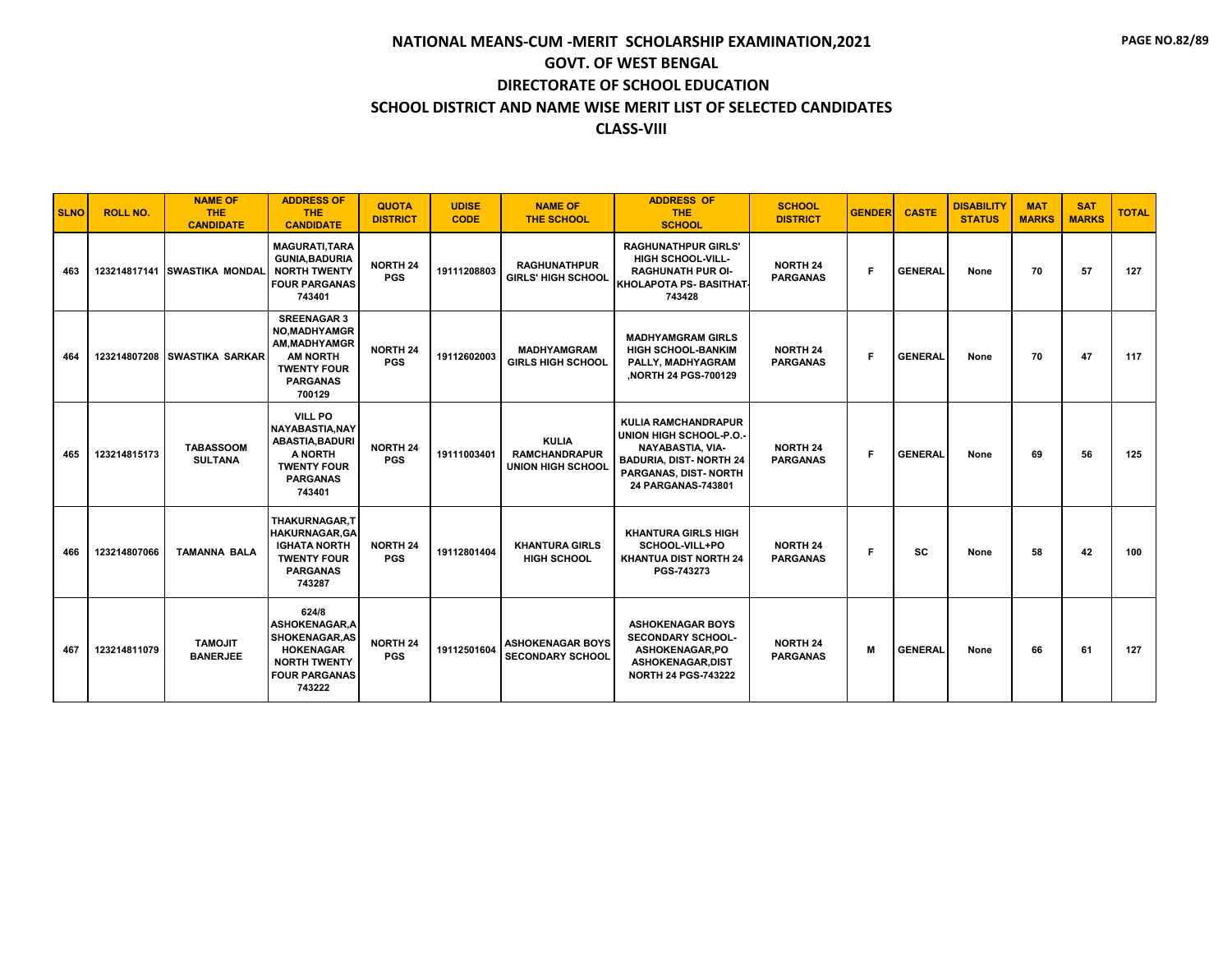| <b>SLNO</b> | <b>ROLL NO.</b> | <b>NAME OF</b><br><b>THE</b><br><b>CANDIDATE</b> | <b>ADDRESS OF</b><br><b>THE</b><br><b>CANDIDATE</b>                                                                                                      | <b>QUOTA</b><br><b>DISTRICT</b> | <b>UDISE</b><br><b>CODE</b> | <b>NAME OF</b><br><b>THE SCHOOL</b>                                                 | <b>ADDRESS OF</b><br><b>THE</b><br><b>SCHOOL</b>                                                                                                 | <b>SCHOOL</b><br><b>DISTRICT</b>   | <b>GENDER</b> | <b>CASTE</b>   | <b>DISABILITY</b><br><b>STATUS</b> | <b>MAT</b><br><b>MARKS</b> | <b>SAT</b><br><b>MARKS</b> | <b>TOTAL</b> |
|-------------|-----------------|--------------------------------------------------|----------------------------------------------------------------------------------------------------------------------------------------------------------|---------------------------------|-----------------------------|-------------------------------------------------------------------------------------|--------------------------------------------------------------------------------------------------------------------------------------------------|------------------------------------|---------------|----------------|------------------------------------|----------------------------|----------------------------|--------------|
| 468         | 123214823002    | <b>TAMOJIT BISWAS</b>                            | VILL-<br>SHERGARH.PO-<br>GHONJA,PS-<br><b>GAIGHATA, GHON</b><br><b>JA, GAIGHATA</b><br><b>NORTH TWENTY</b><br><b>FOUR PARGANAS</b><br>743249             | <b>NORTH 24</b><br><b>PGS</b>   | 19112205003                 | <b>GAIGHATA HIGH</b><br><b>SCHOOL</b>                                               | <b>GAIGHATA HIGH SCHOOL-</b><br>VILL+PO-GAIGHATA. PS-<br><b>GAIGHATA, NORTH 24 PGS-</b><br>743249                                                | <b>NORTH 24</b><br><b>PARGANAS</b> | M             | <b>GENERAL</b> | None                               | 77                         | 63                         | 140          |
| 469         | 123214808148    | <b>TANAY ADHIKARY</b>                            | NIBEDITA PALLY,<br><b>NEAR SHIB</b><br><b>SHAKTI MANDIR</b><br>CLUB, NOAPARA,<br><b>BARASAT NORTH</b><br><b>TWENTY FOUR</b><br><b>PARGANAS</b><br>700125 | <b>NORTH 24</b><br><b>PGS</b>   | 19112300104                 | <b>BANAMALIPUR</b><br><b>SANTOSH BHATT</b><br><b>MEMORIAL HIGH</b><br><b>SCHOOL</b> | <b>BANAMALIPUR SANTOSH</b><br><b>BHATT MEMORIAL HIGH</b><br>SCHOOL-<br>VILL+PO:BANAMALIPORE,D<br>T:N 24 PGS-700124                               | <b>NORTH 24</b><br><b>PARGANAS</b> | M             | <b>GENERAL</b> | None                               | 60                         | 58                         | 118          |
| 470         | 123214807121    | <b>TANAYA KARAN</b>                              | <b>SARADA</b><br>PALLY.MADHYAM<br><b>GRAM, MADHYAM</b><br><b>GRAM NORTH</b><br><b>TWENTY FOUR</b><br><b>PARGANAS</b><br>700155                           | <b>NORTH 24</b><br><b>PGS</b>   | 19112602003                 | <b>MADHYAMGRAM</b><br><b>GIRLS HIGH SCHOOL</b>                                      | <b>MADHYAMGRAM GIRLS</b><br><b>HIGH SCHOOL-BANKIM</b><br>PALLY, MADHYAGRAM<br>NORTH 24 PGS-700129                                                | <b>NORTH 24</b><br><b>PARGANAS</b> | F             | <b>GENERAL</b> | None                               | 63                         | 54                         | 117          |
| 471         | 123214811036    | <b>TANDRA PAUL</b>                               | <b>NAGARTHUBA</b><br><b>AKRAMPUR, AKRA</b><br><b>MPUR, HABRA</b><br><b>NORTH TWENTY</b><br><b>FOUR PARGANAS</b><br>743263                                | <b>NORTH 24</b><br><b>PGS</b>   | 19112401912                 | <b>DAKSHIN HABRA HIGH</b><br><b>SCHOOL</b>                                          | <b>DAKSHIN HABRA HIGH</b><br><b>SCHOOL VILL SOUTH</b><br><b>HABRA, PO+PS HABRA</b><br><b>NORTH 24 PARGANAS</b><br><b>WEST BENGAL</b>             | <b>NORTH 24</b><br><b>PARGANAS</b> | F.            | <b>GENERAL</b> | None                               | 67                         | 61                         | 128          |
| 472         | 123214808140    | <b>TANIA SARKAR</b>                              | <b>POST OFFICE</b><br>ROAD, HABRA, HA<br><b>BRA NORTH</b><br><b>TWENTY FOUR</b><br><b>PARGANAS</b><br>743263                                             | <b>NORTH 24</b><br><b>PGS</b>   | 19112401511                 | <b>HABRA KAMINI</b><br><b>KUMAR GIRLS' HIGH</b>                                     | <b>HABRA KAMINI KUMAR</b><br><b>GIRLS' HIGH AUROBINDA</b><br><b>ROAD, PO HABRA, DIST</b><br><b>NORTH 24 PGS NORTH 24</b><br>PARGANAS WEST BENGAL | <b>NORTH 24</b><br><b>PARGANAS</b> | F.            | <b>GENERAL</b> | None                               | 67                         | 54                         | 121          |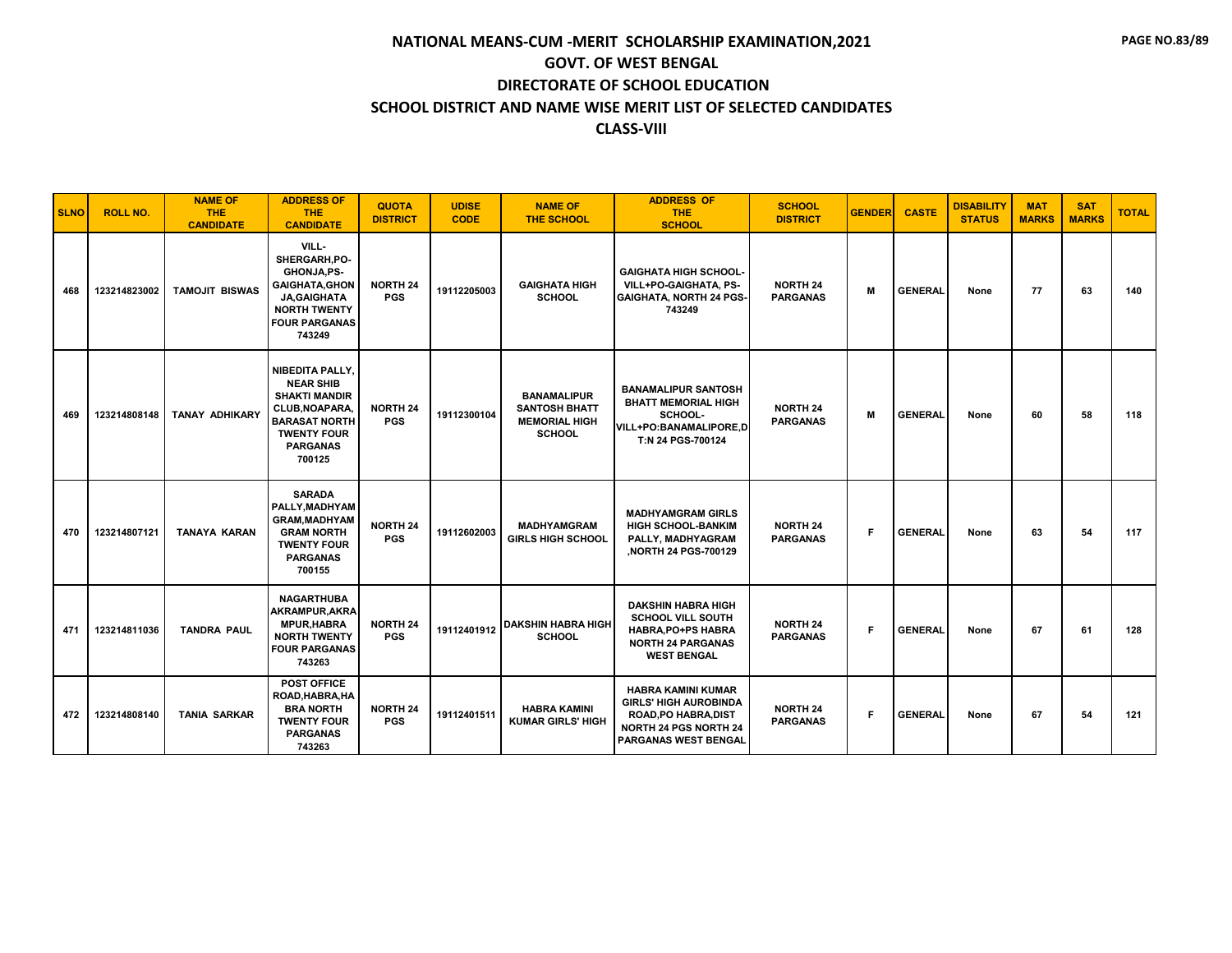| <b>SLNO</b> | <b>ROLL NO.</b> | <b>NAME OF</b><br><b>THE</b><br><b>CANDIDATE</b> | <b>ADDRESS OF</b><br><b>THE</b><br><b>CANDIDATE</b>                                                                                        | <b>QUOTA</b><br><b>DISTRICT</b> | <b>UDISE</b><br><b>CODE</b> | <b>NAME OF</b><br><b>THE SCHOOL</b>                                 | <b>ADDRESS OF</b><br><b>THE</b><br><b>SCHOOL</b>                                                                                                                                                | <b>SCHOOL</b><br><b>DISTRICT</b>   | <b>GENDER</b> | <b>CASTE</b>   | <b>DISABILITY</b><br><b>STATUS</b> | <b>MAT</b><br><b>MARKS</b> | <b>SAT</b><br><b>MARKS</b> | <b>TOTAL</b> |
|-------------|-----------------|--------------------------------------------------|--------------------------------------------------------------------------------------------------------------------------------------------|---------------------------------|-----------------------------|---------------------------------------------------------------------|-------------------------------------------------------------------------------------------------------------------------------------------------------------------------------------------------|------------------------------------|---------------|----------------|------------------------------------|----------------------------|----------------------------|--------------|
| 473         | 123214823210    | <b>TANIMA BISWAS</b>                             | <b>GOPALNAGAR</b><br><b>ROAD, SULKADUR</b><br><b>GAPUR, GOPALNA</b><br><b>GAR NORTH</b><br><b>TWENTY FOUR</b><br><b>PARGANAS</b><br>743701 | <b>NORTH 24</b><br><b>PGS</b>   | 19112112601                 | <b>NAHATA SARADA</b><br><b>SUNDARI BALIKA V</b>                     | INAHATA SARADA SUNDARI<br><b>BALIKA V-VILL+PO-</b><br><b>NAHATA, PS-</b><br><b>GOPALNAGAR, DIST-</b><br>24PGS(N)-743290                                                                         | <b>NORTH 24</b><br><b>PARGANAS</b> | F             | <b>SC</b>      | None                               | 68                         | 44                         | 112          |
| 474         |                 | 123214816114   TANISHA SULTANA                   | NEHALPUR, NEHA<br><b>LPUR, MATIA</b><br><b>NORTH TWENTY</b><br><b>FOUR PARGANAS</b><br>743437                                              | <b>NORTH 24</b><br><b>PGS</b>   | 19111202402                 | <b>DHANYAKURIA GIRLS</b><br><b>HIGH SCHOOL</b>                      | <b>DHANYAKURIA GIRLS HIGH</b><br>SCHOOL-<br><b>VILL+PO:DHANYAKURIA,DT</b><br>:N 24 PGS-743437                                                                                                   | <b>NORTH 24</b><br><b>PARGANAS</b> | F             | <b>GENERAL</b> | None                               | 65                         | 53                         | 118          |
| 475         | 123214823171    | <b>TANIYA BISWAS</b>                             | <b>CHOWBERIA,CHO</b><br><b>WBERIA, GOPALN</b><br><b>AGAR NORTH</b><br><b>TWENTY FOUR</b><br><b>PARGANAS</b><br>743290                      | <b>NORTH 24</b><br><b>PGS</b>   | 19112111204                 | <b>CHOWBERIA</b><br><b>ANNADASUNDARI</b><br><b>MITRA</b>            | <b>CHOWBERIA</b><br>ANNADASUNDARI MITRA -<br>VILL-CHOWBERIA, P.O.-<br><b>CHOWBERIA, DIST- NORTH</b><br>24 PARGANAS-743290                                                                       | <b>NORTH 24</b><br><b>PARGANAS</b> | F.            | <b>SC</b>      | None                               | 58                         | 53                         | 111          |
| 476         | 123214810177    | TANIYA KHATUN                                    | <b>AMDANGA, ARKHA</b><br>П<br>AMDANGA.AMDA<br><b>NGA NORTH</b><br><b>TWENTY FOUR</b><br><b>PARGANAS</b><br>743221                          | <b>NORTH 24</b><br><b>PGS</b>   | 19110109903                 | <b>AMDANGA HIGH</b><br>SCHOOL (H.S.)                                | <b>AMDANGA HIGH SCHOOL</b><br>(H.S.)-P.O AR AMDANGA,-<br>743221                                                                                                                                 | <b>NORTH 24</b><br><b>PARGANAS</b> | F             | <b>GENERAL</b> | None                               | 72                         | 46                         | 118          |
| 477         | 123214815126    | <b>TANMOY MALLICK</b>                            | SAYESTANAGAR.<br>SAYESTANAGAR.<br><b>BADURIA NORTH</b><br><b>TWENTY FOUR</b><br><b>PARGANAS</b><br>743427                                  | <b>NORTH 24</b><br><b>PGS</b>   | 19111014602                 | <b>SAFIRABAD</b><br><b>SHYAMACHARAN</b><br><b>GHOSH HIGH SCHOOL</b> | <b>SAFIRABAD</b><br><b>SHYAMACHARAN GHOSH</b><br><b>HIGH SCHOOL-P.O.-</b><br>SAFIRBAD, P.S.-BADURIA,<br><b>DIST-NORTH 24</b><br>PARGANAS, BLOCK-<br>0BADURIA, SANSD NO-<br>S.N.G.-VIII, -743427 | <b>NORTH 24</b><br><b>PARGANAS</b> | M             | <b>GENERAL</b> | None                               | 68                         | 49                         | 117          |
| 478         | 123214808100    | <b>TANUSREE GHOSH</b>                            | <b>MADANPUR, MADA</b><br><b>NPUR</b><br><b>KRISHNAPUR, MA</b><br><b>DHYAMGRAM</b><br><b>NORTH TWENTY</b><br><b>FOUR PARGANAS</b><br>700128 | <b>NORTH 24</b><br><b>PGS</b>   | 19110308102                 | <b>KIRTIPUR NABIN CH</b><br><b>HIGH SCHOOL</b>                      | <b>KIRTIPUR NABIN CH HIGH</b><br>SCHOOL-PO:KIRTIPUR, PS:<br><b>BARASAT-700128</b>                                                                                                               | <b>NORTH 24</b><br><b>PARGANAS</b> | F             | <b>GENERAL</b> | None                               | 64                         | 62                         | 126          |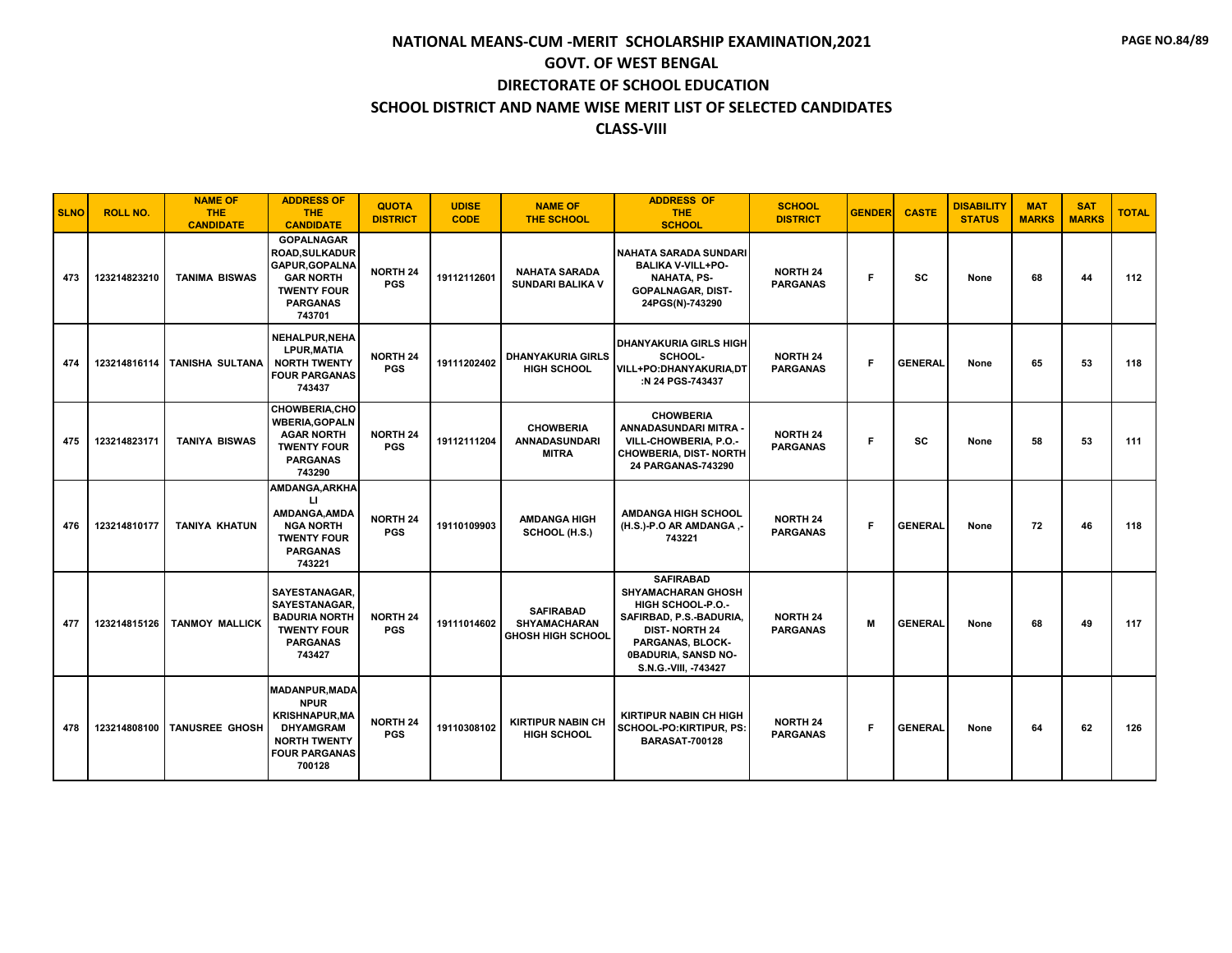| <b>SLNO</b> | <b>ROLL NO.</b> | <b>NAME OF</b><br><b>THE</b><br><b>CANDIDATE</b> | <b>ADDRESS OF</b><br><b>THE</b><br><b>CANDIDATE</b>                                                                                                | <b>QUOTA</b><br><b>DISTRICT</b> | <b>UDISE</b><br><b>CODE</b> | <b>NAME OF</b><br>THE SCHOOL                                   | <b>ADDRESS OF</b><br><b>THE</b><br><b>SCHOOL</b>                                                                               | <b>SCHOOL</b><br><b>DISTRICT</b>   | <b>GENDER</b> | <b>CASTE</b>   | <b>DISABILITY</b><br><b>STATUS</b> | <b>MAT</b><br><b>MARKS</b> | <b>SAT</b><br><b>MARKS</b> | <b>TOTAL</b> |
|-------------|-----------------|--------------------------------------------------|----------------------------------------------------------------------------------------------------------------------------------------------------|---------------------------------|-----------------------------|----------------------------------------------------------------|--------------------------------------------------------------------------------------------------------------------------------|------------------------------------|---------------|----------------|------------------------------------|----------------------------|----------------------------|--------------|
| 479         |                 | 123214807077 TAPABRATA KUNDU                     | <b>AYERA BYEPASS</b><br>ROAD, HATTHUBA,<br><b>HABRA NORTH</b><br><b>TWENTY FOUR</b><br><b>PARGANAS</b><br>743263                                   | <b>NORTH 24</b><br><b>PGS</b>   | 19112400201                 | <b>HATTHUBA ADARSHA</b><br><b>BIDYAPITH (H.S)</b>              | <b>HATTHUBA ADARSHA</b><br><b>BIDYAPITH (H.S)-PO</b><br><b>HATTHUABA,PS</b><br><b>HABRA, DIST NORTH 24</b><br>PGS-743269       | <b>NORTH 24</b><br><b>PARGANAS</b> | M             | <b>GENERAL</b> | None                               | 73                         | 43                         | 116          |
| 480         | 123214817154    | <b>TASNIM MONDAL</b>                             | HOOGHLY, BURUJ<br><b>.BADURIA NORTH</b><br><b>TWENTY FOUR</b><br><b>PARGANAS</b><br>743401                                                         | <b>NORTH 24</b><br><b>PGS</b>   | 19111000504                 | <b>CHATRA NETAJI</b><br><b>BALIKA SIKSHA</b><br><b>NIKETAN</b> | CHATRA NETAJI BALIKA<br>SIKSHA NIKETAN-VILL.P.O.<br><b>DAKSHIN CHATRA, P.S.-</b><br><b>BADURIA-743247</b>                      | <b>NORTH 24</b><br><b>PARGANAS</b> | F.            | <b>GENERAL</b> | None                               | 66                         | 47                         | 113          |
| 481         | 123214811154    | <b>TILOTTOMA PAUL</b>                            | <b>DESHBANDHU</b><br>ROAD, MADHYAM<br><b>GRAM</b><br><b>BAZAR, MADHYAM</b><br><b>GRAM NORTH</b><br><b>TWENTY FOUR</b><br><b>PARGANAS</b><br>700130 | NORTH 24<br><b>PGS</b>          | 19112602304                 | <b>ISRIPUR HIGH SCHOOL</b>                                     | <b>SRIPUR HIGH SCHOOL-</b><br><b>SRIPUR</b><br><b>MADHAMGRAMPUR PIN-</b><br>700130`-700130                                     | <b>NORTH 24</b><br><b>PARGANAS</b> | F.            | <b>GENERAL</b> | None                               | 78                         | 57                         | 135          |
| 482         | 123214816297    | <b>TISHA MONDAL</b>                              | <b>D/O- RAMPRASAD</b><br><b>MONDAL, TARAGU</b><br>NIA, BADURIA<br><b>NORTH TWENTY</b><br><b>FOUR PARGANAS</b><br>743401                            | <b>NORTH 24</b><br><b>PGS</b>   | 19111208803                 | <b>RAGHUNATHPUR</b><br><b>GIRLS' HIGH SCHOOL</b>               | <b>RAGHUNATHPUR GIRLS'</b><br><b>HIGH SCHOOL-VILL-</b><br><b>RAGHUNATH PUR OI-</b><br><b>İKHOLAPOTA PS- BASITHAT</b><br>743428 | <b>NORTH 24</b><br><b>PARGANAS</b> | F.            | <b>GENERAL</b> | None                               | 69                         | 45                         | 114          |
| 483         | 123214823132    | <b>TITHI BISWAS</b>                              | <b>SATASHI</b><br>ROAD, SATASHI, G<br><b>OPALNAGAR</b><br><b>NORTH TWENTY</b><br><b>FOUR PARGANAS</b><br>743290                                    | <b>NORTH 24</b><br><b>PGS</b>   | 19112112601                 | <b>NAHATA SARADA</b><br><b>SUNDARI BALIKA V</b>                | NAHATA SARADA SUNDARI<br><b>BALIKA V-VILL+PO-</b><br><b>NAHATA, PS-</b><br><b>GOPALNAGAR, DIST-</b><br>24PGS(N)-743290         | <b>NORTH 24</b><br><b>PARGANAS</b> | F.            | sc             | None                               | 73                         | 65                         | 138          |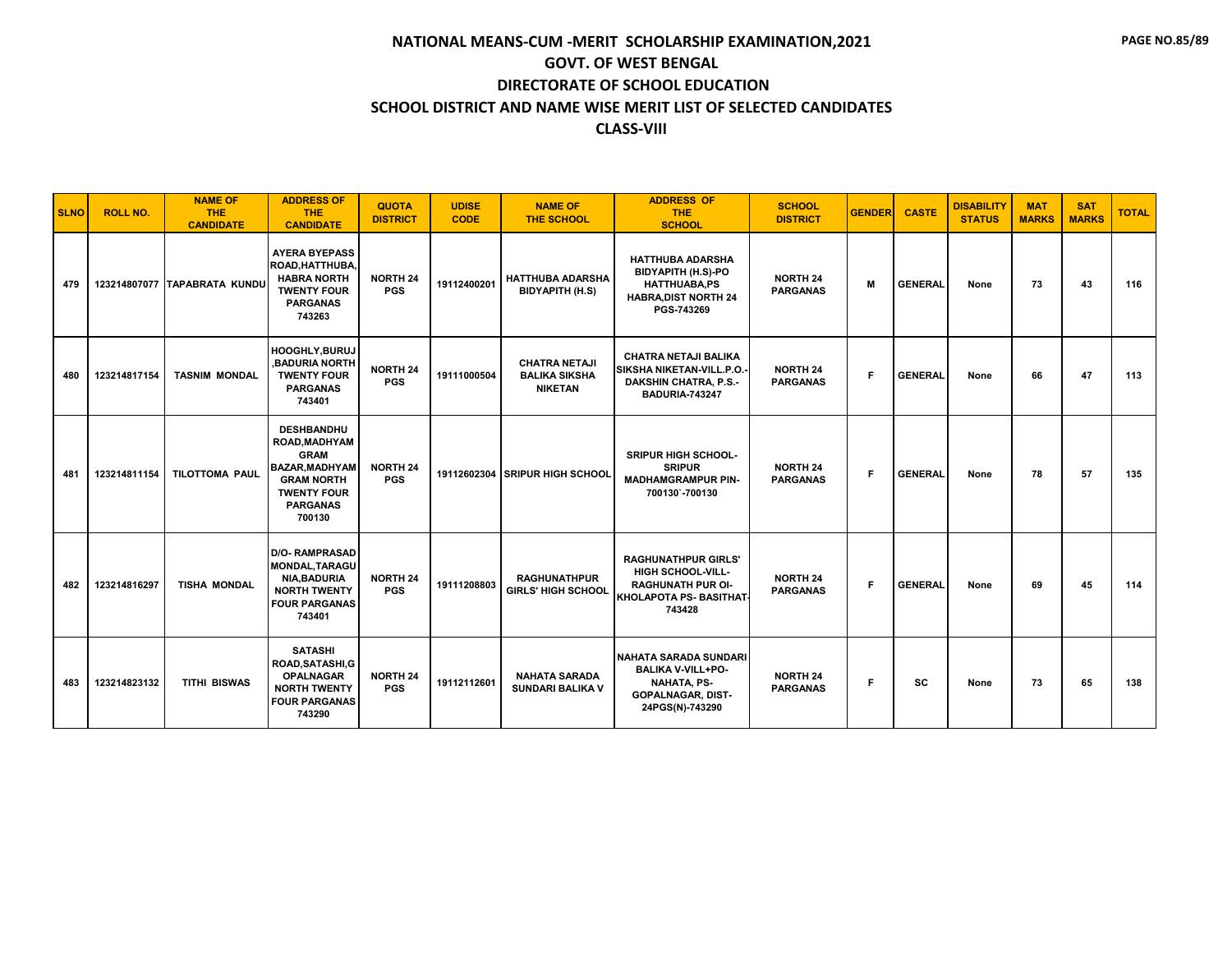| <b>SLNO</b> | <b>ROLL NO.</b> | <b>NAME OF</b><br><b>THE</b><br><b>CANDIDATE</b> | <b>ADDRESS OF</b><br><b>THE</b><br><b>CANDIDATE</b>                                                                                 | <b>QUOTA</b><br><b>DISTRICT</b> | <b>UDISE</b><br><b>CODE</b> | <b>NAME OF</b><br><b>THE SCHOOL</b>            | <b>ADDRESS OF</b><br><b>THE</b><br><b>SCHOOL</b>                                                                     | <b>SCHOOL</b><br><b>DISTRICT</b>   | <b>GENDER</b> | <b>CASTE</b>   | <b>DISABILITY</b><br><b>STATUS</b> | <b>MAT</b><br><b>MARKS</b> | <b>SAT</b><br><b>MARKS</b> | <b>TOTAL</b> |
|-------------|-----------------|--------------------------------------------------|-------------------------------------------------------------------------------------------------------------------------------------|---------------------------------|-----------------------------|------------------------------------------------|----------------------------------------------------------------------------------------------------------------------|------------------------------------|---------------|----------------|------------------------------------|----------------------------|----------------------------|--------------|
| 484         | 123214808174    | <b>TITHI NANDI</b>                               | <b>PALPARA</b><br><b>ROAD, KHANTURA</b><br><b>GOBARDANGA</b><br><b>NORTH TWENTY</b><br><b>FOUR PARGANAS</b><br>743273               | <b>NORTH 24</b><br><b>PGS</b>   | 19112801404                 | <b>KHANTURA GIRLS</b><br><b>HIGH SCHOOL</b>    | <b>KHANTURA GIRLS HIGH</b><br>SCHOOL-VILL+PO<br>KHANTUA DIST NORTH 24<br>PGS-743273                                  | <b>NORTH 24</b><br><b>PARGANAS</b> | F.            | <b>GENERAL</b> | None                               | 54                         | 63                         | 117          |
| 485         | 123214822172    | <b>TITHI SAHA</b>                                | <b>TENTULBERIA</b><br><b>BABU</b><br>PARA.TENTULBE<br><b>RIA, GAIGHATA</b><br><b>NORTH TWENTY</b><br><b>FOUR PARGANAS</b><br>743245 | <b>NORTH 24</b><br><b>PGS</b>   | 19112215302                 | <b>TENTUL BERIA PGT</b><br><b>SUNITY VIDYA</b> | TENTUL BERIA PGT SUNITY<br>VIDYA-VILL-TENTULBERIA,<br><b>PS-GAIGHATA, NORTH 24</b><br>PGS-743245                     | <b>NORTH 24</b><br><b>PARGANAS</b> | F.            | SC             | None                               | 65                         | 46                         | 111          |
| 486         | 123214823051    | <b>TITHI SARKAR</b>                              | <b>CHOWGACHA</b><br>ROAD, BAIKARA, G<br><b>AIGHATA NORTH</b><br><b>TWENTY FOUR</b><br><b>PARGANAS</b><br>743245                     | <b>NORTH 24</b><br><b>PGS</b>   | 19112208502                 | <b>CHOWGACHHA</b><br><b>MODEL ACADEMY(H.S)</b> | <b>CHOWGACHHA MODEL</b><br><b>ACADEMY(H.S)--743245</b>                                                               | <b>NORTH 24</b><br><b>PARGANAS</b> | F             | <b>GENERAL</b> | None                               | 74                         | 46                         | 120          |
| 487         | 123214816012    | <b>TIYA MONDAL</b>                               | NIMICHI, NIMICHI,<br><b>MINAKHAN</b><br><b>NORTH TWENTY</b><br><b>FOUR PARGANAS</b><br>743456                                       | <b>NORTH 24</b><br><b>PGS</b>   | 19111600203                 | <b>NIMICHI RAMNARAYAN</b><br><b>VIDYALAYA</b>  | <b>NIMICHI RAMNARAYAN</b><br><b>VIDYALAYA-</b><br>VILL+PO:NIMCHI,PS:NAMK<br><b>HANA, DT:N 24 PGS-743456</b>          | <b>NORTH 24</b><br><b>PARGANAS</b> | F             | SC             | None                               | 66                         | 41                         | 107          |
| 488         | 123214821028    | <b>TOUFIQ MONDAL</b>                             | SATBERIA, SATBE<br>RIA, GOPALNAGA<br><b>R NORTH</b><br><b>TWENTY FOUR</b><br><b>PARGANAS</b><br>743262                              | <b>NORTH 24</b><br><b>PGS</b>   | 19112116502                 | <b>SATBERIA HIGH</b><br><b>SCHOOL</b>          | <b>SATBERIA HIGH SCHOOL-</b><br>VILL+PO-SATBERIA, PS-<br><b>GOPALNAGAR, DIST-24</b><br>PGS(N)-743262                 | <b>NORTH 24</b><br><b>PARGANAS</b> | м             | <b>GENERAL</b> | None                               | 75                         | 53                         | 128          |
| 489         | 123214807165    | <b>TRIDHA MONDAL</b>                             | <b>TAKI</b><br>ROAD, DEBALAYA,<br><b>DEGANGA NORTH</b><br><b>TWENTY FOUR</b><br><b>PARGANAS</b><br>743424                           | <b>NORTH 24</b><br><b>PGS</b>   | 19110401302                 | <b>BINAPANI BALIKA</b><br><b>VIDYALAYA</b>     | <b>BINAPANI BALIKA</b><br>VIDYALAYA-VILL+P.O.-<br>DEVALAYA, P.S.-DEGANGA,<br><b>DIST-NORTH 24</b><br>PARGANAS-743424 | <b>NORTH 24</b><br><b>PARGANAS</b> | F.            | <b>GENERAL</b> | None                               | 73                         | 59                         | 132          |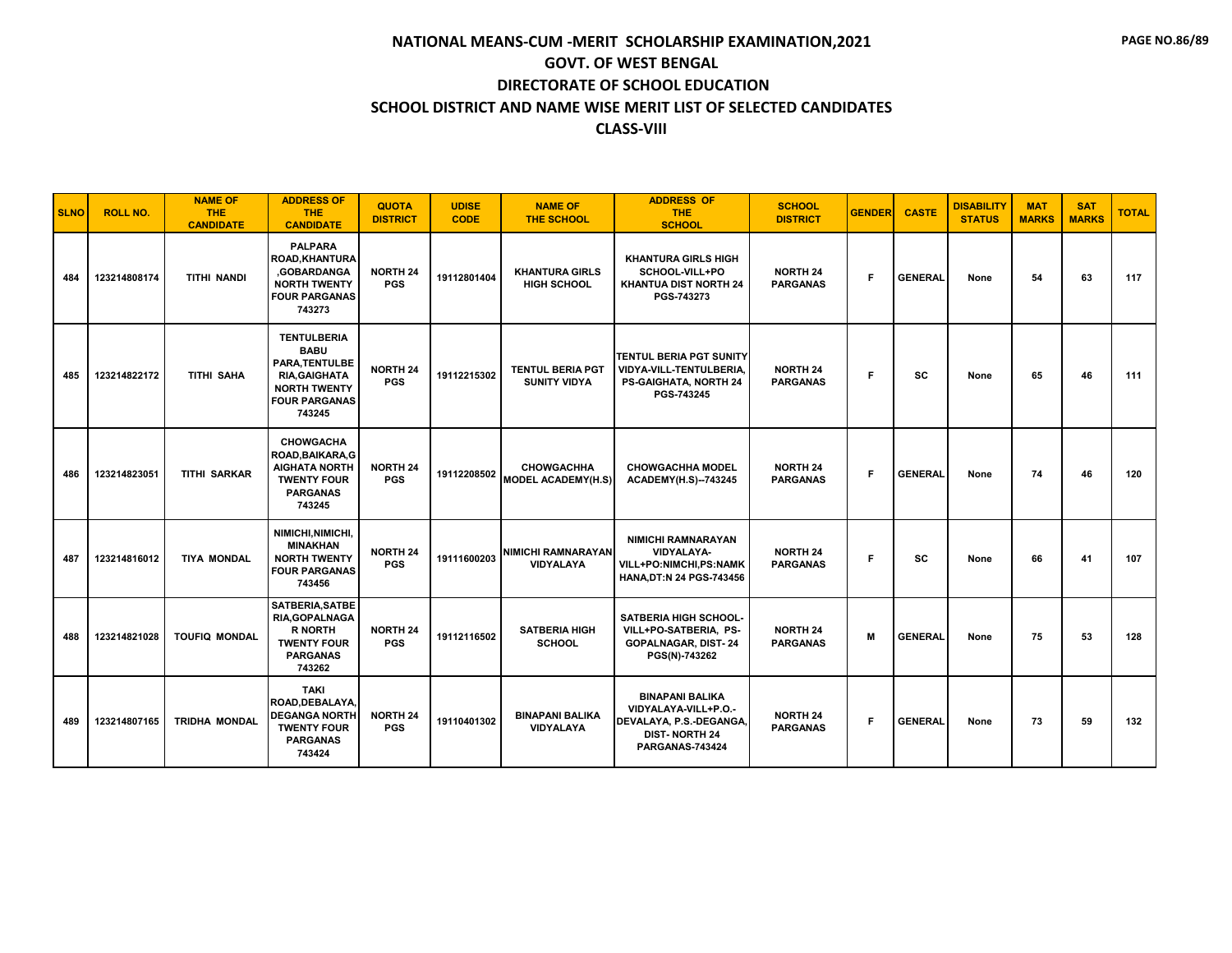| <b>SLNO</b> | <b>ROLL NO.</b> | <b>NAME OF</b><br><b>THE</b><br><b>CANDIDATE</b> | <b>ADDRESS OF</b><br><b>THE</b><br><b>CANDIDATE</b>                                                                                 | <b>QUOTA</b><br><b>DISTRICT</b> | <b>UDISE</b><br><b>CODE</b> | <b>NAME OF</b><br><b>THE SCHOOL</b>                                            | <b>ADDRESS OF</b><br><b>THE</b><br><b>SCHOOL</b>                                                                                                                   | <b>SCHOOL</b><br><b>DISTRICT</b>   | <b>GENDER</b> | <b>CASTE</b>   | <b>DISABILITY</b><br><b>STATUS</b> | <b>MAT</b><br><b>MARKS</b> | <b>SAT</b><br><b>MARKS</b> | <b>TOTAL</b> |
|-------------|-----------------|--------------------------------------------------|-------------------------------------------------------------------------------------------------------------------------------------|---------------------------------|-----------------------------|--------------------------------------------------------------------------------|--------------------------------------------------------------------------------------------------------------------------------------------------------------------|------------------------------------|---------------|----------------|------------------------------------|----------------------------|----------------------------|--------------|
| 490         | 123214808087    | <b>TRIJITA</b><br><b>MUKHERJEE</b>               | <b>ULUDANGA</b><br>ROAD, MASLANDA<br><b>PUR, GOBARDANG</b><br>A NORTH<br><b>TWENTY FOUR</b><br><b>PARGANAS</b><br>743289            | <b>NORTH 24</b><br><b>PGS</b>   | 19110505201                 | <b>MASLANDAPUR</b><br><b>BHUDEB SMRITI</b><br><b>BALIKA VIDYALAYA</b><br>(H.S) | <b>MASLANDAPUR BHUDEB</b><br><b>SMRITI BALIKA VIDYALAYA</b><br>(H.S)-VILL+PO-<br><b>MASLANDAPUR BLOCK-</b><br><b>HABRA-743289</b>                                  | <b>NORTH 24</b><br><b>PARGANAS</b> | F             | <b>GENERAL</b> | None                               | 80                         | 74                         | 154          |
| 491         | 123214809126    | TRISHA BALA                                      | SHIMULPUR, THAK<br><b>URNAGAR, GAIGH</b><br><b>ATA NORTH</b><br><b>TWENTY FOUR</b><br><b>PARGANAS</b><br>743287                     | <b>NORTH 24</b><br><b>PGS</b>   | 19112801404                 | <b>KHANTURA GIRLS</b><br><b>HIGH SCHOOL</b>                                    | <b>KHANTURA GIRLS HIGH</b><br>SCHOOL-VILL+PO<br><b>KHANTUA DIST NORTH 24</b><br>PGS-743273                                                                         | <b>NORTH 24</b><br><b>PARGANAS</b> | F             | <b>SC</b>      | None                               | 69                         | 37                         | 106          |
| 492         | 123214823071    | <b>TRISHA BISWAS</b>                             | KALUPUR, KALUP<br><b>UR, BONGAON</b><br><b>NORTH TWENTY</b><br><b>FOUR PARGANAS</b><br>743235                                       | <b>NORTH 24</b><br><b>PGS</b>   | 19112121102                 | <b>KALUPUR</b><br><b>PANCHPOTA HIGH</b><br>SCHOOL(                             | <b>KALUPUR PANCHPOTA</b><br>HIGH SCHOOL(-BONGAON,<br>24PGS(N)-743235                                                                                               | <b>NORTH 24</b><br><b>PARGANAS</b> | F.            | <b>SC</b>      | None                               | 68                         | 37                         | 105          |
| 493         | 123214817168    | TRISHA DAS                                       | <b>GOPALPUR</b><br><b>DAKSHINPARA,G</b><br>OPALPUR, HAROA<br><b>NORTH TWENTY</b><br><b>FOUR PARGANAS</b><br>743445                  | <b>NORTH 24</b><br><b>PGS</b>   | 19111309803                 | <b>GOPALPUR GIRLS</b><br><b>HIGH SCHOOL(H.S)</b>                               | <b>GOPALPUR GIRLS HIGH</b><br>SCHOOL(H.S)-<br>VILL+PO:GOPALPUR,DT:N<br>24 PGS-743445                                                                               | <b>NORTH 24</b><br><b>PARGANAS</b> | F.            | <b>GENERAL</b> | None                               | 66                         | 47                         | 113          |
| 494         | 123214816163    | <b>TRISHA DEY</b>                                | HMD<br><b>ROAD.BASIRHAT.</b><br><b>BASIRHAT NORTH</b><br><b>TWENTY FOUR</b><br><b>PARGANAS</b><br>743411                            | <b>NORTH 24</b><br><b>PGS</b>   | 19114600904                 | <b>BASIRHAT HARI</b><br><b>MOHON DALAL GIRLS</b><br><b>HIGH SCHOOL</b>         | <b>BASIRHAT HARI MOHON</b><br><b>DALAL GIRLS HIGH</b><br><b>SCHOOL-S.N MAJUMDER</b><br>ROAD. P.O-BASIRHAT,DIST <sup>.</sup><br><b>NORTH 24 PARGANAS-</b><br>743411 | <b>NORTH 24</b><br><b>PARGANAS</b> | F             | <b>GENERAL</b> | None                               | 72                         | 61                         | 133          |
| 495         | 123214815193    | <b>TRISHA MAITY</b>                              | <b>PATIT CHANDRA</b><br><b>SHOW</b><br>ROAD, DHANYAKU<br><b>RIA, MATIA NORTH</b><br><b>TWENTY FOUR</b><br><b>PARGANAS</b><br>743437 | <b>NORTH 24</b><br><b>PGS</b>   | 19111202402                 | <b>DHANYAKURIA GIRLS</b><br><b>HIGH SCHOOL</b>                                 | <b>DHANYAKURIA GIRLS HIGH</b><br>SCHOOL-<br>VILL+PO:DHANYAKURIA.DT<br>:N 24 PGS-743437                                                                             | <b>NORTH 24</b><br><b>PARGANAS</b> | F.            | <b>GENERAL</b> | None                               | 67                         | 55                         | 122          |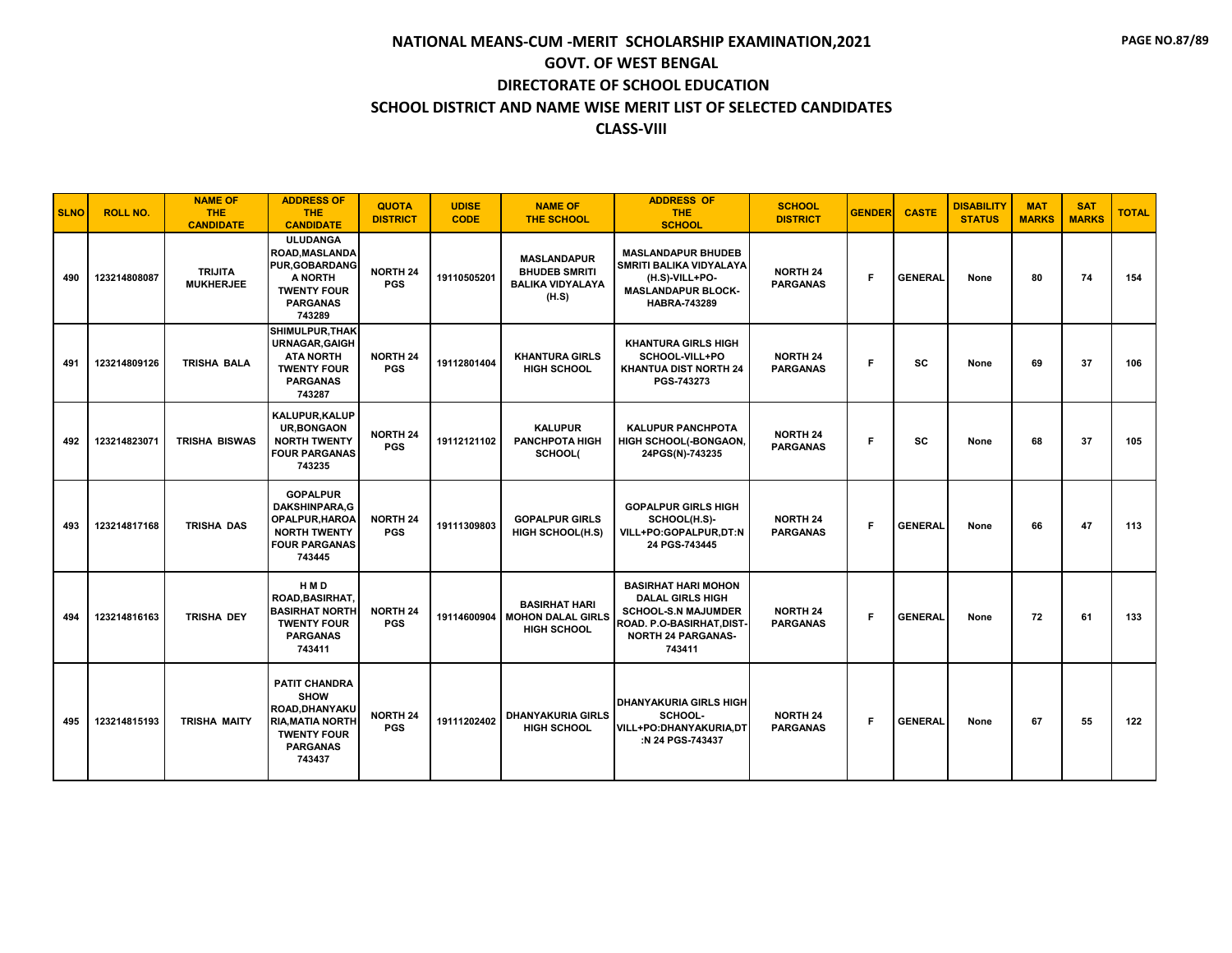| <b>SLNO</b> | <b>ROLL NO.</b> | <b>NAME OF</b><br><b>THE</b><br><b>CANDIDATE</b> | <b>ADDRESS OF</b><br><b>THE</b><br><b>CANDIDATE</b>                                                                                      | <b>QUOTA</b><br><b>DISTRICT</b> | <b>UDISE</b><br><b>CODE</b> | <b>NAME OF</b><br><b>THE SCHOOL</b>               | <b>ADDRESS OF</b><br><b>THE</b><br><b>SCHOOL</b>                                                                                         | <b>SCHOOL</b><br><b>DISTRICT</b>   | <b>GENDER</b> | <b>CASTE</b>   | <b>DISABILITY</b><br><b>STATUS</b> | <b>MAT</b><br><b>MARKS</b> | <b>SAT</b><br><b>MARKS</b> | <b>TOTAL</b> |
|-------------|-----------------|--------------------------------------------------|------------------------------------------------------------------------------------------------------------------------------------------|---------------------------------|-----------------------------|---------------------------------------------------|------------------------------------------------------------------------------------------------------------------------------------------|------------------------------------|---------------|----------------|------------------------------------|----------------------------|----------------------------|--------------|
| 496         | 123214816075    | <b>TRISHA MONDAL</b>                             | <b>HARISHPUR</b><br><b>BAZARKHOLA.HA</b><br><b>RISHPUR, BASIRH</b><br><b>AT NORTH</b><br><b>TWENTY FOUR</b><br><b>PARGANAS</b><br>743412 | <b>NORTH 24</b><br><b>PGS</b>   | 19111208803                 | <b>RAGHUNATHPUR</b><br><b>GIRLS' HIGH SCHOOL</b>  | <b>RAGHUNATHPUR GIRLS'</b><br><b>HIGH SCHOOL-VILL-</b><br><b>RAGHUNATH PUR OI-</b><br><b>KHOLAPOTA PS- BASITHAT</b><br>743428            | <b>NORTH 24</b><br><b>PARGANAS</b> | F             | <b>GENERAL</b> | None                               | 71                         | 52                         | 123          |
| 497         | 123214823211    | <b>TRISHA MONDAL</b>                             | 01, KAHANKIA, GAI<br><b>GHATA NORTH</b><br><b>TWENTY FOUR</b><br><b>PARGANAS</b><br>743245                                               | <b>NORTH 24</b><br><b>PGS</b>   | 19112213702                 | <b>PANCHPOTA</b><br><b>BHARADANGA HIGH</b>        | <b>PANCHPOTA</b><br><b>BHARADANGA HIGH --</b><br>743273                                                                                  | <b>NORTH 24</b><br><b>PARGANAS</b> | F.            | <b>GENERAL</b> | None                               | 57                         | 55                         | 112          |
| 498         | 123214810027    | <b>TRISHANI PAUL</b>                             | KADIHATI, GANTI,<br><b>NARAYANPUR</b><br><b>NORTH TWENTY</b><br><b>FOUR PARGANAS</b><br>700132                                           | <b>NORTH 24</b><br><b>PGS</b>   | 19112700104                 | <b>KADIHATI KALINATH</b><br><b>HIGH SCHOOL</b>    | KADIHATI KALINATH HIGH<br>SCHOOL-VILL+PO:GANTI<br>.DT:N 24 PGS-700132                                                                    | <b>NORTH 24</b><br><b>PARGANAS</b> | F.            | <b>GENERAL</b> | None                               | 74                         | 62                         | 136          |
| 499         | 123214821117    | <b>TRISHNA DAS</b>                               | <b>DWARBASINI, AKA</b><br><b>IPUR, GOPALNAG</b><br><b>AR NORTH</b><br><b>TWENTY FOUR</b><br><b>PARGANAS</b><br>743710                    | <b>NORTH 24</b><br><b>PGS</b>   | 19112107402                 | <b>AKAIPUR NABAGOPAL</b><br><b>HIGH SCHOOL</b>    | <b>AKAIPUR NABAGOPAL</b><br>HIGH SCHOOL-VILL+P.O.-<br>AKAIPUR, P.S.-<br><b>GOPALNAGAR.</b><br>24PARGANAS(N) WEST<br><b>BENGAL-743710</b> | <b>NORTH 24</b><br><b>PARGANAS</b> | F             | <b>SC</b>      | None                               | 66                         | 40                         | 106          |
| 500         | 123214809017    | <b>UTSAB MONDAL</b>                              | <b>GAIGHATA, AMAN</b><br><b>KANDIA, GAIGHAT</b><br>A NORTH<br><b>TWENTY FOUR</b><br><b>PARGANAS</b><br>743249                            | <b>NORTH 24</b><br><b>PGS</b>   | 19112400201                 | <b>HATTHUBA ADARSHA</b><br><b>BIDYAPITH (H.S)</b> | <b>HATTHUBA ADARSHA</b><br><b>BIDYAPITH (H.S)-PO</b><br><b>HATTHUABA.PS</b><br><b>HABRA, DIST NORTH 24</b><br>PGS-743269                 | <b>NORTH 24</b><br><b>PARGANAS</b> | M             | <b>GENERAL</b> | None                               | 76                         | 55                         | 131          |
| 501         | 123214822089    | <b>UTSHA BHOWMICK</b>                            | <b>BAKCHARA TO</b><br>NAHATA.RAMPUR<br><b>BHATPARA, GOPA</b><br><b>LNAGAR NORTH</b><br><b>TWENTY FOUR</b><br><b>PARGANAS</b><br>743249   | <b>NORTH 24</b><br><b>PGS</b>   | 19112112601                 | <b>NAHATA SARADA</b><br><b>SUNDARI BALIKA V</b>   | <b>NAHATA SARADA SUNDARI</b><br><b>BALIKA V-VILL+PO-</b><br><b>NAHATA, PS-</b><br><b>GOPALNAGAR, DIST-</b><br>24PGS(N)-743290            | <b>NORTH 24</b><br><b>PARGANAS</b> | F             | <b>SC</b>      | None                               | 63                         | 54                         | 117          |